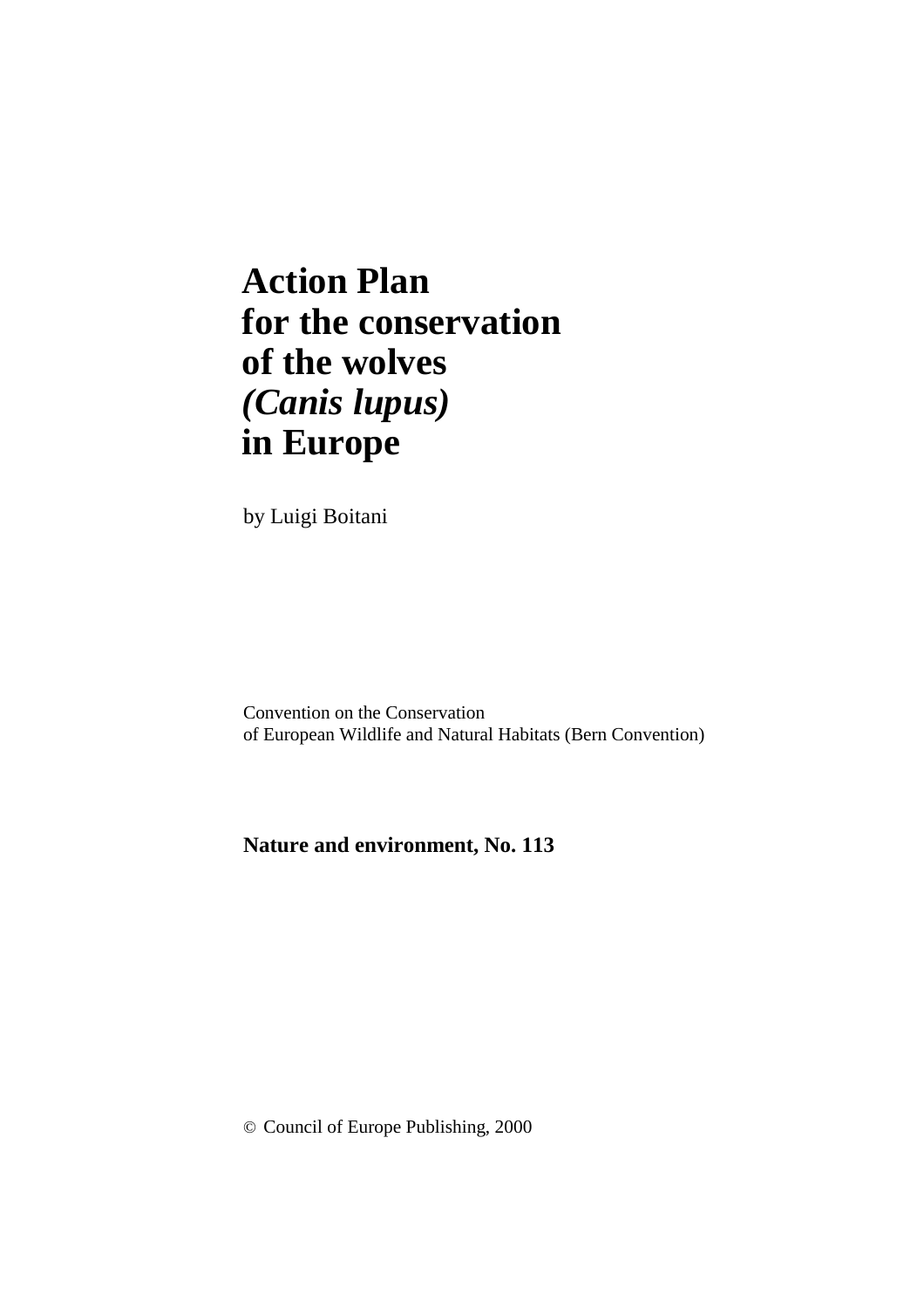#### Author

Luigi Boitani Department of Animal Biology University of Rome  $I - 00185$  Rome, Italy

#### Contributors

I like to acknowledge the contribution of all the participants to the meeting in Neuchatel: H. Blankenhorn, K. Bush, T.K. Fuller, J.M. Landry, B. Lequette, D. Mech, P. Paquet, C. Promberger, R. Schnidrig-Petrig, Van de Vlasakker, J. Vantoortelboom) and those who provided their data and comments.

#### Acknowledgements

I like to acknowledge those who provided their comments: Miha Adamic, Linas Balciauskas, Juan Carlos Blanco, Anders Bjarvall, Urs Breitenmoser, Sandor Farago, Slavomir Findo, Kiril Georgiev, Djuro Huber, Ovidiu Ionescu, Benoit Lequette, Zsolt Karcza, Luis Miguel Moreira, Francisco Petrucci Fonseca, Henryk Okarma, Janis Ozolins, Paunovic Milan, Anesti Postoli, Christoph Promberger, Spiros Psaroudas, Jiit Randveer, Vadim Sidorovich, Nikolai Spassov, Laste Stojanovski, Jon Swenson, Metodija Velevski.

#### Funding

The preparation of the Action Plan was funded by World Wide Fund for Nature (Gland, Switzerland) and Istituto Ecologia Applicata (Roma, Italy): their support is gratefully acknowledged.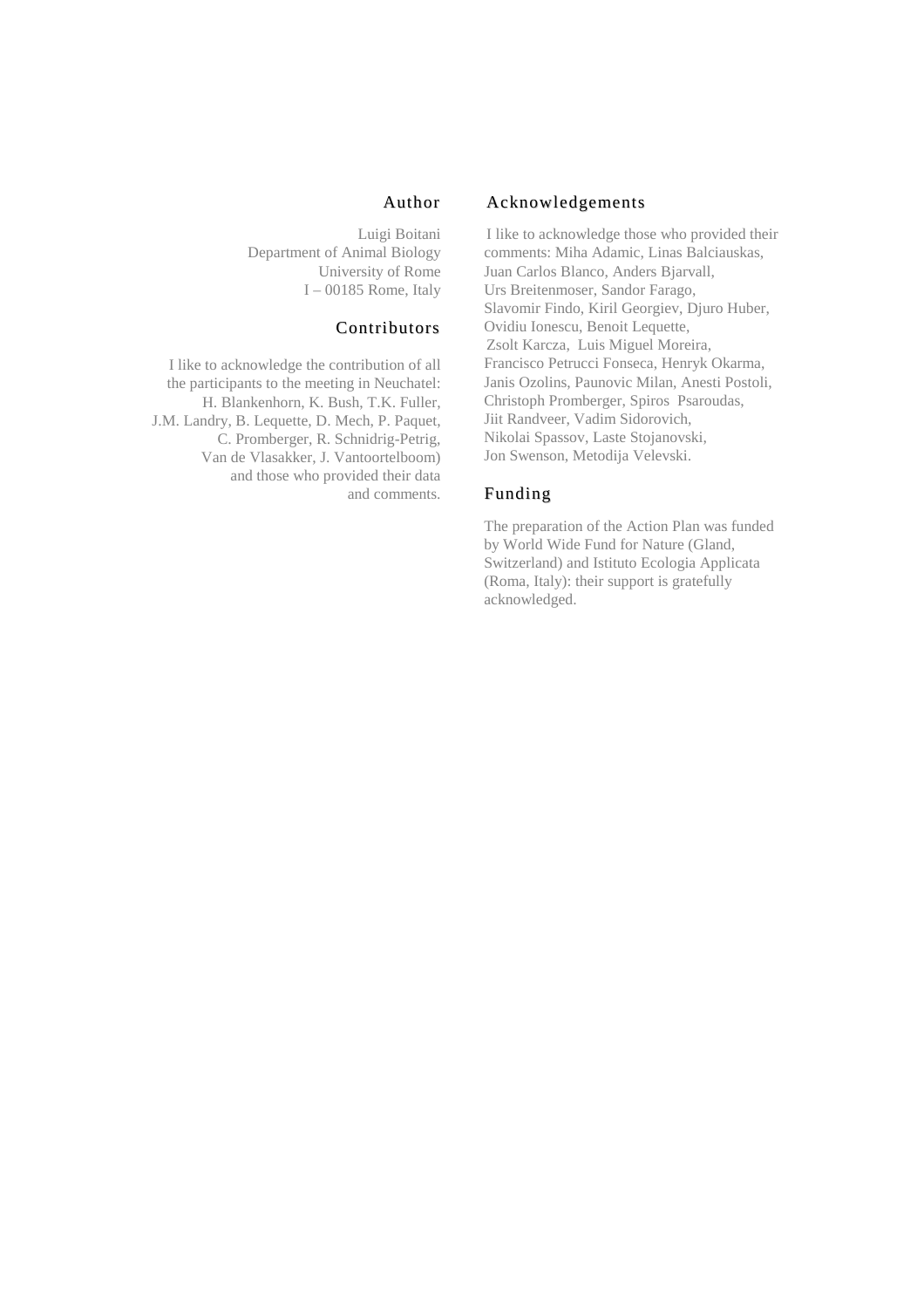## **Contents**

| Annex 1: Manifesto on Wolf Conservation (IUCN/SSC Wolf Specialist Group) 84 |  |
|-----------------------------------------------------------------------------|--|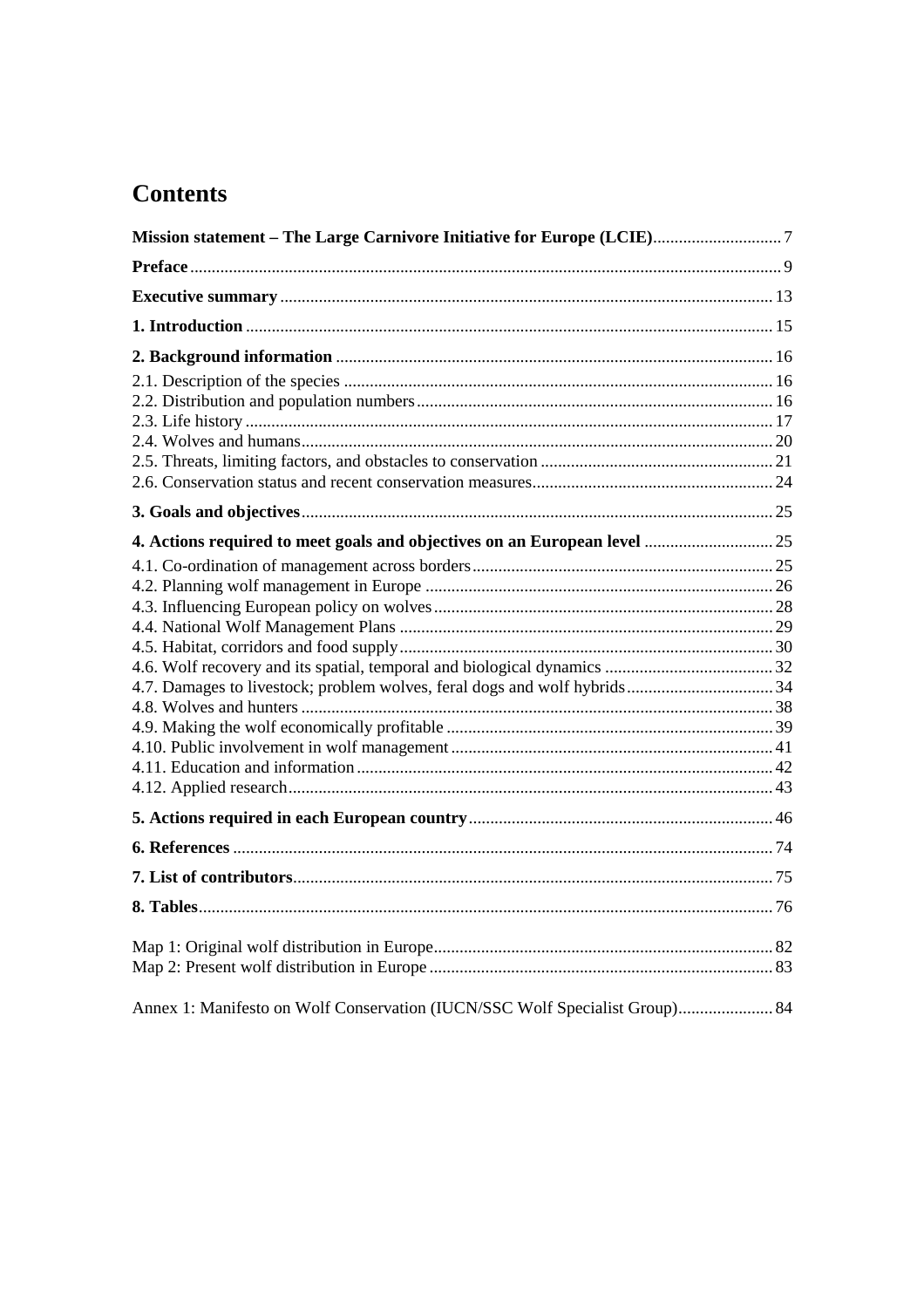## **The process behind the elaboration of the action plans**

Each Action Plan was first elaborated by the author in early 1998. These first drafts included input and comments from many experts throughout Europe. In October 1998, governmental experts then discussed the Plans at a meeting organised by the Council of Europe in Slovakia, after which the authors incorporated the comments received.

The Plans were then reviewed by the Bern Convention Contracting Parties in December 1998 and again by the European Commission and EU governmental experts at a meeting of the Habitats Directive Scientific Committee in September 1999. All the comments received (and forwarded to the authors by the Commission via the Bern Convention Secretariat) were included in the final draft version presented at the Bern Convention Meeting of The Contracting Parties in December 1999. At this meeting, some governments advised that they still wished to comment on National Actions related to their respective countries and they were given until end February 2000 to send their comments to the Council of Europe.

The authors have made every effort to incorporate all the comments received into the final Action Plans and apologise unreservedly should any have slipped through the net. It is clear from the above that these Plans have been through an exhaustive, collaborative process and received a wide consensus, culminating in Recommendation No. 74 (Dec 1999) of the Bern Convention Contracting Parties, December 1999. Where differing figures have been given by various national experts (in particular as regards population numbers), every effort has been made to include both (or all) totals.

#### **Dis cl aimer**

The opinions expressed herein are those of the authors and do not necessarily reflect the views of the WWF, the Council of Europe or the LCIE and its affiliated organisations. None of the organisations mentioned above, nor any person acting on their behalf, is responsible for the use which may be made of this document.

The designation of geographical entities in the publication and the presentation of material do not imply the expression of any opinion whatsoever on the part of the LCIE, WWF or the Council of Europe, or their supporting organisations concerning the legal status of any country, territory or area or of its authorities, or concerning the delimitation of its frontiers or boundari es**.**

May 2000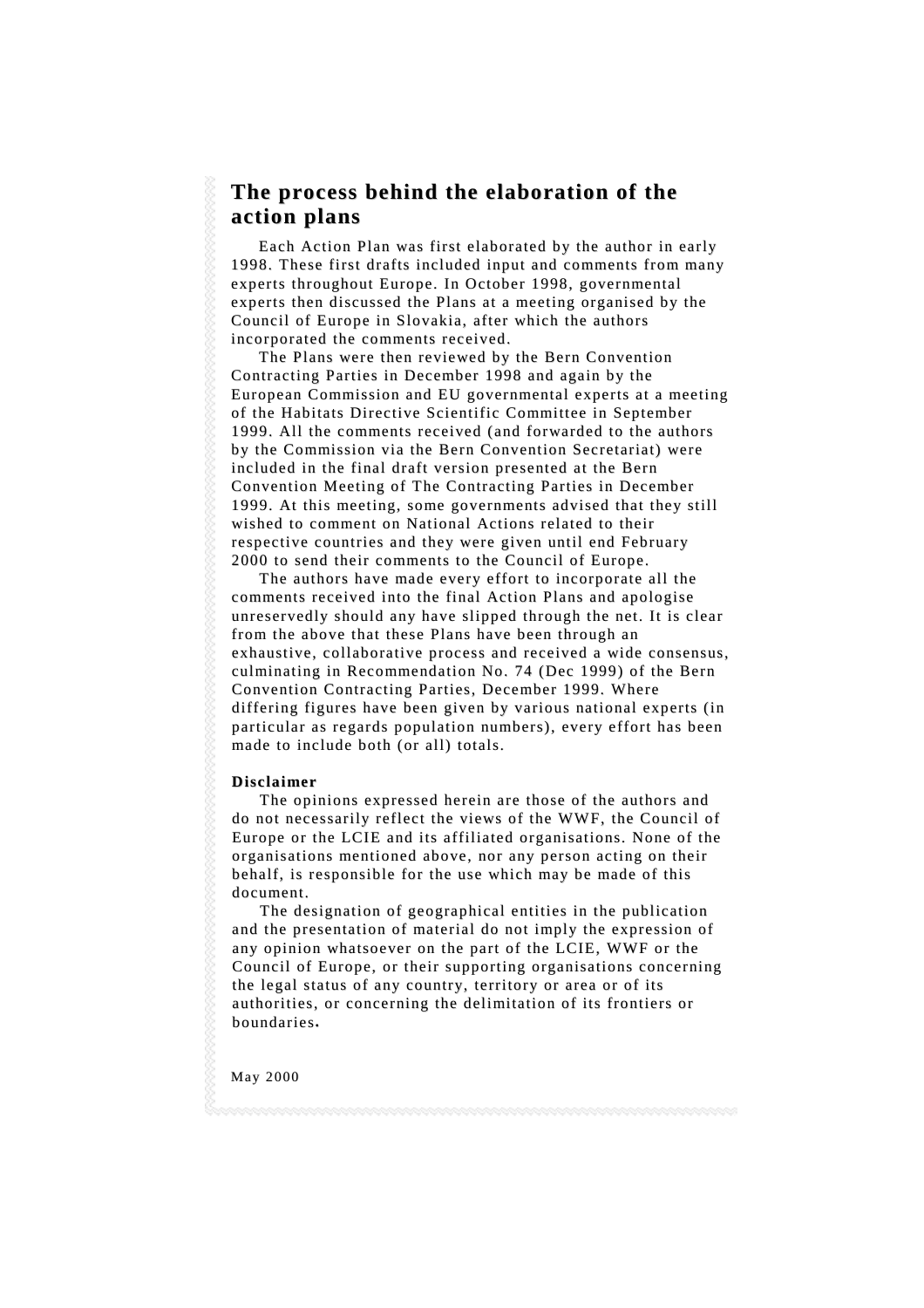## **Mission statement**

## **The Large Carnivore Initiative for Europe (LCIE)**

*"To maintain and restore, in coexistence with people, viable populations of large carnivores as an integral part of ecosystems and landscapes across Europe"* 



#### **Background**

Europe, once a broad mosaic of natural habitats ideal for large carnivores, is now left with only scattered tracts of suitable "wildland". Brown bear, wolf, wolverine, Eurasian lynx and Iberian lynx still occur in Europe but they are forced to live in highly fragmented and humandominated landscapes.

There was widespread and bitter opposition to large carnivores in the past but today there is increasing public interest in their conservation. However, the predatory behaviour of large carnivores often conflicts with local economic activity, especially livestock farming.

Their current distribution is often confined to border areas, which therefore requires cross border co-operation in order to conserve and manage populations.

The presence of large carnivores is a measure of regional biodiversity. Viable populations of large carnivores demonstrate Europe's contribution to the conservation of global biodiversity.

The political development within Europe, particularly within the European Union, with the partial disintegration of national borders and more unified legal and planning requirements, creates new and promising opportunities for the successful management of large carnivores populations on a European wide scale.

Implementation of the Natura 2000 sites in Europe, the increased priority to the conservation of natural areas, and the Pan-European Biological and Landscape Diversity Strategy (PEBLDS), give exciting opportunities for enhancing Europe's biodiversity.

It is clear that the challenge of conserving large carnivores is complex and dynamic, involving ecological, economic, institutional, political, and cultural factors and any attempt to solve this conservation issue must take this into account. Realistically, no single agency, organisation, or institution will be able to solve the carnivore conservation issue alone. No single plan or strategy can be completely comprehensive and correct as a guide for action and continual monitoring is required.

Recognising these opportunities, and the need to build strong partnerships with land managers, researchers, citizens, government officials and international organisations and Conventions, the World Wide Fund for Nature (WWF) . together with partner organisations and experts in 17 European countries, has decided to get to grips with the issue so that the future for large carnivores (brown bear, Eurasian lynx, Iberian lynx, wolf and wolverine) can be substantially improved, while the opportunity still exists. The first steps towards the development of a "Large Carnivore Initiative for Europe" were taken at a meeting in Abruzzo National Park, Italy in June 1995. Based on input from two subsequent workshops in Neuchatel, Switzerland (September 1995) and Oberammergau, Germany (January 1996), a programme plan has been developed building a network of interested parties and activities.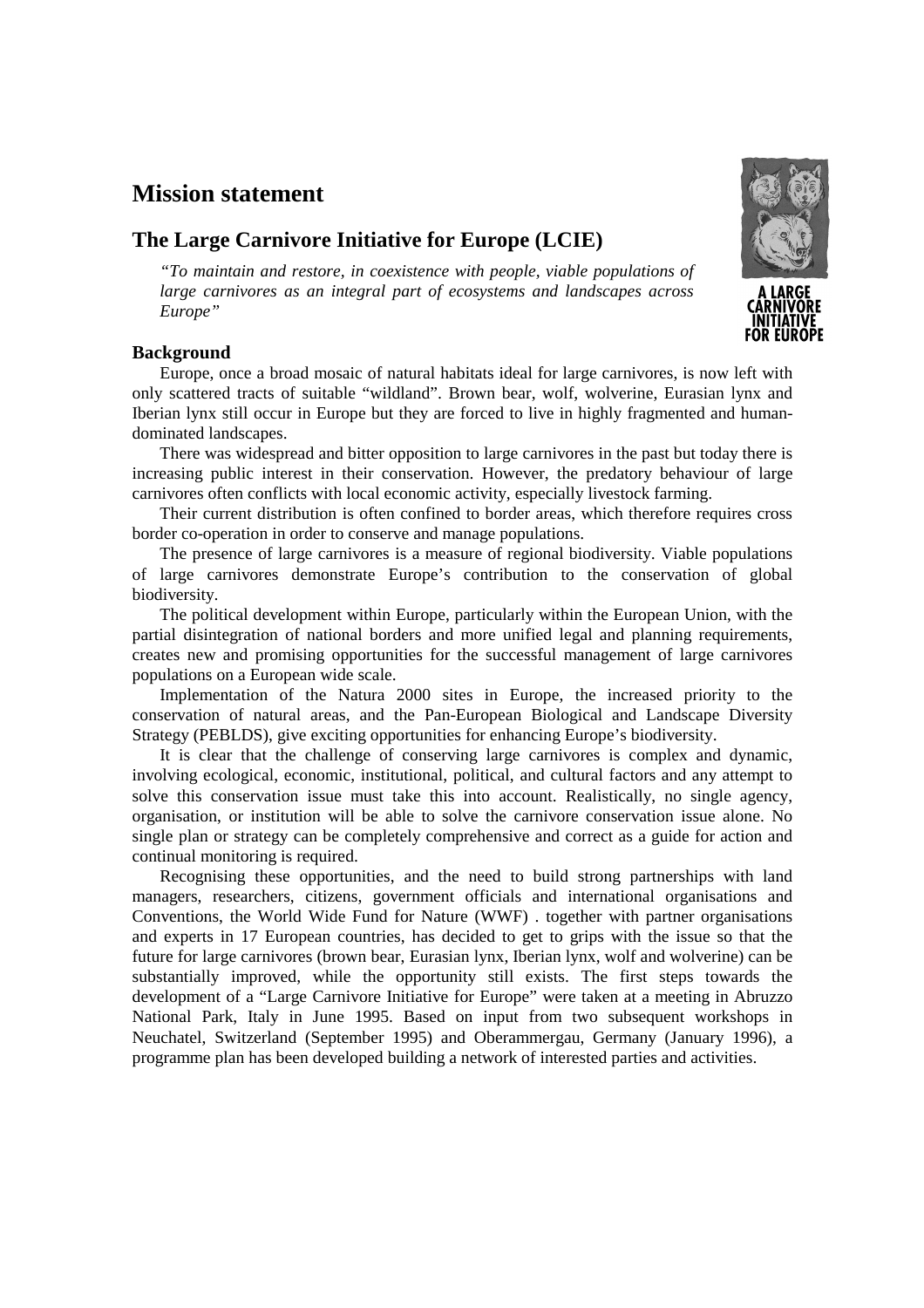#### **Actions**

- Create a network of interested parties including land managers, researchers, citizens, government officials and international organisations and Conventions;
- Act as a focal point for information relative to large carnivore conservation in Europe;
- Develop and implement new ideas and methods to ensure the coexistence of brown bears, lynx, wolves and wolverines with people;
- Support and build on existing initiatives and projects within Europe, and encourage Europe-wide co-operation in order to avoid duplication of effort.;
- Disseminate valuable experience and knowledge from different countries;
- Encourage public discussion on the future of large carnivores within Europe, especially with regard to rural support systems, which maintain the economic and social well being of local people as well as conserve viable populations of large carnivores.
- Address issues in four important fields of activity:
- *.* Conservation of Large Carnivore populations and their habitats;
- Integration of large carnivore conservation into local development in rural areas;
- Support for large carnivores through appropriate legislation, policies and economic instruments;
- Information and public awareness with the aim of obtaining the acceptance of large carnivores by all sectors of society;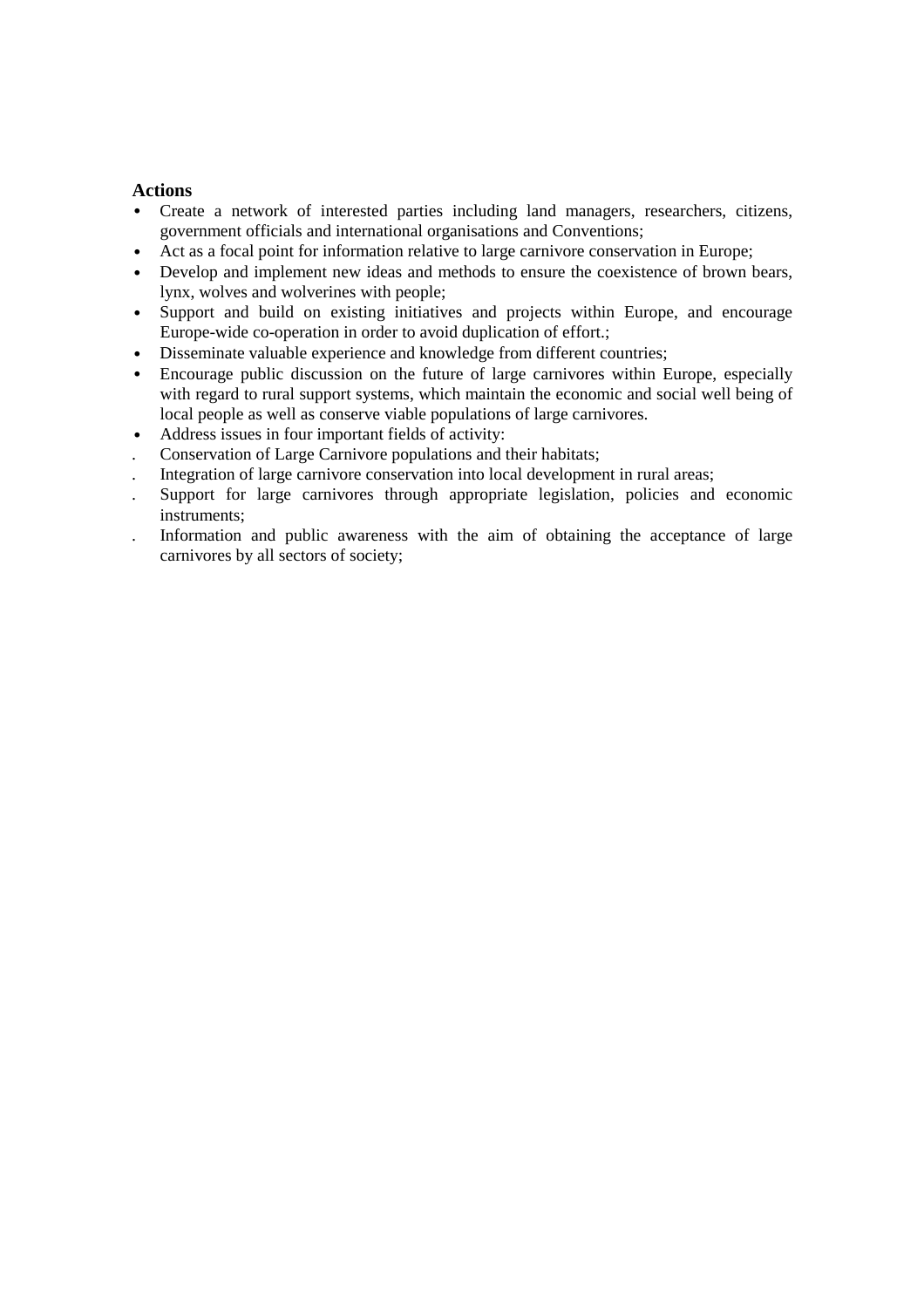#### **Preface – Species Action Plans**

#### **Large Carnivores in Europe**

Europe once offered a wide range of natural habitats for its large carnivore species. Today, however, relict brown bear populations are dangerously small and highly fragmented in Southern, Central and Western Europe. The Iberian lynx has recently been labelled by the IUCN as the most critically endangered cat species world-wide. Wolf populations are under intense human pressure throughout most of their range. The Eurasian lynx has disappeared in much of Europe and even though wolverine numbers in Fennoscandia appear to have stabilised since it became protected, illegal hunting is still a constant threat.

Like many conservation issues, the future of Europe's large carnivores is dependent on cross-border co-operation between nations and, importantly, on managing their interaction with human activities. The challenge of conserving large carnivores is complex and must involve a wide range of stakeholders including land managers, local communities, governments, international Conventions and NGOs.

In response to this challenge, WWF International (the World Wide Fund for Nature), together with partner organisations and experts in 17 European countries, launched a Large Carnivore Initiative for Europe (LCIE) in June 1995. Since its inception the Initiative has grown rapidly with experts from 25 countries actively involved and many others expressing interest. The aim of the LCIE is to support and build on existing initiatives or projects across the continent, avoid duplication of effort and make the most efficient use of the available resources. One of the many activities that was identified as being of priority for the conservation of Europe's large carnivores was the elaboration of Pan-European Conservation Action Plans for the five species.

#### **Species Action Plans for the conservation of the Brown Bear, Wolf, Eurasian Lynx, Iberian Lynx and Wolverine**

This Plan is one of a series of Pan-European Action plans elaborated for each of the five species at present dealt with under the LCIE (Brown Bear *Ursus arctos*, Wolf *Canis lupus*, Eurasian Lynx *Lynx lynx*, Iberian Lynx *Lynx pardinus* and Wolverine *Gulo gulo*). The plan should be seen as complimentary with the other four plans and actions should be co-ordinated with those taken under the other plans since in many cases a natural guild of native predators is desirable.

The plans go beyond detailed analysis of local populations' needs and focus on the specific issue of managing the species throughout Europe, stressing the necessity for a continental approach and co-ordinated national efforts. It is hoped that one of the great values of these Plans will be that they generate coherence to actions throughout the whole range ofeach given species.

These Plans are not management plans per se, but rather aim to form the basis for decisions at international level pointing at the importance of using populations as the management unit, which are often transnational. These Pan-European plans stress the need for national management plans to be drawn up in collaboration with neighbouring States where necessary, and in order to facilitate this process a volume on Guidelines for developing Large Carnivore Management Plans (D. Hofer and C.Promberger 1998) has just been produced by the LCIE.

These Plans serve as an important communication tool and their recommendations should be used to influence players in the conservation sphere at local, national, and international levels. They also provide a baseline record against which to measure change in future years as well as a common framework and focus of action for a wide range of players.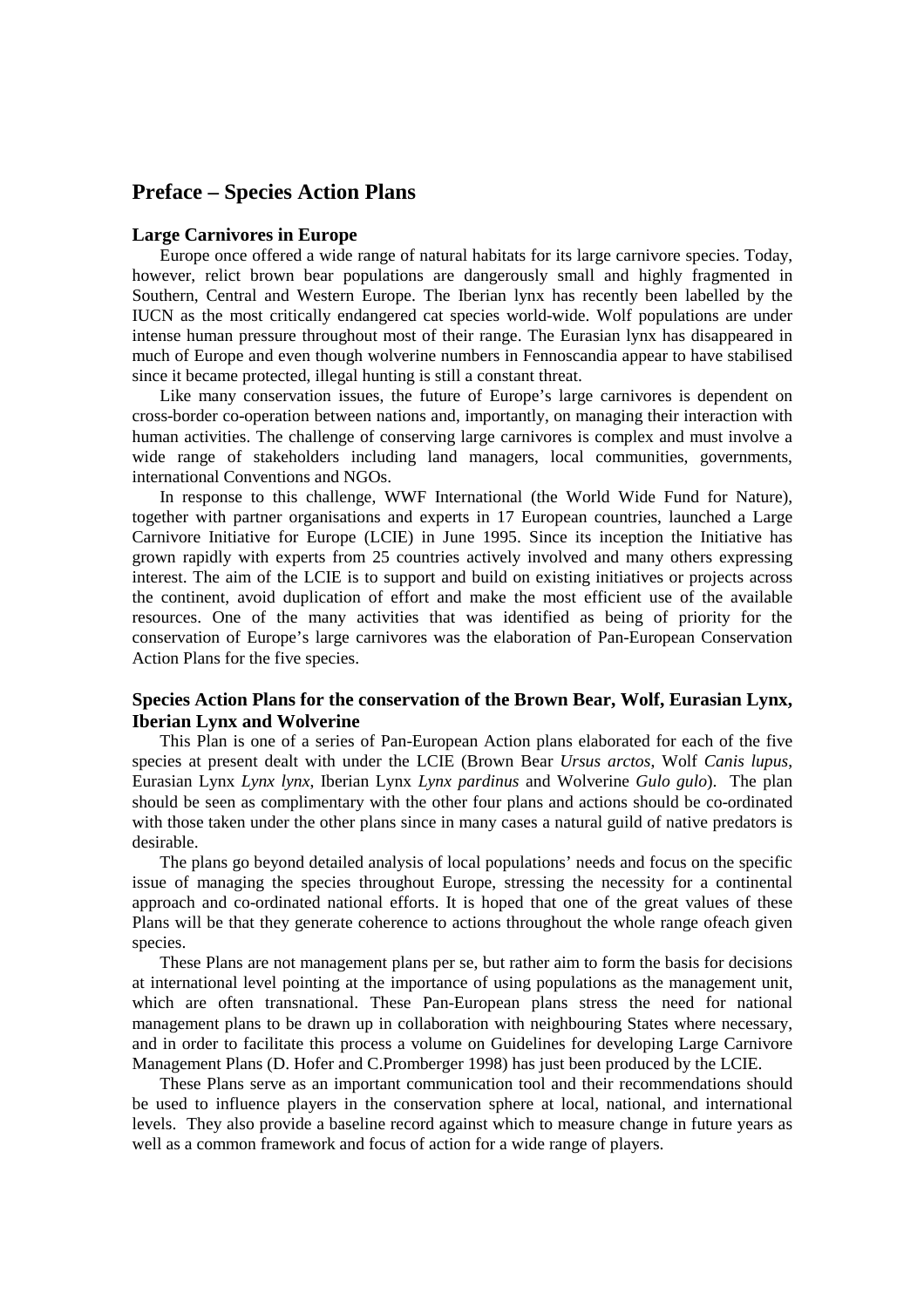The responsibility for the elaboration of the plans was assigned to teams working under some of the top European experts for each species. During the preparation of these action plans the authors consulted a wide spectrum of sources including management authorities, researchers, NGOs and the literature. This open process included a workshop for governmental experts in Slovakia organised by the Council of Europe (Bern Convention Secretariat) specifically to discuss the five Action Plans in October 1998.

#### **Endorsement**

The Council of Europe document "Guidelines for Action Plans for Animal Species" (T-PVS-(ACPLANS)(97) 8) underlines the importance of producing Action Plans for large carnivores at a Pan-European level: "It also makes good ecological sense to choose species that serve as protective "umbrellas" for other species. Such a single species effort avoids many bureaucracies and provides many "inclusive benefits". Umbrella species are species whose own area requirements provide some index on the area requirements of the ecological systems that support them. Top carnivores or other large-bodied, long-lived slowly reproducing species at the top of their ecosystems food-chain are good examples…." The document states that " The Council of Europe through its Committee of Ministers or the Bern Convention's Standing Committee are in excellent position for endorsing such Plans."

#### **Common Themes**

All five Action Plans have clearly identified a number of important common themes, which include the following fundamental guiding principles:

- there is a need to concentrate conservation efforts at the population level, which often requires cross-border co-operation;
- the principle of management of large carnivore through a system of zoning including core areas, buffer zones and corridors;
- where re-colonisation of areas by large carnivores is desirable, the following principles should be applied:
- priority should be to firstly support natural re-colonisation,
- *.* secondly to work on the augmentation on non-viable populations,
- *.* thirdly to release animals into areas in order to join up non-viable populations, and
- finally, to carry out releases into new areas.
- it would be highly desirable that each country sets up a specific body that is responsible for large carnivore management issues, and who would be charged with the preparation of national management plans (A single body that is responsible for all large carnivore species is desirable);
- wherever compensation systems are in place, these should be tied to prevention incentives;
- with regard to identified "problem" animals, which create local damage, emphasis should be given to maintaining populations and not by concentrating on individuals (apart from rare exceptions);
- in-depth and scientific human attitude studies (including work on conflict resolution) have to be initiated;

The points made above just give a brief indication of some of the more important common themes or principles that are shared by all five action plans that have been elaborated as part of the series.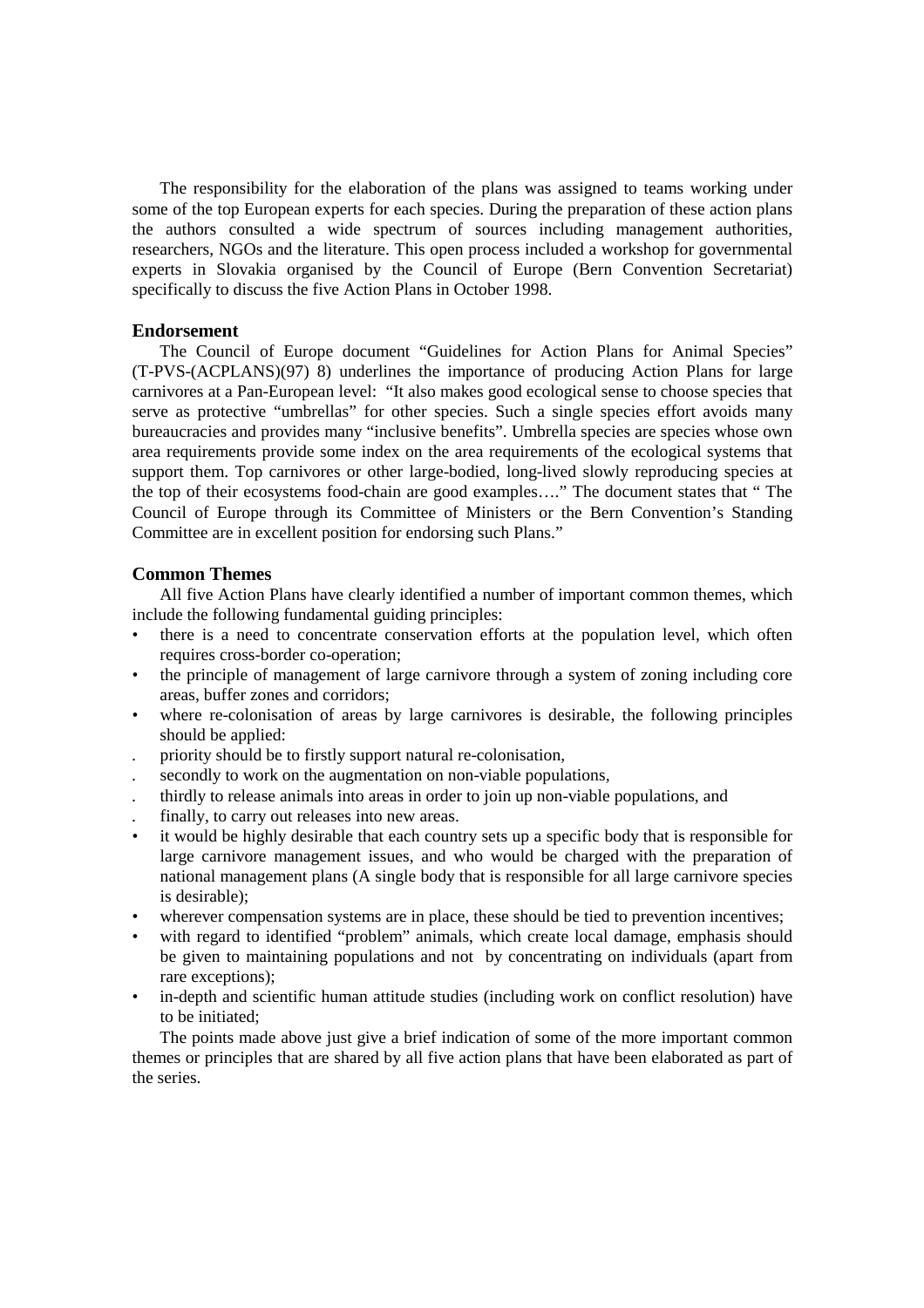#### **Implementation**

It is very important that these Action plans once "endorsed" are acted upon. These Action Plans should guide national authorities in the elaboration of National Plans and the implementation of these plans must be carried out by professional teams that involve a wide range of appropriate interest groups. The plans themselves can act as important fund raising tools to help spark off the implementation. In countries where more than one of the large carnivore species is present the elaboration of National Action Plans (as recommended by these Pan-European Action Plans) for each species should be in harmony with one another.

#### **Conclusion**

Finally we would like to thank the authors, all those who have provided data and comments and the Council of Europe for all the hard work and support that has been put in to this. We would also like to thank WWF Netherlands, Sweden, Norway, Mediterranean Programme and the Council of Europe for providing the funding for the elaboration of the Plans. We hope that these plans will form the basis for collaborative pan-European conservation work for these species over the next ten years, and that the success can be an example to other Initiatives.

Magnus Sylven (WWF International, Chair, LCCG) William Pratesi Urquhart (LCIE Co-ordinator)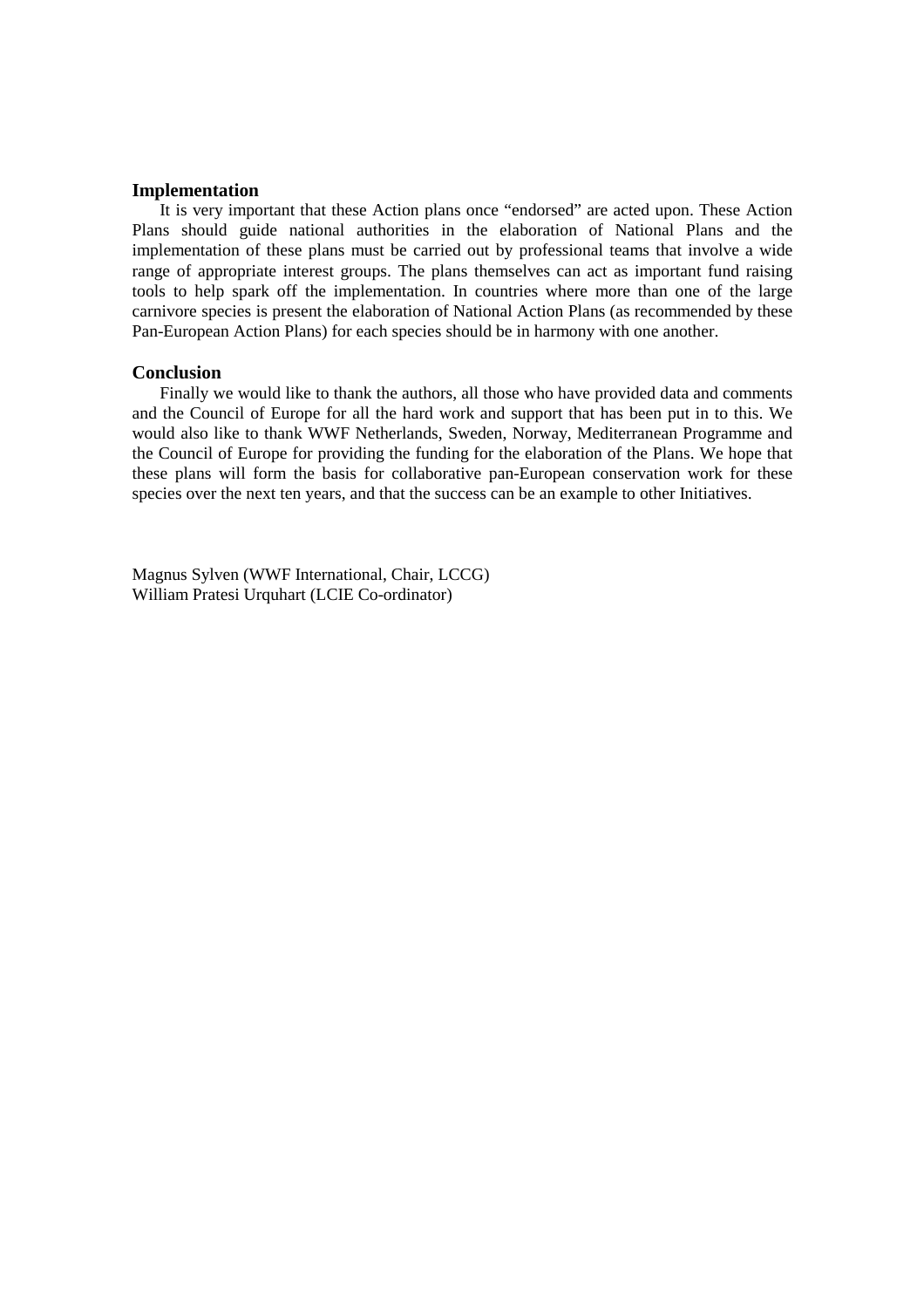#### **Executive summary**

The wolf is the most important European predator. It has always had a special place in the relationship between humans and their natural environment. Similar social systems, hunting needs and techniques, territoriality and great behavioural and ecological flexibility have made the wolf a companion and competitor of humans since early history. Human attitudes toward the wolf have ranged from fierce competition and extermination to admiration, rarely indifference.

Wolves have been exterminated from most of Europe in the last two centuries and they probably reached a minimum number around the middle of this century. Not all European wolf populations were hunted to extermination and small but healthy populations survived in all three Mediterranean peninsulas. Larger populations survived in many east-European and Balkan countries. Today there is a great variation of wolf numbers in various European countries, but often these populations are isolated and still show negative numerical trends. Wolves need large areas to roam around and they can disperse over large distances: these two features call for a large-scale conservation strategy that would encompass entire European regions, above and beyond national boundaries.

In the last 20 years wolves are returning to a few areas where they had been exterminated decades ago: some of these areas, such as the Alps or the Scandinavian peninsula, require an international co-operation that can best be achieved at European level. This, together with the need for an integrated conservation strategy that includes consideration for the Common Agricultural Policy, is the main reason for proposing this paneuropean approach to wolf conservation.

Wolves can survive anywhere where there is something to eat, from large wild preys to garbage, and where they are not killed by humans. They can adapt to live close to human activities as long as they are not disturbed. In their search for food, they can attack and cause serious damage to livestock (but no documented case has ever been found of an attack to human in Europe in the last century). The conflict with human economies has been the main reason for wolf control and it is still today the single most important cause of wolf mortality. Wolves are protected in most European countries (Bern Convention and the Council Directive 92/43/EEC on Conservation of Natural and Wild Fauna and Flora of the European Union) but there are important exceptions in Spain, Greece and Finland, and also in some east-European country where it is still managed as a game species.

The management and conservation of the wolf is not an easy task because of the intricacies of serious facts, such as predation of livestock and wild preys, and irrational facts such as prejudices, legends and misinterpretation of its biology. The wolf has been extensively studied in North America, but little scientific data is available for Europe and the high flexibility of the species calls for ad-hoc research programmes to be implemented on the most representative European populations. It is of paramount importance to implement a good monitoring programme throughout Europe with the aim of collecting reliable and continuous records of wolf numbers, activities, and economic impact on livestock. Trans-border co-operation will be essential to sound wolf conservation and to manage the likely return of the species over most of central and western Europe. Public opinion will have to be managed on the basis of a honest, rational and fair treatment of all aspects of the conflicts involved in wolf conservation.

This Action Plan summarises the basic facts of wolf biology that are relevant to its management, then it analyses the main threat and problems of wolf management in Europe.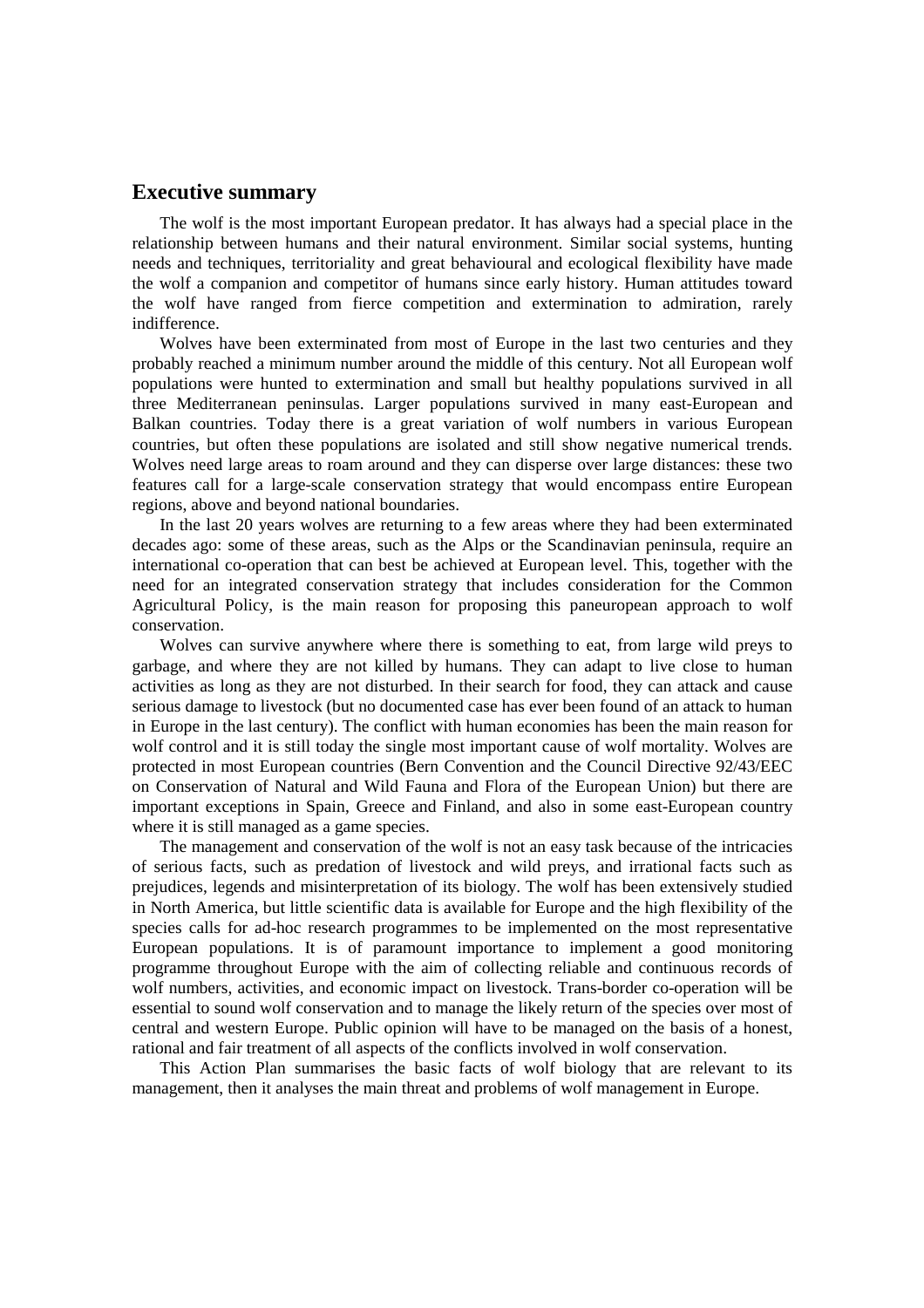Within the overall goal of maintaining and restoring, in coexistence with people, viable populations of wolves as an integral part of ecosystems and landscape across Europe, this Action Plan has identified three specific objectives: i) To allow the wolf to recover and live throughout Europe wherever it is biologically and economically feasible; ii) To ensure wolfhuman coexistence and a sustainable compromise by limiting the conflicts; and iii) To achieve a paneuropean perspective in managing wolf recovery and to help ensure wolf conservation/management on a continental scale.

The Action Plan presents the principal actions that should be taken for ensuring a long term coexistence between wolves and humans in Europe: it underlines the need for an approach at continental level and then articulates a number of actions under the following main themes:

- Co-ordination of management across borders
- Planning wolf management in Europe
- National Wolf Management Plans
- Habitat, corridors and food supply
- Damages to livestock and the problem of competition with hunters
- Public involvement in wolf management
- Education and information
- Applied research

Wolf conservation will be best achieved if carried out in a global approach that includes considerations for all other large carnivores of Europe: bear, wolves and lynxes often share the same geographical areas and they rely of healthy ecosystems. Their integrated conservation should become a priority for all European countries.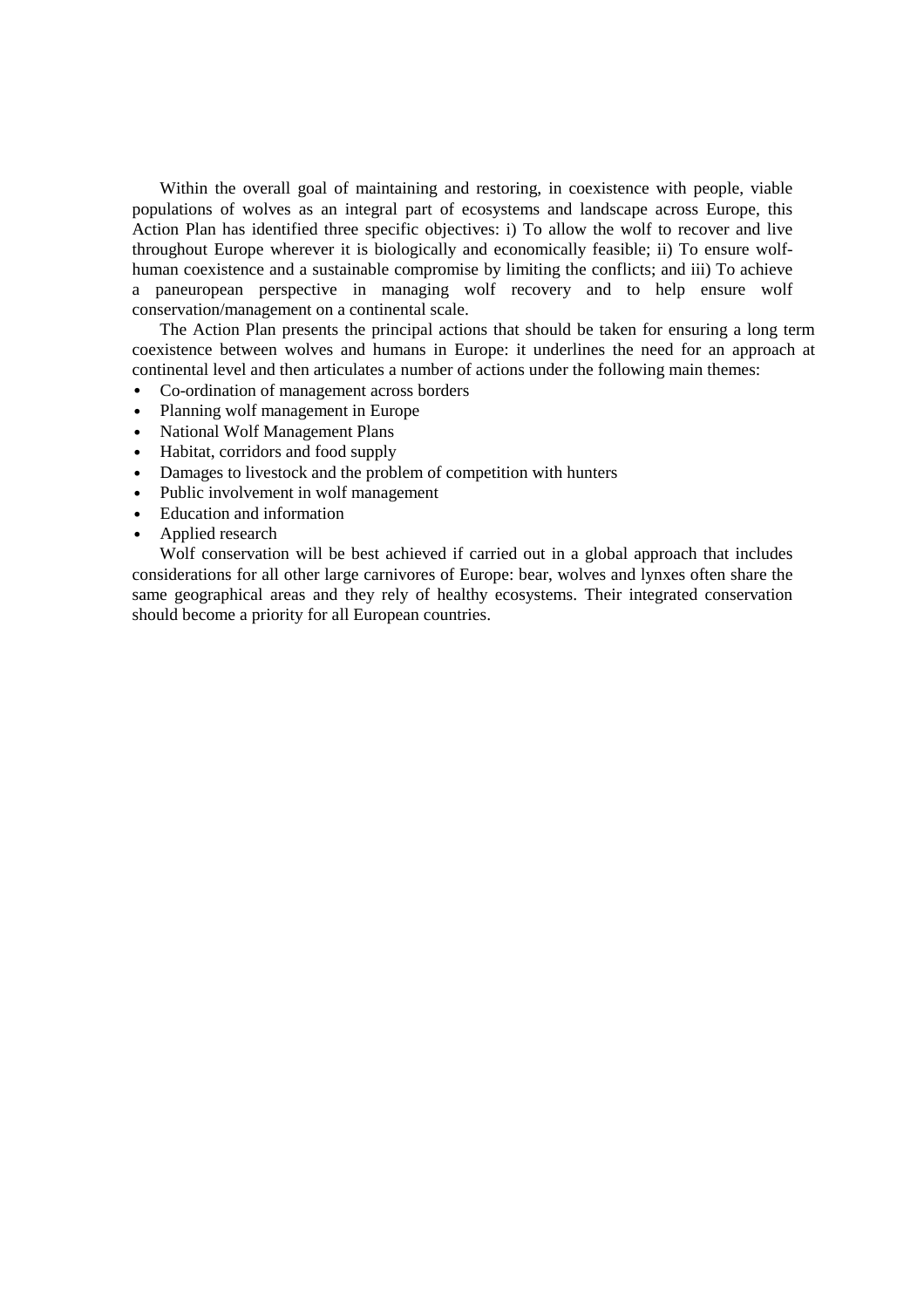### **1. Introduction**

In the last few years the wolf populations in several European countries have been increasing in number and distribution range. Wolves from some eastern countries have expanded west and at the same time Italian wolves have migrated north. Countries like France, Germany and the Czeck Republic now have wolves again. The same development has taken place twice before in this century; wolves expanded into large parts of Europe after the First and after the Second World War. The most recent expansion has had several causes: a change in people's attitude in favour of wolves and changes in population density and human activities in mountain and rural areas. Both have contributed to opening new potential areas to wolf recolonisation. The big difference with respect to the past is that wolves are now allowed to expand willingly; the wolf is fully protected in many countries.

Wolf populations have potentially high rates of increase and dispersing animals can recolonise distant areas. While these biological aspects are significant in re-establishing the wolf in parts of its former ranges, they can also result in having wolves in areas where local ecological and socio-economic conditions seriously conflict with its presence.

Across Europe this process is being met with different responses from the public and public administrations. Wolf population dynamics and dispersal easily encompass the small size of most European countries, and co-ordination of national management approaches appears necessary. Survival of small local wolf populations may depend on the health of neighbouring populations; the highly patchy European habitat calls for careful evaluation and management of population fragments. We need to know how to manage the return of the wolf in order to minimise the conflicts and optimise the potential distribution. How far can we expect to integrate human activities and wolf presence?

The Wolf Specialist Group of Experts of the IUCN is concerned with wolf conservation world-wide and its "Manifesto and Guidelines on Wolf Conservation" is the general reference for managing wolf populations. Within these general guidelines a Wolf Conservation Strategy for Europe was adopted in 1992 by the European Wolf Network, and its principles, guidelines and action plan deal with the specific European situation. In September 1995 many scientists and administrators interested in wolf management in various European countries gathered in Neuchâtel (Switzerland) for a meeting organised by J. M. Landry and D. Roth with financial contribution from WWF-Switzerland, Bernd This Foundation, FOFEL, and Pro Natura. Recovery and conservation options for wolf recovery throughout Europe were discussed in view of adopting a common management policy. These documents form the conceptual background and framework for the present Action Plan. From this basis, a large number of researchers and managers from throughout Europe have been contacted for additional information. Questionnaires have been sent to at least one wolf expert in each European country and then a first draft of this Action Plan was sent to the same people for comments and revision. Data and information have been verified for accuracy and reliability trough cross-checking all available sources. Errors and inaccuracies are nevertheless sole responsibility of the compiler.

The Action Plan is based on a country by country approach to facilitate its implementation at country level and according to national legislation: however the Action Plan goes beyond detailed analysis of local populations' needs and focuses on the specific problem of managing the wolf throughout Europe, stressing the necessity for a continental approach and co-ordinated national efforts. The wolf might recover naturally or be helped by specific actions: in both cases movements across borders are to be expected and must be managed properly.

Europe is here defined as all countries east of the former Soviet Union and excluding Turkey: as wolves move over large areas and populations spread across borders, information on wolf populations of the countries east of our study area.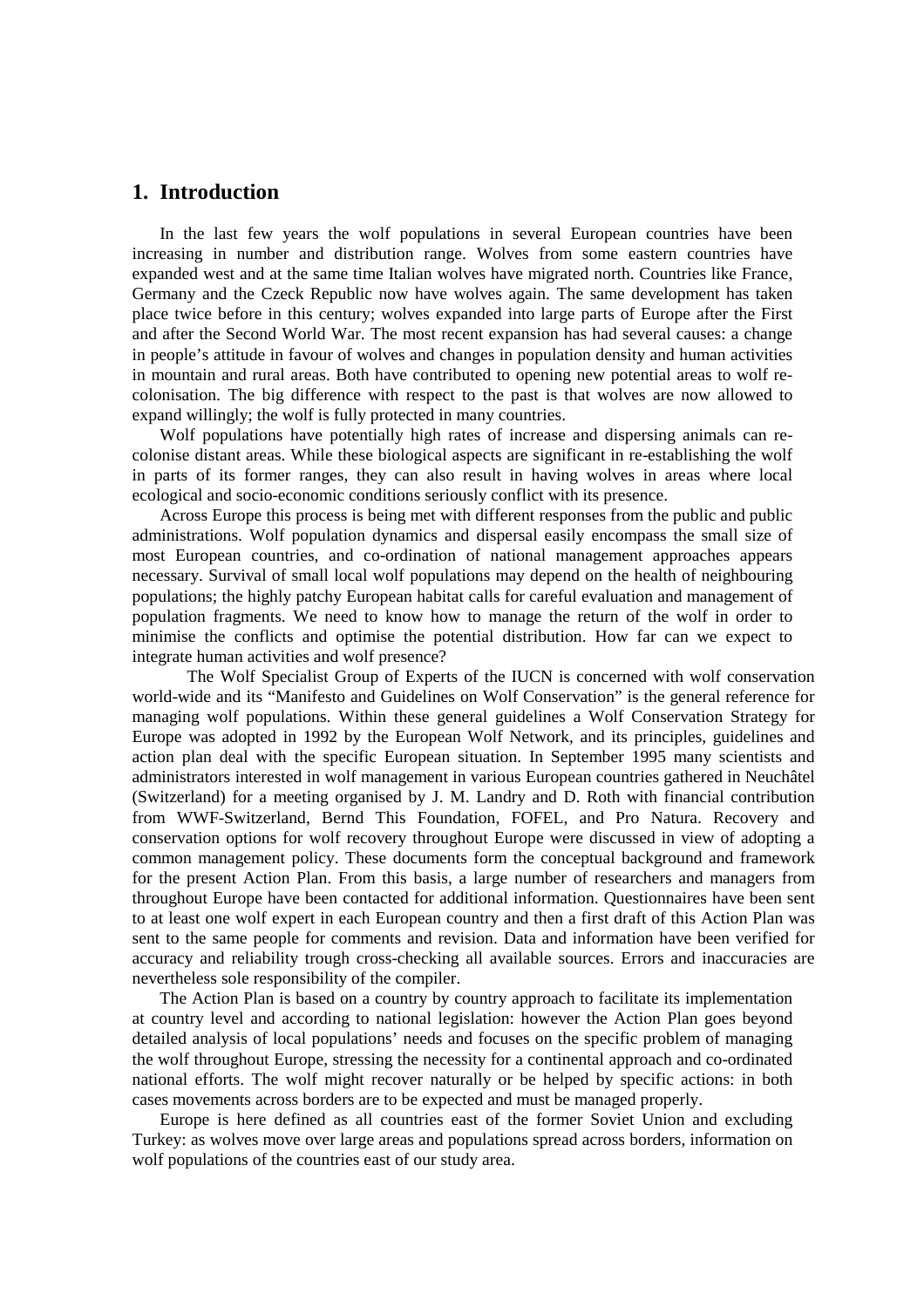#### **2. Background information**

#### **2.1. Description of the species**

The wolf (*Canis lupus* L., 1758, ord. *Carnivora*, fam. *Canidae*) is the second largest predator in Europe, after the brown bear. It looks like a large German Shepherd dog. Since the species has a large distribution area and lives in a variety of habitats, its phenotype variation (size, color, and weight) is remarkably high. On the basis of this variability, several subspecies of *Canis lupus* have been described. Differences in external morphology and skull characteristics in various geographic areas have led to the identification in the Eurasian area of up to 8 subspecies. More recently, however, new taxonomic methods have suggested reducing them to 6, although the small genetic variation among wolf populations does not support a clear subdivision into subspecies.

Preliminary mithocondrial DNA analyses on European wolves have shown 6 genotypes in 7 different sampling areas, suggesting that European populations are geographically strongly structured. The high level of isolation of the European wolf populations, their small size and their consistent decline over recent decades may have favoured genetic drift processes and the fixation of exclusive genotypes in populations that are geographically isolated.

An adult male wolf weighs from 20 to 80 kg; females are smaller (15-55 kg). Larger animals are found in more northern latitudes; the average weight of Mediterranean wolves is 25-35 kg, rarely as much as 45 kg. Total head and body length of an adult wolf is 110-148 cm; the tail is usually less than a third of body length (30-35 cm). Height at shoulder averages 50-70 cm. Ears are 10-11 cm long and triangular. Wolves walk on their fingers and their tracks are similar to those of a large dog, showing 4 fingers and their nails. The fifth finger is found only on the front legs and does not touch the ground.

Pelt color is extremely variable, from pure white in the arctic areas to brown, reddish, gray, pale gray and silverish. Individual variation in other body and head markings complicate colour patterns, although wolves tend to maintain a more uniform color locally. Age, sex, season and health condition affect pelt colour. Moulting occurs in spring and the new pelage grows in early fall.

The wolf skull is wide and heavy, marked by a long rostrum and a well developed sagittal crest. Wolves have 42 teeth: I 3/3, C 1/1, P 4/4, M 2/3. The carnassial teeth  $(P_4 \text{ and } M_1)$  are particularly strong. Deciduous teeth are replaced within six months.

#### **2.2. Distribution and population numbers**

The wolf is the terrestrial mammal that had the largest distribution area in recent historical times. It occupied the whole Northern Hemisphere north of 20° N, including the entire North American continent, Eurasia and Japan. Following extermination efforts by man, the species' range is greatly reduced today. Originally found throughout Europe (Map 1), at the end of the 18<sup>th</sup> century, wolves were still present in all European countries with the exception of Great Britain and Ireland. During the  $19<sup>th</sup>$  century, and especially in the years following the Second World War, wolves were exterminated from all central and northern European countries. During the sixties, wolf distribution was similar to what it is today, with small remnant populations in Portugal, Spain, Italy, Greece, and Finland, and more numerous populations in the east.

In the last twenty years, the species has been recovering naturally in several parts of Europe: a positive, though uncertain trend in number and range size is behind the signs of recolonisation of France, Germany, Switzerland, Sweden and Norway.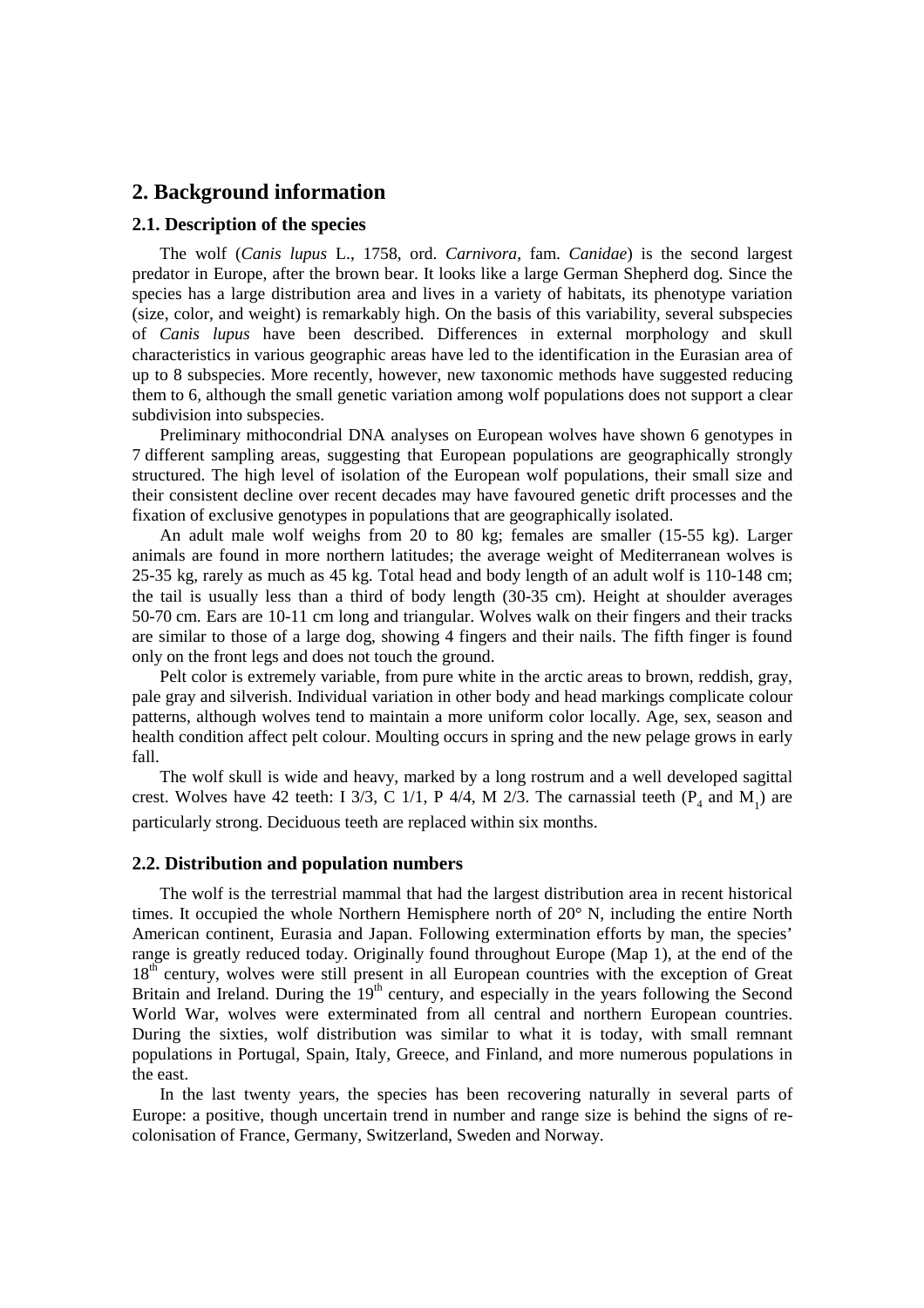The present situation in each European country is summarised in Table 1. The largest populations are found in eastern countries, particularly Romania, the Balkan area, Poland and its neighbouring countries on the eastern border. Distribution in central-western Europe largely reflects mountain areas with lower human densities and less intensive agricultural utilisation; the distribution pattern is very irregular and remaining patches are often small and isolated. Three smaller sub-populations can be identified in the Iberian peninsula, in Scandinavia and in Italy/France: they appear to be relatively isolated from other wolf populations and are expected to remain distinct for long time. The main European population is distributed across several countries in the eastern part of Europe and the Balkan region, but is far from being compact and continuous: many small fragments of various sizes are found throughout Europe (Map 2) The overall number of wolves living in European countries is relatively high, however, only 6 countries have a population of more than 1000 wolves, only 11 have more than 500 and 8 countries have very small populations of less than 50 animals.

Small numbers of wolves in a few countries (i.e. France, Portugal, Germany, Czech Republic, Hungary, etc.) are due to the presence in mountainous areas along the borders with neighbouring countries. The presence of these small populations appears strongly dependent on the health of neighbouring populations and their ability to produce a sustained flow of dispersing animals.

Several countries of continental Europe do not have any wolf at the present time (Austria, Belgium, Denmark, Netherlands, Luxembourg) but wolf dispersal can cause a recolonisation of these areas at any time (see below). All these countries, and especially Austria, might be recolonised soon and action should be taken to prepare the legislative and management ground in view of the wolf arrival. Wolf reintroduction plans are not a priority in Europe (see below), although in the United Kingdom there are preliminary evaluations of a possible reintroduction in Scotland.

#### **2.3. Life history**

#### *Food ecology*

The wolf has a very diversified diet and is a true generalist that feeds opportunistically on what is most available in its habitat. The wolf diet may include large prey, such as moose, deer and wild boar, or small vertebrates, invertebrates, vegetables and carcasses. Diet composition throughout the geographic range and seasonal variations depends on the relative abundance of potential prey, as well as their accessibility and availability. A wolf typically requires 3-5 kg of meat per day, although it can fast for several days when food is not readily available.

The impact of the wolf on prey populations has been debated for the past 50 years and yet only a few generalisations are possible:

- As to wild species, the wolf generally preys on young, old or sick animals, although climatic, geographic and habitat factors may deeply affect the proportion of prey taken.
- Predation impact may depend on the numerical wolf-prey relationship, habitat conditions, hunters' harvest and climatic limiting conditions, especially those of the winter months.
- The outcome of wolf-prey interactions varies from cases where wolf impact on prey populations is irrelevant to cases where the wolf is among the principal factors maintaining prey populations at a low level: the outcome depends on
- the number of wolves (which is also a function of prey densities)
- *.* the number of prey killed by the predator per unit time (function of both wolf and prey numbers)
- *.* the ability of prey populations to support predation (function of the prey's biotic potential and the mortality due to predation).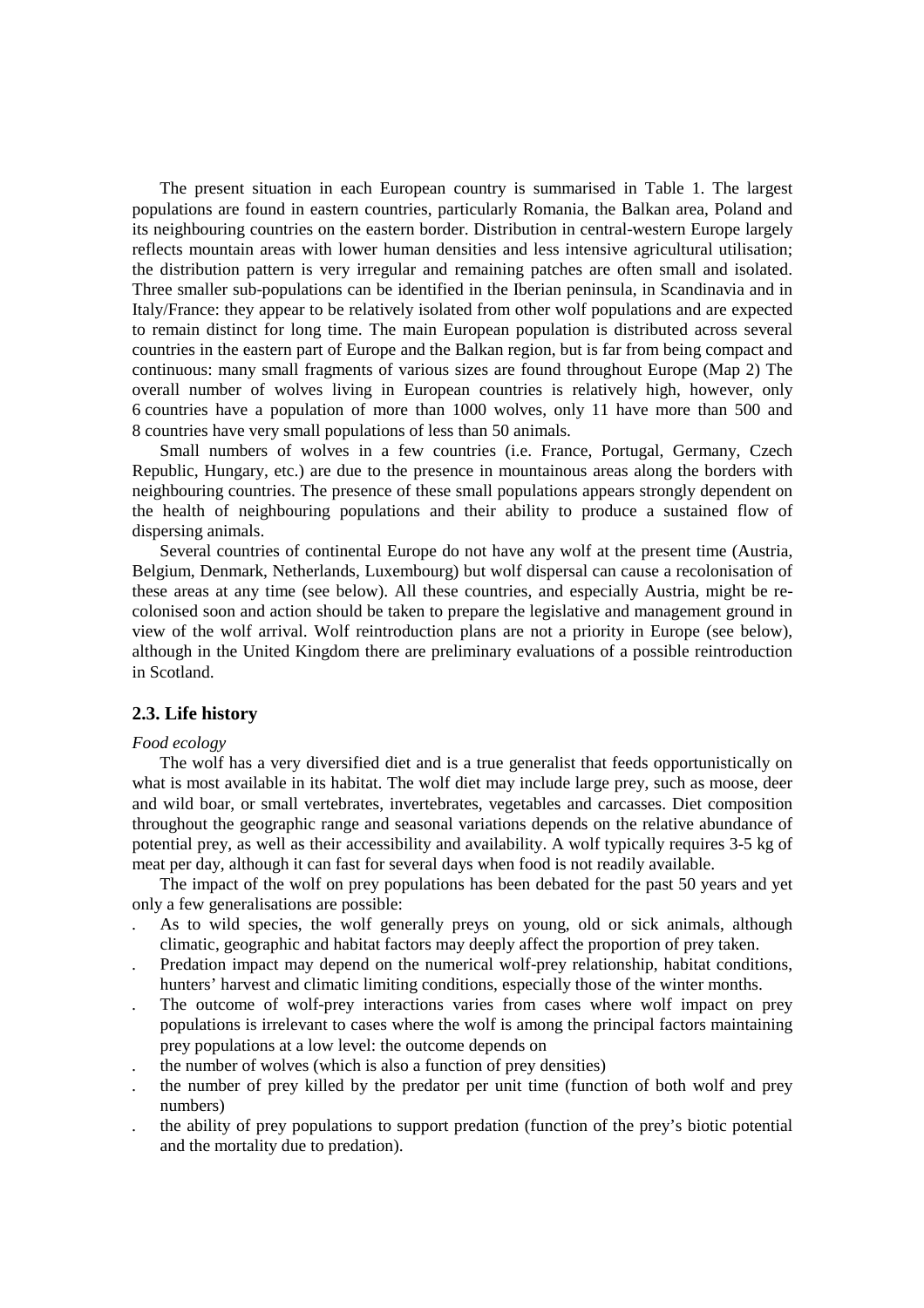- Prey species with a high rate of population increase and a low mortality rate are less affected by wolf predation.
- Predation is normally (but not always) largely compensatory, contributing to overall density-dependent mortality factors.
- In some cases the numerical decline of ungulate populations due to climatic or other habitat factors may be increased by wolf predation; in similar situations wolf predation may delay the numerical recovery of prey populations.

#### *Habitat*

Wolves live in the most diverse types of habitat and their broad distribution ranges show the species' adaptability to the most extreme habitat conditions. The wolf habitat has been described as everywhere where humans do not kill the species and where there is something to eat. Where wolves depend on wild ungulate prey, their habitat is that of their prey. Habitat quality should then be interpreted in terms of human disturbance, prey densities and range size. In general, large forest areas are particularly suitable for wolves in Europe, although wolves are not primarily a forest species.

Road density has been used as a critical habitat factor and it has been shown that wolf density in North America is a function of a road density threshold: however, this relationship assumes the stability of an unknown series of other habitat factors hidden in the variable "road density", e.g. human use of roads, human attitudes, the effect of roads on prey, etc. This assumption should be verified in Europe before North American results are taken as valid.

#### *Social behaviour and reproduction*

Wolves live in social units (packs) that co-operate in hunting, reproducing and defending their territories. A pack is fundamentally a family unit that originates when a pair establishes a territory and reproduces. Strong social bonds among the pack components regulate internal stability and the dynamics of the pack. A linear hierarchy among pack members is built and maintained through ritualised aggressive behaviour. Individuals at higher dominance level take most of the initiative and have most of the privileges in feeding and reproducing. The dominance hierarchy changes constantly depending on the relative strength of pack members. Most changes occur before and during the breeding season.

Young animals stay in the pack up to the age of two years, when they face the alternative of dispersing in search of a new partner and new territory, or staying in the pack and attempting to reach higher dominance levels. Prey densities, wolf density and availability of free territory play a role in determining what reproductive strategy to follow.

A pack averages 7 wolves (2-15), the number depending on its productivity, the success of dispersion, and prey density. In Europe, pack size is mostly a function of human control, and large packs are extremely rare.

A wolf is sexually active when it is two years old. Oestrus lasts 5-7 days once a year, generally in January-March. Parturition occurs after 60-62 days and litter size varies from 1 to 11 pups. Generally only one litter is produced in each pack, although data is available from North America of more than two litters being produced within the same pack: usually the dominant pair reproduces, but several exceptions have been observed. Recent genetic analyses of intra- and inter-pack relationships have shown that significant genetic exchange occurs among neighbouring packs.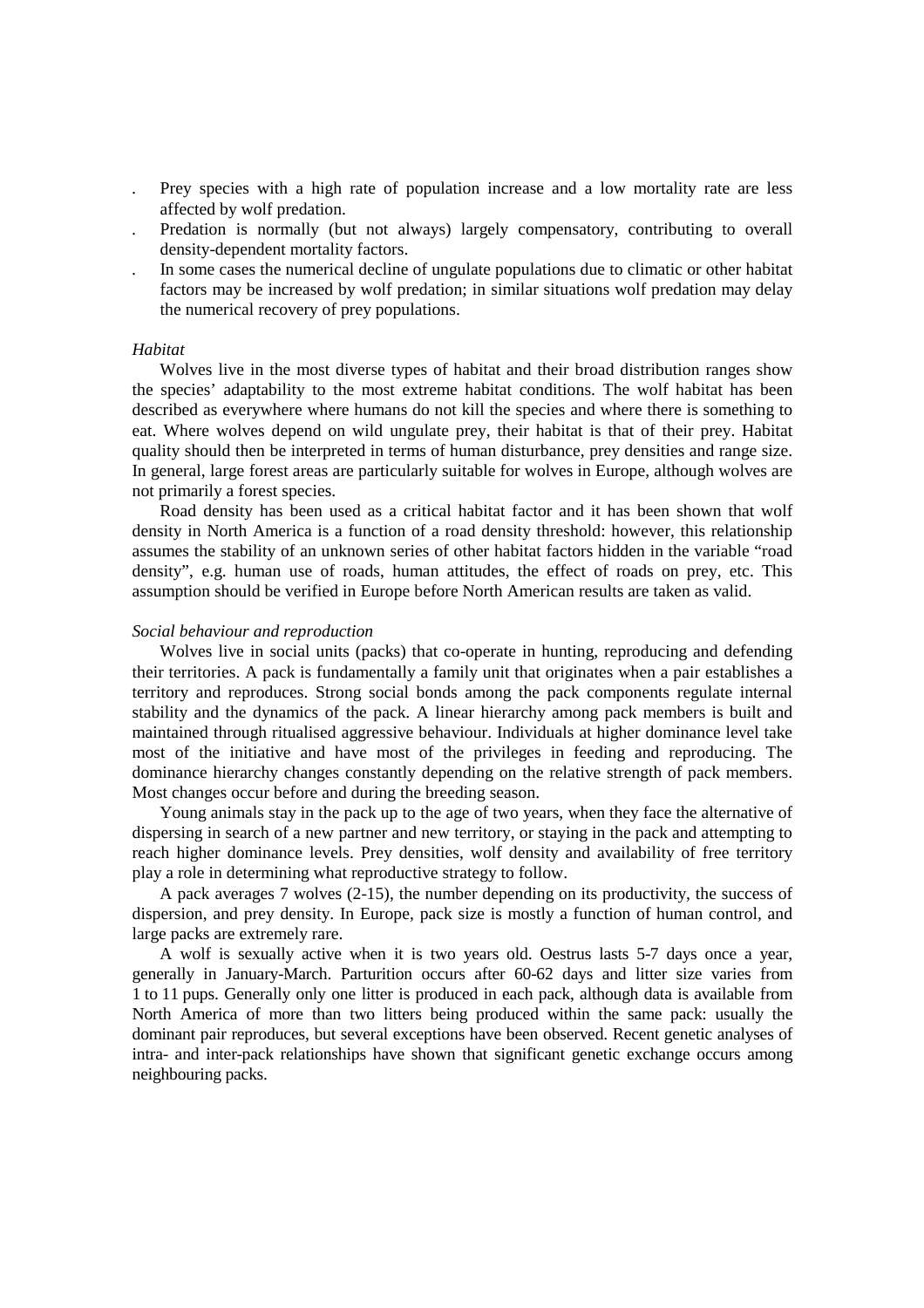#### *Territoriality and dispersion*

Wolves are territorial and each pack actively defends its own territory from wolves of neighbouring packs. Territory size varies greatly, depending on wolf and prey densities, geographical features, human disturbance, and human-related infrastructures, whereas territory size in North America ranges from 80 to 2,500 km2, in Europe it is generally from 100 to 500 km². Territories are actively advertised by wolves, through markings with urine and faeces left in strategic sites within the territory and along the boundaries. Territory boundaries are rarely trespassed; when this occurs, it may lead to violent aggressions and intra-specific mortality.

Internal use of the territory varies throughout the year, depending on prey seasonal distribution and wolf reproduction activity. During spring and summer, when the entire pack contributes to feeding and caring for the young, wolves tend to return more frequently to the den or the rendezvous sites. The latter, of which there may be several in each territory, are traditional sites to which the pack returns after hunting. Wolves can travel many km per day (up to 38 km in southern Europe), depending on the pattern of territory used as a function of food resource dispersion and human disturbance.

A small number of wolves live with no territory: these animals are dispersing from their parent territory in search of a new area in which to settle, or they may be animals that have been rejected by a pack (as when a dominant loses its status). They move mostly along the periphery of existing territories and hunt alone. Dispersal distance can be substantial and in North America has been found to be from 8 to 354 km (886 km maximum).

Territoriality, social behaviour and dispersal are the intrinsic mechanisms regulating wolf density. Territoriality limits the number of social units, social behaviour limits the number of reproducing females, and dispersal contributes to expanding the population and increasing its genetic exchanges.

#### *Demography and population dynamics*

Sex ratio is usually slightly biased in favour of males, but it can be in favour of females in populations that are substantially controlled by man or are at very low densities. Young animals of the year make up to a third of the total population – or more when the population is expanding rapidly or it is heavily exploited. Non-territorial and dispersing wolves have been estimated at no more than 5-20% of the total population.

In areas without human influence, natural mortality (intra-specific aggression, illness, wounds from hunting accidents, starvation and malnutrition) can affect up to 50% of the total population. However, human action is by far the most important cause of mortality for European wolves. It can be accidental or intentional (shooting, poisoning, trapping) and is particularly significant where wolves cause damage to human economic activities. Local mortality can account for temporary local extinction of small populations.

Adult wolves have the highest survival rates (80%), followed by the young of the year (55%) and then pups (6-43%). In natural environments, pup survival after the first winter is strongly correlated with prey density. Dispersing animals have lower survival rates. Wild wolves can live up to 10 years, whereas in captivity they can reach 16 years of age.

Wolf density is clearly related to the density of available food; higher prey biomass allows for larger litter sizes and greater pup survival. The numerical response of the wolf to variations in prey numbers lags behind by 3-5 years. Where wolf populations are controlled by man, it has been found that a mortality rate of over 35% of the total population in autumn may cause a decline and eventually extinction.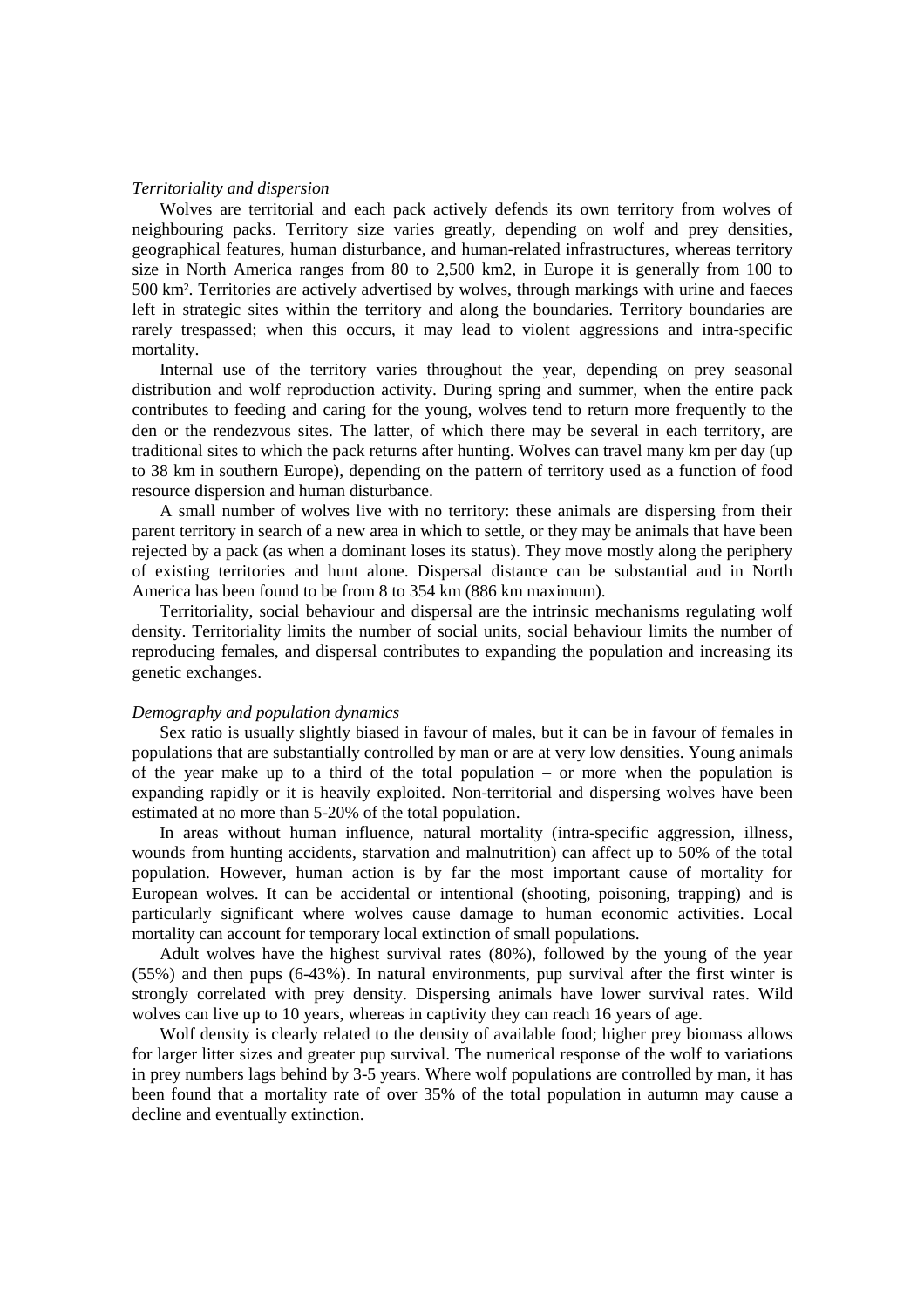Densities vary significantly. In North America they are generally from 0.3-4.3 wolves/100  $\text{km}^2$ , and appear to be regulated essentially by the prey biomass. In Europe the densities are generally  $1-3$  wolves/100 km<sup>2</sup> (Table 1), although a comparison is extremely difficult due to the differences in methods and time of the year to which the estimates refer. In Europe, wolf density is positively related to food availability and negatively related to wolfhuman conflicts, that usually increase in free-ranging livestock areas.

#### **2.4. Wolves and humans**

#### *Public attitudes*

The negative image of the wolf is widespread, although with many differences and complexities depending on local cultures and traditions. Central European countries are more negative than southern ones and people from the countryside are generally more negative than urban dwellers, but local conditions can be quite different. A comprehensive review of public opinion toward the wolf at European level and stratified per social and economic groups is not available, and even local attitudes are known only from "expert" opinion rather than from appropriate scientific research.

#### *Threat to humans*

The question whether wolves can be dangerous to humans is relevant in view of the many legends and false stories that have enriched this topic. The perception of the wolf as a dangerous beast varies with cultures; European and Asian literature up to the present century abounds with accounts of wolf attacks. There can be little doubt that a portion of these reports are based on true information, since the former ecological conditions were very different from contemporary ones, i.e. rabies was common and wolves had fewer occasions to have negative experiences with humans and learn to avoid them. However, there is no hard evidence that wild non-rabid wolves pose any danger to humans in Europe today and in this century there is no reliable documentation of cases of a non-rabid, free-ranging wolf killing a human in Europe.

The reason for this is not very clear as wolves would have ample opportunity to attack, as bears do in various parts of Europe. Today wolves live very close to human activities without causing problems; millions of tourists visit and camp in national parks where wolves also live, but negative encounters have never been reported. Rabid wolves, of course, may be able to attack and kill a human, but this possibility pertains to a different range of animal-human interactions. Nevertheless, the case of an healthy wolf attacking a human cannot be excluded.

Wolves tend to be tolerant of close human contacts if the latter do not exert a negative impact on the wolves' lives. Wolf dens have been found very close to human settlements and wolves have been watched or followed by radio tracking at night inside small villages and towns.

#### *Damage to livestock*

Depredation on domestic animals is as old as domestication itself. It is the most serious problem in wolf management because depredation has been the main reason for controlling or exterminating the wolf. Depredation occurs in every part of the wolf range and a final means of eliminating it has not yet been found. In spite of the critical need to have reliable information on the amount and type of damage to the livestock industry caused by wolves, little research has been carried out.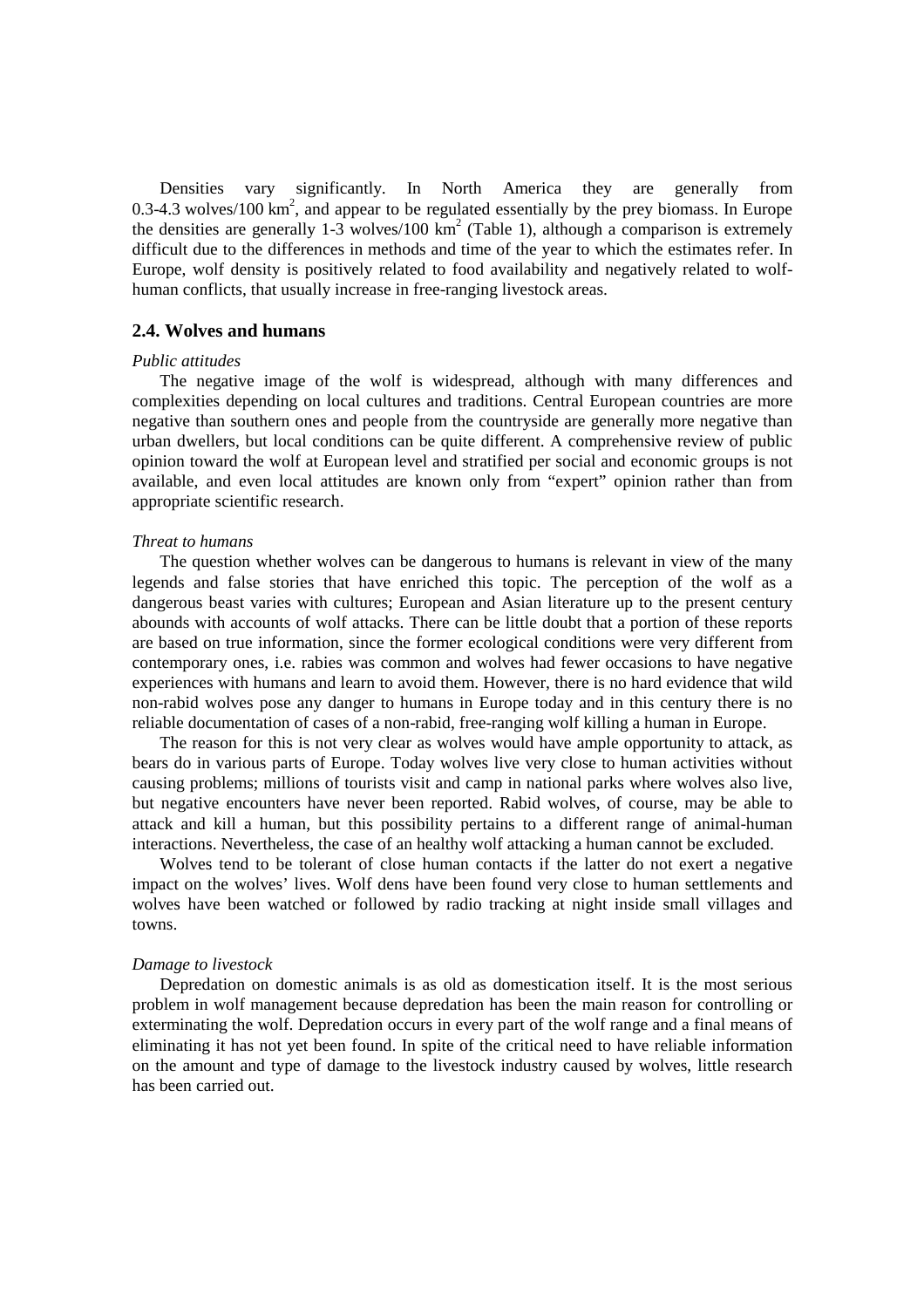Although the damage may be significant to the farmer who suffered it, the overall damage as a percentage of the livestock industry is almost always irrelevant  $\langle$ <0.5%). Indeed, the damage to livestock caused by wolves is very low when compared with other causes of livestock mortality and is often perceived as excessively important. This may to some extent be due to the psychological impact of this type of mortality (caused by a predator) and the fact that it is hard to distinguish clearly the attacks of wolves from those of stray and feral dogs.

Sheep and goats are generally more vulnerable than cattle and horses. Lack of an efficient guarding system (guard dog, human vigilance, enclosure) is the main reason for recurrent attacks and significant losses. Mass killing by wolves is extremely rare, the loss of just a few animals is more common. In addition to the animals killed in an attack, wounded and dispersed animals are also reported, adding to the magnitude of the loss. Farmers also complain that abortions and loss of milk are a frequent consequence of wolf attacks. Of particular interest for management is that wolf attacks tend to be recurrent on the same sheep flocks and farms. Focusing and solving those particular situations may be more fruitful than applying large-scale plans of damage prevention. Damages are reported throughout the year, but there seems to be a tendency to peak in late summer and autumn. Free-ranging livestock are particularly affected by wolf predation and surplus killing is frequent.

Compensation is provided by many European countries, either with the state or private insurance companies paying for the claimed damages. Methods for verifying the damage and for compensating it are very different, but the aim of all schemes is the same; to alleviate social tensions and support the farmer who has lost capital. Compensation programmes are, however, far from being the solution to the problem and must be used with extreme caution to avoid creating a dependency on yet another economic incentive. They should be used in conjunction with more efficient prevention measures.

Monitoring the pattern and amount of depredation by wolves is of paramount importance in managing the conflict.

In some countries, wolves that have been shown to cause particularly great damage are persecuted and killed. Special shooting permits are issued to kill a wolf when damages are recurrent in the same area. Removal of these "problem wolves" has been pioneered in Minnesota (US) as a good compromise between conservation and conflict resolution, but with controversial results: high costs and limited efficacy.

#### **2.5. Threats, limiting factors and obstacles to conservation**

The wolf in Europe lives in many different ecological contexts, from the plains of central Spain to the tundra of Finland and the forests of Lithuania or Romania. The social, economic and political contexts are also extremely diverse, as is the conservation status: from the few highly endangered animals of France to the vast populations of the eastern countries.

As the scope of this Action Plan is European, the major threats and limiting factors refer to the areas where wolf populations are endangered and/or vulnerable. These areas are more common in the western states but are also found in some eastern countries (Table 1). Threats are therefore intended at the local (national) level and in the perspective of a full recovery of a healthy wolf population in most of Europe.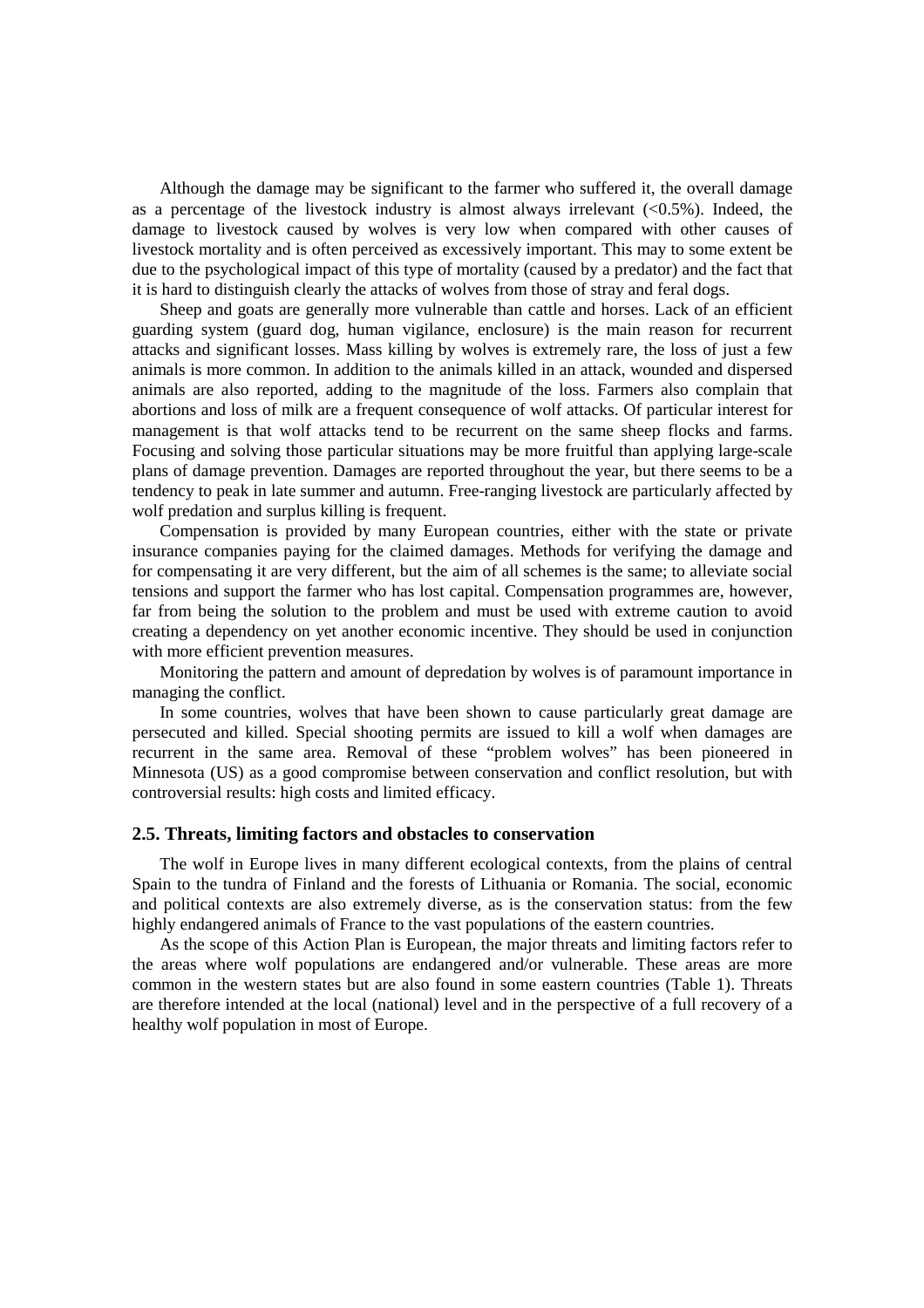#### *Hunting and poaching*

Where wolf hunting is legal it is often carried out without a sound biological understanding of local population dynamics: quotas, seasons and methods are applied without sufficient supporting data. In a few countries, unrestricted hunting is allowed – an unacceptable policy applied only to the wolf. Poaching is widespread and is probably the single most important mortality factor for the European wolf. Even protected populations are sometime poached to an estimated 15-20% and more of the total (e.g., Italy), threatening their survival or recovery. Wolf killing is often the accidental result of other hunting and poaching practices (snares for and shooting of wild boar).

#### *Habitat quality and food availability*

Human encroachment is the most significant threat to wolf habitat. Yet disturbances caused by roads, vehicles and tourism are tolerated by wolves as long as they also have safe retreat areas where they can escape human pressure. Human use of the land is not, however, planned with consideration for the wolf's simple need for small but safe retreat areas. Although wolves may survive in the most diverse types of habitat, there seem to be at least two limiting environmental factors: vegetation cover in which to hide from human sight, and availability of some food resources. Wolves are rarely found where human density is above 30-40 persons/km<sup>2</sup>. This would suggest that other habitat components are critical to wolf presence and that they are somehow linked to human presence. Most of the economic conflicts occur in areas of high livestock production, and this habitat feature will have to be taken into account when planning wolf management. Habitat quality appears to be described best in terms of several environmental features that should be analysed using criteria and models under multivariate statistics.

Prey populations are generally of high quality in Europe and only few areas suffer from a shortage of natural prey. Nevertheless, competition with hunters is often a reason for eliminating wolves. Prey species are generally managed from the hunters' perspective alone without accounting for the needs of the wolf, and temporary or seasonal shortages may occur. Alternative food resources are generally also available, but their poor quality is a threat to the long-term survival of the wolf.

#### *Small numbers, low densities and demographic fluctuation*

The total number of wolves in many European countries is well below the threshold of a viable population; small numbers are the primary source of threat to survival due to stochastic events that may eventually drive the population to extinction. Wolves normally live at low densities  $(1-3/100 \text{ km}^2)$ , more rarely at higher densities, and this contributes to making them more vulnerable to ill-planned harvest schemes. Little is known of population dynamics in European contexts, but numerical fluctuations are frequent and they often annihilate the entire local population. These fluctuations are caused or favoured by excessive hunting or poaching. If wolf populations fluctuate too widely, their survival probability will be significantly lower, and their dispersal and re-colonisation rates will also be lower.

#### *Range shape and fragmentation*

Several distribution ranges of the wolf throughout Europe have narrow, elongated and fragmented shapes that decrease the probability of local survival. Fragmentation increases the possibility of dispersion into an unsuitable habitat and reduces the size and viability of small populations. Isolated small populations will have significantly higher extinction rates unless suitable corridors are maintained to connect distant fragments.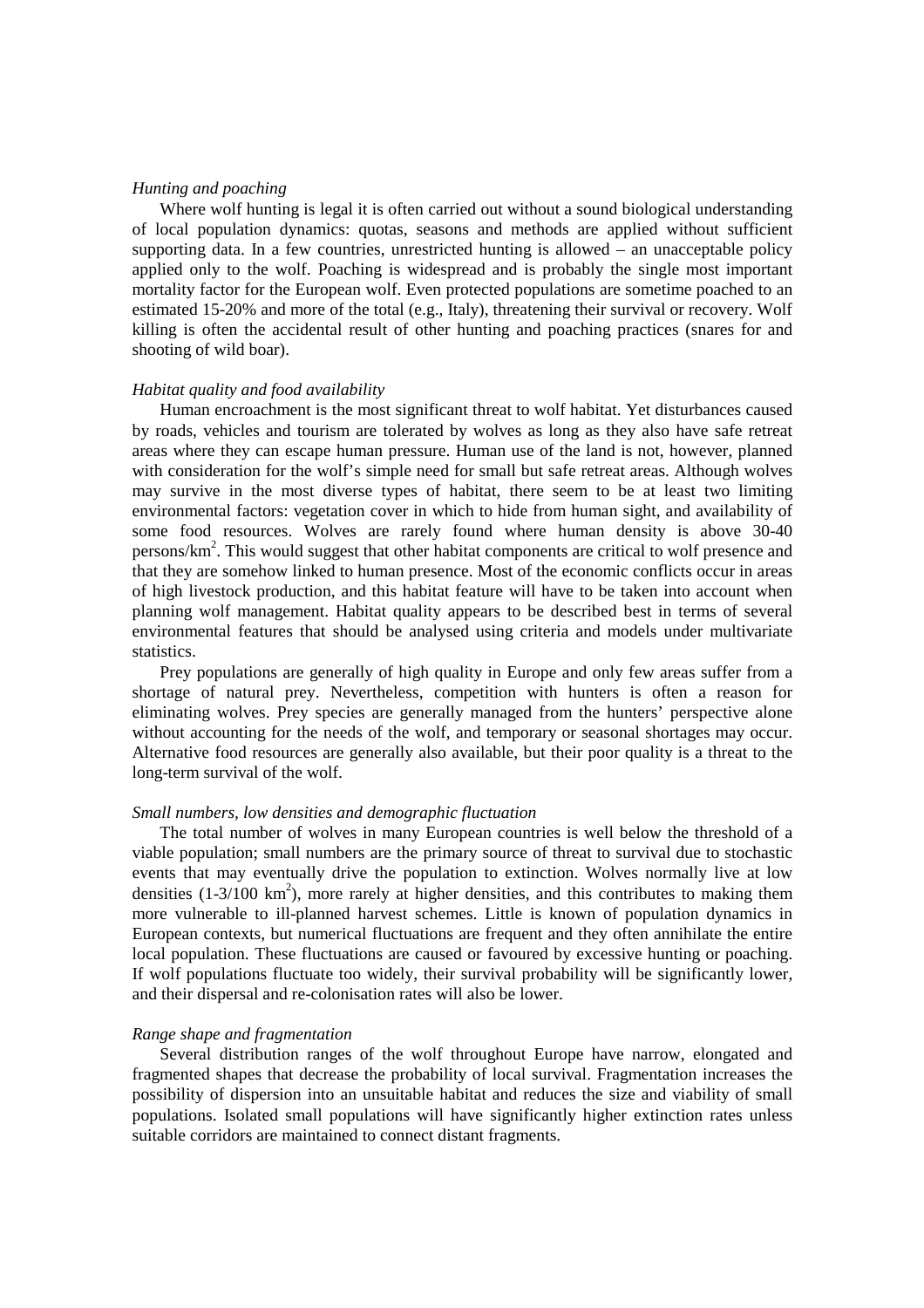#### *Genetic identity*

Little is known of the genetic identity and dynamics of the European wolf. Preliminary research indicates normal levels of genetic variability, but we do not know the identity of distant and isolated populations. This information is of extreme importance in order to manage connecting corridors and evaluate the relative conservation importance of each distinct population. Furthermore, little is known of the potential interbreeding of wolves and dogs although the preliminary results of an on-going research indicate that wolf-dog crosses do not incorporate into wolf populations.

#### *Legislation*

Current legislation on the wolf is not always clear. Full protection cannot be a conservation goal *per se*, if it is not flexible enough to allow for the most suitable management action to implement the species' long-lasting survival. Conversely, maintaining the wolf in a sort of outlawed position is not a solution for controlling over-abundant populations. Legislation will have to be adjusted at the national level following approval of a European Management plan. The former will have to include protection regimes, hunting criteria, compensation for livestock depredations and other economic incentives and policy criteria. The present fragmentation of legislation on the wolf must be overcome; it is very difficult practically to manage a species when it is protected by the Ministry of the Environment, hunted under permit from the Game Board, managed by the Ministry of Health for all health-related issues (rabies, etc.), and its damages are compensated by the Ministry of Agriculture.

#### *Management Authority (fragmentation)*

Fragmented legislation is often implemented by an even greater fragmentation of management authorities: in many European countries the Forestry Service, Game Boards, Regional or Provincial Boards, various ministries, as well as the Veterinary Services all have a say in wolf management. This fragmentation makes any real implementation of a national plan very difficult and will have to be overcome. Moreover, many offices that are in charge of some aspect of management are technically unsuited or not trained for the job.

#### *National and sub-national management*

In several European countries wolf management is carried out at regional (provincial) level without co-ordination among the various regions. In these cases, national legislation is only a general umbrella without much effect. Wolf management is more difficult to implement at subnational level; the temporal and spatial scales of the wolf are such that a national management plan should provide a unitarian approach. Sub-national management authorities may be left in charge of applying the national plan. Indeed, this European Action Plan stems from recognition that a continental approach is required to overcome the diversity of approaches implemented at national level. In perspective, there should also be a European Management Plan to provide a unitarian approach for the different management needs of the various countries.

#### *Law enforcement*

Conservation or hunting laws are often poorly enforced when it comes to the wolf. Several countries in western Europe have adopted a policy of "benign neglect" in dealing with wolf management; conservation laws are in place but not enforced. Obviously this approach is irrational and negative for both the wolf and the humans dealing with the problem of wolf presence. In several European countries (but not all), illegal hunting of wolves is tolerated by the authorities as an acceptable method of wolf control. They rather prefer not to face the strong opposition of wolf advocates for a more rational and organised wolf culling.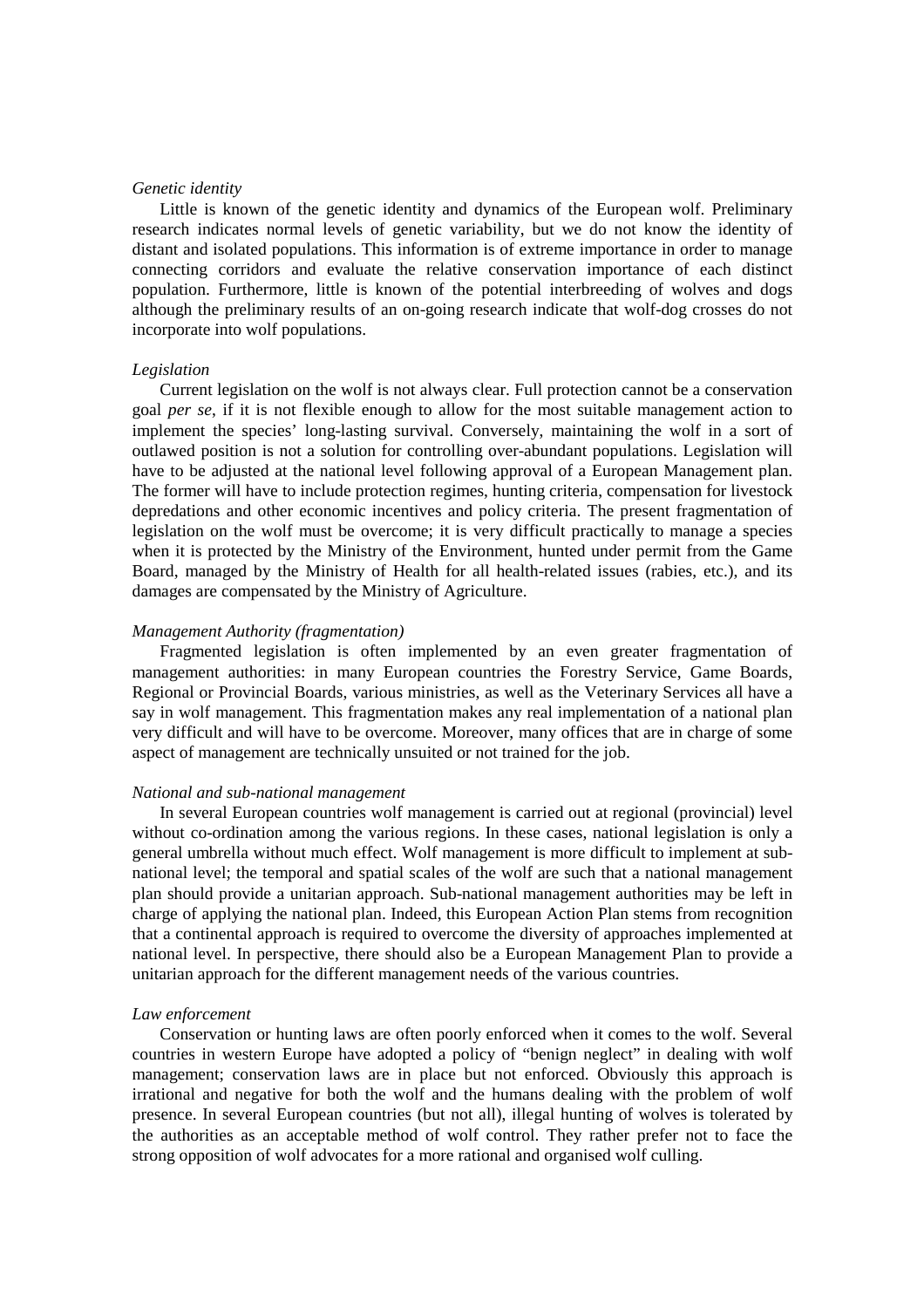Lack of enforcement is among the most important factors limiting wolf survival and recovery in Europe.

#### *Economic conflicts (damage to livestock)*

From the little research that has been done on livestock depredation and the scarce data available from local authorities, it is known that damages are distributed in a very irregular way over time and territory. This depends on several factors, such as the species and densities of domestic animals, husbandry methods, flock size, availability of prey species or other food resources, etc. However, the lack of a co-ordinated and permanent monitoring system does not allow for analysis of the issue in its full terms.

Compensation is strategically limited if it is not part of a more comprehensive plan of action to solve the problem of livestock depredation. European countries are using a variety of approaches, but none of them appear to be satisfying.

As a consequence, wolves are killed even when compensation is paid and when economic incentives are provided for better damage prevention.

#### *Public opinion*

In spite of a coexistence that has lasted millennia, most people in Europe have an erroneous idea of wolf biology. The wolf is known from legends and prejudices and true facts about it are difficult to instil permanently in the public opinion. This poses a serious problem of obtaining people's support for a rational management plan. The lack of an *ad hoc* survey of European public opinion toward the wolf makes it impossible to prepare and implement an efficient plan to inform and educate the public, and yet no significant conservation objective can be reached without the full support and participation of local people.

Several conservation organisations have wrongly decided that conservation can be achieved by selling the wolf as an innocent victim of human ferocity. This opposite image does as much harm to rational wolf conservation as the bad image built on traditional folklore. Public opinion management will have to be based on a sound understanding of the attitudes of various social and economic segments of the population.

#### **2.6. Conservation status and recent conservation measures**

At international level the wolf is included in several conservation agreements. The 1996 Red List of the IUCN – World Conservation Union classifies the wolf as vulnerable. The IUCN has also approved a Manifesto of Wolf Conservation, initially drafted in 1973 and later revised to incorporate the changes in wolf status, public attitudes and management techniques.

CITES (Convention on International Trade in Endangered Species of the Wild Fauna and Flora (3.3.1973)) lists the wolf in Appendix II (potentially endangered species), with the exception of Bhutan, Pakistan, India and Nepal where it is listed in Appendix I (species in danger of extinction).

The wolf is also included in Appendix II (strictly protected species) of the Bern Convention (Convention on the Conservation of European Wildlife and Natural Habitats, 19.9.1979). The wolf and its habitat receive full protection from the convention, although enforcement relies on the Contracting Parties which may not fully apply their obligations. Moreover, individual parties may make reservations and the wolf will not be protected by them: of the countries that have signed the Convention, Bulgaria, Czeck Republic, Finland, Latvia, Lithuania, Poland, Slovenia, Slovakia, Spain and Turkey have made an exception for wolf protection. The Standing Committee of the Bern Convention adopted an articulate Recommendation on the protection of the wolf in Europe (Rec. No. 17/1989).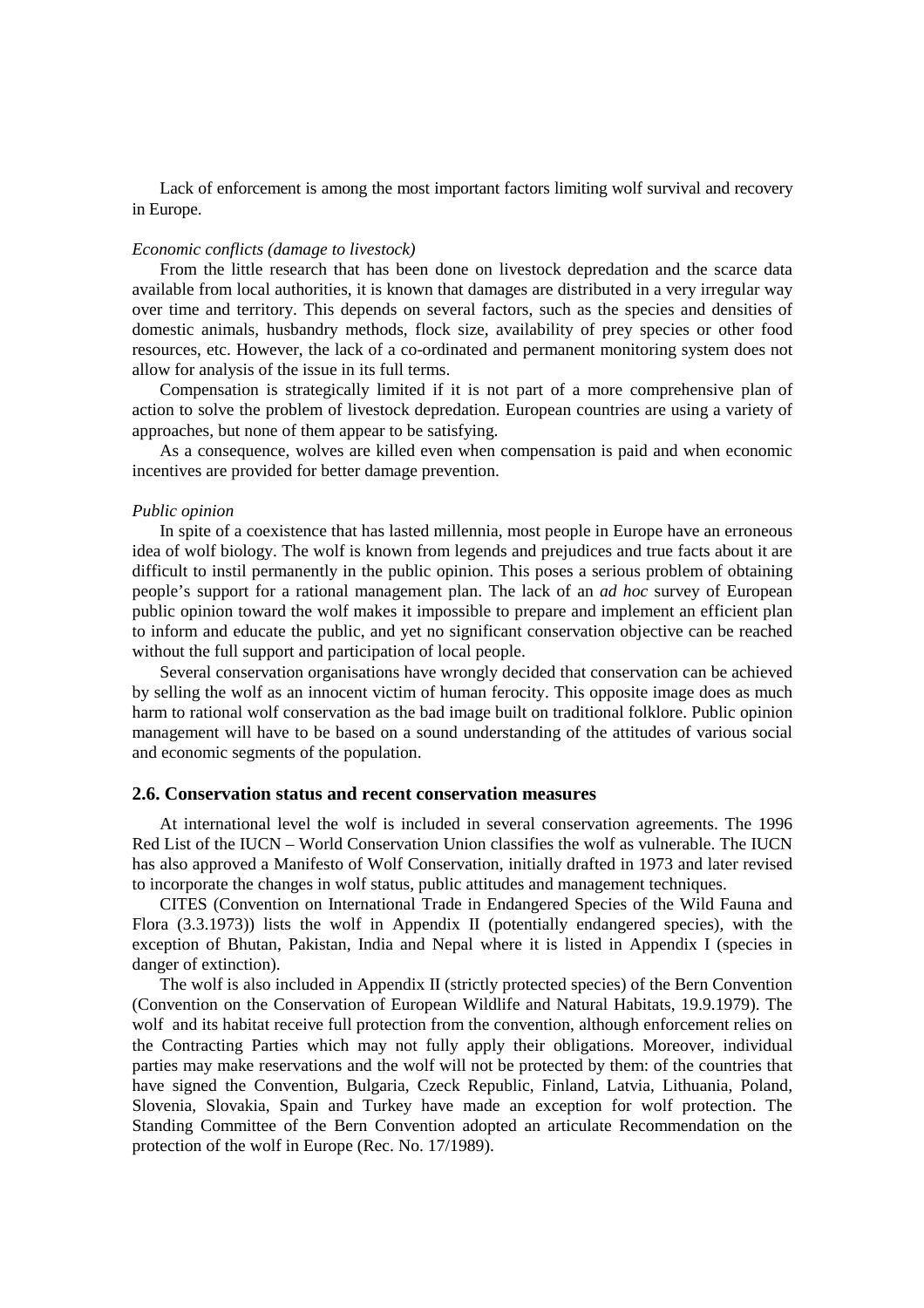The EC Habitats Directive (92/43 of 21.5.1992)(European Union members only) also lists the wolf in Appendix II (needs habitat conservation) with the exception of the populations in Spain north of the river Duero, the populations in Greece north of 39° longitude and the populations in Finland. The wolf is also listed in Appendix IV (fully protected) with the exception of the populations in Spain north of the river Duero, the populations in Greece north of 39° longitude and the populations in Finland in areas of reindeer management. Finally, the wolf populations in areas of reindeer management in Finland are listed in Annex V.

The European Parliament has approved (24.1.1989) a resolution (Doc. A2-0377/88, Ser.A) which calls for immediate steps in favour of wolf conservation in all European States, adopts the IUCN Wolf Manifesto and invites the European Commission to expand and provide financial means to support wolf conservation.

The legal status and management in each European country are summarised in Tables 2. The damage prevention methods and compensation scheme are summarised in Table 3. The information on monitoring, conservation and research activities are given in Table 4.

#### **3. Goals and objectives**

The overall goal is to maintain and to restore, in coexistence with people, viable populations of wolves as an integral part of ecosystems and landscape across Europe. The restoration and conservation of the wolf and of all large carnivores are an essential part of the effort to conserve the European biodiversity and to ensure the functionality of the European ecosystems.

Specific objectives are:

- *.* To allow the wolf to recover and live throughout Europe wherever it is biologically and economically feasible.
- *.* To ensure wolf-human coexistence and a sustainable compromise by limiting the conflicts.
- *.* To achieve a pan-European perspective in managing wolf recovery and to help ensure wolf conservation/management on a continental scale.

#### **4. Actions required to meet goals and objectives on an European level**

For a conservation strategy to be sustainable and efficient on a long term, it must be articulated in a variety of strictly integrated actions and they should all be implemented concurrently.

In relation to the international treaties they have signed and ratified, the countries should feel obliged to report on the results of their implementation: each country may have its own distinctive approach and solution to wolf management, but it should feel committed to obtain the conservation goals set by the international treaties and conventions.

#### **4.1. Co-ordination of management across borders**

One of the most important conditions for a successful management of wolves in Europe is to co-ordinate the wolf protection efforts in the different European countries.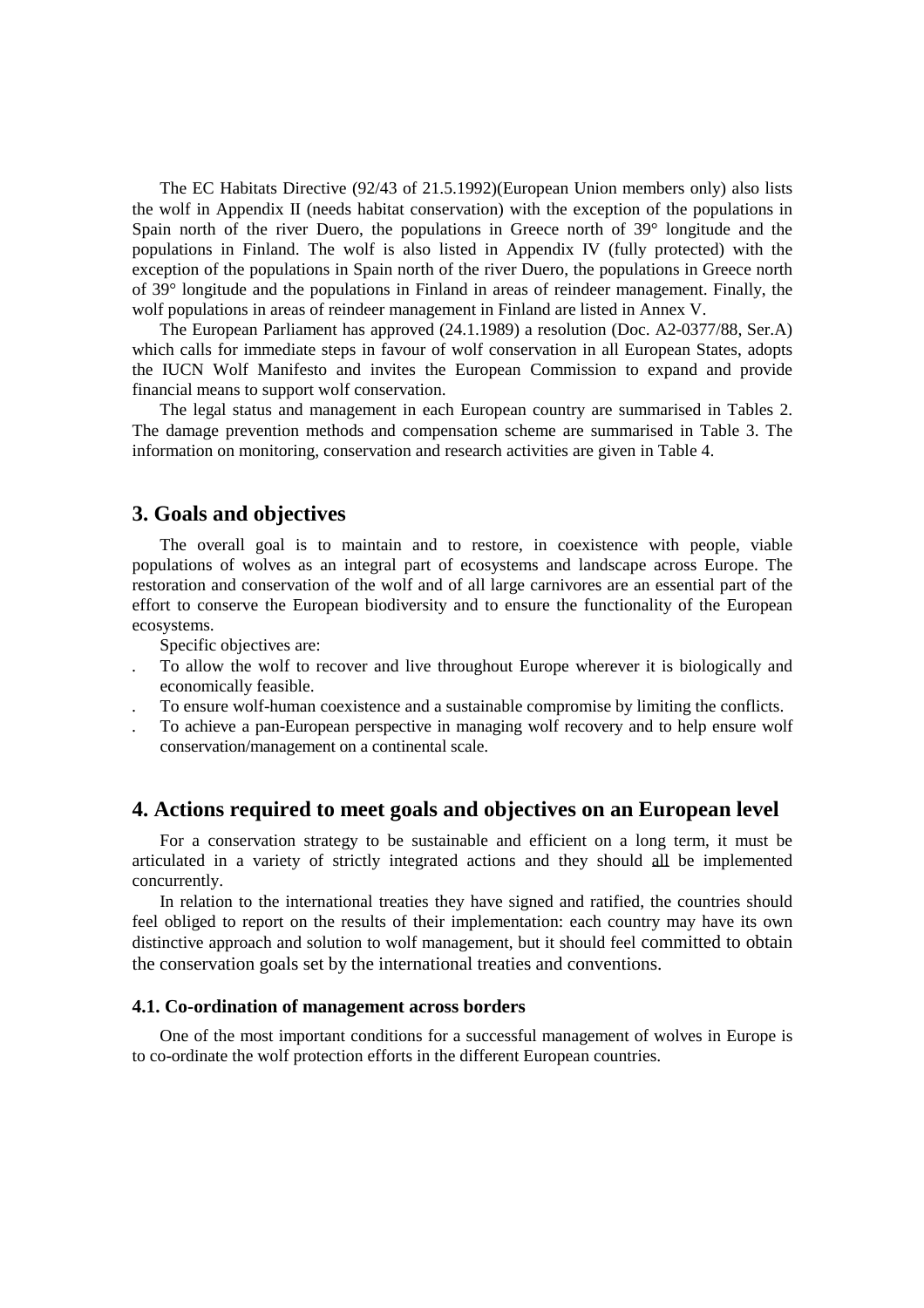Knowing that the wolf is a highly mobile species and that the dynamics of its management can only be handled at large spatial and temporal scale, there is first of all a need for a continental agreement. Wolf densities, distribution and mobility are such that, for a sound strategy, it is imperative to broaden the perspective to the whole European continent. As wolf conservation is best achieved at a pan-European scale, an European Wolf Management Plan will be effective only if prepared and adopted at the highest European level.

At the moment the Bern Convention, managed by the Secretariat of the Council of Europe, appears to be the sole opportunity to bring most Western and Eastern European Countries under the same legislative forum. Therefore, it is suggested that the Bern Convention undertake the task of preparing and adopting a detailed European Wolf Management Plan along the guidelines suggested by the present Action Plan.

The Bern Convention will be asked to appoint an ad-hoc Group of Experts on Wolf Management with the task of producing a detailed proposal for discussion by the Standing Committee to the Convention. The Group of Experts should include experts representing all concerned European Governments. The Group of Experts will find it practical to articulate the Plan in separate Management Plans for each distinct wolf population (i.e., the Iberian, the Italian-French, etc.).

This approach would make wolf recovery/conservation a political goal of all member countries. The Plan should be discussed and adapted bi- or tri-annually by a mixed group of scientific and governmental representatives. The objectives of such meetings would be: report and discuss success and problems of wolf recovery/management in different countries in Europe, refresh the continental co-ordination and exchange information of general interest. The co-ordination of national plans, scientific studies and management actions between neighbouring countries must be strongly encouraged.

#### Actions

- The Bern Convention adopts this Action Plan and establishes a Group of Experts on Wolf Management.
- The Group of Experts will produce a detailed European Wolf Management Plan following the process outlined in the following section and it will submit the Plan to be discussed and formally approved by the Bern Convention.

#### **4.2. Planning wolf management in Europe**

In a long term strategy, it appears unrealistic to propose to maintain the wolf in all areas that the species potentially may be able to re-colonise in the future. It is understood that the wolf presence might be incompatible with some intensive economic activities, and it is necessary to plan for the best possible integration of human activities and sound biodiversity conservation. As regulating the presence of the wolf on the national territory cannot be left up to the individual reaction of exasperated shepherds or of poachers, it follows that a Management Plan must set up the objectives, criteria and methods by which to modulate the presence of the species.

Without prejudice to the aim of conserving viable wolf populations, not threatened by the most probable risk factors, it would appear that zone management can be contemplated today. This would involve protecting the wolf totally in only a part of the territory, thereby alleviating the recurrent conflicts with farmers in the more severely hit areas. This would mean applying a number of measures, both preventive and reductive, including local removal of a few individuals.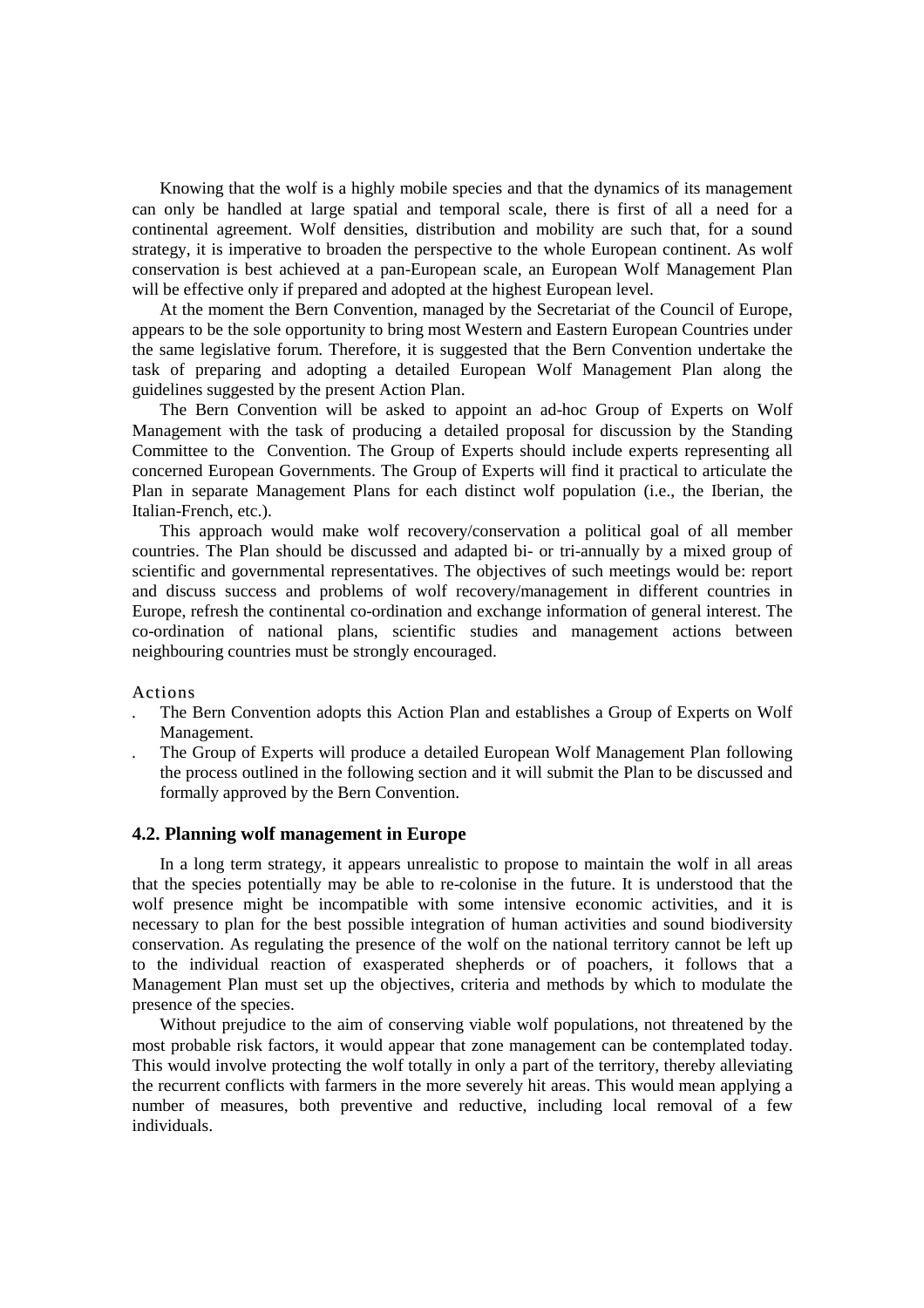The feasibility of such an approach can be evaluated on the biological, social, administrative, conservationist and ethical planes. Biologically, it seems feasible; in fact, the high annual mortality caused by illegal takings is mainly found in the areas in which the density of domestic livestock is highest. The wolf populations seem to be able to tolerate these takings and could certainly tolerate lower rates, especially if managed correctly with attention to timing and other criteria.

Whereas the legal obstacles can easily be eliminated, at the operational level the main unknown is whether the States and the sub-national Administrations are capable of enforcing such a zone arrangement. It is clear, in fact, that a regime involving differentiated protection is based on the assumption that poaching has been totally eliminated or reduced to occasional occurrences. From a conservation point of view, it is important to test this innovative – and possibly permanent – solution.

On an ethical plane, the approach proposed seems well within the limits set by the Manifesto on Wolf Conservation adopted by the IUCN's Wolf Specialist Group of Experts. In fact, removal/killing is accepted once the inapplicability or the failure of other measures for preventing damage has been ascertained. Moreover, the participation of the public in the decision-making process of wolf management would guarantee the most socially acceptable ethical approach.

A general guideline of actions is given here to help in preparing a detailed Management Plan, and more is to be found in the following chapters of this Action Plan.

#### Actions

- The Group of Experts will first identify at large scale all areas of Europe where wolves or their potential wild prey are still present with viable populations. A set of criteria will be defined to guide the identification: minimum size of the area, its isolation/connection with other areas, the level of conflict with human activities, the diversity and total number of prey populations. GIS technology will presumably provide a powerful support to explore alternatives and planning.
- All current and potential connection areas will also be identified. In particular, all areas where wild prey populations are not anymore present, but could be re-established, will be identified. Through this process, wolf recovery and management will be linked to the overall planning for the restoration of European ecosystems.
- *.* Each area will be evaluated for its contribution to the whole network of potential wolf areas and particularly within the overall Natura 2000 network. Each area will also be evaluated in the context of existing land-use plans and potential conflict with development. On the basis of its role and potentiality, each area or group of areas (at regional, national or sub-national level) will be provided later with a more detailed Management Plan at smaller scale, which will be drafted by national authorities in co-ordination with neighbouring countries. Regional plans are strongly suggested for those areas where wolf ranges stretch across several neighbouring countries and where geographical features are homogeneous: the Alps, the Balkans and the Scandinavian countries are areas where regional plans appear particularly obvious. This Management Plan will provide indications to mitigate the conflict and it will include the identification of a zoning system for wolf management; a core area and a surrounding buffer area will presumably be reserved for different level of wolf management and conservation actions. Outside these areas, the wolf will be removed when no other satisfying management policy can be implemented (article 16 of the Habitat Directive). This approach should allow for effective conservation of viable wolf populations even within multiple-use areas. Zoning would be used to calibrate a flexible management system which will react with different measures depending on the level of livestock depredation, public attitudes, and other economic activities. Biological criteria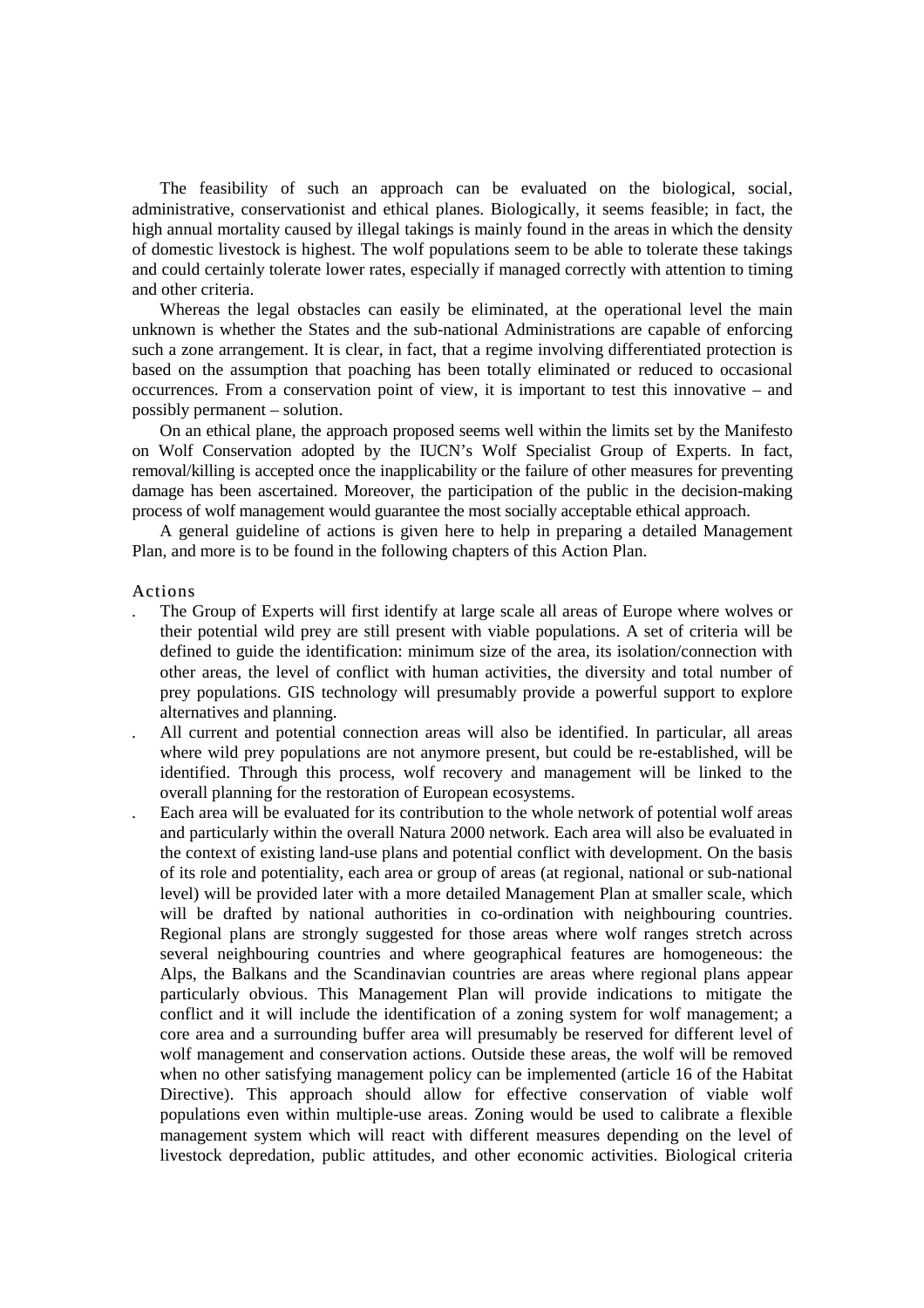will be applied to identify the minimum fragment size and the corridors to link distant areas.

- The national as well the local public will be involved in the process of area identification and drafting of the preliminary Management Plans. An intensive information campaign will be implemented at local level and there will be opportunities for the public to provide its input in the decision process.
- The final European Wolf Management Plan, composed by all national and/or regional Plans will be submitted to the Standing Committee to the Bern Convention for approval, and national legislation will be adjusted to accommodate its provisions.

#### **4.3. Influencing European policy on wolves**

The above proposals cannot be fully implemented in absence of a few changes of the existing laws. The European Union policy with its programmes (towards Eastern and Southern Europe) can strongly influence wolf management (and wildlife protection in general). Local, national and international governments (i.e., EU) must be lobbied. Through enhanced education and information dissemination, the European Citizen will dictate the policy through their national and EU governments. The wolf must therefore become a political issue, but the information must be there before this happens, to enable the European Citizen to make an informed decision. The EU has been funding several wolf conservation projects (LIFE program) in Italy, France and Greece and they have had remarkably positive effects that have significantly improved wolf status.

Political lobbying must be linked with good promotional campaigns. This can achieve a change in public attitude and could include the use of a professional PR agency. Through a change in public perception, it becomes easier to influence the politicians, but political lobbying must be directed at state governments and EU civil servants. To add effectiveness, this lobbying must be integrated and regular in its approach. Through the provision of information to NGO's, political lobbying can be enhanced and more widespread.

State and EU governments that ignore international laws and directives should be exposed. Those countries bound by the obligations in the EU Habitats Directive and the Bern Convention (for example) must be made accountable for their actions that ignore their commitment. This requires a focused publicity campaign to highlight the inefficiencies in the treaties, the fact that there appears to be little monitoring of the conventions' effectiveness and therefore no accountability.

National and international networking is vital if this exchange of information is to take place. A central, core fund is required to ensure that the appropriate people can attend on a regular basis. These networks must include government and non-government organisations, but credibility is paramount. The European Wolf Network and/or the WWF Large Carnivore Initiative for Europe must be just that, but without a budget it is almost impossible. A network means all people involved in wolf management being consulted and requires an exchange of ideas, technological advances and information.

#### Actions

- 4.3.1 Design a national PR campaign with the aim of informing the public opinion and making the wolf a political issue.
- 4.3.2 Prepare a document on the ways the European States and the EU are implementing the international treaties and directives they have signed; and use the document to influence on governments.
- 4.3.3 Organise logistics and funding for national and international networks of government and NGO representatives on wolf management issues.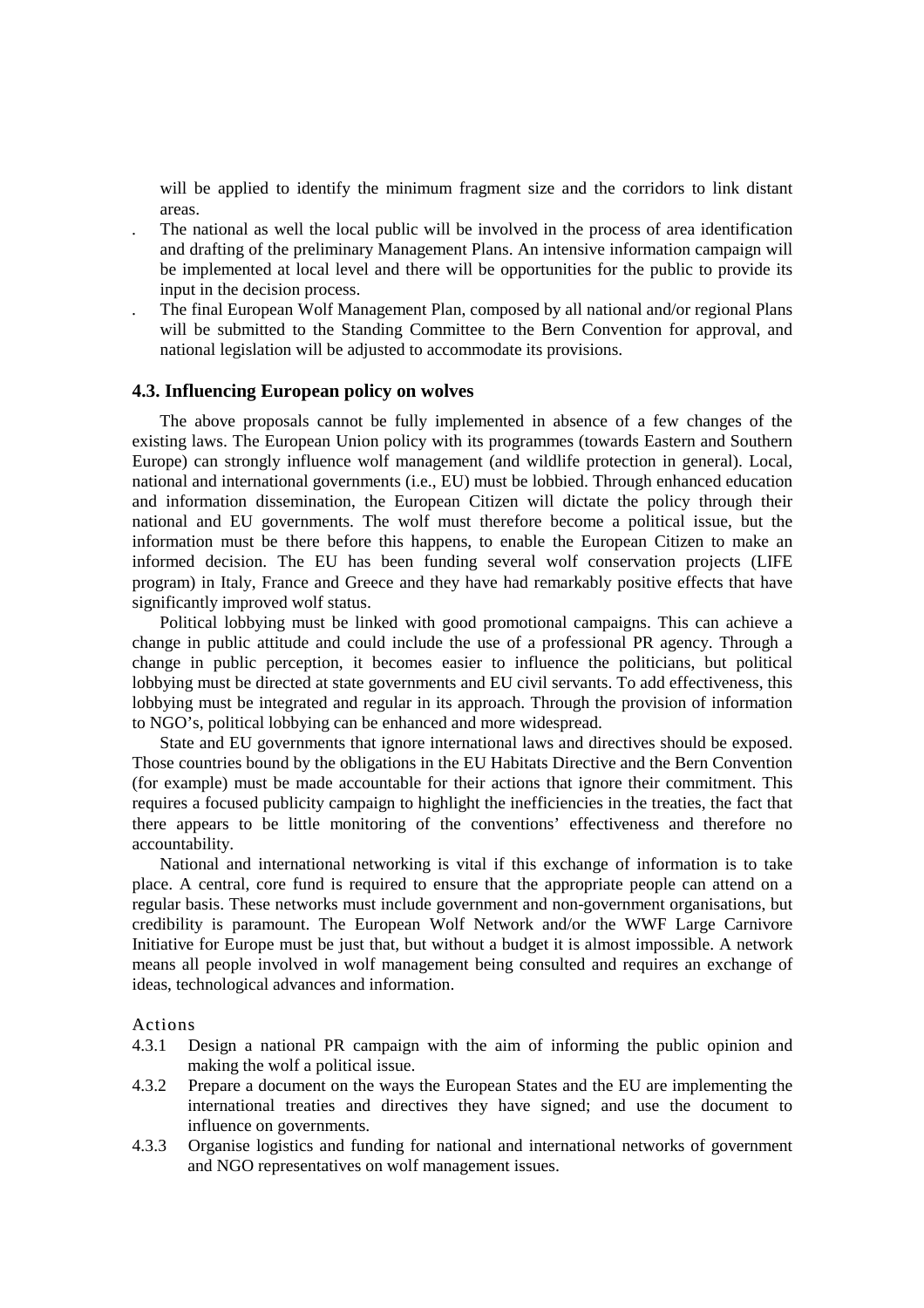4.3.4 Ask the European Union to review and correct the economic incentives policies to shepherds in areas with wolves under the two following principles: a) shepherding in wolf areas implies a loss of profit due to management techniques in order to avoid or reduce damages caused by wolves (having Livestock Guarding Dogs, enclosures, shepherds, small flocks, etc.); b) supporting non-intensive livestock practices in areas with wolves must be viewed in the context of the European Union policy as an agroenvironmental measure.

#### **4.4. National Wolf Management Plans**

To implement the European continental policy on the national level, it is essential to work out a National Wolf Management Plan, designed and approved within the guidelines of the present Action Plan and within the co-ordination of the European Group of Experts established by the Bern Convention. By doing so, each national authority shall take into account the strategies adopted by neighbouring countries. It will be most important to include from the beginning all authorities and organisations interested or affected by the arrival or presence of wolves in the process of elaborating such a national strategy. Especially interest groups like hunting organisations, sheep keepers and regional authorities must be taken seriously.

A national plan will include detailed regulations on legal matters concerning damage assessment, prevention and compensation, on the education of specialised staff, on ways to inform the public, on the implementation of a monitoring system and finally on promoting scientific research. The National Wolf Management Plan will also identify and suggest all changes to the national and/or sub-national legislation that will be necessary to implement the plan. To initiate, co-ordinate, enhance and supervise all this work each country should form its own "wolf management group".

In order to set up a realistic, feasible and effective wolf management plan, the government should first identify priorities. A working group, which includes several interested groups or persons (NGO's, Administrators, scientists, shepherds, hunters, etc.) may help the government to identify priorities towards wolf management.

The proposed priorities are listed below:

- *.* To analyse the specificity and the dimension of the problems with the collaboration of specialists in order to collect the best information.
- *.* To analyse the feasibility of the wolf management plan. This analysis should take into account at least the ecological and socio-economic conditions and the logistical capacity to handle such a project.
- To analyse the cost of different wolf management strategies without forgetting such indirect expenses as ecological costs. This analysis should also take into account the available resources at disposition which include time, man-power, logistics, etc.
- *.* To analyse all political constraints before proposing a wolf management strategy.

National Wolf Management Plans should be prepared also by the European countries where wolves are currently absent but where they may return through natural dispersal movements: this would ensure the co-ordination with neighbouring countries and the participation to the continental planning. The National Wolf Management Plan is also of paramount importance for the countries planning to reintroduce wolves.

#### Actions:

- 4.4.1 Identify and establish national wolf management groups and empower them to design the national wolf management plan
- 4.4.2 Co-ordinate the work at national level with that of the international Group of Experts established by the Bern Convention.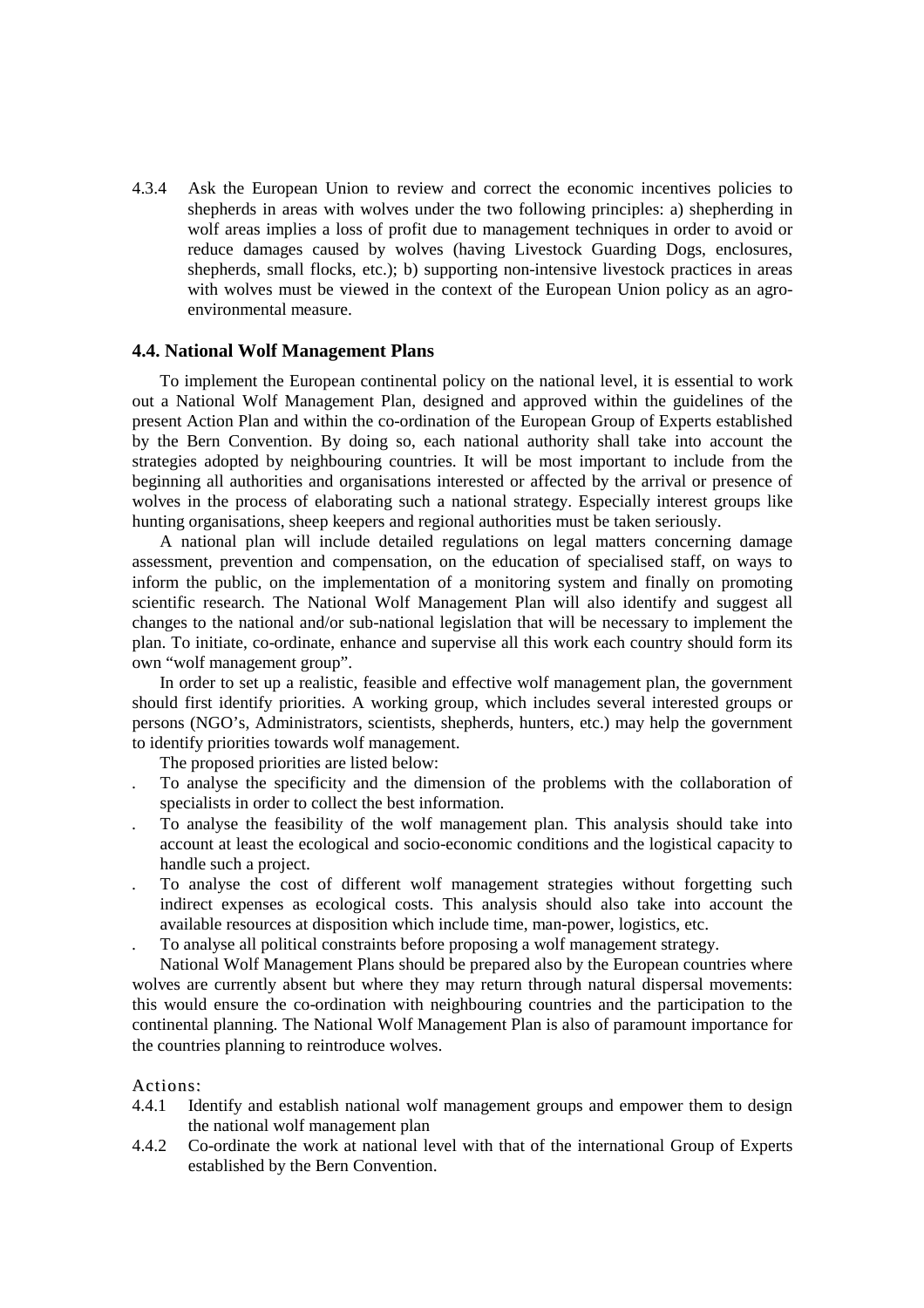4.4.3 Prepare the legislative and management framework needed for the recolonisation of the wolves or reintroduction in countries planning to do so.

#### **4.5. Habitat, corridors and food supply**

#### *4.5.1. Habitat restoration*

Even though the wolf is highly flexible in its habitat choice, a few factors are important in determining the density of wolves and their mobility in the territory, and therefore they should be considered carefully, especially when designing the Natura 2000 network.

- The stable and sustainable presence of the wolf cannot be planned in an area if it does not offer healthy and vital wild ungulates as natural prey for the wolves. If the recovery of ungulates does not occur naturally, re-introduction and/or re-population of roe and red deer and boar – depending on the local ecology – must be undertaken in accordance with the rest of the planning for hunting and environmental restoration (see 4.5.3). Already existing populations, including the wolf, will have to be managed and in any case poaching of wolves will have to be controlled in an effective manner.
- Large transportation infrastructure does not seem *per se* to have a decisive effect on the presence of the wolf, but this finding must be confirmed by better data. It may be assumed that whereas the effect is rather insignificant for highways and railroads in mountainous areas where tunnels and viaducts facilitate crossing, on flatter land, guard rails, fences and "new jersey" lane dividers can constitute effective barriers to the movements of both wolves and prey. Extensive industrial and residential areas must also be planned with caution and verified case by case, even if it is rather unrealistic to think that those kinds of undertakings can be conditioned by arguments concerning the wolf. In any case, such areas, like large-scale transportation infrastructures, must be kept in mind while identifying the areas suitable for the presence of the wolf.
- The current forest management regime does not seem to present notable risks for the wolf. Forest management of areas in which the presence of the wolf is stable, especially if in small fragments, will have to take account of any warnings that critical thresholds are being reached from researchers or technical personnel gathering information on the state of the fauna in the area. This could involve suspending activity for a few months. A broader topic, on the other hand, is the role forest management plays in maintaining and improving pastures, for both domestic livestock and wild animals.

#### *4.5.2. Identifying linkages (corridors)*

Many ecologists believe the effects of fragmentation can be reduced with the maintenance or provision of landscape linkages among sub-populations. Much recent literature in conservation biology supports the concept of providing "corridors" of suitable habitat between population centres. Corridors provide travel lanes to accommodate daily, seasonal, and dispersal movements from one large habitat block to another. In theory, corridors greatly reduce the possibilities of inbreeding and chance environmental catastrophes by providing opportunity for the introgression of new genetic materials and the exchange of individuals from source populations. Persistence times for populations that inhabit fragmented landscapes are thought to be greater where connectivity (among habitats e.g. via corridors) enhances the exchange of individuals.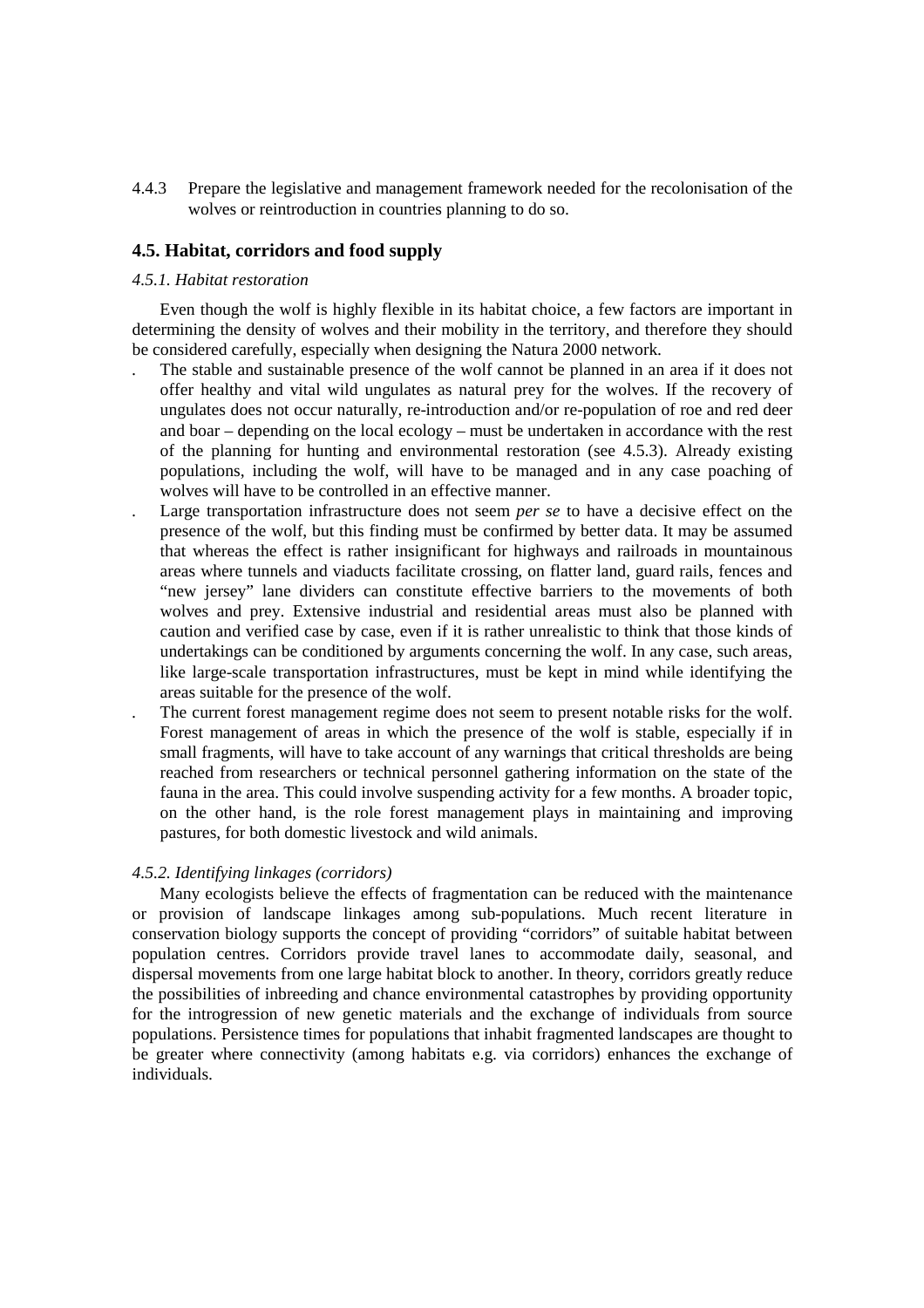The practical challenge is to delineate wildlife corridors given current understanding and knowledge. There are no formulas or mathematical computations from which to draw, and there is little empirical work on corridor design. The identification of existing corridors and design of new corridors is complicated because different corridors are appropriate for different landscapes, corridors have varying functions, and requirements for different species vary with the degree of habituation to humans and their activities. When evaluating the potential for travel corridors, we must consider: first, the effect of physiography on the size, geometry, and juxtaposition of habitat patches; second, the degree of behavioural fidelity exhibited by different species; third, the potential influences of wildlife management policies, land use policies, and human activities.

All these theoretical issues are made almost trivial by the great dispersal ability of the wolf even through hostile terrain. Nevertheless, corridors are an important conceptual framework in environmental management and should be kept under close scrutiny. Thus, they are maintained as a component of this wolf Action Plan.

Because of the inherent complexities of corridor design, it is impractical to rigorously address corridor requirements of wolves in all of Europe. In addition to the above, we suggest the following principles to guide in discussing the issue of corridors for wolves and, indeed for all wildlife species:

- *.* Without landscape disturbance, travel routes become highly traditional over ecologically significant periods. Thus, the exact position of a corridor may be crucial.
- Animals using established corridors may be already close to a "threshold level" of disturbance. This is particularly true of re-colonising populations, which may be blocked at various "pinch points" along dispersal routes. We need to identify these "pinch points."
- *.* A corridor must conform to the needs of the species it is designed to serve (e.g., wolves), but must not compromise the viability of other species. A poorly functioning corridor can do more harm than good because it can become a mortality sink, siphoning off healthy animals from a source area. We refer to such corridors as "sink corridors" because they are a net drain on the target population and/or other species.
- There should be no impediments to movement. Novel structures should not be placed within traditional corridors.
- The width of a corridor will affect the ecological integrity of an established community, and the level of influence of the developed "edges" of the corridor (edge effects). There is no minimal corridor width because it will depend on many variables (e.g., species using the corridor, volume of use, habitat types, level of habituation of individuals, seasons of use, level of activity outside the corridor, duration of time that corridor is required, etc.). Optimal width may vary depending on whether we are attempting to protect an established corridor or design a new corridor.
- Segments of corridors are likely to vary in function and importance, influencing the rate of flow from segment to segment along the route. Long linear routes require segments of larger habitat patches.
- The width of a corridor may be particularly important to allow for unimpeded movement of wildlife. Although there is no specific study to support any guideline for wolves, it appears that a cautionary approach would take in account the width of a corridor in relation to its length. Effective corridors may be narrow if they are short enough.
- *h.* In addition, a network of connecting corridors is preferred to a single corridor in that it allows wildlife a greater choice of movement patterns and the avoidance of barriers. In this respect, habitat emerges as a critical design parameter of corridors. For example, there is evidence that topographic features such as lakes, mountain passes, and valleys may affect dispersal paths locally.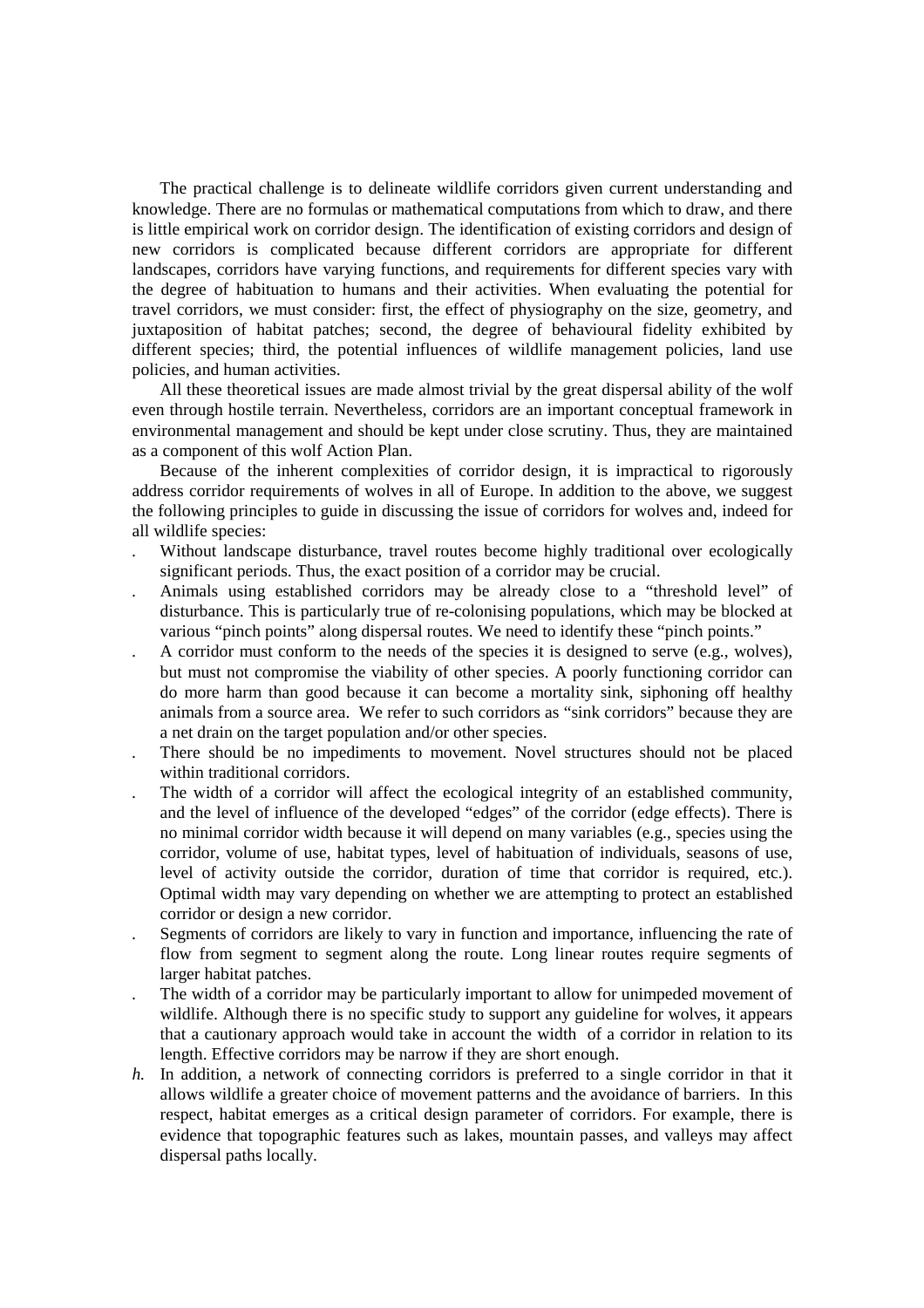#### *4.5.3. Ensuring food supply*

As in many wolf areas their natural prey are under strict control by hunters and farmers, the Management Plans will have to analyse the actual availability of food resources throughout the entire year. Possible bottlenecks should be avoided and overall food quantity and quality should be ensured.

On a short-term basis only, and as an emergency management tool, artificial feeding sites might be planned in restricted areas. As this technique is very likely to cause unwanted behavioural adaptation and also may facilitate poaching, it should be discouraged as much as possible.

It has been shown that in many areas wolves rely on garbage found around villages and farms. Whereas this source of food might be the sole available for a certain area for a certain period, it should not be allowed to be a permanent living condition for the wolves. Open dumps and garbage disposal should be controlled so that they will not be available to the wolves. These actions should implemented on a careful and gradual plan to allow the wolves to have or find alternative natural food supplies in the same areas.

Reintroductions of potential wild preys should be considered when the wolf natural prey base have been depleted. Large ungulates populations have been exterminated or reduced to low level in several European areas, forcing the wolves to alternate food supplies. Selected reintroductions could improve the wolf diet and re-establish its natural hunting ecology and behaviour. Reintroductions of natural prey should parallel or anticipate the removal of garbage sources.

#### Actions

- *.* Identify all potential corridors among population fragments, as well as other potential wolf areas to be re-colonised far from existing populations, also by experimenting new methods and testing for their effectiveness.
- Evaluate the status of the food supply for the wolf in various regions and identify the needs for specific actions (reintroductions, managing hunting seasons and quotas, artificial feeding).
- *.* Evaluate the presence and impact of existing and planned infrastructure in zones where the wolf is present or recovering.

#### **4.6. Wolf recovery and its spatial, temporal and biological dynamics**

Wolves are returning naturally to many parts of Europe, but during any recovery of a wolf population, people will ask how many wolves is enough. This is because, even though by law or by public consent wolf recovery is ongoing, the public has concerns regarding the impact increased wolf numbers will have on livestock, game animals, access to land, etc. To support and have faith in the ability of wildlife managers to "keep control" of the recovery and balance the positive and negative values of wolves, criteria must be developed that indicate when wolves have been "recovered", that is, how do we determine that no more increase in wolf numbers or distribution is warranted or desired? Once this level is reached, management is needed to ensure that wolf numbers maintain some kind of stability for a long period. However wolf densities will be different in different areas.

There are two aspects to defining wolf population; one concerns wolf biology and the other concerns human attitudes.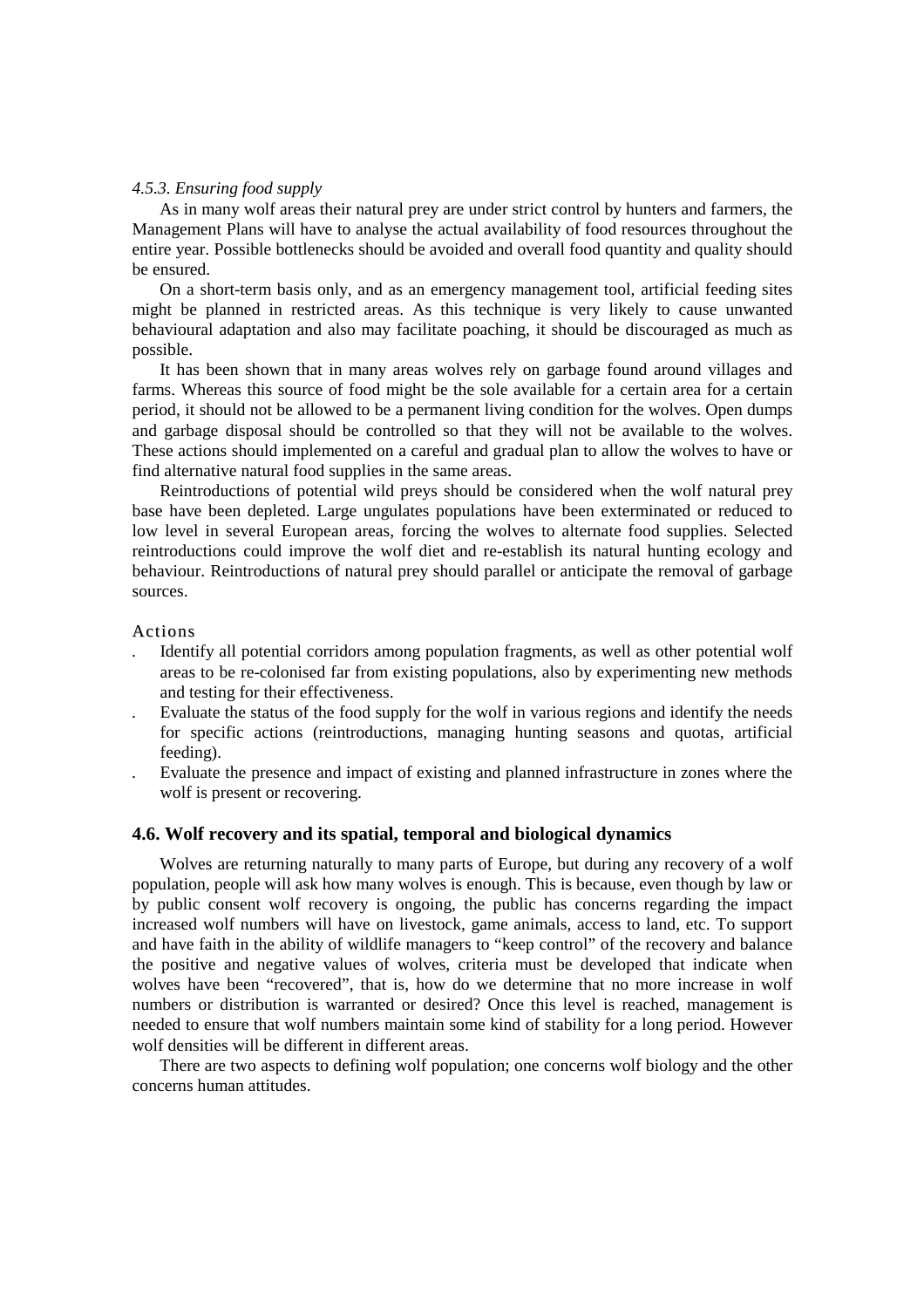#### *4.6.1. Biological aspects of recovery*

To ensure that a small population of wolves is viable and can be sustained for a long period, it must either have a sufficiently large number of individuals to overcome problems with genetics and natural population changes, or well-connected enough such that a decreasing population can be replenished with wolves from elsewhere. Small populations, because of random normal variability in demographics, are more likely to become extinct than larger populations. Moreover, these small sub-populations are thought to be vulnerable because of deleterious effects of inbreeding and chance environmental disturbances such as forest fires, disease or infestations that affect a species or its prey. In theory, the interaction of these factors increases the probability of extinction. However, the Isle Royale population of 2-50 wolves has survived inbreeding for 45 years.

Given the fact that wolves live in social groups and only part of the population contributes to reproduction, it is difficult to extrapolate experience from other species. Therefore, although there are no definitive studies or tests of how small a completely isolated population of wolves could be and still survive for a long period, wolf experts suggest that as few as 15 breeding pairs (perhaps 100 wolves) might suffice. Even under the best of circumstances (i.e., a density of 1 wolf per 20 km<sup>2</sup>), this would mean a contiguous area of some 2,000 km<sup>2</sup> of occupied wolf habitat. Where prey densities are relatively low, an even larger area would be needed to ensure that a population of 100 wolves could survive. On the other hand, if a wolf population was "connected" with another population, fewer wolves in a smaller area could likely survive, the number of which would be directly proportional to the degree of isolation of the population.

Given these estimates it seems clear that, for wolves, populations will need to be defined not by political boundaries, but ecological boundaries that cross political borders. There could be many such populations in Europe, and some would undoubtedly connect with others. A "connection" would most likely mean some kind of natural habitat corridor through which dispersing wolves would successfully disperse, but could also mean human-assisted translocation of wolves.

A central concern to wolf conservation anywhere is the preservation of source populations. These are historically, well-established populations, or even "recovered" populations, whose numbers are such that significant emigration or dispersal from them occurs. These emigrating wolves serve as a source of increase to "sink" areas 1) where wolves are harvested heavily and numbers need to be replenished to maintain a stationary population, 2) where wolves were extirpated but now recovering, or 3) where wolf numbers are low due to limited habitat (or tolerance by human) and need of occasional genetic and/or demographic supplementation. These source populations are therefore essential to overall wolf conservation.

#### *4.6.2. Recovery and human attitudes*

Conversely, the level of a recovered wolf population might also be defined by the humans who live in an area. The biological number of wolves that could sustainably live in an area might be compromised by the attitudes of the resident public. The residents might, for example, feel that there are enough wolves around when human tolerance for livestock depredation by wolves or the killing of game animals by wolves was a limit. Clearly, these attitudes vary with the values and attitudes that the public has, and such values and attitudes may be influenced through education. Nevertheless, biological definition of recovery will just be words on paper, and thus meaningless, to people whose income or recreation is noticeably reduced by the presence of "too many" wolves.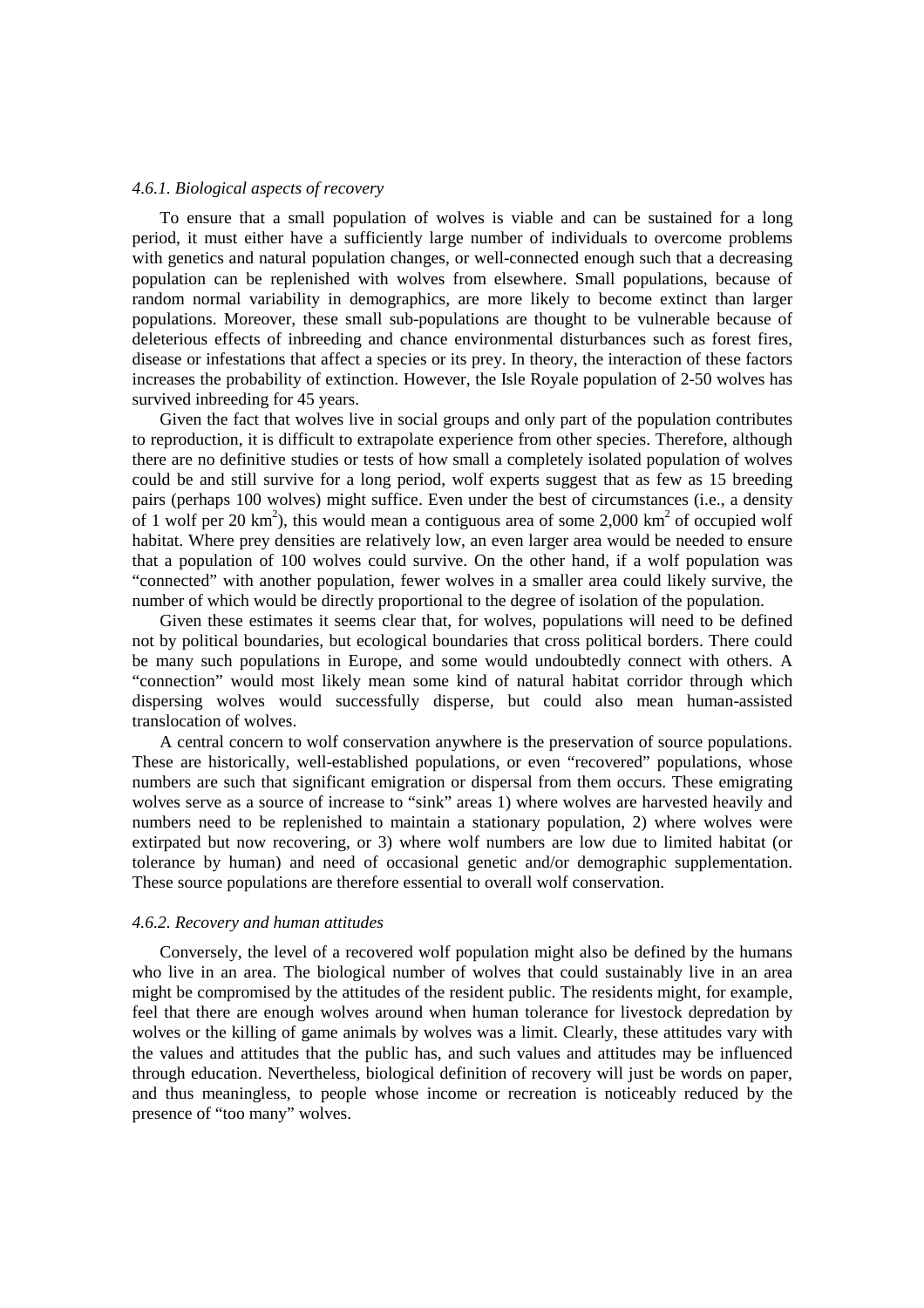#### *4.6.3. Natural and assisted recovery (re-introduction)*

Wolf recovery may take a long time. Even within portions of North America having nearby wolf populations and a majority of the human population supporting wolf recovery, it has not been unusual for wolves to take 10-20 years to expand their range several hundred kilometres. This duration is due to a mix of factors, including fragmented and isolated habitat, and poaching and legal takings due to personal negative attitudes of some individuals. However, it seems clear that long-term recovery is often more assured when wolves decide where and when they will move into new areas. Human-assisted recovery (i.e., translocation and reestablishment) is often perceived as too manipulative, too fast, and not natural. Wolf recovery in much of Europe is happening at a relatively rapid rate without direct human assistance and it is likely to continue. In concert with habitat management and public education efforts, there is every reason to think that it will continue until wolves become either biologically or culturally recovered in a majority of their potential range.

#### Actions

- *.* Assessment of the status of all recovering and small populations, including counting or monitoring wolf abundance, identifying wolf habitat quality and quantity (i.e., prey distribution and abundance). Wolf populations in the adjacent areas should also be taken in account to understand their potential to provide immigrants into the area. If a population has reached at least 100 individuals (about 10-12 breeding pairs), or less if "connected", and if it is clear that prey abundance could support that number, that particular population can be considered recovered.
- Identification and proper management of source populations to ensure their continued existence. It is important to monitor wolf abundance, regulate wolf mortality, provide enough food (i.e., ungulate prey), and maintain good public relations concerning wolves.
- *.* Assessment of the attitudes of humans in wolf recovery areas is, therefore, an essential component of wolf recovery and management. Education efforts focused on values, combined with economic incentives (e.g., depredation compensation, tourism, sport hunting of wolves and their prey), might increase the "cultural" carrying capacity of wolves in an area.

#### **4.7. Damages to livestock: problem wolves, feral dogs and wolf hybrids**

Conflicts between wolves and farmers are the main limitation to the spread of the species over the entire European territory. Most countries, if not all, where the wolf coexists with livestock industry, are concerned about damages on livestock. Solving or at least mitigating these conflicts is an essential condition for hypothesising the acceptance or permanence of the wolf. In the areas in which the wolf is (or will be) present, a certain degree of damage to livestock is inevitable, whatever the preventive measures taken. The problem, therefore, is to manage this aspect of conservation in the best possible manner. The mitigation of conflicts must take place (and in some States already takes place to some extent) by means of three different but parallel stages.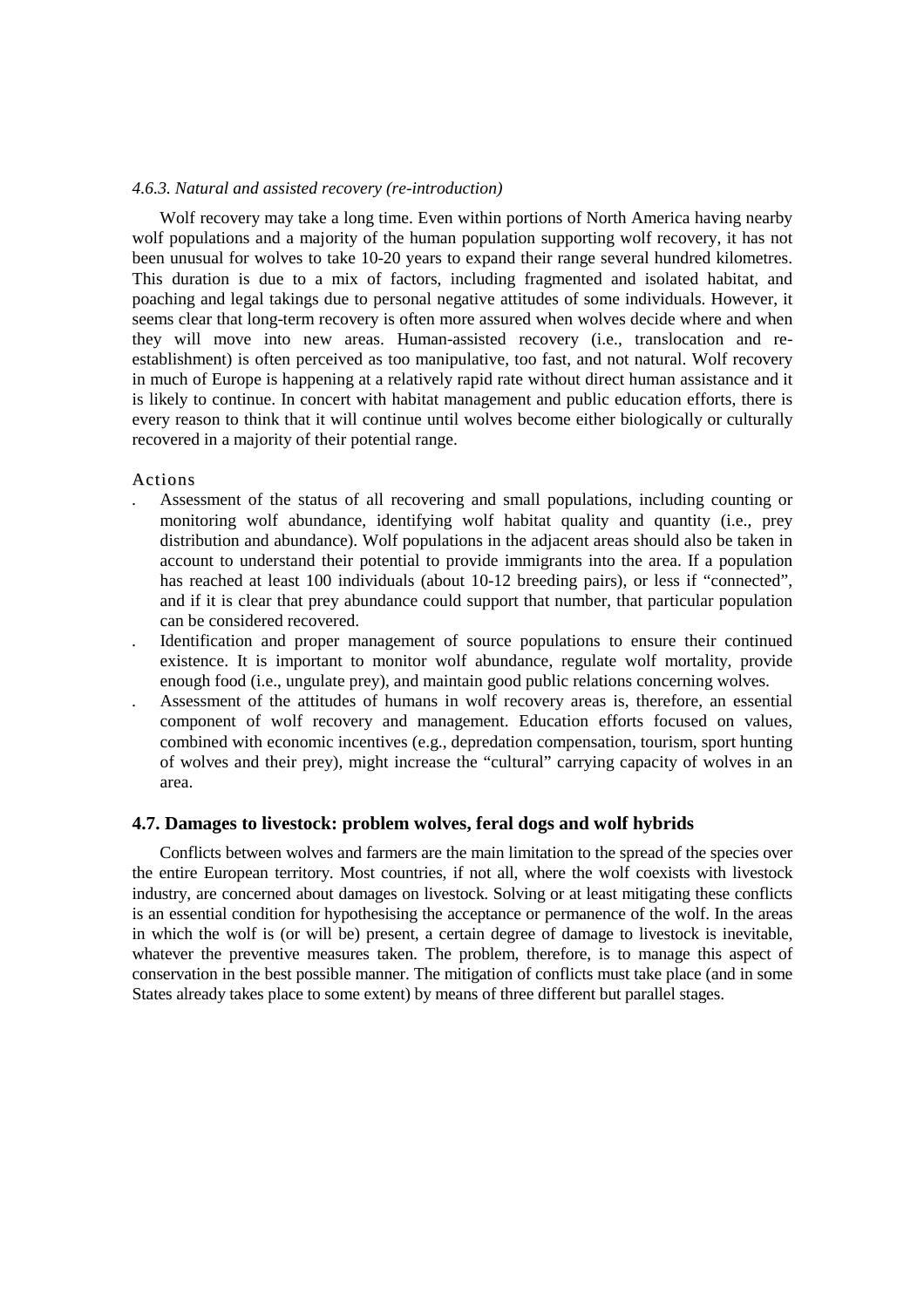#### *4.7.1. Wolf damage to livestock: prevention*

Coexistence of wolf and livestock requires a certain degree of compromise for both: a certain amount of livestock damages will have to be faced as well as the possibility of killing some wolves. The compromise will shift in favour of one or the other side depending on the balance of local economic, ecological and conservation considerations. A limited amount of depredation appears to be unavoidable in wolf country and it can be acceptable for conservation purposes, but extensive damages can hardly be tolerated.

In some countries the size of flocks can be a consequence of a new economic situation. For example several subsidies given by the European Union depend on the size of the flock (without these subsidies shepherds would have disappeared from entire areas): the more sheep you have, the bigger the subsidy. In some places this causes the flocks to increase to thousands of animals, and this is inconsistent with efficient guarding. At a national or international level the presence of a predator should be integrated with subsidies already given.

Damage can be important when there is no efficient prevention system. Shepherds have developed several different techniques in order to protect their herds from predators and more particularly from the wolf. These ways are still present in areas where the wolf never disappeared but the knowledge of these techniques has been rapidly lost in absence of a wolf population.

Among the techniques to protect livestock, the most efficient seems to be a combination of the use of livestock guarding dogs (L.G.D.) and corrals/barns/electric fences. In some areas L.G.D. alone can be sufficient to protect the flocks. It requires very specific breeds of dogs and it is efficient only with specific breeds of sheep. They have been selected over centuries to remain and live within flocks without disturbing them and to keep wolves and bear away. They are extremely attentive and bark whenever an intruder shows up.

A program of L.G.D. promotion should be undertaken including:

- *.* An specific information program (involving for example a newsletter for farmers in countries concerned, papers in agriculture press, etc.) on the use of L.G.D. (highlight the difference with herding dogs).
- *.* A national and European network on L.G.D. allowing an information exchange and also the possibility to obtain pups already imprinted on sheep, which are needed in areas where this technique has been lost.
- Research programs in order to make the use of L.G.D. more efficient.
- The development of pilot education projects for the proper use of L.G.D. in areas where new populations of wolves cause problem to farmers.

Although L.G.Ds. (helped by the presence of a shepherd) are the most efficient way to protect livestock from wolf attacks, this technique will not be suitable in every area in Europe at a local scale or for some species of livestock. Therefore, the utilisation of other techniques should be strongly encouraged, and research and tests are extremely useful.

#### *4.7.2. Wolf damage to livestock: compensation*

One of the most important steps in helping mitigating the conflict between farmers and wolves is a system of compensation of the damages caused by the wolves. Some countries oppose a compensation systems, arguing that compensation can create dependency. It is also important to take into account that most farmers do not want any livestock killed. In that way the question is not only financial but also emotional. This is why prevention is fundamental. However, a compensation/insurance system is also fundamental, especially when dealing with protected wolf populations, and it should be designed with certain precautions and conditions: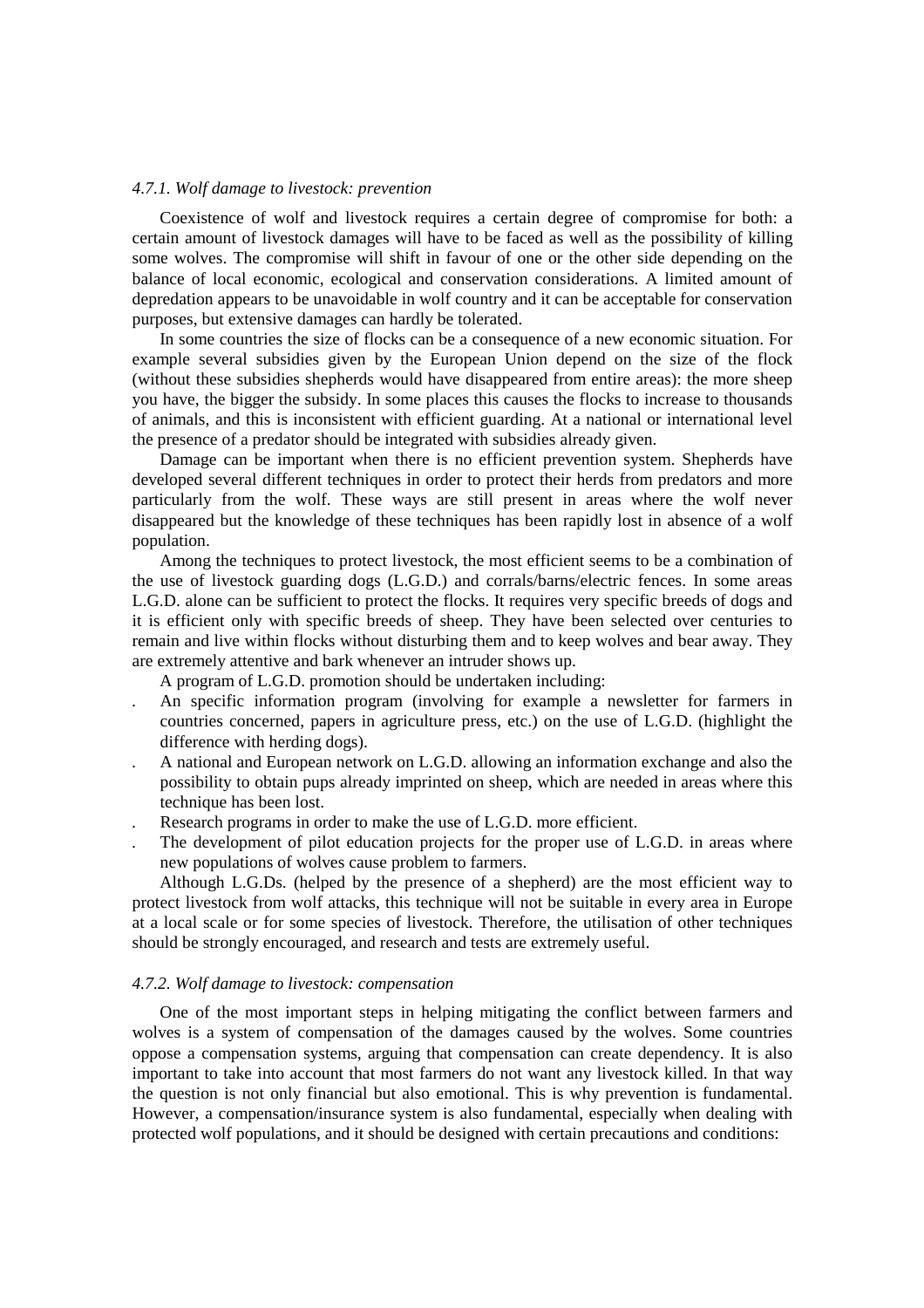- Compensation alone is totally passive when used only to refund damages after they occur, whereas prevention is active and is the only system that will help to diminish damages. This is why compensation has to be linked with preventive measures
- *a.* It is extremely difficult to distinguish animals killed by wolves or by dogs as both animals can cause very similar kind of damages (not necessarily feral dogs but also dogs escaping from their owners even for a few hours). To try to distinguish wolf and dog damages is considered a waste of time by several wolf specialists. The present knowledge only allows us to give a level of probability on the responsibility of wolves or of dogs, and certainty will rarely be attained. Although giving a probability estimate requires long experience and practice, it is however necessary to have a minimum number of trained people able to work as experts.
- *b.* In areas where a protected wolf population is present, it appears necessary to pay all canid damages (including those which are doubtful). To distinguish wolves and dog damages is not only a problem of technique; trying to identify the predator create many problems on the human side because shepherds generally believe that those responsible are wolves and never dogs. Nevertheless, it is still necessary to be sure that animals have been killed by a canid and have not died from other causes to prevent cheating and fakes.
- *c.* The prices paid as compensation should be equal for damage done by different predators that can be present in the area, although distinguishing the predator which is responsible is very important (bear, lynx, wolverine, canids).
- d. The compensation system should be connected with the system of national and European subsidies.
- *e.* Payment of compensation should be tied to the level of preventive measures used by the sheep owner.

There are several ways of establishing a compensation system; these are just a few:

- *a.* A system of compensation with insurance (including the promotion of prevention).
- *b.* To pay only for a short period until predation prevention is being established, and stop compensation if nothing is done by the farmer to protect their livestock.
- *c.* To provide a subsidy to farmers living in a wolf area allowing them to buy good prevention systems. In addition damages can be paid or not.
- *d.* To provide a subsidy for each animal produced in wolf areas (if the farmer wants to produce he will have to protect his herds from attack and will receive a price for this through his production) without paying any further compensation in case of losses.
- *e.* To pay an amount to the shepherds when there is proof that wolves have reproduced successfully.
- *f.* To pay all damages only within protected areas.
- *g.* The possibility to withdraw the compensation when negligence of the shepherd can be proved.
- *h.* To provide incentives to establish livestock protection methods. Material or L.G.D. should be given to those who are the poorest.
- *i.* To establish a system that detect the proper application of the compensation scheme

Providing compensation to all damages occurring over the entire wolf distribution range can be very costly. The system should probably be limited to the areas that have been identified as critical for wolf survival by the European or each National Wolf Management Plan and where coexistence of wolf and livestock is unavoidable and/or desirable for lack of wild prey.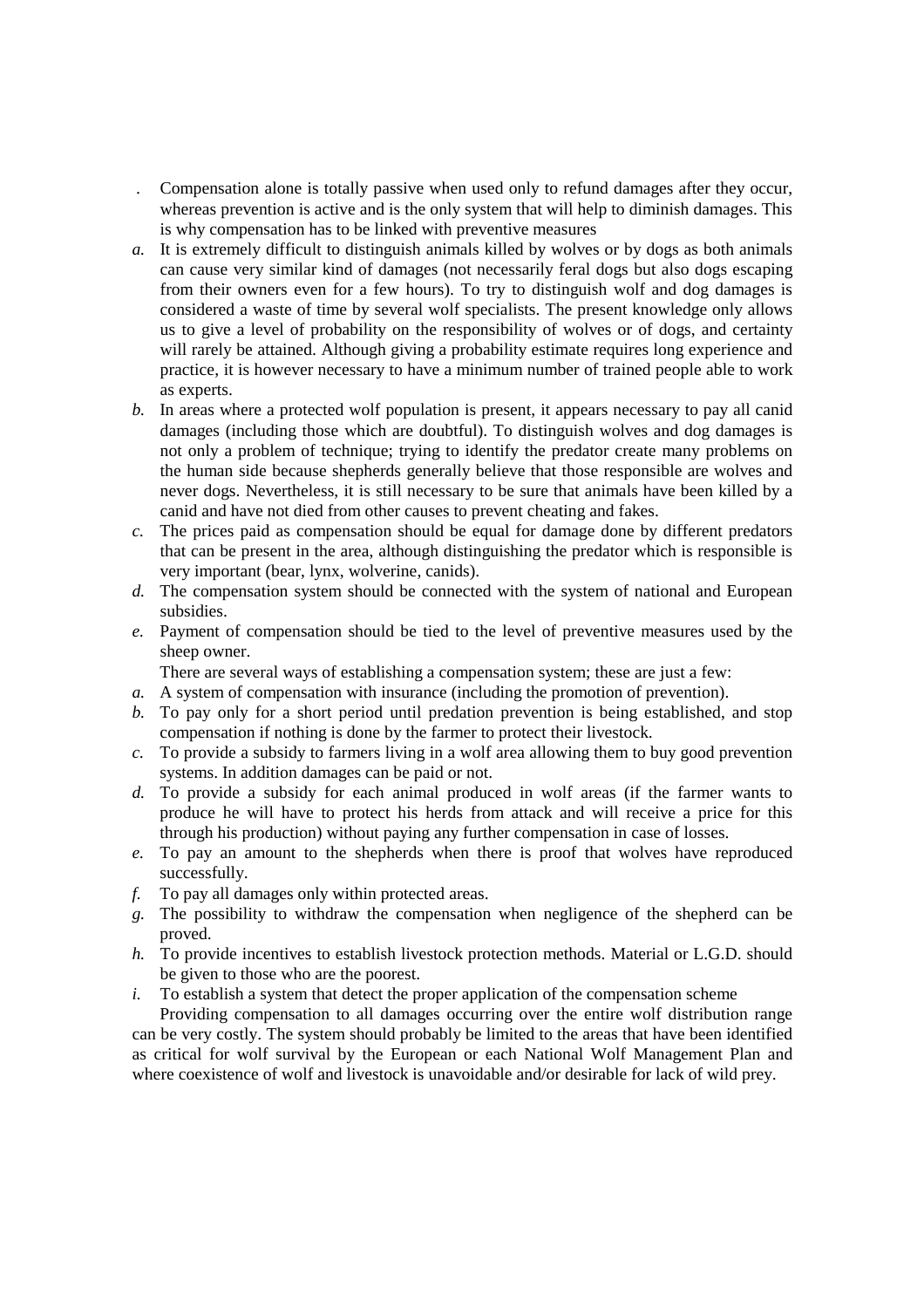#### *4.7.3. Wolf damage to livestock: problem wolves in protected populations*

In large parts of the wolf distribution, the species strongly depends on livestock (Spain and Portugal) and cannot be removed only because a few wolves can cause significant damage. Therefore, when dealing with small or protected wolf populations, it is not acceptable to plan the removal of a wolf simply because it feeds on livestock. In fact, removal could lead to situations where people demand to remove more and more animals. In some cases, however, the taking of a few individuals will benefit the species more than trying to protect all individuals.

Removed animals can be killed, translocated or kept in captivity, depending on local legislation: however, translocations do not appear to be feasible in Europe for lack of sufficiently large suitable areas.

The feasibility of removing a wolf from protected populations should always be put in this general perspective. Consider the problem wolf within the context of the whole area and assess whether there is lack of prevention or of wild preys. Consider the overall distribution of the species and not only the local presence. When populations are very small and isolated (particularly those with no immigration source) all individuals are essential and removal is excluded.

Legislation should be implemented to allow removal of wolves only under very specific conditions :

- *a.* The decision has to be made by the government at a national level and never locally.
- *b*. The decision has to be made after the advice of national or international wolf specialists and according to the IUCN Manifesto and Guidelines on Wolf Conservation and the European Wolf Conservation Strategy.
- *c.* The decision should be made after a period of observation following the return of the wolf in a new area, and after a period of testing prevention systems.
- *d.* The decision should be made according to the identification of areas of planned wolf presence.

#### *4.7.4. Data gathering*

The constant availability of reliable data on the level of conflicts (magnitude of damages, spatial and temporal models, etc.) is essential to be able to manage the problem of conflicts effectively. In fact, the competent persons will have to be able to compare the costs of damages with those of possible removal, and verify the effectiveness of the ordinary or extraordinary measures of prevention and compensation adopted.

#### *4.7.5. Feral and stray dogs, and wolf hybrids*

Feral and stray dogs can be a danger for the wolf as some cases of hybridisation may occur. They can also be a pest not only for livestock but also for wildlife. Moreover, all damages they cause are generally considered as wolf damages in areas where the two species coexist.

It seems obvious that dogs must have owners keeping them under control. However, the situation is very different from country to country and even in different regions of each country. In some areas or countries there are strong laws allowing the culling of any dog which is not under control. In others (more particularly in southern Europe) dogs are free to go where they want without control and they can sometime become feral.

Considering all damages they cause, it appears necessary to remove these feral and stray dogs. Laws must therefore be reinforced in that way. At the same time an education program must be prepared for dog owners. The following point may help in managing the problem: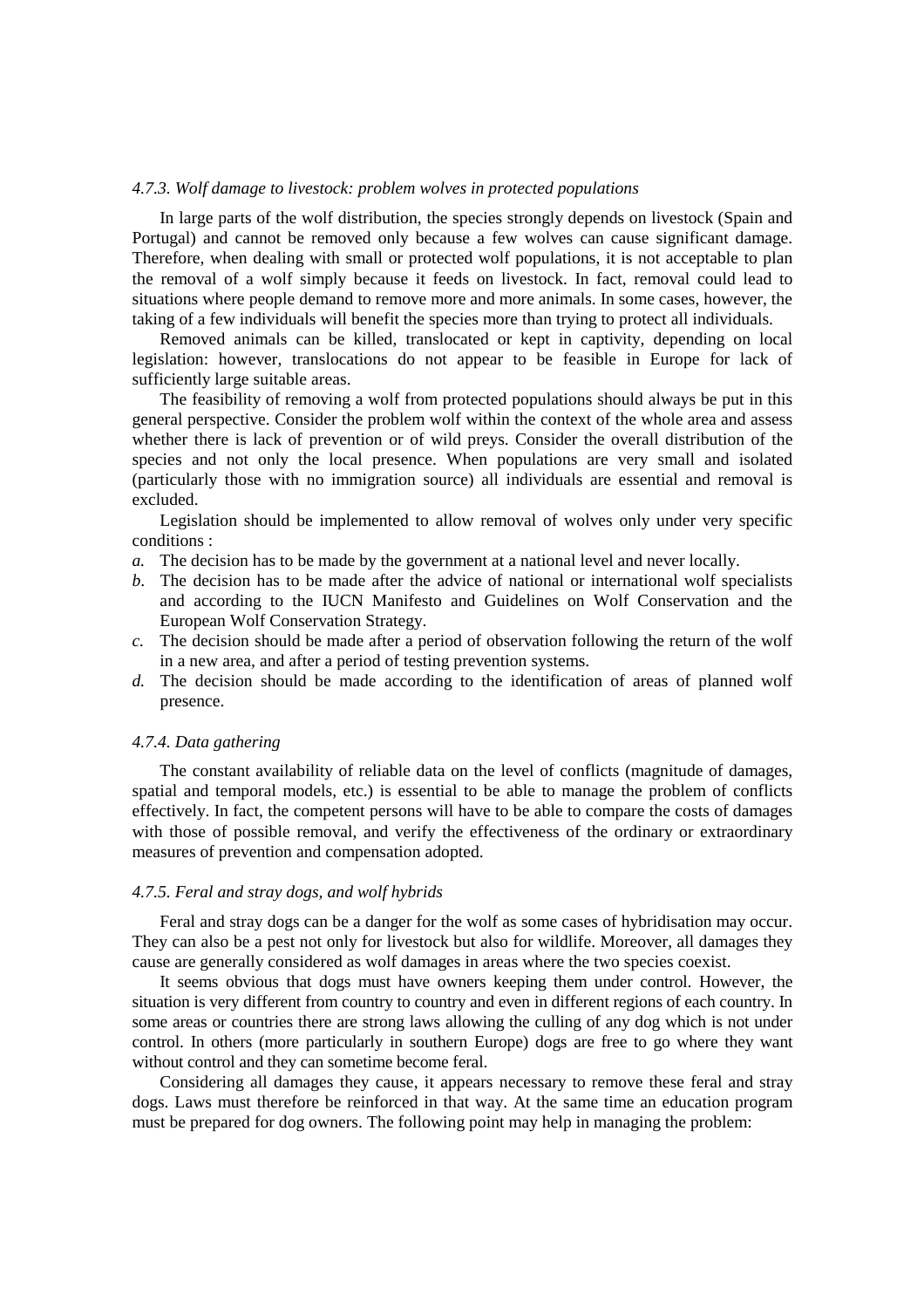- *a.* It is not acceptable to allow everybody to kill these dogs because wolves will be also killed (for example if shepherds were allowed to do it).
- *b.* Trapping or killing feral dogs is not a simple task.
- *c.* Animal rights groups can oppose strongly any dog killing. In order to avoid a strong opposition, the question has to be well addressed, including a well-organised campaign, based on scientific and ethical principles concerning humane methods of capture or removal of these dogs. This campaign must stress the necessity of controlling the origins of these dogs and also their importance in spreading diseases potentially harmful to human health.

#### *4.7.6. Captive wolves and wolf-dog hybrids*

Knowing that a clandestine release of captive wolves may never be excluded even if it is strictly forbidden, a control of owners of captive wolves is absolutely necessary. All owners must obtain an authorisation from the government and each captive wolf (or hybrid) must be individually marked (digital marking using microchips or tattooed). Sterilisation can be recommended.

If there is any evidence that some individuals are hybrids, it can be considered to remove them. Removing such individuals seems however to be even more difficult than for feral dogs as the recognition of hybrids might be impossible in the field. However further genetic studies are needed to quantify the phenomenon and its possible consequences for the species.

Keeping wolf-dog hybrids as pets should not be allowed anymore and crossbreeding should be discouraged: they are not good pets and they are a permanent threat to people as well as to wolves.

#### Actions

- 4.7.1 Assess the feasibility and desirability of adopting the management approach of removing selected problem wolves.
- 4.7.2 Assess the problem of feral and stray dogs and the efficiency of existing legislation to control them. Where necessary, prepare a plan to control them.
- 4.7.3 Prepare a census of existing facilities with captive wolves
- 4.7.4 Assess the genetic identity of local wolves in view of assessing/preventing wolf/dog hybridisation.
- 4.7.5 Review and correct the economic incentives policies to shepherds in areas with wolves
- 4.7.6 Establish a sound scientific programme for assessing and getting the most out when using Large Guarding Dogs.
- 4.7.7 Establish a permanent monitoring programme for damages caused by wolves and other predators.
- 4.7.8 Define the most suitable compensation scheme for each national/regional group of wolf areas.

#### **4.8. Wolves and hunters**

The wolf is a game species in several European countries and its population status there can often support some harvest. Hunting can also contribute to the management of the wolf by taking a pre-determined quota of wolf populations if these need to be controlled, and hunting is often an important component of local social and economic activities. However, in some countries the wolf is hunted without any real control, any bag limit or any method limitation. This will be no longer acceptable and wolf hunting must be brought within the limit of any biologically sound harvest scheme. Also any payment of premium for killing wolf, even in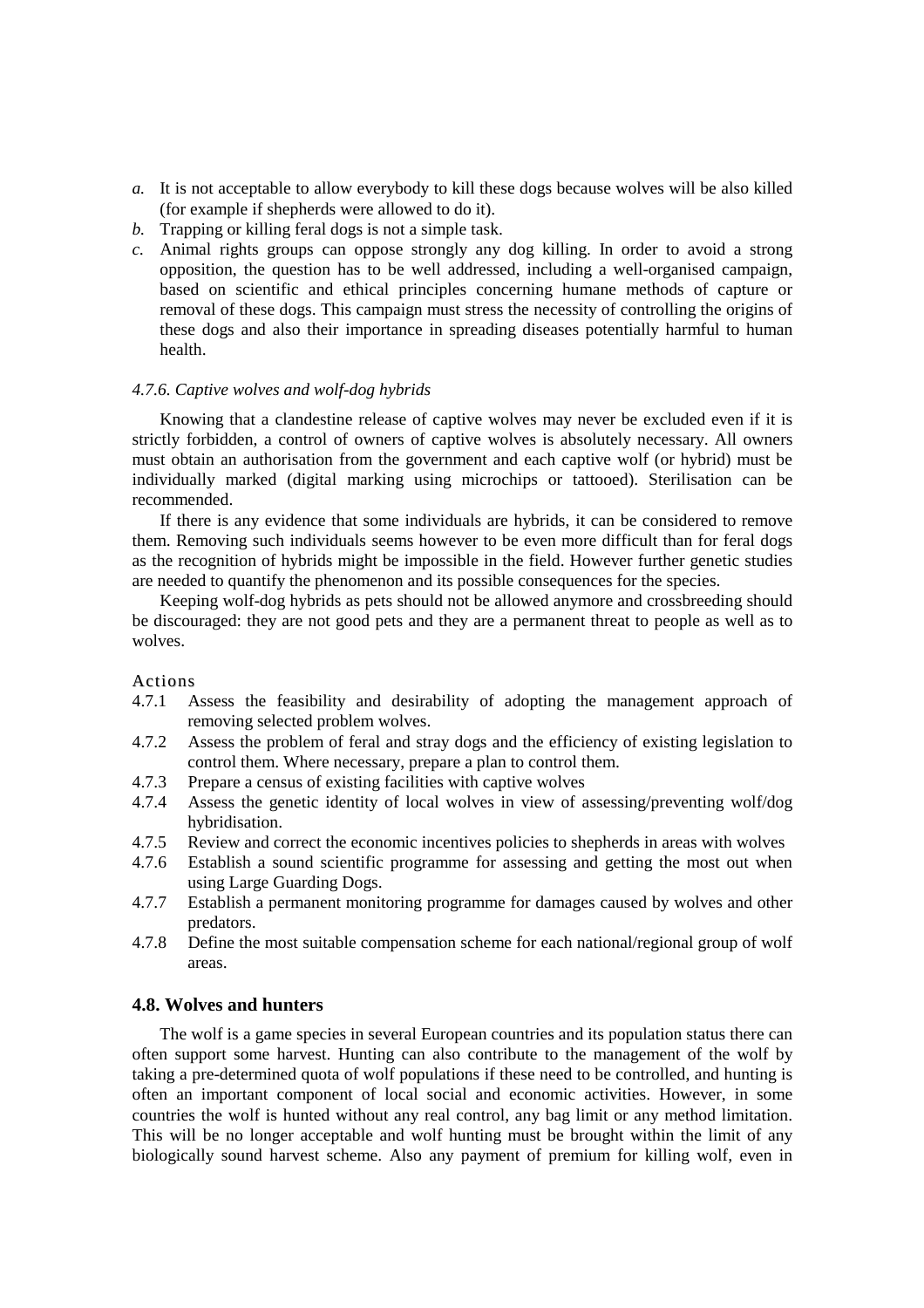populations that are overabundant, is not acceptable anymore and should be abolished. Hunting wolves, whenever biologically acceptable, must always be considered within the existing national and international regulations. In general, hunters have four main misconceptions about wolves:

- Wolves will always reduce prey greatly;
- There is no habitat for wolves anymore;
- Wolves will kill all valuable trophy animals;
- Wolves will reduce human hunting.

In most Europe countries, human hunters see wolves as competitors and are not willing to share the game with them. If wolves are not accepted, a lobby against wolves will be started and wolves will be illegally killed.

In order for hunters to accept wolves education-programs should be made especially for hunters. In these programs, the participants should learn more about wolf ecology, wolf prey relations and the improvement wolves have on the natural ecosystem (e.g., scavenging, spatial organisation of prey population; less forest damage, general health of prey populations). These education programs should also address clear understanding of hunter expectations and that human and natural hunters can harvest prey populations in good harmony. However, any illegal shooting of wolves is unacceptable and should be heavily punished. Hunters should be formally involved in local planning and asked what they see as a reasonable amount of game to share. On the other hand, it should be clear that wildlife is not owned by hunters, although in many countries it is on a *de facto* sense. Hunters should learn that recovers of wolf populations is desirable to obtain healthy wolf populations that can be subject later to controlled hunting.

Hunting wolves may have important potential side-effects on wolf populations such as weakened prey-catching efficiency of the pack when some members are removed or increased dispersal and consequent higher mortality. These effects should be taken in account when managing small populations.

#### Actions

- 4.8.1 Assess the quality of wolf hunting in its biological and social perspectives.
- 4.8.2 When necessary, prepare a new proposal for hunting regulations including areas, quota seasons and methods
- 4.8.3 Abolish any form of bounty.
- 4.8.4 Establish strong and credible fines for illegal hunting of wolves and enforce them.
- 4.8.5 Implement more research on the impact wolves and hunters have on local prey populations and on the effects of wolves spatial organisation on ungulate populations and forest damage. More research on the hunter/wolf/prey-relation in the ecosystem is also urgent.

#### **4.9. Making the wolf economically profitable**

To the environmentalists, there are three main reasons to conserve wolf population or to support wolf recovery across Europe: philosophical, ecological and sociological. However, these reasons are not often shared by local people who constantly live close to natural environments. Pointing out some economic benefit that may be gained from the presence of the wolf might help in finding new ways of making wolves more acceptable to local communities.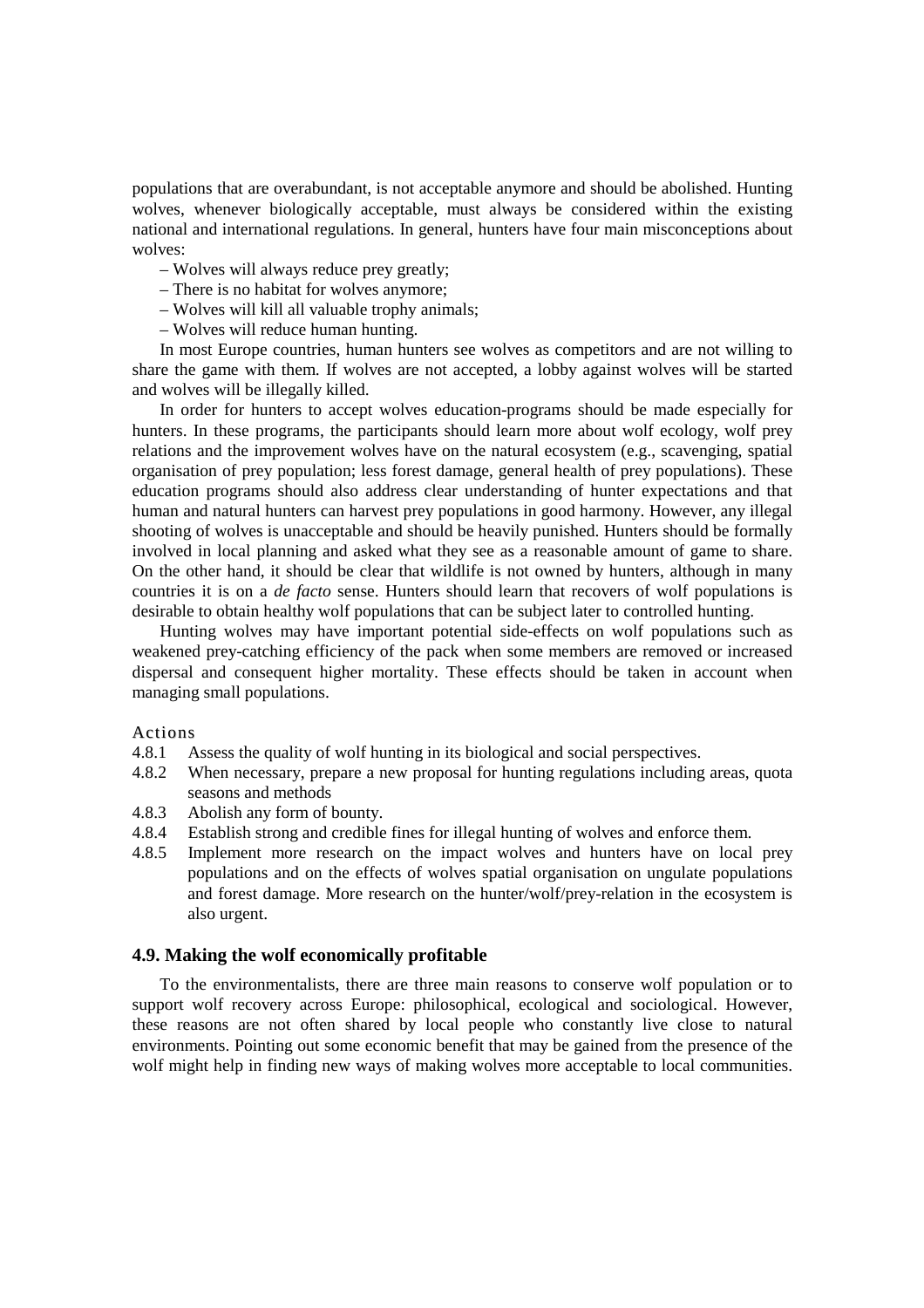However, in order to be effective, economical benefit should be a return for the whole community and not only for few locals. Presenting the wolf in terms of advantages, it will be important to explain the potential benefits that can occur due to the presence of the wolf. Especially tourism (eco-tourism) will have a greater chance to develop and may give rise to more employment in the region. However, making the wolf economically profitable thorough tourism will be feasible only where the wolf is rare, as the market would easily become overloaded.

Three examples are given here to show the potentialities of the image of the wolf for an economical exploitation as they may fit different local socio-ecological situations. Hunting wolves is also an obvious way of obtaining an economic return (see 4.8).

#### *4.9.1. Guided tours*

The goal is to bring tourists to a region where wolves exist and provide an opportunity for first hand contact with the wolf presence and its conservation problems. In doing so the whole region would benefit from the tourists' presence. An attractive program should include several choices and activities as night or day sighting of animals, possibilities to practice sport or to fish in the wolf area, etc. This program should also involve people in information gathering and lectures with slides or films. As the observation of wolves is rare, other activities linked to wolves should be available (taking plaster molds of tracks, howling during night, etc.). The tourists should be also able to bring something from the field (i.e., tracks made of plaster or sculptures made by local people).

The success of a guided tour will partly depend on the performance of the nature guides. Therefore, it is preferable if they have, added to their own knowledge, certain notions of communication, organisation, and field techniques (i.e., recording sounds). All these notions could be learned in special schools for nature guides (which already exist in some countries). The guided tours should be developed in collaboration with professionals, who could help to take advantage of such idea.

#### *4.9.2. Wolf label/logo*

A wolf logo could be created to be easily identified by consumer and customer (such as labels used to identify biological products). To be more effective, it should be recognised by local, and even national government and controlled by a committee.

The label could be distributed to hotels and shops which are participating to wolf conservation in the region. It should be easier to sell the tourists local produce with such a label. However, to be more effective, the label should be attached to villages or to the whole region. This kind of label could be used to make publicity for the region (as the St-Bernard is used in some part of Switzerland).

#### *4.9.3. Wolf centre*

A wolf centre adapted to the local situation could also be established. This centre should provide information about all wildlife as well as the wolf. When possible, souvenir shops, a museum, enclosures with captive animals, and other infrastructures could be added. Opportunities of employment could also be created. The support of local government is probably necessary to establish this activity. Actions

4.9.1. Assess the feasability for an economic exploitation of the wolf.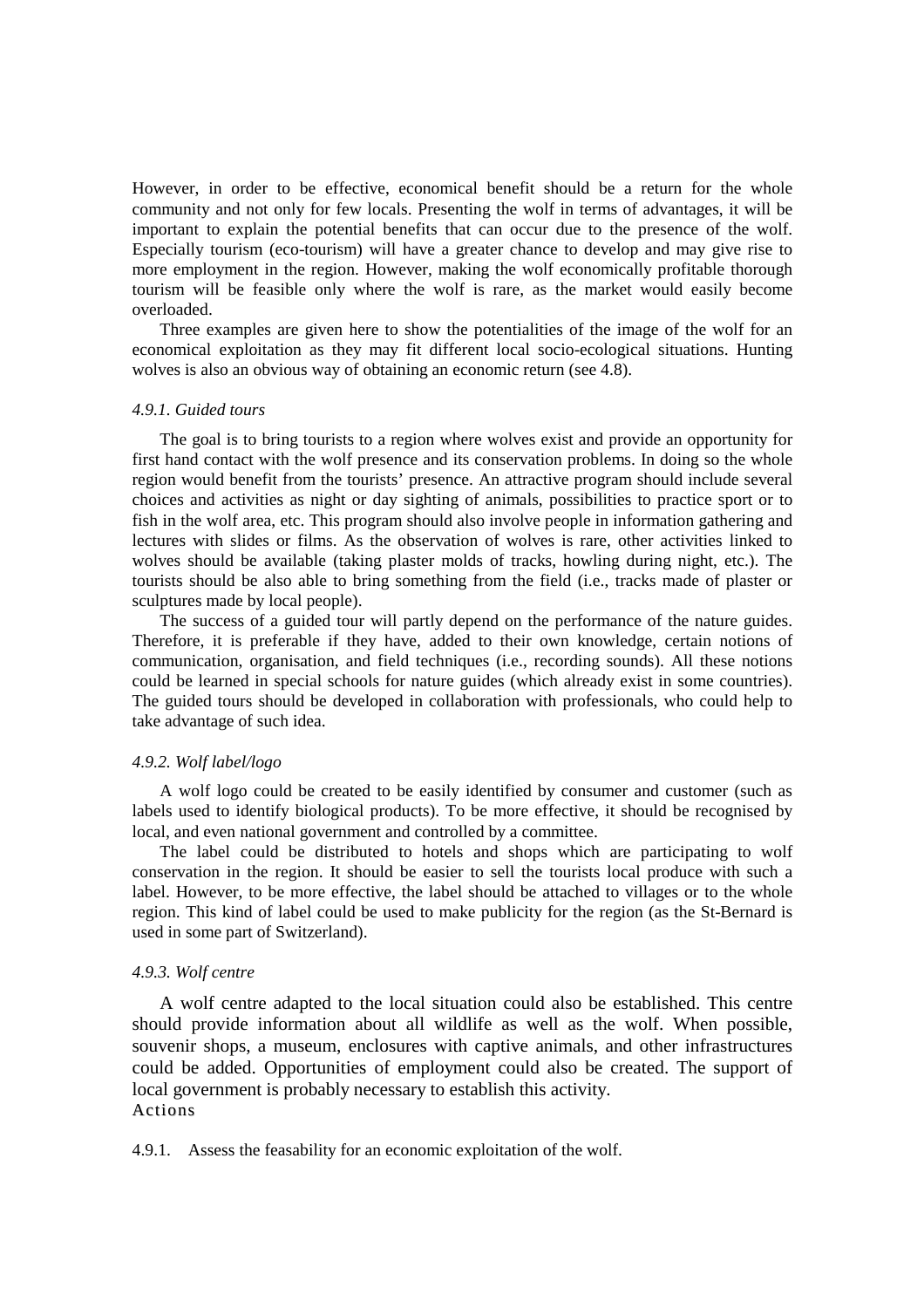#### **4.10. Public involvement in wolf management**

Wolf conservation is most successful when it is accepted by the local community. If the affected people oppose the presence or return of wolves on a large scale, they will try to kill the wolves. Either the eradication of wolves is the result, or an expensive guarding system is necessary to enforce legal protection. We believe that local acceptance of the wolf, especially when the species is recovering after a period of absence, can not be achieved without a damage compensation program. All suggestions therefore are based of the assumption that there is compensation for livestock and dog losses, at least in an initial phase.

Acceptance by locals is more likely, if they have been part of the management process. Also, responsible wolf management has to take local attitudes in account if it is supposed to be for wolves and people. The following suggestions are made to incorporate the needs and attitudes of the local community for successful management of wolf recovery.

As clearly pointed out by the "Guidelines for Action Plans for Animal Species" Recommendation No. 59/1997 of the Standing Committee to the Bern Convention), local involvement is best achieved through a public participation program. This programme includes a management board, which is involved in the planning process. A public participation program was successfully used in setting up Wolf Management Plans in the Yukon Territory (Canada), in Wisconsin (U.S.A.) and in Brandenburg (Germany), and in the development of the management regulations for wolves in the northern Rocky Mountains of the U.S.A. The idea is that people support decisions they helped make. It will ensure that the planning process is responsive to local conditions and can help to generate new ideas through the input of specific know-how.

Wolf recovery potentially affects thousands of persons. It is therefore not possible to involve all these people and communicate with them. But in every community there are opinion leaders, which have much influence. The focus should therefore be on reaching these opinion leaders. One of the most important steps is getting all the stake-holders together so that none of the parties would feel neglected and in obtaining a balanced representation of all stakeholders to avoid the overcoming of the boards by the most organised and voiced groups. This involvement shouldn't be restricted to passive hearing. An active contribution of all movements towards the management of the wolf in the region would facilitate the process in that every representative gets involved in the decision-making process. It is a necessary step for all the stake-holders to sense each others' attitude about the wolf.

Before setting up such a management board, we recommend that different values that exist in the society be identified. For each of these values a local representative should then be selected. If the board is established, it should be involved in the planning process, decide methods for compensation, control, or monitoring, participate in workshops and help promote the planning to the locals.

Acceptance through locals will also be easier, if the interactions with them are maximised. It is necessary that locals win confidence to the responsible wildlife managers if they know them as persons and the interactions then are not limited to problem cases only (e.g. if a depredation occurred).

Funding restrictions usually do not allow wildlife managers to spend most of their time in the communities staying in touch with locals. Therefore use of NGO's is recommended wherever feasible (especially these persons within the NGO's that are spending most time with the locals) and in co-operation with local authorities. The important function of the contacts to locals are to inform them about the overall management plan and about every action that is coming up. Through this, misconceptions can be corrected and the local community might win confidence in the planning process if they become informed about what the future might look like.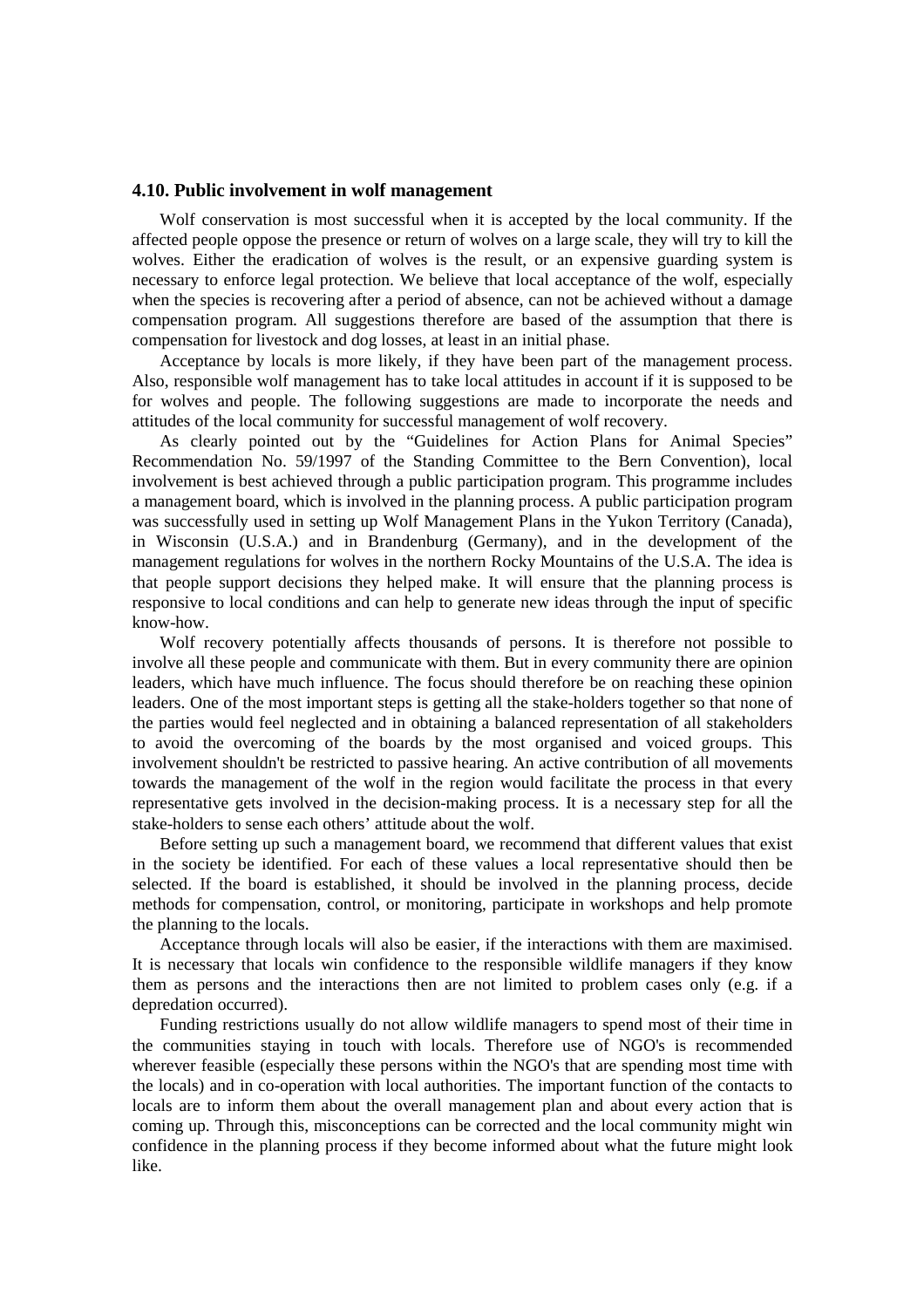#### Actions

- 4.10.1 Identify opinion leaders and stakeholders in wolf management; set up local management boards and involve them in management planning and implementation.
- 4.10.2 Establish a permanent protocol of consultations with local people about their needs and the management actions to be implemented in their area.

#### **4.11. Education and information**

Wolf protection in most countries of Europe is definitely not a problem of lacking scientific knowledge, weak law restrictions or poor habitat; it is or will be a problem of attitudes towards a big predator who is killing other animals for living. Wolf myths with their mostly irrational basis have to be replaced by proper knowledge. Educational campaigns have to be initiated. It will be especially important to not only try to change opinions in urban areas, but also to make efforts to educate the people in rural areas about the role of wolves (or big predators in general) in ecosystems. Special interest groups as livestock-owners or hunters (and environmentalists as well !) should by no means be left out; to the contrary, they need special consideration and support with the help of anthropologist and sociologist.

A good educational campaign should be prepared and conducted by going through the following steps:

- *a.* Start: At the beginning we must find a lead agency, group or person, who raises the funding for all the other necessary steps following.
- *b.* Baseline data: We then need to identify target groups, their existing knowledge levels and attitudes, as well as assess the current educational information. Target groups could be: children, city people, local people, shepherds, hunters, elected officials, etc.
- *c.* Evaluation: The existing educational efforts have to be evaluated: What effects did they have? What was good, what has to be improved? How far were attitudes of the target group changed? What brought the change? etc. If possible, these evaluations should be carried out research based.
- *d.* Design new efforts: Knowing who needs what kind of information, we now can define the goals of future educational campaigns and design new messages targeted by group.
- *e.* Implementation: In order to have a good chance of success we then should try to identify individuals within the different target groups to deliver the messages. Here we should always keep in mind that content and vehicle need to be specific.
- *f.* Monitoring: Attitudes and beliefs of the target groups as well as the goals of the campaign have to be reassessed in a continual process. In other words, after running an educational campaign for some time we have to go back to step "b" and start the process over again.

At the end we should gain "different informed publics". This will be one of the best and most effective way to manage and protect the wolf and other big predators as well.

An important goal is to have the public understand about the natural history of wolves so as to prepare them properly. Formal and informal education, through universities with research and through informal education such as lectures and talks on wolf conservation and ecology, should be encouraged.

A campaign to inform the public will be an integral part of the conservation programme. As its action must be continuous and widespread, it could be assigned to a credible association, which would follow a plan previously agreed upon in terms of content, instruments and personnel with the ministries and regional administrations concerned. The more precisely the information has been tailored - with the help of experts - to the various social strata, the more effective it will be. Special tactics may be helpful in dealing with particular situations in certain localities. An information campaign will cover several aspects: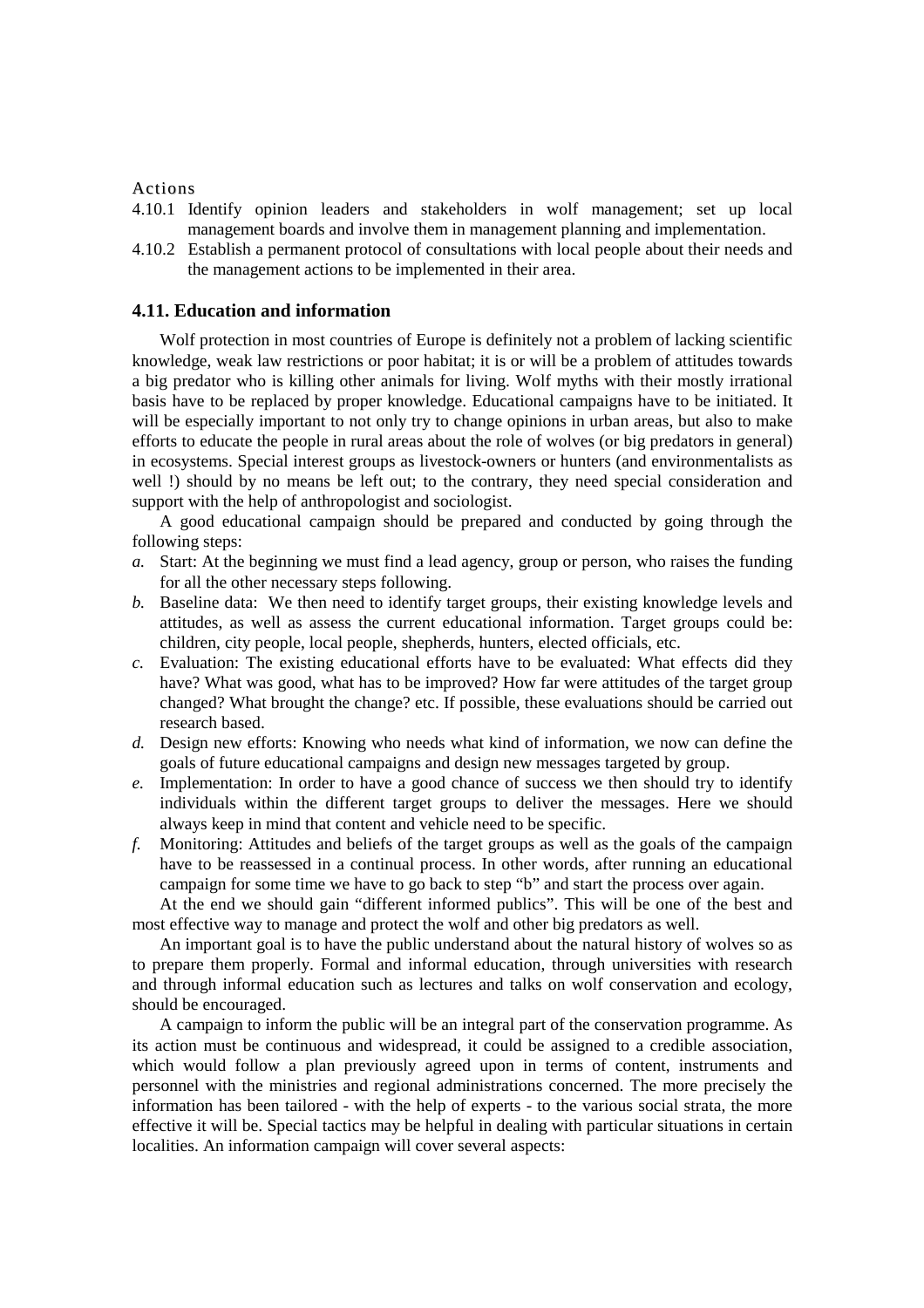- *a.* The first type of information to be disseminated must concern the biology of the wolf. The objective is to destroy the host of prejudices and legends surrounding the image of the wolf and replace it with a body of information that corresponds to reality.
- *b.* The second set of data to be provided to the public must concern the real magnitude of the damage caused by wolves to domestic livestock (and, as prejudice will have it, to other human activities), and the real facts about the way in which these damages occur (where, when, why, under what conditions, etc.). The statistics gathered by the offices will have to be disseminated to explain the distribution of the phenomenon over time and space and to indicate concomitant environmental and socio-economic causes. It will also be helpful to provide the public with better information about the economic and cultural aspects of farming and sheep herding so that people are aware of the socio-economic problems involved and can fit the problem of conflicts with the wolf into the right context.
- *c.* In particular, information will have to cover the methods that can be used to prevent and limit damages. This will involve more technical information directed, above all, at people working in the sector. The information will have to be exhaustive and the instruments and methods used will have to be calibrated to the target audience.

#### *4.11.1. Informing the media and asking to report in favour of the wolf*

The goal is to inform the media and keep them informed about the wolf and its management. Different forms of media can be applied to deal with more complex issues. In addition to that, a marketing plan should be developed with wolf information to keep the stream of current information going.

Personal contacts with the media enable to inform them and to spread this issue in a more accurate way. It is very important to provide them with scientific information about the species and its effect on the environment as a whole. One must be aware that "honest" information will last the longest. Reference to other countries which dealt with similar problems can put forward as a representative example. But we have to bear in mind that every region asks for specific treatment and some opponents will use these differences to form ideas against any wolf management.

Therefore several credible and known persons should represent the wolf case because through their knowledge and reputation, it will be a powerful tool to capture and hold the people's support. They can be biologists, specialists or experts, but must be aware of the particularities concerning the specific area. Their communicative skills must be used in a proper way to deal with crisis situations and media tricks.

#### Actions

- 4.11.1 Identify the need/desirability of an educational campaign at local or national level.
- 4.11.2 Design and implement a project.
- 4.11.3 Design and implement a press campaign.
- 4.11.4 Identify and empower credible wolf managers to represent the case of the wolf in front of the public and the press.

### **4.12. Applied research**

Although the wolf is one of the most studied species, much scientific research continues to be dedicated fruitfully to basic aspects of the wolf's natural history. In fact, its behavioural and ecological flexibility leads to local adaptations, which result in new data allowing for greater knowledge of the limits of this adaptability.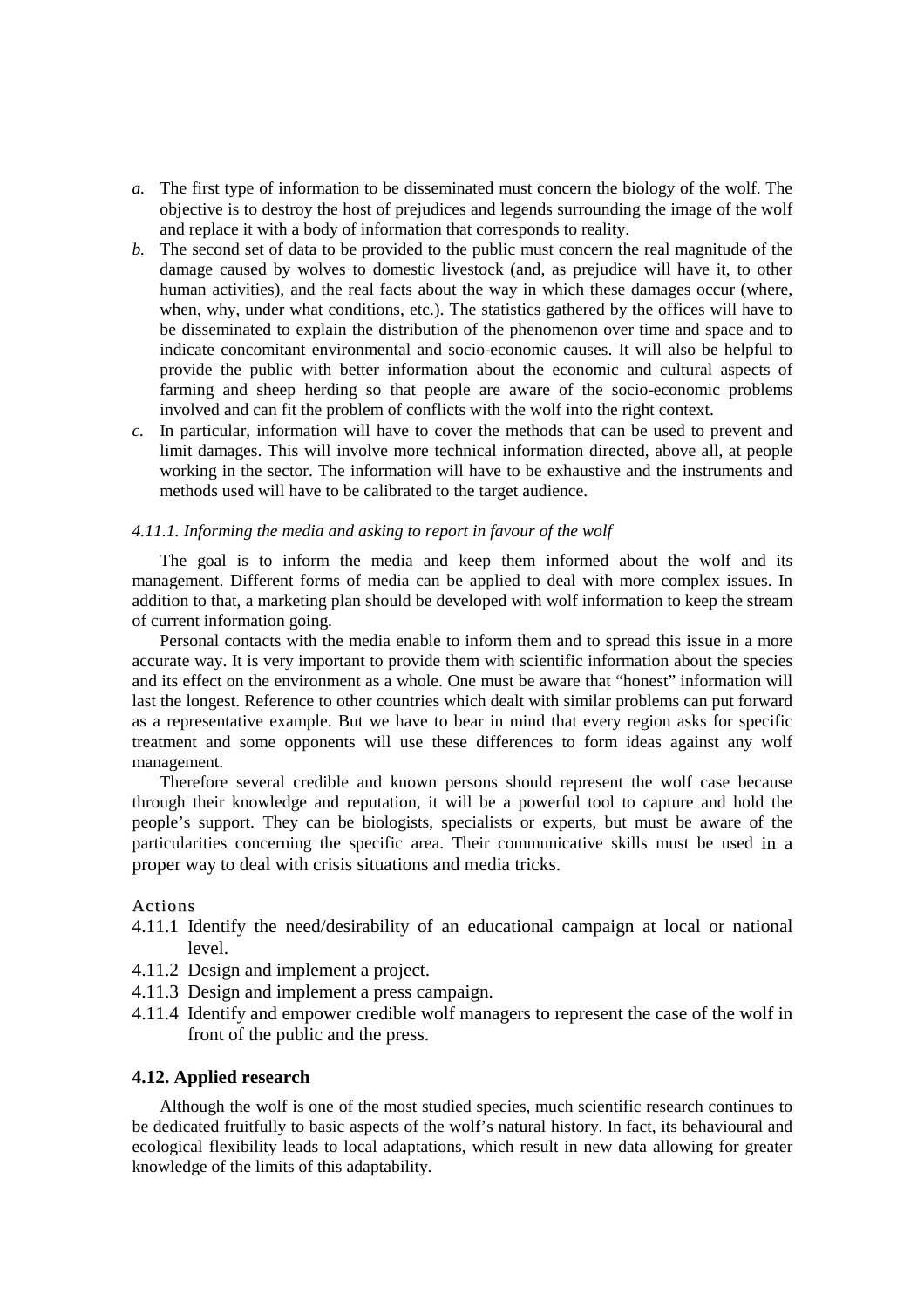A study of the way in which ecological conditions change can be useful in evaluating all possible management options. Even the basic research carried out on a national scale can be used to produce reliable estimates (censuses and vitality assessments) on the demographic situation and changes (spontaneous or induced) in the distribution range.

This document highlights only those aspects that appear to be most urgent for obtaining data that can be used immediately to improve the Action Plan. This does not mean that only those aspects of the research deserve attention.

#### *4.12.1. Genetics*

Studying the genetic identity of the European wolf is of prime importance, not only for taxonomic and academic reasons, but also in order to be able to evaluate the need for and functionality of management actions, such as possible translocation programmes for individuals from one portion of the range to another, captive breeding, etc.

Knowledge of the identity of the wolf in Europe is also of critical importance for controlling possible future encounters with other populations and for co-ordinating conservation activity with bordering countries.

Particular attention will have to be given to ascertaining whether and to what degree the wolf has hybridised with the domestic dog and to the distribution of genetic variability in the various parts of its distribution range.

#### *4.12.2. Dispersal*

The survival of the wolf is in large part due to the species' ability to disperse and to recolonise even distant areas, crossing less favourable habitats and terrain. Whereas good data are available on dispersal of the wolf in North America, almost nothing is known of the phenomenon in Europe. This should be the prime objective of any research on free-ranging wolf populations, even if it calls for a large research programme (method, staff, time and costs).

#### *4.12.3. Mortality and population dynamics*

Among the factors that determine the survival of the wolf is its ability to increase in numbers. It is important to ascertain the population's sustainable harvest threshold. This is essential for assessing the incidence of poaching in various environmental and demographic contexts, for planning the possible removal of animals as a management instrument in particular conflict situations, and for managing hunting.

#### *4.12.4. Wolf-prey relationship*

Various studies have been carried out on the feeding habits of wolves in Europe, but they have all used indirect methods based on analysis of digestive remains. While this provides greater knowledge of the breadth of the wolf's feeding spectrum, it contributes little to clarifying the relations (both numerical and functional) between the wolf and its prey.

In view of the management objective of maintaining domestic prey as secure as possible from predation and increasing the autonomy of wild prey-predation systems, knowledge of these aspects is the initial step in planning. Furthermore, a study of the impact of the wolf on individual wild prey populations must be begun, especially in view of re-colonisation in the Alps, in an attempt to be able to provide the hunting world with clear and scientifically valid answers.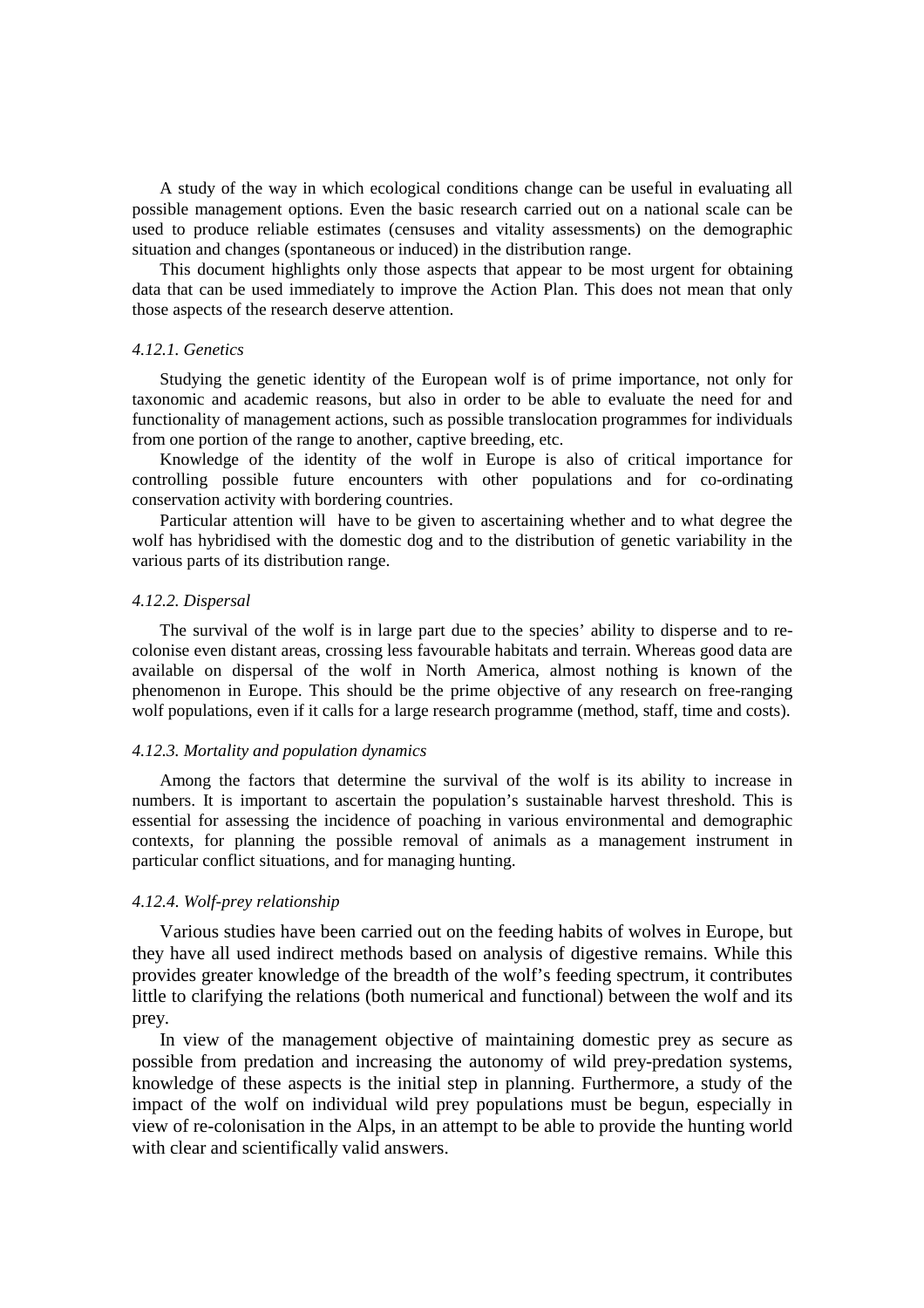#### *4.12.5. Tolerance of human disturbance*

The wolf in Europe has shown a formidable capacity for coexistence with human activity, unheard of in North American scientific literature. Detailed knowledge of this capacity, above all in terms of flexibility and environmental context, is a key element in planning the presence of the wolf. In fact, the wolf has proven that it can survive in habitats that are in close contact with humans without entering into conflict with human activity. In the European environmental context, characterised by the widespread presence of human beings, it is important to be able to take full advantage of this capacity.

#### *4.12.6. Habitat and corridor models*

We do not have totally reliable models with which to evaluate the minimum number of wolves needed for survival of the populations, the carrying capacity of the environment (or the maximum number of wolves that the suitable habitat can host), the quality of the habitat, and potential dispersion corridors. The theoretical models currently available are often simplistic and too rough for the small scale demanded by the European environment. This remains an open research field, but it is an important sector for conservation in that it constitutes one of the most effective methods of data validation.

#### *4.12.7. Monitoring*

When a new conservation strategy is implemented, especially one that is based on a philosophy of active intervention and multi-level co-ordination, one of the most essential programmes that has to be put into place is a plan for monitoring the state of the environmental components and the positive and negative aspects of the strategy's application.

Monitoring is essential for evaluating the progress of the new course, for adjusting and correcting erroneous actions, and for suggesting new ones. A monitoring programme must be implemented at the same time, if not before, other actions called for by the Action Plan. It should be underlined that these are not expensive and intensive research programmes, but activities that could to a large extent be carried out directly by the technical offices of the regional or provincial administrations or by NGOs.

The evolution of the populations of wolves and their wild prey will have to be monitored, at least for their demographic factors, but also for the indexes of physiological and health conditions. Monitoring the evolution of the system wolf-wild prey-domestic prey will also be very important in relation to indexes of habitat quality and under models of resource utilization by humans. In particular, all damages made by wolves to the livestock will have to be closely monitored (number of animals killed, sex, age, race).

#### **Actions**

- 4.12.1 Co-ordinate a programme of scientific research at European level, distributing research topics along with funds availability and local priority
- 4.12.2 Maintain a close link among all researchers working on the wolf in Europe
- 4.12.3 Co-ordinate the regular gathering of all necessary data to monitor the management and biological conditions of the wolf in all European countries.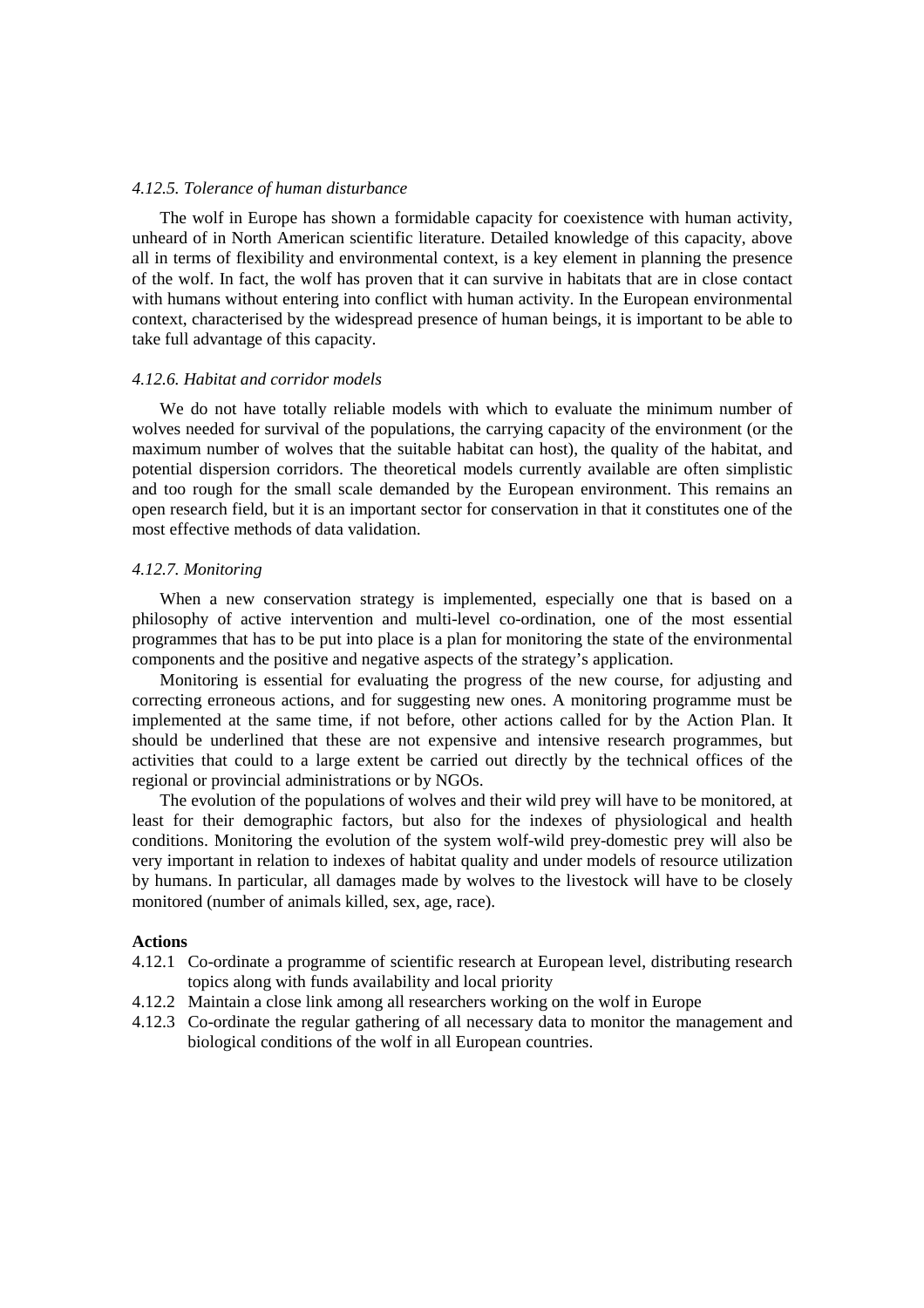# **5. Actions required in each European country**

The actions required in each European country are summarised in Table 5. The first 7 actions  $(1.1 - 2.5)$  are common to most of the countries as they call for a) participation to the process of establishing the European Group of Experts and planning wolf presence at continental level, and b) drafting the National Wolf Management Plan. The following lists have been edited by all European governments through a formal review process.

# **Albania**

- 1.1. The Bern Convention adopts this Action Plan and the Country participate in establishing a Group of Experts on Wolf Management.
- 1.2 The Group of Experts produces a detailed European Wolf Management Plan and submits the Plan to be approved by the Bern Convention.
- 2.1 The Group of Experts identifies at large scale all areas of Europe where wolves or their potential wild prey are still present with viable populations.
- 2.2 The Group of Experts identifies all current and potential connection areas. Through this process, wolf recovery and management will be linked to the overall planning for the restoration of European ecosystems.
- 2.3 Each area (or group of areas at regional, national or sub-national level) is provided with a detailed Management Plan (National or Regional) drafted by national authorities in co-ordination with neighbouring countries.
- 2.4 The national and local public is involved in the process of area identification and drafting of the preliminary Management Plans.
- 2.5 The final European Wolf Management Plan, composed by all national and/or regional Plans is submitted to the Bern Convention for approval, and national legislation is adjusted accordingly.

### **Austria**

- 1.1 The Bern Convention adopts this Action Plan and the Country participate in establishing a Group of Experts on Wolf Management.
- 1.2 The Group of Experts produces a detailed European Wolf Management Plan and submits the Plan to be approved by the Bern Convention.
- 2.1 The Group of Experts identifies at large scale all areas of Europe where wolves or their potential wild prey are still present with viable populations.
- 2.2 The Group of Experts identifies all current and potential connection areas. Through this process, wolf recovery and management will be linked to the overall planning for the restoration of European ecosystems.
- 2.3 Each area (or group of areas at regional, national or sub-national level) is provided with a detailed Management Plan (National or Regional) drafted by national authorities in co-ordination with neighbouring countries.
- 2.4 The national and local public is involved in the process of area identification and drafting of the preliminary Management Plans.
- 2.5 The final European Wolf Management Plan, composed by all national and/or regional Plans is submitted to the Bern Convention for approval, and national legislation is adjusted accordingly.
- 3.1 Design a national PR campaign with the aim of informing the public opinion and making the wolf a political issue.
- 3.3 Organise logistics and funding for national and international networks of government and NGO representatives on wolf management issues.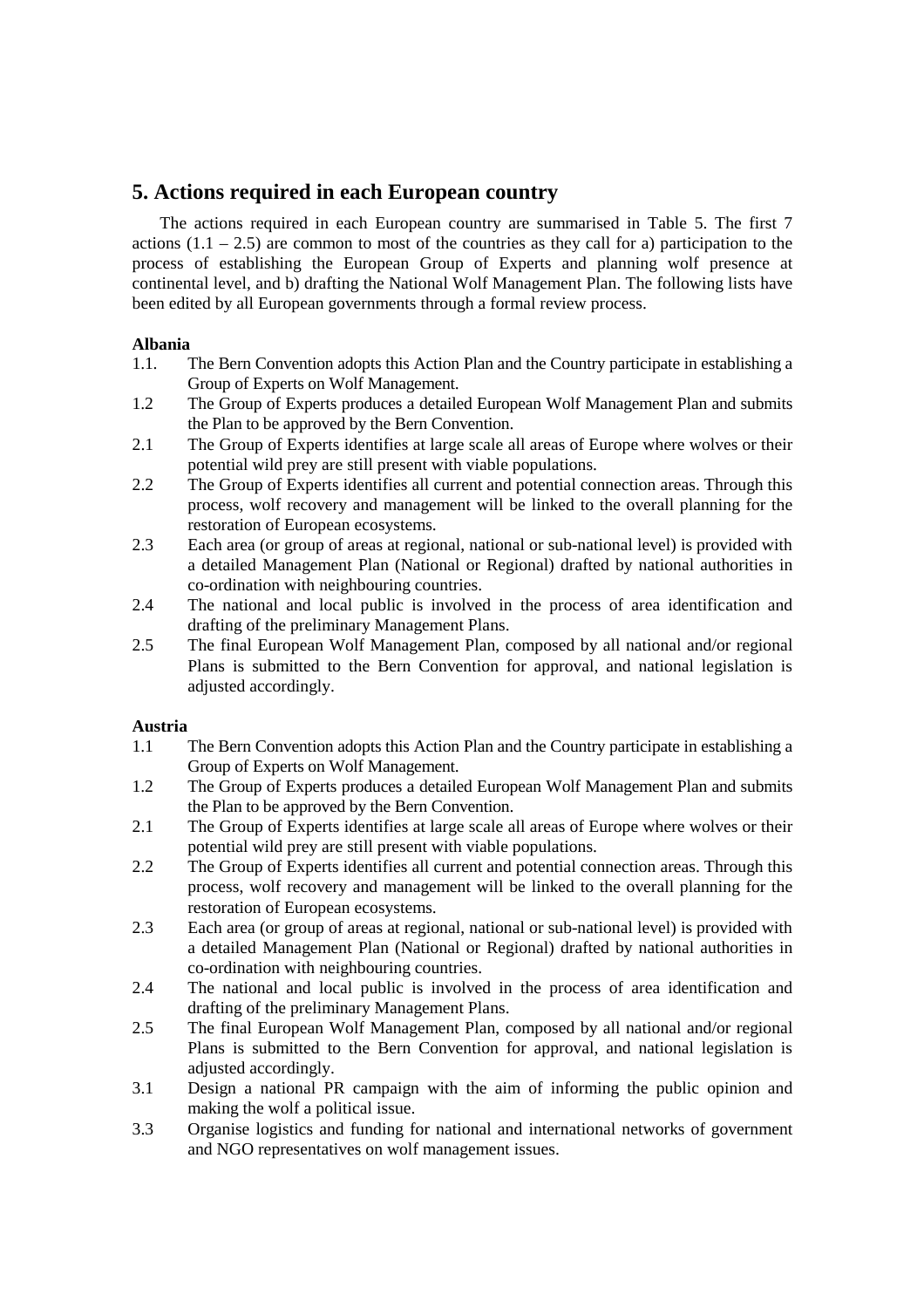- 3.4 Ask the European Union to review and correct the economic incentives policies to shepherds in areas with wolves
- 4.1 Identify and establish national wolf management groups and empower them to design the national wolf management plan.
- 4.2 Co-ordinate the work at national level with that of the international Group of Experts established by the Bern Convention.
- 4.3 Prepare the legislative and management framework needed for the recolonization/reintroduction of the wolves
- 5.1 Identify all potential corridors among population fragments.
- 6.1 Assess the status of all recovering and small populations, including counting or monitoring wolf abundance, identifying wolf habitat quality and quantity (i.e., prey distribution and abundance).
- 6.3 Assess the attitudes of humans in wolf recovery areas.
- 7.3 Prepare a census of existing facilities with captive wolves.
- 7.5 Review and correct the economic incentives policies to shepherds in areas with wolves.
- 7.7 Establish a permanent monitoring programme for damages caused by wolves and other predators.
- 7.8 Define the most suitable compensation scheme for each national/regional group of wolf areas.
- 8.5 Implement more research on the impact wolves and hunters have on local prey.
- 9.1 Assess the feasibility for an economic exploitation of the wolf.
- 10.1 Identify opinion leaders and stakeholders in wolf management; set up local management boards and involve them in management planning and implementation.
- 10.2 Establish a permanent protocol of consultations with local people about the management actions to be implemented in their area.
- 11.1 Identify the need/desirability of an educational campaign at local or national level.
- 11.2 Design and implement an educational and information programme.
- 11.3 Design and implement a press campaign.
- 11.4 Identify and empower credible wolf managers to represent the case of the wolf in front of the public and the press.
- 12.1 Co-ordinate a programme of scientific research at European level, distributing research topics along with local priority.
- 12.2 Contribute to maintaining a close link among all researchers working on the wolf in Europe.
- 12.3 Contribute to the regular gathering of all necessary data to monitor the management and biological conditions of the wolf in all European countries.

# **Belgium**

None.

### **Bulgaria**

- 1.1 The Bern Convention adopts this Action Plan and the Country participate in establishing a Group of Experts on Wolf Management.
- 1.2 The Group of Experts produces a detailed European Wolf Management Plan and submits the Plan to be approved by the Bern Convention.
- 2.1 The Group of Experts identifies at large scale all areas of Europe where wolves or their potential wild prey are still present with viable populations.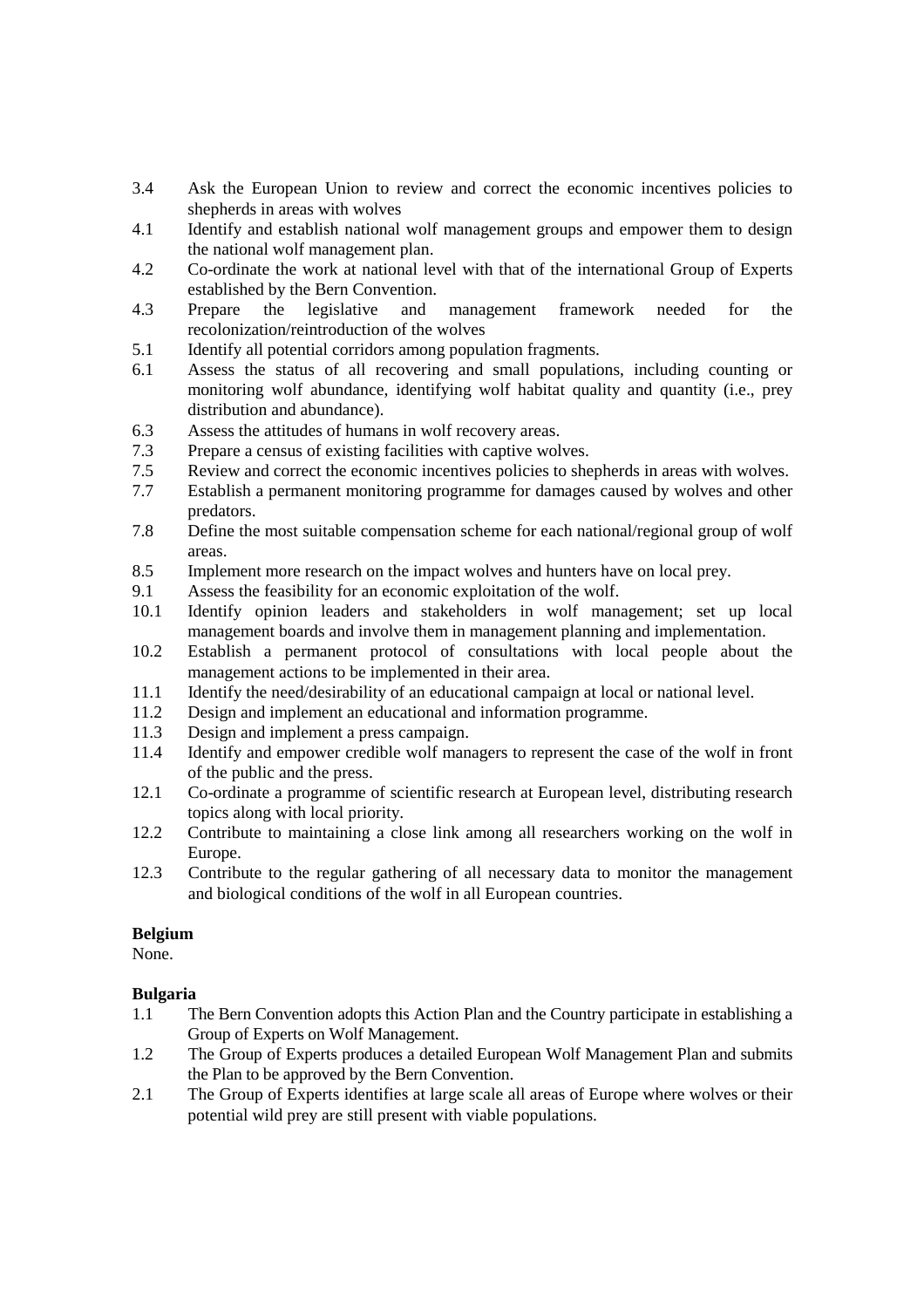- 2.2 The Group of Experts identifies all current and potential connection areas. Through this process, wolf recovery and management will be linked to the overall planning for the restoration of European ecosystems.
- 2.3 Each area (or group of areas at regional, national or sub-national level) is provided with a detailed Management Plan (National or Regional) drafted by national authorities in co-ordination with neighbouring countries.
- 2.4 The national and local public is involved in the process of area identification and drafting of the preliminary Management Plans.
- 2.5 The final European Wolf Management Plan, composed by all national and/or regional Plans is submitted to the Bern Convention for approval, and national legislation is adjusted accordingly.
- 3.1 Design a national PR campaign with the aim of informing the public opinion and making the wolf a political issue.
- 3.2 Prepare a document on the ways the Country and the EU are implementing the international laws and directives they have signed.
- 3.4 Ask the European Union to review and correct the economic incentives policies to shepherds in areas with wolves
- 4.1 Identify and establish national wolf management groups and empower them to design the national wolf management plan.
- 4.2 Co-ordinate the work at national level with that of the international Group of Experts established by the Bern Convention.
- 5.1 Identify all potential corridors among population fragments.
- 5.2 Evaluate the status of the food supply for the wolf in various regions and identify the needs for specific actions.
- 6.1 Assess the status of all recovering and small populations, including counting or monitoring wolf abundance, identifying wolf habitat quality and quantity (i.e., prey distribution and abundance).
- 7.1 Assess the feasibility and desirability of the management approach of removing selected problem wolves.
- 7.2 Assess and manage the problem of feral and stray dogs, and the existing legislation to control them.
- 7.3 Prepare a census of existing facilities with captive wolves.
- 8.1 Assess the quality of wolf hunting in its biological and social perspectives.
- 9.1 Assess the feasibility for an economic exploitation of the wolf.
- 11.1 Identify the need/desirability of an educational campaign at local or national level.
- 11.2 Design and implement an educational and information programme.
- 11.3 Design and implement a press campaign.
- 11.4 Identify and empower credible wolf managers to represent the case of the wolf in front of the public and the press.
- 12.1 Co-ordinate a programme of scientific research at European level, distributing research topics along with local priority.
- 12.2 Contribute to maintaining a close link among all researchers working on the wolf in Europe.
- 12.3 Contribute to the regular gathering of all necessary data to monitor the management and biological conditions of the wolf in all European countries.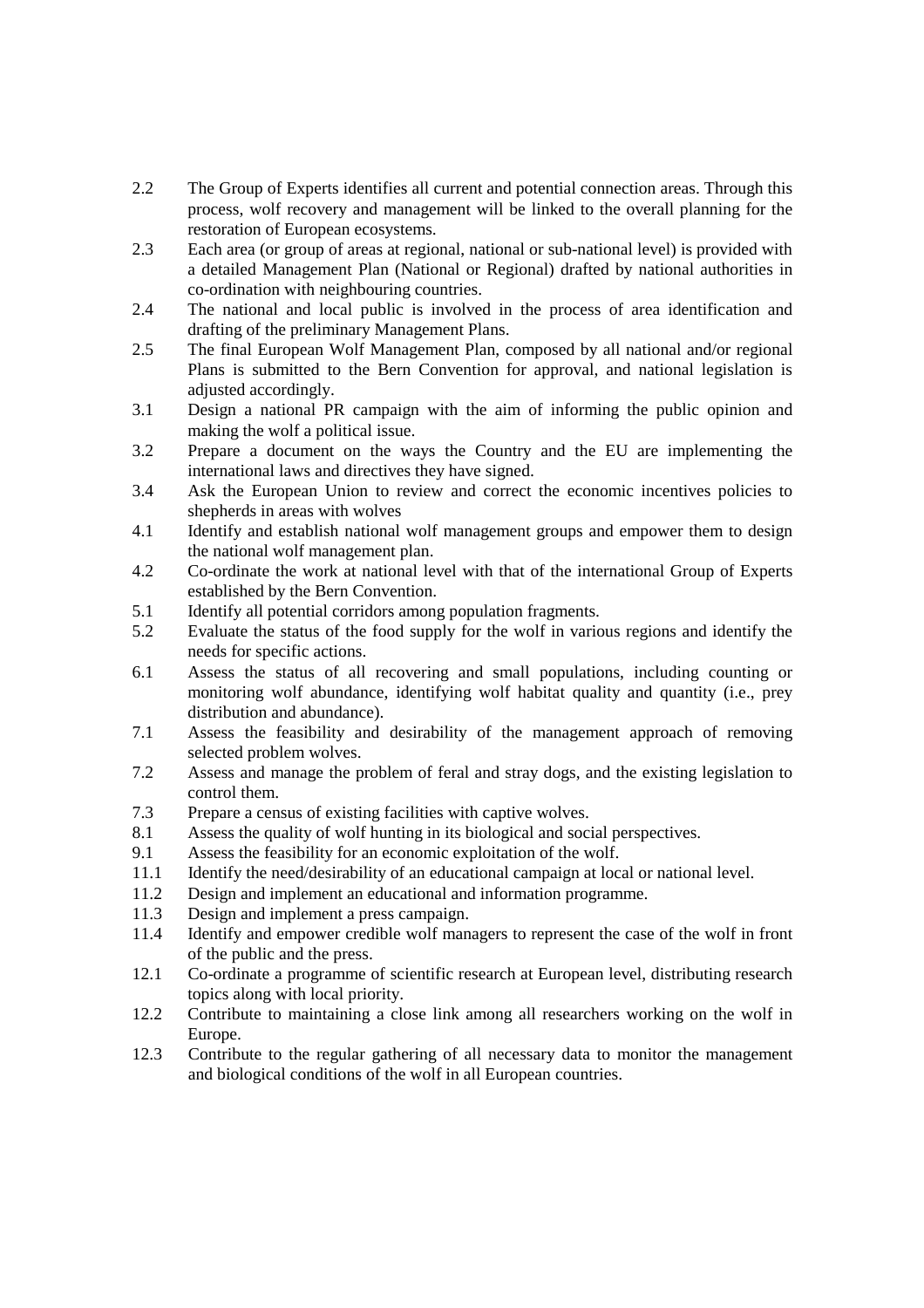# **Czech Republic**

- 1.1 The Bern Convention adopts this Action Plan and the Country participate in establishing a Group of Experts on Wolf Management.
- 1.2 The Group of Experts produces a detailed European Wolf Management Plan and submits the Plan to be approved by the Bern Convention.
- 2.1 The Group of Experts identifies at large scale all areas of Europe where wolves or their potential wild prey are still present with viable populations.
- 2.2 The Group of Experts identifies all current and potential connection areas. Through this process, wolf recovery and management will be linked to the overall planning for the restoration of European ecosystems.
- 2.3 Each area (or group of areas at regional, national or sub-national level) is provided with a detailed Management Plan (National or Regional) drafted by national authorities in co-ordination with neighbouring countries.
- 2.4 The national and local public is involved in the process of area identification and drafting of the preliminary Management Plans.
- 2.5 The final European Wolf Management Plan, composed by all national and/or regional Plans is submitted to the Bern Convention for approval, and national legislation is adjusted accordingly.
- 3.1 Design a national PR campaign with the aim of informing the public opinion and making the wolf a political issue.
- 3.2 Prepare a document on the ways the Country and the EU are implementing the international laws and directives they have signed.
- 3.3 Organise logistics and funding for national and international networks of government and NGO representatives on wolf management issues.
- 3.4 Ask the European Union to review and correct the economic incentives policies to shepherds in areas with wolves
- 4.1 Identify and establish national wolf management groups and empower them to design the national wolf management plan.
- 4.2 Co-ordinate the work at national level with that of the international Group of Experts established by the Bern Convention.
- 4.3 Prepare the legislative and management framework needed for the recolonization/reintroduction of the wolves
- 5.1 Identify all potential corridors among population fragments.
- 5.2 Evaluate the status of the food supply for the wolf in various regions and identify the needs for specific actions.
- 5.3 Evaluate the presence and impact of existing and planned infrastructure in zones where the wolf is present or recovering.
- 6.1 Assess the status of all recovering and small populations, including counting or monitoring wolf abundance, identifying wolf habitat quality and quantity (i.e., prey distribution and abundance).
- 6.2 Identify and manage source populations to ensure their continued existence.
- 6.3 Assess the attitudes of humans in wolf recovery areas.
- 7.1 Assess the feasibility and desirability of the management approach of removing selected problem wolves.
- 7.2 Assess and manage the problem of feral and stray dogs, and the existing legislation to control them.
- 7.5 Review and correct the economic incentives policies to shepherds in areas with wolves.
- 7.6 Establish a sound scientific programme for assessing and implementing the optimal use of Large Guarding Dogs.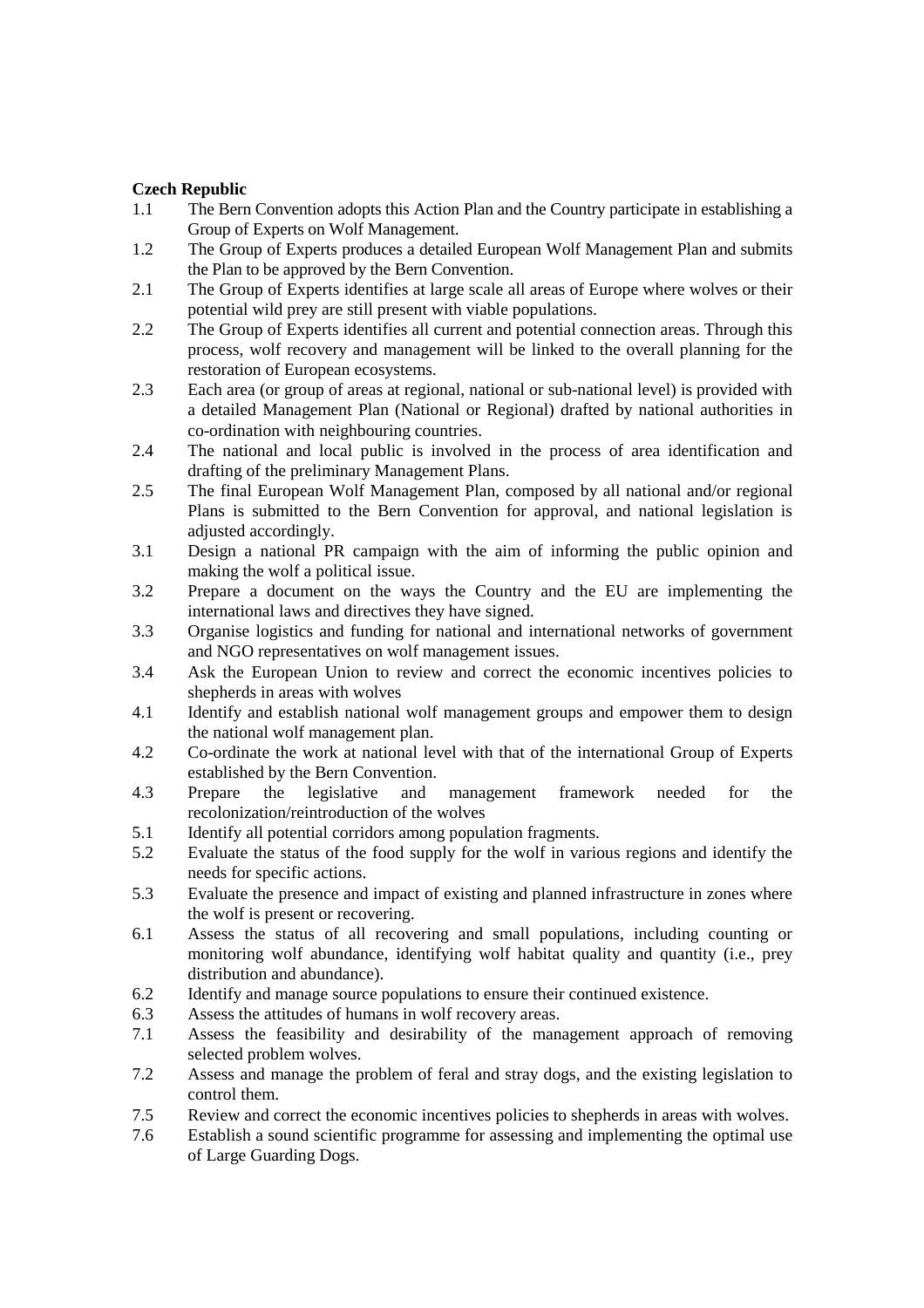- 7.7 Establish a permanent monitoring programme for damages caused by wolves and other predators.
- 7.8 Define the most suitable compensation scheme for each national/regional group of wolf areas.
- 8.4 Establish strong and credible fines for illegal hunting of wolves and enforce them.
- 8.5 Implement more research on the impact wolves and hunters have on local prey.
- 9.1 Assess the feasibility for an economic exploitation of the wolf.
- 10.1 Identify opinion leaders and stakeholders in wolf management; set up local management boards and involve them in management planning and implementation.
- 10.2 Establish a permanent protocol of consultations with local people about the management actions to be implemented in their area.
- 11.2 Design and implement an educational and information programme.
- 11.3 Design and implement a press campaign.
- 11.4 Identify and empower credible wolf managers to represent the case of the wolf in front of the public and the press.
- 12.1 Co-ordinate a programme of scientific research at European level, distributing research topics along with local priority.
- 12.2 Contribute to maintaining a close link among all researchers working on the wolf in Europe.
- 12.3 Contribute to the regular gathering of all necessary data to monitor the management and biological conditions of the wolf in all European countries.

### **Croatia**

- 1.1 The Bern Convention adopts this Action Plan and the Country participate in establishing a Group of Experts on Wolf Management.
- 1.2 The Group of Experts produces a detailed European Wolf Management Plan and submits the Plan to be approved by the Bern Convention.
- 2.1 The Group of Experts identifies at large scale all areas of Europe where wolves or their potential wild prey are still present with viable populations.
- 2.2 The Group of Experts identifies all current and potential connection areas. Through this process, wolf recovery and management will be linked to the overall planning for the restoration of European ecosystems.
- 2.3 Each area (or group of areas at regional, national or sub-national level) is provided with a detailed Management Plan (National or Regional) drafted by national authorities in co-ordination with neighbouring countries.
- 2.4 The national and local public is involved in the process of area identification and drafting of the preliminary Management Plans.
- 2.5 The final European Wolf Management Plan, composed by all national and/or regional Plans is submitted to the Bern Convention for approval, and national legislation is adjusted accordingly.
- 3.1 Design a national PR campaign with the aim of informing the public opinion and making the wolf a political issue.
- 3.2 Prepare a document on the ways the Country and the EU are implementing the international laws and directives they have signed.
- 3.3 Organise logistics and funding for national and international networks of government and NGO representatives on wolf management issues.
- 3.4 Ask the European Union to review and correct the economic incentives policies to shepherds in areas with wolves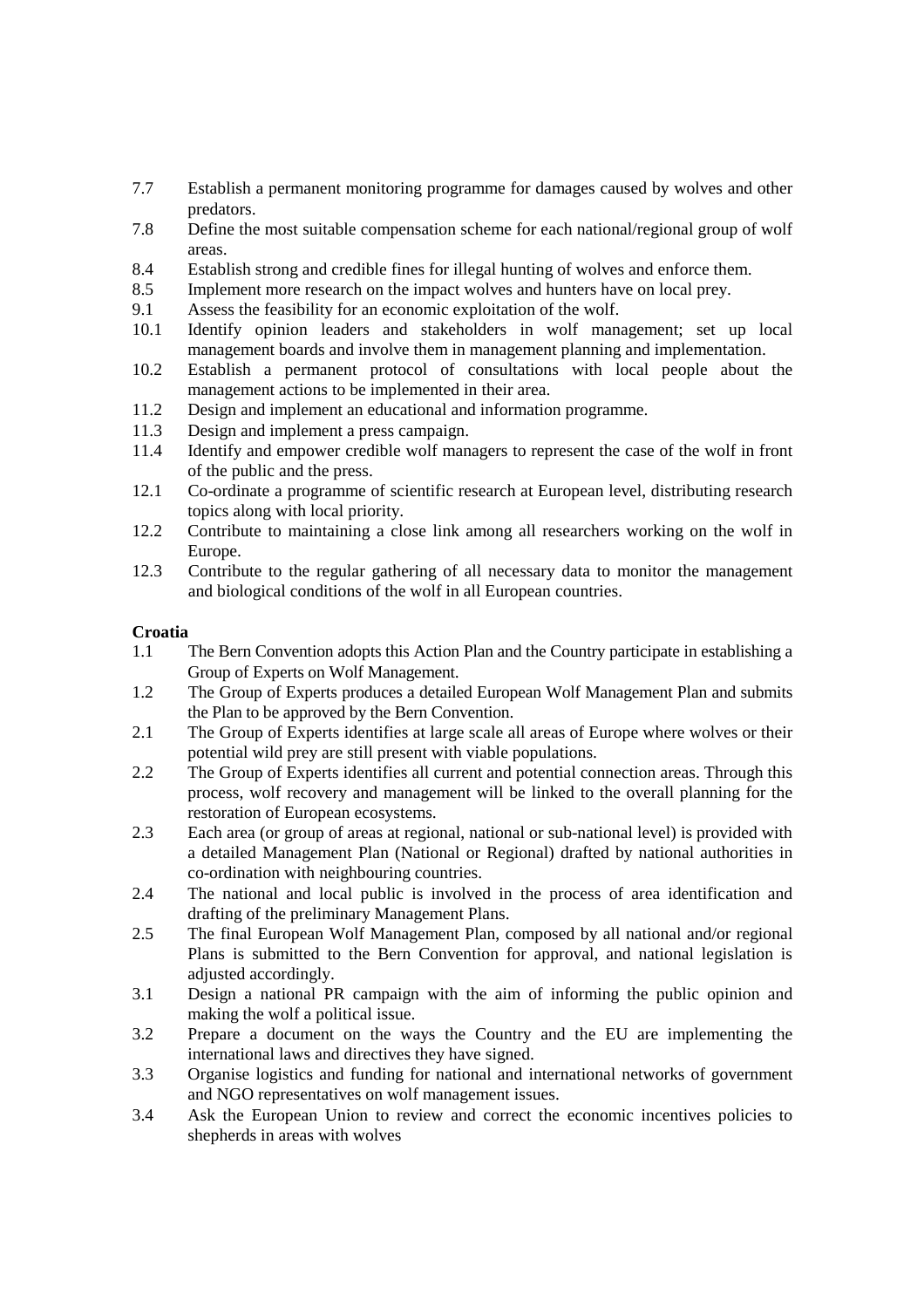- 4.1 Identify and establish national wolf management groups and empower them to design the national wolf management plan.
- 4.2 Co-ordinate the work at national level with that of the international Group of Experts established by the Bern Convention.
- 5.2 Evaluate the status of the food supply for the wolf in various regions and identify the needs for specific actions.
- 5.3 Evaluate the presence and impact of existing and planned infrastructure in zones where the wolf is present or recovering.
- 6.1 Assess the status of all recovering and small populations, including counting or monitoring wolf abundance, identifying wolf habitat quality and quantity (i.e., prey distribution and abundance).
- 6.2 Identify and manage source populations to ensure their continued existence.
- 6.3 Assess the attitudes of humans in wolf recovery areas.
- 7.1 Assess the feasibility and desirability of the management approach of removing selected problem wolves.
- 7.2 Assess and manage the problem of feral and stray dogs, and the existing legislation to control them.
- 7.3 Prepare a census of existing facilities with captive wolves.
- 7.4 Assess the genetic identity of local wolves.
- 7.5 Review and correct the economic incentives policies to shepherds in areas with wolves.
- 7.6 Establish a sound scientific programme for assessing and implementing the optimal use of Large Guarding Dogs.
- 7.7 Establish a permanent monitoring programme for damages caused by wolves and other predators.
- 7.8 Define the most suitable compensation scheme for each national/regional group of wolf areas.
- 8.1 Assess the quality of wolf hunting in its biological and social perspectives.
- 8.4 Establish strong and credible fines for illegal hunting of wolves and enforce them.
- 8.5 Implement more research on the impact wolves and hunters have on local prey.
- 9.1 Assess the feasibility for an economic exploitation of the wolf.
- 10.1 Identify opinion leaders and stakeholders in wolf management; set up local management boards and involve them in management planning and implementation.
- 10.2 Establish a permanent protocol of consultations with local people about the management actions to be implemented in their area.
- 11.1 Identify the need/desirability of an educational campaign at local or national level.
- 11.2 Design and implement an educational and information programme.
- 11.3 Design and implement a press campaign.
- 11.4 Identify and empower credible wolf managers to represent the case of the wolf in front of the public and the press.
- 12.1 Co-ordinate a programme of scientific research at European level, distributing research topics along with local priority.
- 12.2 Contribute to maintaining a close link among all researchers working on the wolf in Europe.
- 12.3 Contribute to the regular gathering of all necessary data to monitor the management and biological conditions of the wolf in all European countries.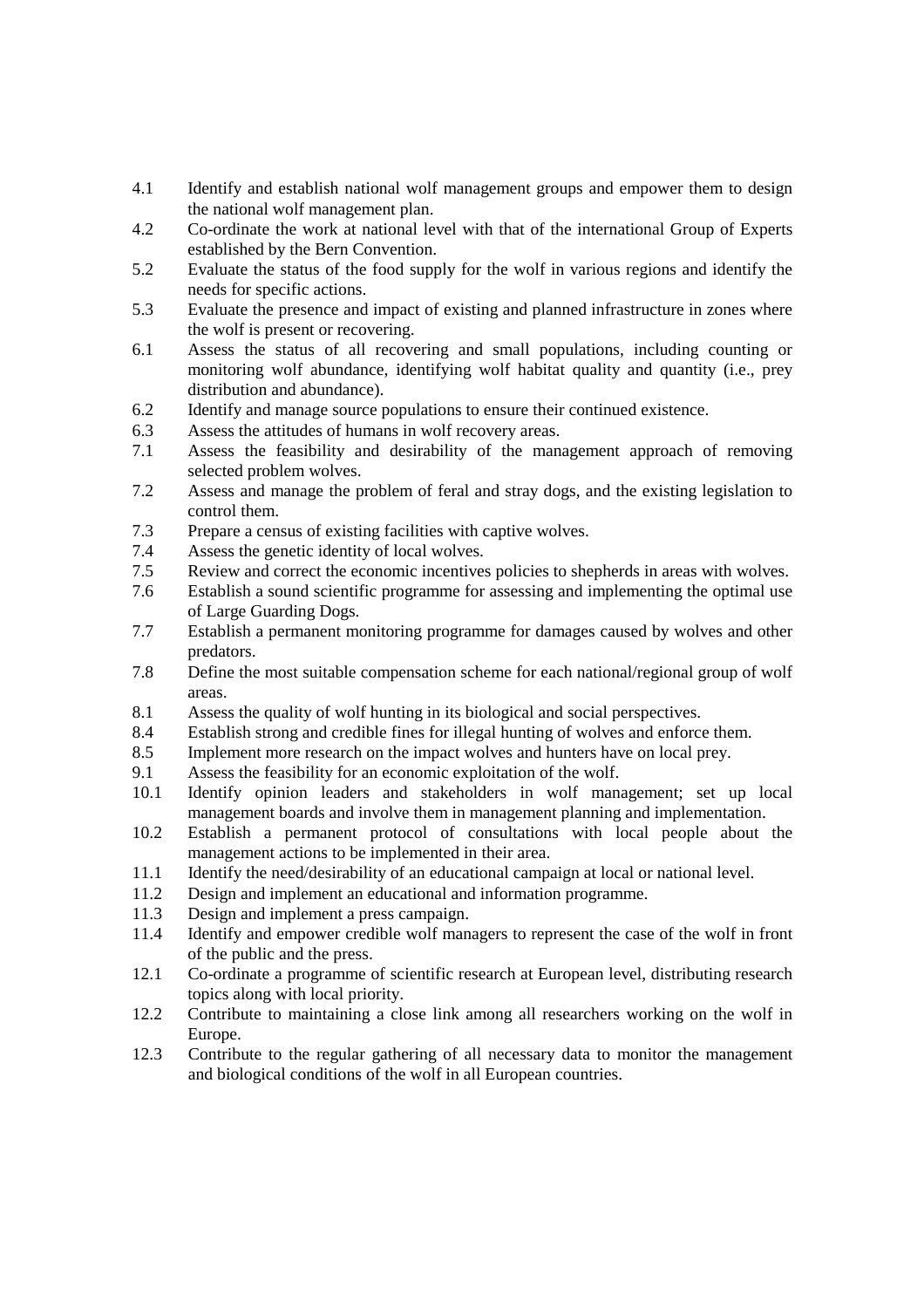# **Estonia**

- 1.1 The Bern Convention adopts this Action Plan and the Country participate in establishing a Group of Experts on Wolf Management.
- 1.2 The Group of Experts produces a detailed European Wolf Management Plan and submits the Plan to be approved by the Bern Convention.
- 2.1 The Group of Experts identifies at large scale all areas of Europe where wolves or their potential wild prey are still present with viable populations.
- 2.2 The Group of Experts identifies all current and potential connection areas. Through this process, wolf recovery and management will be linked to the overall planning for the restoration of European ecosystems.
- 2.3 Each area (or group of areas at regional, national or sub-national level) is provided with a detailed Management Plan (National or Regional) drafted by national authorities in co-ordination with neighbouring countries.
- 2.4 The national and local public is involved in the process of area identification and drafting of the preliminary Management Plans.
- 2.5 The final European Wolf Management Plan, composed by all national and/or regional Plans is submitted to the Bern Convention for approval, and national legislation is adjusted accordingly.
- 7.4 Assess the genetic identity of local wolves.
- 7.7 Establish a permanent monitoring programme for damages caused by wolves and other predators.
- 8.5 Implement more research on the impact wolves and hunters have on local prey.
- 12.2 Contribute to maintaining a close link among all researchers working on the wolf in Europe.

### **Finland**

In order to fit the existing national management plan of all large carnivores and to parellel the same numerical order of the action plans on other large carnivores, Finland preferred the national actions to be reworded as follows (corresponding actions of the present plan are in bracket):

- 4.1 Adoption of Action Plan by Bern Convention (1.1).
- 4.2 Establishment of national large carnivore management groups and management plans  $(4.1)$
- 4.3 Protection of wolf by law and hunting should only be allowed in populations that are documented to be viable and hunting used to reach population goals identified by management plans.
- 4.4 Intensification of law enforcement and appropriate penalties in populations where poaching is identified as an important threat or limiting factor for the population (8.4)
- 4.5 Evaluate the status of the food supply for the wolf in various regions and identify the needs for specific actions (5.2)
- 4.6 Assess the status of all recovering and small populations, including counting or monitoring wolf abundance, identifying wolf habitat quality and quantity (6.1)
- 4.7 Identify and manage source populations to ensure their continued existence (6.2)
- 4.8 Assess the attitudes of humans in wolf recovery areas (6.3)
- 4.9 Establish a permanent monitoring programme for damages caused by wolves and other predators (7.7)
- 5.0 Improving existing compensation programmes (7.8)
- 5.1 Assess the feasibility and desirability of the management approach of removing selected problem wolves (7.1)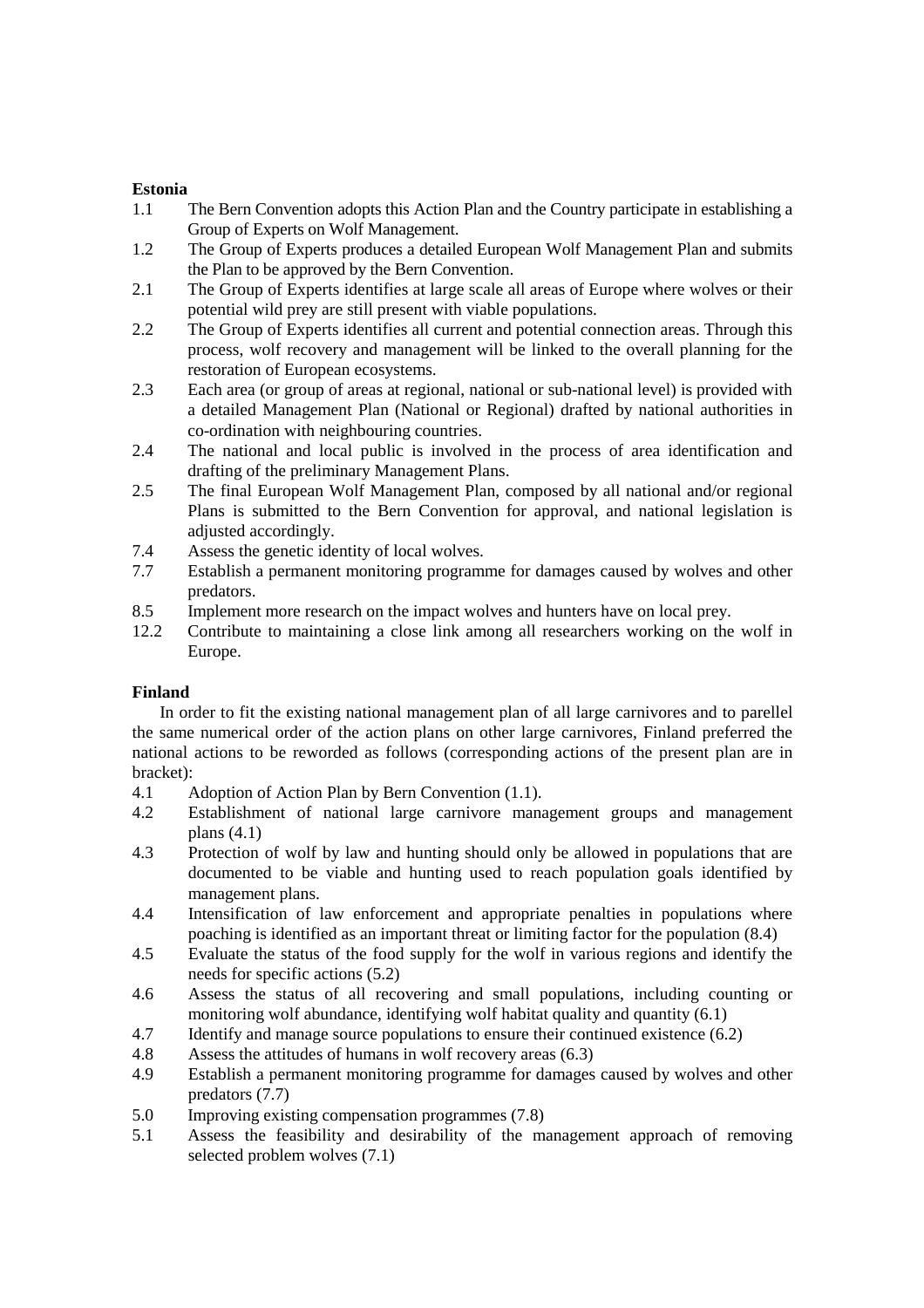- 5.2. Removal of problem wolverines in viable populations if preventive efforts have failed
- 5.3 Evaluation of costs and benefits before removing problem wolverines in threatened populations
- 5.4 Regulating hunting in viable populations where hunting is listed as an action to reach management goals
- 5.5 Implement more research on the impact wolves and hunters have on local prey (8.5)
- 5.6 Establishment of consultation protocol when necessary with locals about their needs and necessary management actions
- 5.7 Initiative information campaigns designed for different target groups (11.1)
- 5.8 Co-ordinate scientific research on wolves in Europe
- 5.9 Co-ordination of gathering necessary data to monitor management and biological conditions of wolves in the European countries (12.3)

# **France**

- 1.1 The Bern Convention adopts this Action Plan and the Country participate in establishing a Group of Experts on Wolf Management.
- 1.2 The Group of Experts produces a detailed European Wolf Management Plan and submits the Plan to be approved by the Bern Convention.
- 2.1 The Group of Experts identifies at large scale all areas of Europe where wolves or their potential wild prey are still present with viable populations.
- 2.2 The Group of Experts identifies all current and potential connection areas. Through this process, wolf recovery and management will be linked to the overall planning for the restoration of European ecosystems.
- 2.3 Each area (or group of areas at regional, national or sub-national level) is provided with a detailed Management Plan (National or Regional) drafted by national authorities in co-ordination with neighbouring countries.
- 2.4 The national and local public is involved in the process of area identification and drafting of the preliminary Management Plans.
- 2.5 The final European Wolf Management Plan, composed by all national and/or regional Plans is submitted to the Bern Convention for approval, and national legislation is adjusted accordingly.
- 3.1 Design a national PR campaign with the aim of informing the public opinion and making the wolf a political issue.
- 3.2 Prepare a document on the ways the Country and the EU are implementing the international laws and directives they have signed.
- 3.3 Organise logistics and funding for national and international networks of government and NGO representatives on wolf management issues.
- 3.4 Ask the European Union to review and correct the economic incentives policies to shepherds in areas with wolves
- 4.1 Identify and establish national wolf management groups and empower them to design the national wolf management plan.
- 4.2 Co-ordinate the work at national level with that of the international Group of Experts established by the Bern Convention.
- 4.3 Prepare the legislative and management framework needed for the recolonization of the wolves
- 5.1 Identify all potential corridors among population fragments.
- 5.2.1 Evaluate the status of the food supply for the wolf in various regions and identify the needs for specific actions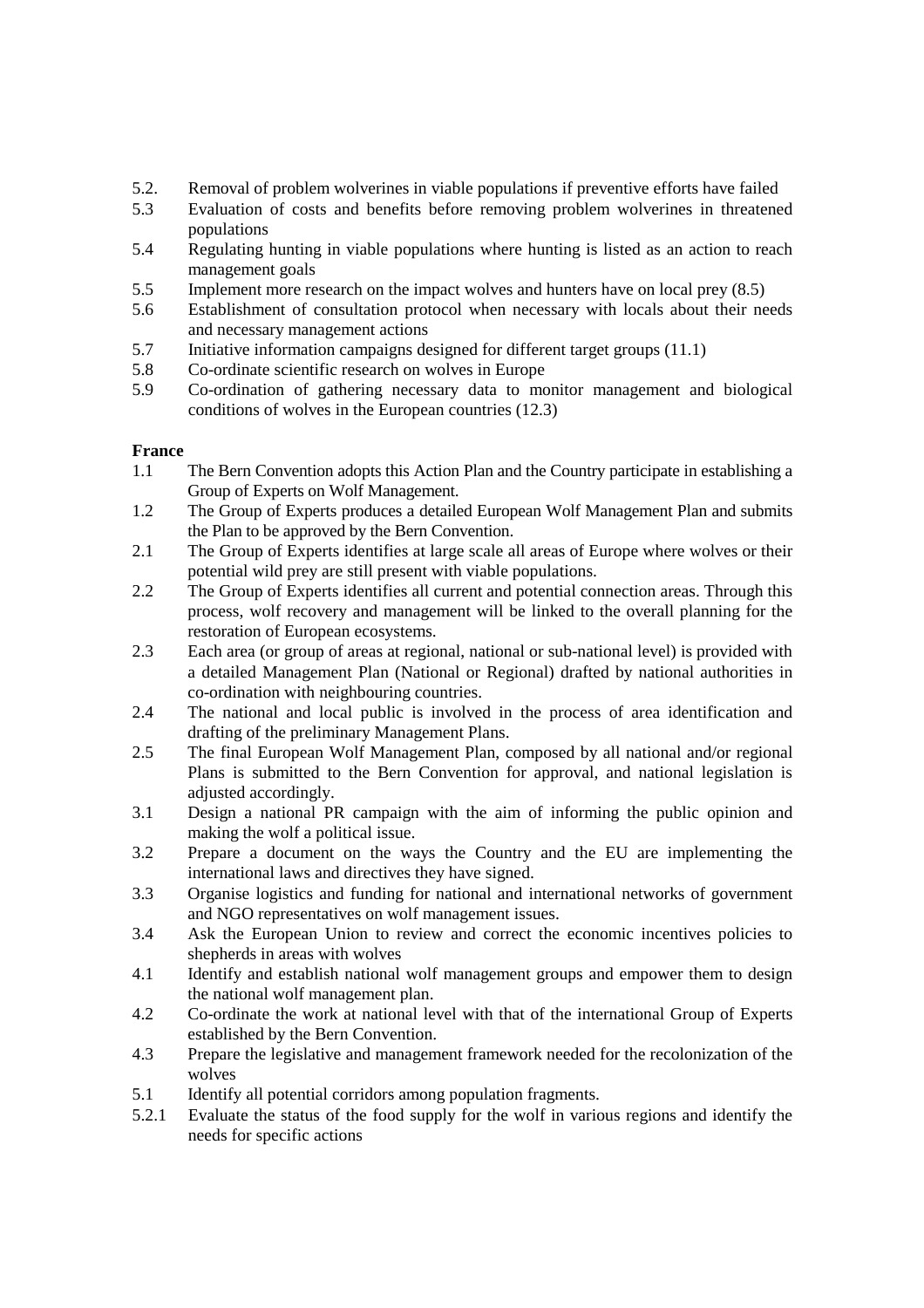- 5.3. Evaluate the presence and impact of existing and planned infrastructure in zones where the wolf is present or recovering.
- 6.1 Assess the status of all recovering and small populations, including counting or monitoring wolf abundance, identifying wolf habitat quality and quantity (i.e., prey distribution and abundance).
- 6.2 Identify and manage source populations to ensure their continued existence.
- 6.3 Assess the attitudes of humans in wolf recovery areas.
- 7.1 Assess the feasibility and desirability of the management approach of removing selected problem wolves.
- 7.2 Assess and manage the problem of feral and stray dogs, and the existing legislation to control them.
- 7.5 Review and adapt the economic incentives policies to shepherds in areas with wolves.
- 7.6 Establish a sound scientific programme for assessing and implementing the optimal use of Large Guarding Dogs and other preventive measures.
- 7.7 Establish a permanent monitoring programme for damages caused by wolves and other predators.
- 7.8 Define the most suitable compensation scheme for each national/regional group of wolf areas.
- 8.4 Establish strong and credible fines for illegal hunting of wolves and enforce them.
- 8.5 Implement more research on the impact wolves and hunters have on local prey.
- 9.1 Assess the feasibility for an economic exploitation of the wolf.
- 10.1 Identify opinion leaders and stakeholders in wolf management; set up local management boards and involve them in management planning and implementation.
- 10.2 Establish a permanent protocol of consultations with local people about the management actions to be implemented in their area.
- 11.2 Design and implement an educational and information programme.
- 11.3 Design and implement a press campaign.
- 11.4 Identify and empower credible wolf managers to represent the case of the wolf in front of the public and the press.
- 12.1 Co-ordinate a programme of scientific research at European level, distributing research topics along with local priority.
- 12.2 Contribute to maintaining a close link among all researchers working on the wolf in Europe.
- 12.3 Contribute to the regular gathering of all necessary data to monitor the management and biological conditions of the wolf in all European countries.

### **FYR Macedonia**

- 1.1 The Bern Convention adopts this Action Plan and the Country participate in establishing a Group of Experts on Wolf Management.
- 1.2 The Group of Experts produces a detailed European Wolf Management Plan and submits the Plan to be approved by the Bern Convention.
- 2.1 The Group of Experts identifies at large scale all areas of Europe where wolves or their potential wild prey are still present with viable populations.
- 2.2 The Group of Experts identifies all current and potential connection areas. Through this process, wolf recovery and management will be linked to the overall planning for the restoration of European ecosystems.
- 2.3 Each area (or group of areas at regional, national or sub-national level) is provided with a detailed Management Plan (National or Regional) drafted by national authorities in co-ordination with neighbouring countries.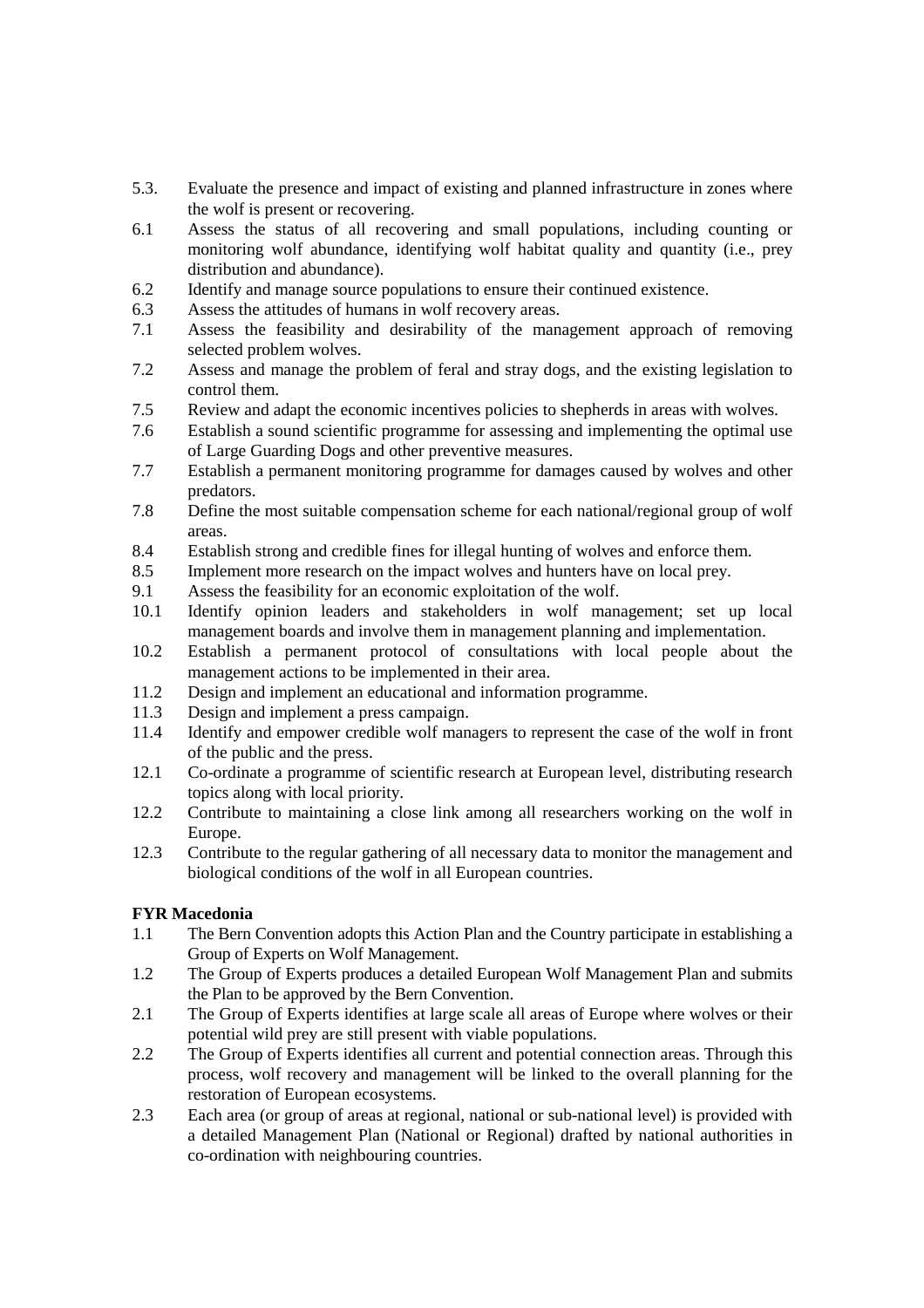- 2.4 The national and local public is involved in the process of area identification and drafting of the preliminary Management Plans.
- 2.5 The final European Wolf Management Plan, composed by all national and/or regional Plans is submitted to the Bern Convention for approval, and national legislation is adjusted accordingly.

# **Germany**

- 2.1 The Group of Experts identifies at large scale all areas of Europe where wolves or their potential wild prey are still present with viable populations.
- 2.2.1 The Group of Experts identifies all current and potential connection areas. Through this process, wolf recovery and management will be linked to the overall planning for the restoration of European ecosystems.
- 11.2 Design and implement an educational and information programme.
- 11.3 Design and implement a press campaign.

# **Greece**

- 1.1 The Bern Convention adopts this Action Plan and the Country participate in establishing a Group of Experts on Wolf Management.
- 1.2 The Group of Experts produces a detailed European Wolf Management Plan and submits the Plan to be approved by the Bern Convention.
- 2.1 The Group of Experts identifies at large scale all areas of Europe where wolves or their potential wild prey are still present with viable populations.
- 2.5 The final European Wolf Management Plan, composed by all national and/or regional Plans is submitted to the Bern Convention for approval, and national legislation is adjusted accordingly.
- 3.4 Ask the European Union to review and correct the economic incentives policies to shepherds in areas with wolves
- 4.2 Co-ordinate the work at national level with that of the international Group of Experts established by the Bern Convention.
- 5.2 Evaluate the status of the food supply for the wolf in various regions and identify the needs for specific actions.
- 6.1 Assess the status of all recovering and small populations, including counting or monitoring wolf abundance, identifying wolf habitat quality and quantity (i.e., prey distribution and abundance).
- 6.2 Identify and manage source populations to ensure their continued existence.
- 7.2 Assess and manage the problem of feral and stray dogs, and the existing legislation to control them.
- 7.4 Assess the genetic identity of local wolves.
- 7.5 Review and correct the economic incentives policies to shepherds in areas with wolves.
- 7.6 Establish a sound scientific programme for assessing and implementing the optimal use of Large Guarding Dogs.
- 7.7 Establish a permanent monitoring programme for damages caused by wolves and other predators.
- 7.8 Define the most suitable compensation scheme for each national/regional group of wolf areas.
- 11.2 Design and implement an educational and information programme.
- 12.1 Co-ordinate a programme of scientific research at European level, distributing research topics along with local priority.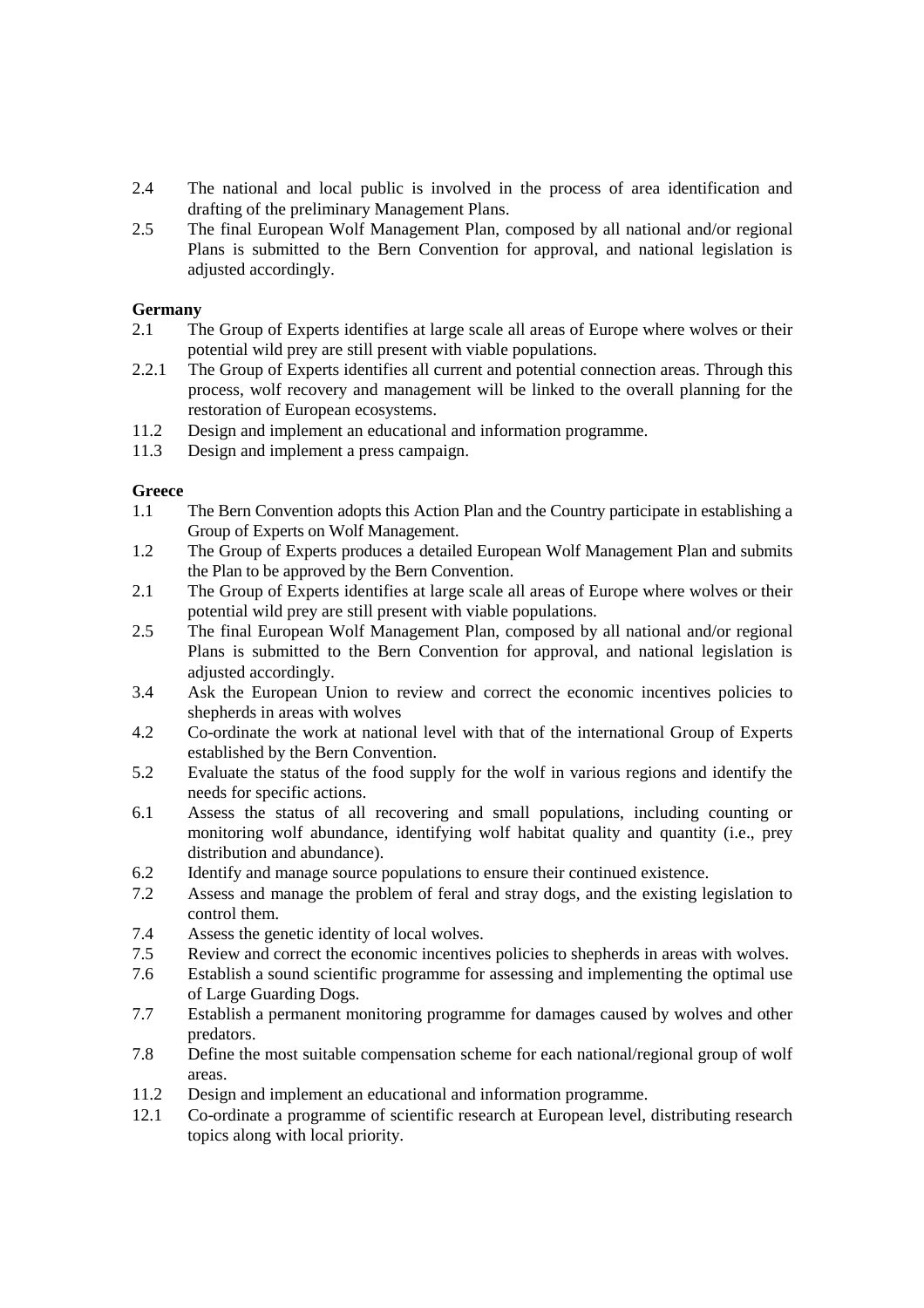- 12.2 Contribute to maintaining a close link among all researchers working on the wolf in Europe.
- 12.3 Contribute to the regular gathering of all necessary data to monitor the management and biological conditions of the wolf in all European countries.

## **Hungary**

- 1.1 The Bern Convention adopts this Action Plan and the Country participate in establishing a Group of Experts on Wolf Management.
- 1.2 The Group of Experts produces a detailed European Wolf Management Plan and submits the Plan to be approved by the Bern Convention.
- 2.1 The Group of Experts identifies at large scale all areas of Europe where wolves or their potential wild prey are still present with viable populations.
- 2.2 The Group of Experts identifies all current and potential connection areas. Through this process, wolf recovery and management will be linked to the overall planning for the restoration of European ecosystems.
- 2.3 Each area (or group of areas at regional, national or sub-national level) is provided with a detailed Management Plan (National or Regional) drafted by national authorities in co-ordination with neighbouring countries.
- 2.4 The national and local public is involved in the process of area identification and drafting of the preliminary Management Plans.
- 2.5 The final European Wolf Management Plan, composed by all national and/or regional Plans is submitted to the Bern Convention for approval, and national legislation is adjusted accordingly.
- 5.1 Identify all potential corridors among population fragments.
- 6.1 Assess the status of all recovering and small populations, including counting or monitoring wolf abundance, identifying wolf habitat quality and quantity (i.e., prey distribution and abundance).
- 6.2 Identify and manage source populations to ensure their continued existence.
- 6.3 Assess the attitudes of humans in wolf recovery areas.
- 8.4 Establish strong and credible fines for illegal hunting of wolves and enforce them.
- 11.1 Identify the need/desirability of an educational campaign at local or national level.
- 11.3 Design and implement a press campaign.
- 12.3 Contribute to the regular gathering of all necessary data to monitor the management and biological conditions of the wolf in all European countries.

### **Italy**

- 1.1 The Bern Convention adopts this Action Plan and the Country participate in establishing a Group of Experts on Wolf Management.
- 1.2 The Group of Experts produces a detailed European Wolf Management Plan and submits the Plan to be approved by the Bern Convention.
- 2.1 The Group of Experts identifies at large scale all areas of Europe where wolves or their potential wild prey are still present with viable populations.
- 2.2 The Group of Experts identifies all current and potential connection areas. Through this process, wolf recovery and management will be linked to the overall planning for the restoration of European ecosystems.
- 2.3 Each area (or group of areas at regional, national or sub-national level) is provided with a detailed Management Plan (National or Regional) drafted by national authorities in co-ordination with neighbouring countries.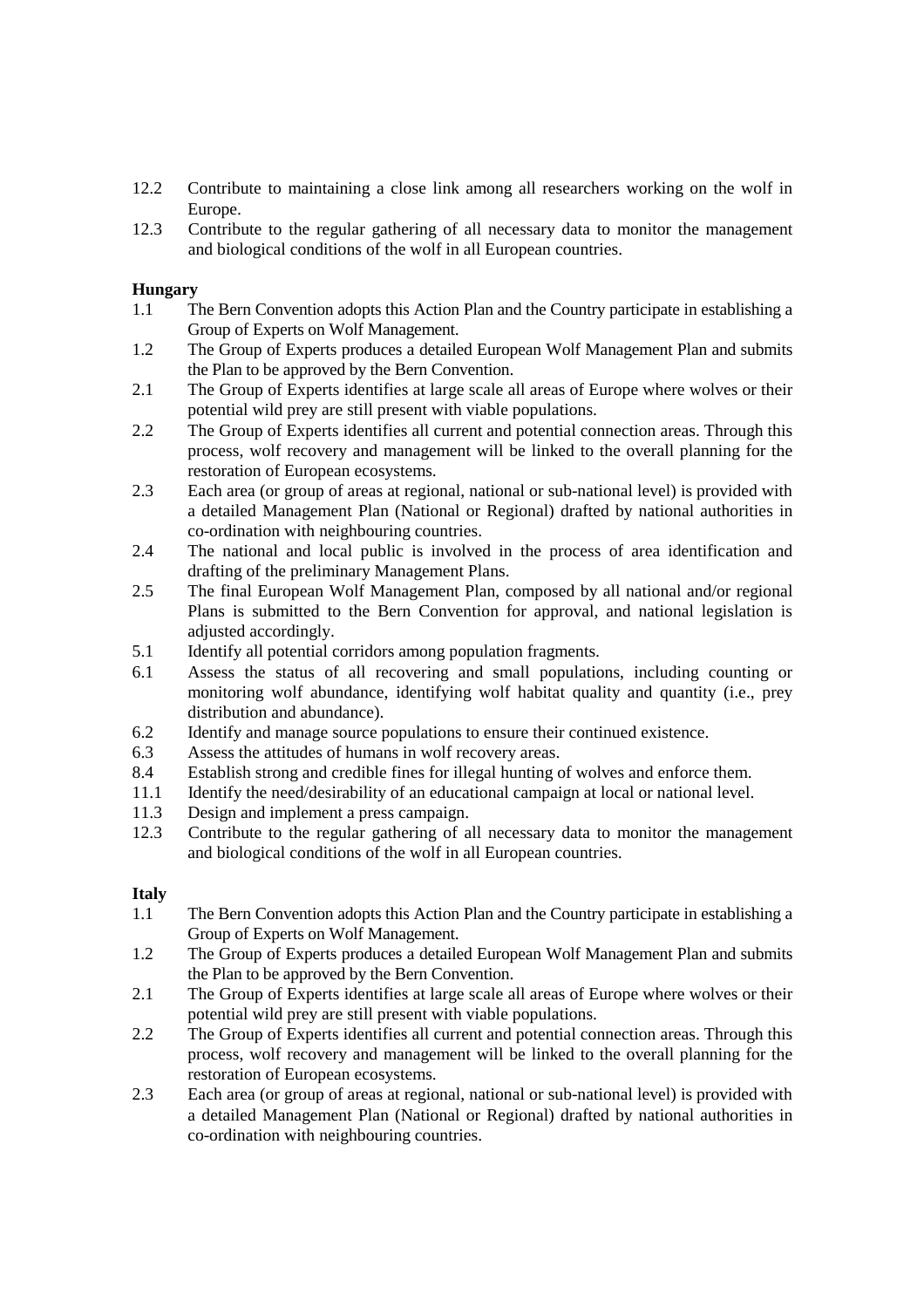- 2.4 The national and local public is involved in the process of area identification and drafting of the preliminary Management Plans.
- 2.5 The final European Wolf Management Plan, composed by all national and/or regional Plans is submitted to the Bern Convention for approval, and national legislation is adjusted accordingly.
- 3.1 Design a national PR campaign with the aim of informing the public opinion and making the wolf a political issue.
- 3.2 Prepare a document on the ways the Country and the EU are implementing the international laws and directives they have signed.
- 3.3 Organise logistics and funding for national and international networks of government and NGO representatives on wolf management issues.
- 3.4 Ask the European Union to review and correct the economic incentives policies to shepherds in areas with wolves
- 4.1 Identify and establish national wolf management groups and empower them to design the national wolf management plan.
- 4.2 Co-ordinate the work at national level with that of the international Group of Experts established by the Bern Convention.
- 5.1 Identify all potential corridors among population fragments.
- 5.2 Evaluate the status of the food supply for the wolf in various regions and identify the needs for specific actions.
- 5.3 Evaluate the presence and impact of existing and planned infrastructure in zones where the wolf is present or recovering.
- 6.1 Assess the status of all recovering and small populations, including counting or monitoring wolf abundance, identifying wolf habitat quality and quantity (i.e., prey distribution and abundance).
- 6.2 Identify and manage source populations to ensure their continued existence.
- 6.3 Assess the attitudes of humans in wolf recovery areas.
- 7.1 Assess the feasibility and desirability of the management approach of removing selected problem wolves.
- 7.2 Assess and manage the problem of feral and stray dogs, and the existing legislation to control them.
- 7.3 Prepare a census of existing facilities with captive wolves.
- 7.4 Assess the genetic identity of local wolves.
- 7.5 Review and correct the economic incentives policies to shepherds in areas with wolves.
- 7.6 Establish a sound scientific programme for assessing and implementing the optimal use of Large Guarding Dogs.
- 7.7 Establish a permanent monitoring programme for damages caused by wolves and other predators.
- 7.8 Define the most suitable compensation scheme for each national/regional group of wolf areas.
- 8.4 Establish strong and credible fines for illegal hunting of wolves and enforce them.
- 8.5 Implement more research on the impact wolves and hunters have on local prey.
- 9.1 Assess the feasibility for an economic exploitation of the wolf.
- 10.1 Identify opinion leaders and stakeholders in wolf management; set up local management boards and involve them in management planning and implementation.
- 10.2 Establish a permanent protocol of consultations with local people about the management actions to be implemented in their area.
- 11.2 Design and implement an educational and information programme.
- 11.3 Design and implement a press campaign.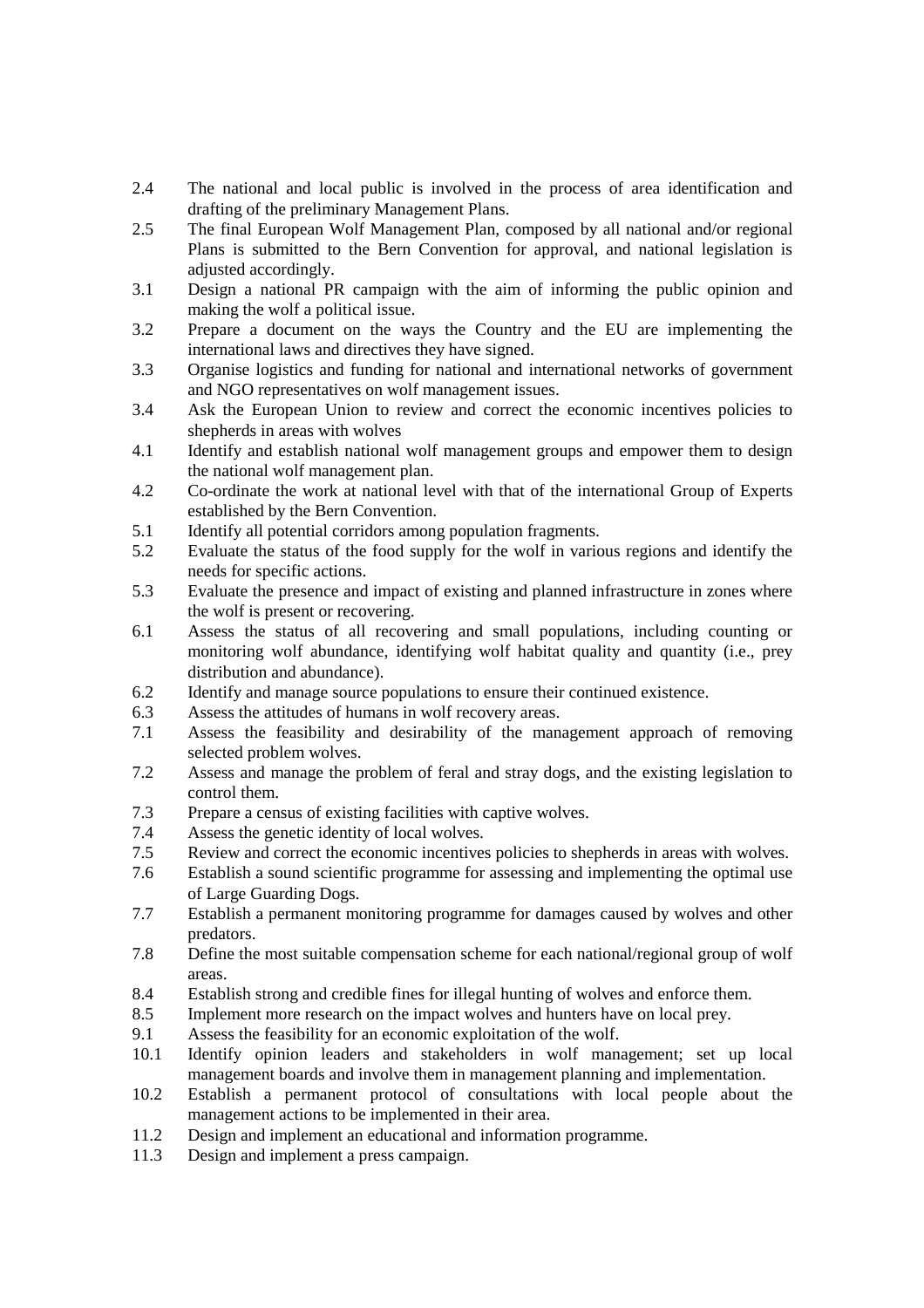- 11.4 Identify and empower credible wolf managers to represent the case of the wolf in front of the public and the press.
- 12.1 Co-ordinate a programme of scientific research at European level, distributing research topics along with local priority.
- 12.2 Contribute to maintaining a close link among all researchers working on the wolf in Europe.
- 12.3 Contribute to the regular gathering of all necessary data to monitor the management and biological conditions of the wolf in all European countries.

### **Latvia**

- 1.1 The Bern Convention adopts this Action Plan and the Country participate in establishing a Group of Experts on Wolf Management.
- 1.2 The Group of Experts produces a detailed European Wolf Management Plan and submits the Plan to be approved by the Bern Convention.
- 2.1 The Group of Experts identifies at large scale all areas of Europe where wolves or their potential wild prey are still present with viable populations.
- 2.2 The Group of Experts identifies all current and potential connection areas. Through this process, wolf recovery and management will be linked to the overall planning for the restoration of European ecosystems.
- 2.3 Each area (or group of areas at regional, national or sub-national level) is provided with a detailed Management Plan (National or Regional) drafted by national authorities in co-ordination with neighbouring countries.
- 2.4 The national and local public is involved in the process of area identification and drafting of the preliminary Management Plans.
- 2.5 The final European Wolf Management Plan, composed by all national and/or regional Plans is submitted to the Bern Convention for approval, and national legislation is adjusted accordingly.
- 3.2 Prepare a document on the ways the Country and the EU are implementing the international laws and directives they have signed.
- 4.1 Identify and establish national wolf management groups and empower them to design the national wolf management plan.
- 4.2 Co-ordinate the work at national level with that of the international Group of Experts established by the Bern Convention.
- 6.2 Identify and manage source populations to ensure their continued existence.
- 7.2 Assess and manage the problem of feral and stray dogs, and the existing legislation to control them.
- 7.3 Prepare a census of existing facilities with captive wolves.
- 7.4 Assess the genetic identity of local wolves.
- 7.7 Establish a permanent monitoring programme for damages caused by wolves and other predators.
- 7.8 Define the most suitable compensation scheme for each national/regional group of wolf areas.
- 8.1 Assess the quality of wolf hunting in its biological and social perspectives.
- 8.2 Prepare a new proposal for hunting regulations in wolf areas.
- 8.3 Abolish any form of bounty.
- 8.5 Implement more research on the impact wolves and hunters have on local prey.
- 10.1 Identify opinion leaders and stakeholders in wolf management; set up local management boards and involve them in management planning and implementation.
- 11.1 Identify the need/desirability of an educational campaign at local or national level.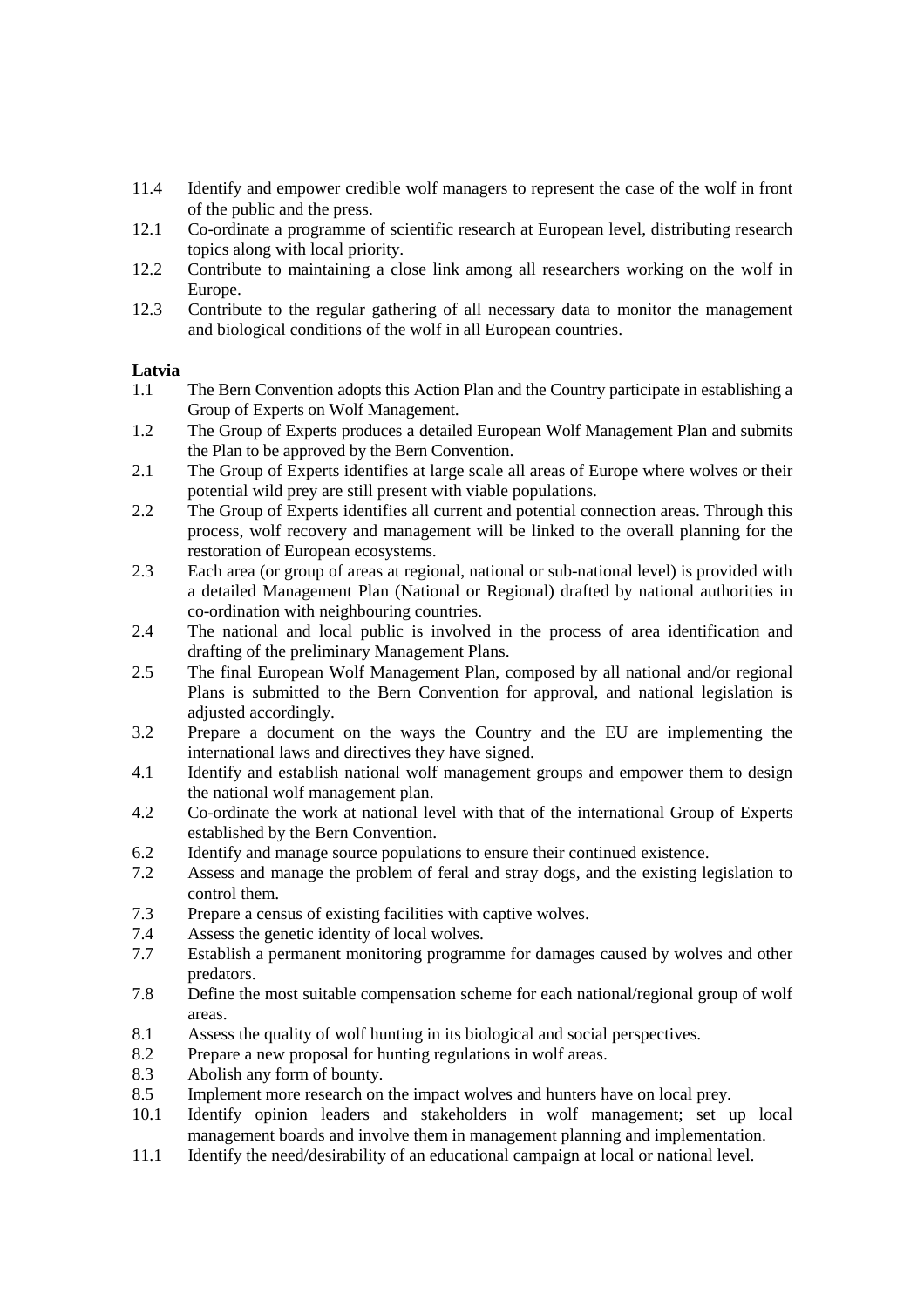- 12.1 Co-ordinate a programme of scientific research at European level, distributing research topics along with local priority.
- 12.2 Contribute to maintaining a close link among all researchers working on the wolf in Europe.
- 12.3 Contribute to the regular gathering of all necessary data to monitor the management and biological conditions of the wolf in all European countries.

### **Lithuania**

- 1.1 The Bern Convention adopts this Action Plan and the Country participate in establishing a Group of Experts on Wolf Management.
- 1.2 The Group of Experts produces a detailed European Wolf Management Plan and submits the Plan to be approved by the Bern Convention.
- 2.1 The Group of Experts identifies at large scale all areas of Europe where wolves or their potential wild prey are still present with viable populations.
- 2.2 The Group of Experts identifies all current and potential connection areas. Through this process, wolf recovery and management will be linked to the overall planning for the restoration of European ecosystems.
- 2.3 Each area (or group of areas at regional, national or sub-national level) is provided with a detailed Management Plan (National or Regional) drafted by national authorities in co-ordination with neighbouring countries.
- 2.4 The national and local public is involved in the process of area identification and drafting of the preliminary Management Plans.
- 2.5 The final European Wolf Management Plan, composed by all national and/or regional Plans is submitted to the Bern Convention for approval, and national legislation is adjusted accordingly.
- 3.1 Design a national PR campaign with the aim of informing the public opinion and making the wolf a political issue.
- 3.2 Prepare a document on the ways the Country and the EU are implementing the international laws and directives they have signed.
- 3.4 Ask the European Union to review and correct the economic incentives policies to shepherds in areas with wolves
- 4.1 Identify and establish national wolf management groups and empower them to design the national wolf management plan.
- 4.2 Co-ordinate the work at national level with that of the international Group of Experts established by the Bern Convention.
- 6.2 Identify and manage source populations to ensure their continued existence.
- 6.3 Assess the attitudes of humans in wolf recovery areas.
- 7.2 Assess and manage the problem of feral and stray dogs, and the existing legislation to control them.
- 7.4 Assess the genetic identity of local wolves.
- 7.7 Establish a permanent monitoring programme for damages caused by wolves and other predators.
- 7.8 Define the most suitable compensation scheme for each national/regional group of wolf areas.
- 8.1 Assess the quality of wolf hunting in its biological and social perspectives.
- 8.2 Prepare a new proposal for hunting regulations in wolf areas.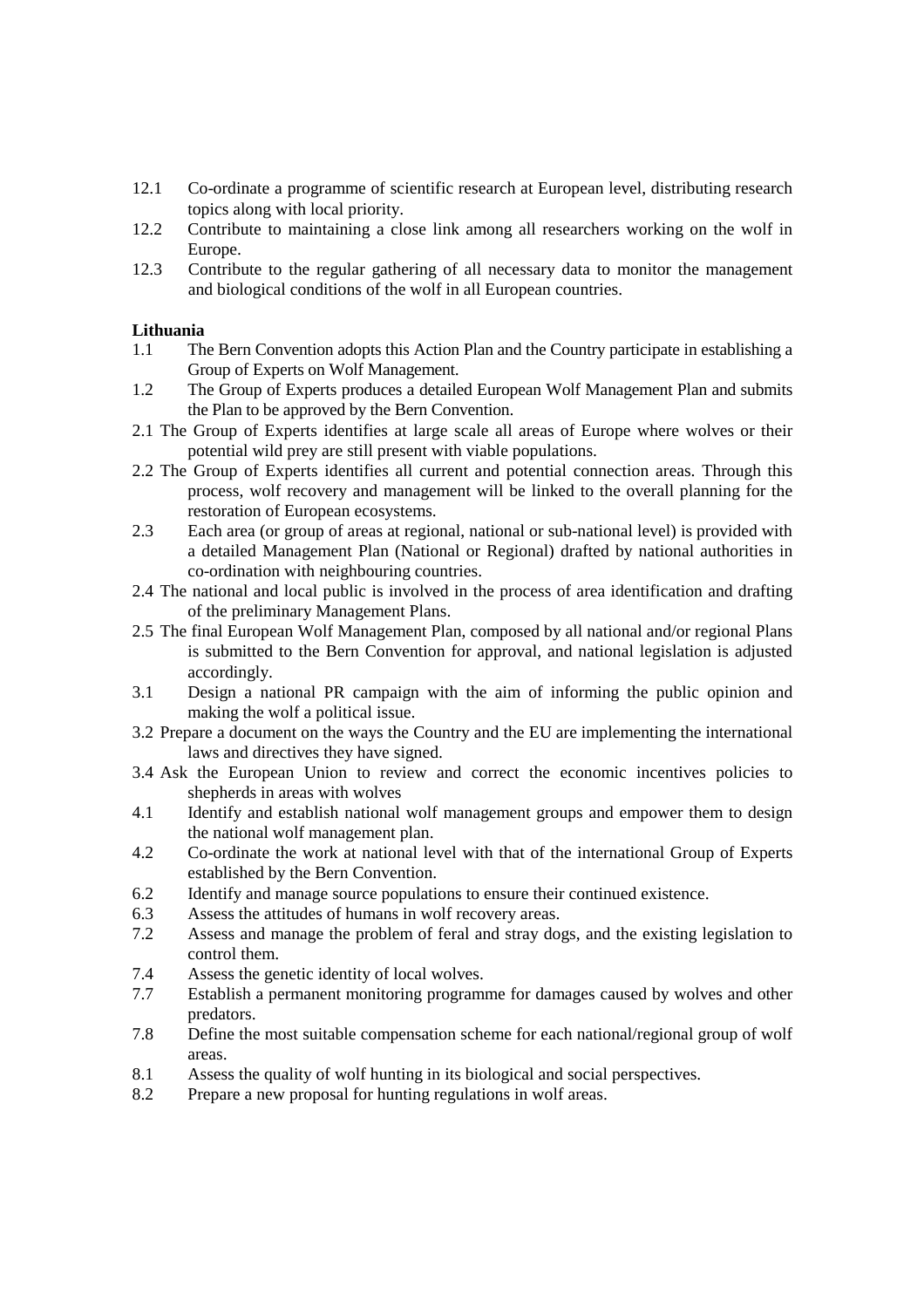- 8.5 Implement more research on the impact wolves and hunters have on local prey.
- 9.1 Assess the feasibility for an economic exploitation of the wolf.
- 10.1 Identify opinion leaders and stakeholders in wolf management; set up local management boards and involve them in management planning and implementation.
- 10.2 Establish a permanent protocol of consultations with local people about the management actions to be implemented in their area.
- 11.1 Identify the need/desirability of an educational campaign at local or national level.
- 11.2 Design and implement an educational and information programme.
- 11.3 Design and implement a press campaign.
- 11.4 Identify and empower credible wolf managers to represent the case of the wolf in front of the public and the press.
- 12.1 Co-ordinate a programme of scientific research at European level, distributing research topics along with local priority.
- 12.2 Contribute to maintaining a close link among all researchers working on the wolf in Europe.
- 12.3 Contribute to the regular gathering of all necessary data to monitor the management and biological conditions of the wolf in all European countries.

# **Luxembourg**

None

# **Netherlands**

None

# **Norway**

- 1.1 The Bern Convention adopts this Action Plan and the Country participate in establishing a Group of Experts on Wolf Management.
- 1.2 The Group of Experts produces a detailed European Wolf Management Plan and submits the Plan to be approved by the Bern Convention.
- 2.1 The Group of Experts identifies at large scale all areas of Europe where wolves or their potential wild prey are still present with viable populations.
- 2.2 The Group of Experts identifies all current and potential connection areas. Through this process, wolf recovery and management will be linked to the overall planning for the restoration of European ecosystems.
- 2.3 Each area (or group of areas at regional, national or sub-national level) is provided with a detailed Management Plan (National or Regional) drafted by national authorities in co-ordination with neighbouring countries.
- 2.4 The national and local public is involved in the process of area identification and drafting of the preliminary Management Plans.
- 2.5 The final European Wolf Management Plan, composed by all national and/or regional Plans is submitted to the Bern Convention for approval, and national legislation is adjusted accordingly.
- 3.1 Design a national PR campaign with the aim of informing the public opinion and making the wolf a political issue.
- 3.2 Prepare a document on the ways the Country and the EU are implementing the international laws and directives they have signed.
- 3.3 Organise logistics and funding for national and international networks of government and NGO representatives on wolf management issues.
- 3.4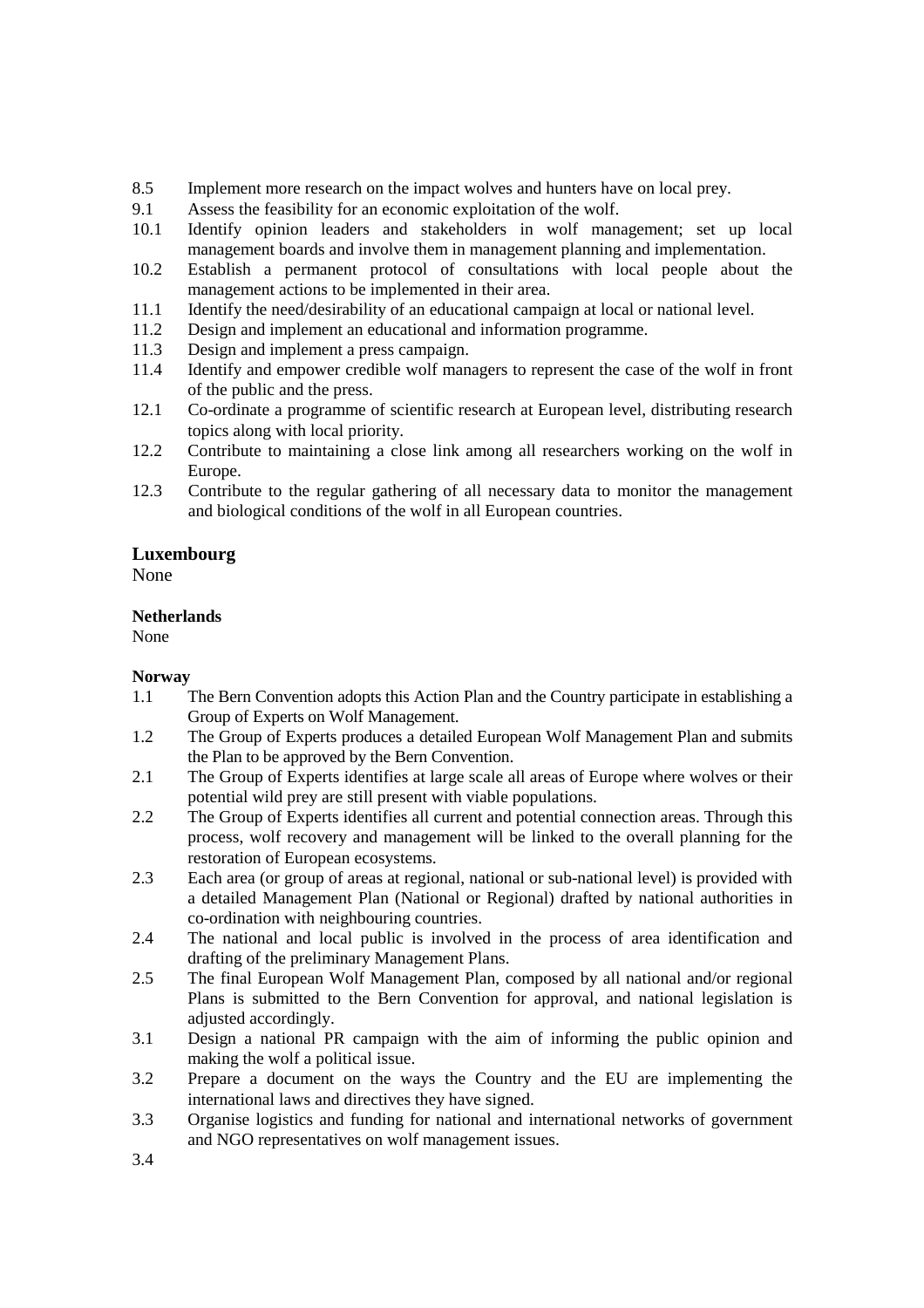- 3.4 Ask the European Union to review and correct the economic incentives policies to shepherds in areas with wolves
- 4.1 Identify and establish national wolf management groups and empower them to design the national wolf management plan.
- 4.2 Co-ordinate the work at national level with that of the international Group of Experts established by the Bern Convention.
- 5.1 Identify all potential corridors among population fragments.
- 6.1 Assess the status of all recovering and small populations, including counting or monitoring wolf abundance, identifying wolf habitat quality and quantity (i.e., prey distribution and abundance).
- 6.2 Identify and manage source populations to ensure their continued existence.
- 6.3 Assess the attitudes of humans in wolf recovery areas.
- 7.1 Assess the feasibility and desirability of the management approach of removing selected problem wolves.
- 7.5 Review and correct the economic incentives policies to shepherds in areas with wolves.
- 7.6 Establish a sound scientific programme for assessing and implementing the optimal use of Large Guarding Dogs.
- 7.7 Establish a permanent monitoring programme for damages caused by wolves and other predators.
- 7.8 Define the most suitable compensation scheme for each national/regional group of wolf areas.
- 8.4 Establish strong and credible fines for illegal hunting of wolves and enforce them.
- 8.5 Implement more research on the impact wolves and hunters have on local prey.
- 10.1 Identify opinion leaders and stakeholders in wolf management; set up local management boards and involve them in management planning and implementation.
- 10.2 Establish a permanent protocol of consultations with local people about the management actions to be implemented in their area.
- 11.1 Identify the need/desirability of an educational campaign at local or national level.
- 11.2 Design and implement an educational and information programme.
- 11.3 Design and implement a press campaign.<br>12.2 Contribute to maintaining a close link a
- 12.2 Contribute to maintaining a close link among all researchers working on the wolf in Europe.

### **Poland**

- 1.1 The Bern Convention adopts this Action Plan and the Country participate in establishing a Group of Experts on Wolf Management.
- 1.2 The Group of Experts produces a detailed European Wolf Management Plan and submits the Plan to be approved by the Bern Convention.
- 2.1 The Group of Experts identifies at large scale all areas of Europe where wolves or their potential wild prey are still present with viable populations.
- 2.2 The Group of Experts identifies all current and potential connection areas. Through this process, wolf recovery and management will be linked to the overall planning for the restoration of European ecosystems.
- 2.3 Each area (or group of areas at regional, national or sub-national level) is provided with a detailed Management Plan (National or Regional) drafted by national authorities in co-ordination with neighbouring countries.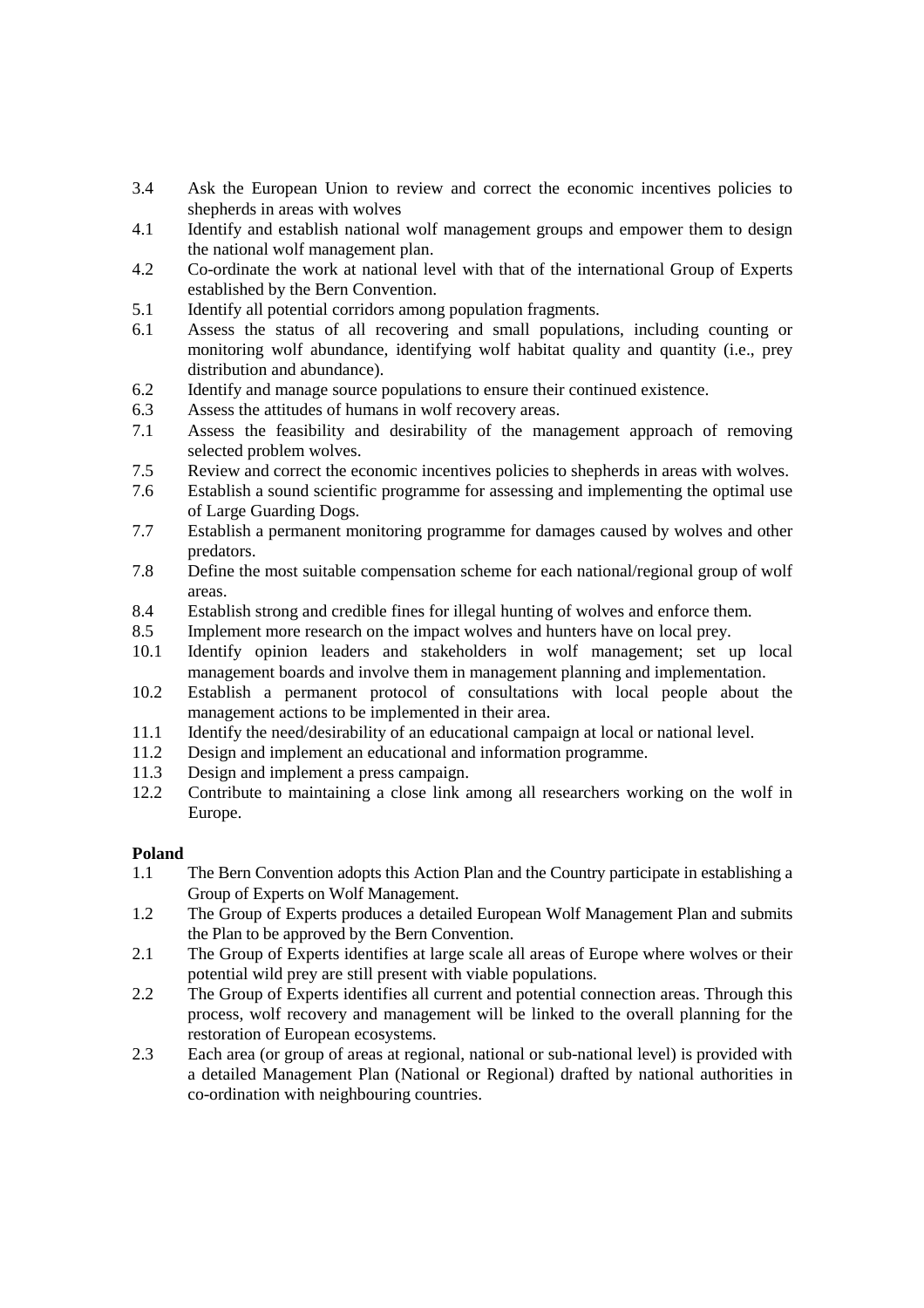- 2.4 The national and local public is involved in the process of area identification and drafting of the preliminary Management Plans.
- 2.5 The final European Wolf Management Plan, composed by all national and/or regional Plans is submitted to the Bern Convention for approval, and national legislation is adjusted accordingly.
- 5.1 Identify all potential corridors among population fragments.
- 5.3 Evaluate the presence and impact of existing and planned infrastructure in zones where the wolf is present or recovering.
- 6.2 Identify and manage source populations to ensure their continued existence.
- 6.3 Assess the attitudes of humans in wolf recovery areas.
- 7.1 Assess the feasibility and desirability of the management approach of removing selected problem wolves.
- 7.5 Review and correct the economic incentives policies to shepherds in areas with wolves.
- 7.6 Establish a sound scientific programme for assessing and implementing the optimal use of Large Guarding Dogs.
- 7.7 Establish a permanent monitoring programme for damages caused by wolves and other predators.
- 7.8 Define the most suitable compensation scheme for each national/regional group of wolf areas.
- 8.2 Prepare a new proposal for hunting regulations in wolf areas.
- 8.5 Implement more research on the impact wolves and hunters have on local prey.
- 11.1 Identify the need/desirability of an educational campaign at local or national level.
- 12.2 Contribute to maintaining a close link among all researchers working on the wolf in Europe.

### **Portugal**

- 1.1 The Bern Convention adopts this Action Plan and the Country participate in establishing a Group of Experts on Wolf Management.
- 1.2 The Group of Experts produces a detailed European Wolf Management Plan and submits the Plan to be approved by the Bern Convention.
- 2.1 The Group of Experts identifies at large scale all areas of Europe where wolves or their potential wild prey are still present with viable populations.
- 2.2 The Group of Experts identifies all current and potential connection areas. Through this process, wolf recovery and management will be linked to the overall planning for the restoration of European ecosystems.
- 2.3 Each area (or group of areas at regional, national or sub-national level) is provided with a detailed Management Plan (National or Regional) drafted by national authorities in co-ordination with neighbouring countries.
- 2.4 The national and local public is involved in the process of area identification and drafting of the preliminary Management Plans.
- 2.5 The final European Wolf Management Plan, composed by all national and/or regional Plans is submitted to the Bern Convention for approval, and national legislation is adjusted accordingly.
- 3.1 Design a national PR campaign with the aim of informing the public opinion and making the wolf a political issue.
- 3.2 Prepare a document on the ways the Country and the EU are implementing the international laws and directives they have signed.
- 3.3 Organise logistics and funding for national and international networks of government and NGO representatives on wolf management issues.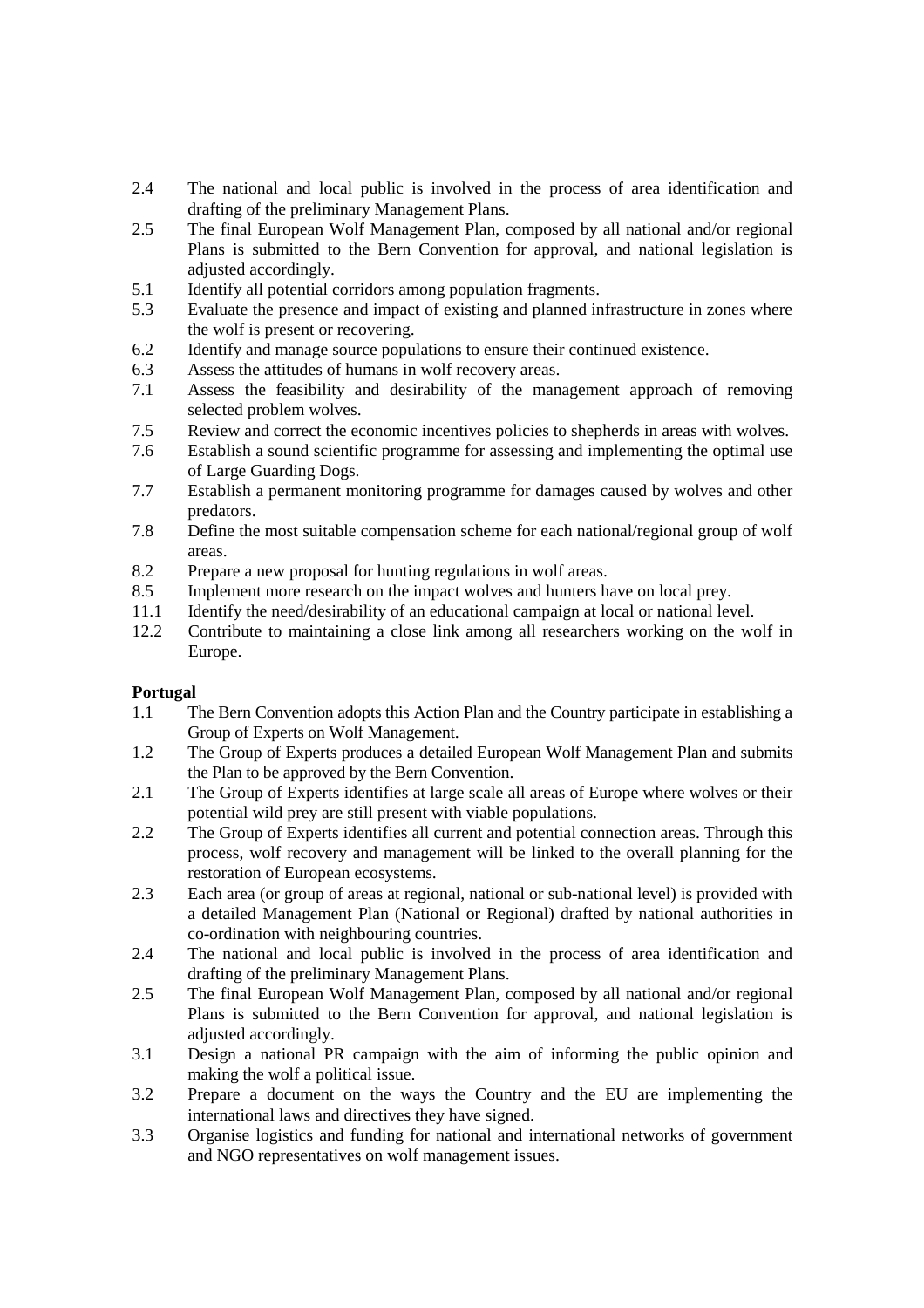- 3.4 Ask the European Union to review and correct the economic incentives policies to shepherds in areas with wolves
- 4.1 Identify and establish national wolf management groups and empower them to design the national wolf management plan.
- 4.2 Co-ordinate the work at national level with that of the international Group of Experts established by the Bern Convention.
- 5.3 Evaluate the presence and impact of existing and planned infrastructure in zones where the wolf is present or recovering.
- 6.1 Assess the status of all recovering and small populations, including counting or monitoring wolf abundance, identifying wolf habitat quality and quantity (i.e., prey distribution and abundance).
- 6.3 Assess the attitudes of humans in wolf recovery areas.
- 7.5 Review and correct the economic incentives policies to shepherds in areas with wolves.
- 7.7 Establish a permanent monitoring programme for damages caused by wolves and other predators.
- 8.4 Establish strong and credible fines for illegal hunting of wolves and enforce them.
- 8.5 Implement more research on the impact wolves and hunters have on local prey.
- 11.1 Identify the need/desirability of an educational campaign at local or national level.
- 11.2 Design and implement an educational and information programme.
- 11.3 Design and implement a press campaign.
- 11.4 Identify and empower credible wolf managers to represent the case of the wolf in front of the public and the press.
- 12.2 Contribute to maintaining a close link among all researchers working on the wolf in Europe.
- 12.3 Contribute to the regular gathering of all necessary data to monitor the management and biological conditions of the wolf in all European countries.

### **Romania**

- 1.1 The Bern Convention adopts this Action Plan and the Country participate in establishing a Group of Experts on Wolf Management.
- 1.2 The Group of Experts produces a detailed European Wolf Management Plan and submits the Plan to be approved by the Bern Convention.
- 2.1 The Group of Experts identifies at large scale all areas of Europe where wolves or their potential wild prey are still present with viable populations.
- 2.2 The Group of Experts identifies all current and potential connection areas. Through this process, wolf recovery and management will be linked to the overall planning for the restoration of European ecosystems.
- 2.3 Each area (or group of areas at regional, national or sub-national level) is provided with a detailed Management Plan (National or Regional) drafted by national authorities in co-ordination with neighbouring countries.
- 2.4 The national and local public is involved in the process of area identification and drafting of the preliminary Management Plans.
- 2.5 The final European Wolf Management Plan, composed by all national and/or regional Plans is submitted to the Bern Convention for approval, and national legislation is adjusted accordingly.
- 3.1 Design a national PR campaign with the aim of informing the public opinion and making the wolf a political issue.
- 3.2 Prepare a document on the ways the Country and the EU are implementing the international laws and directives they have signed.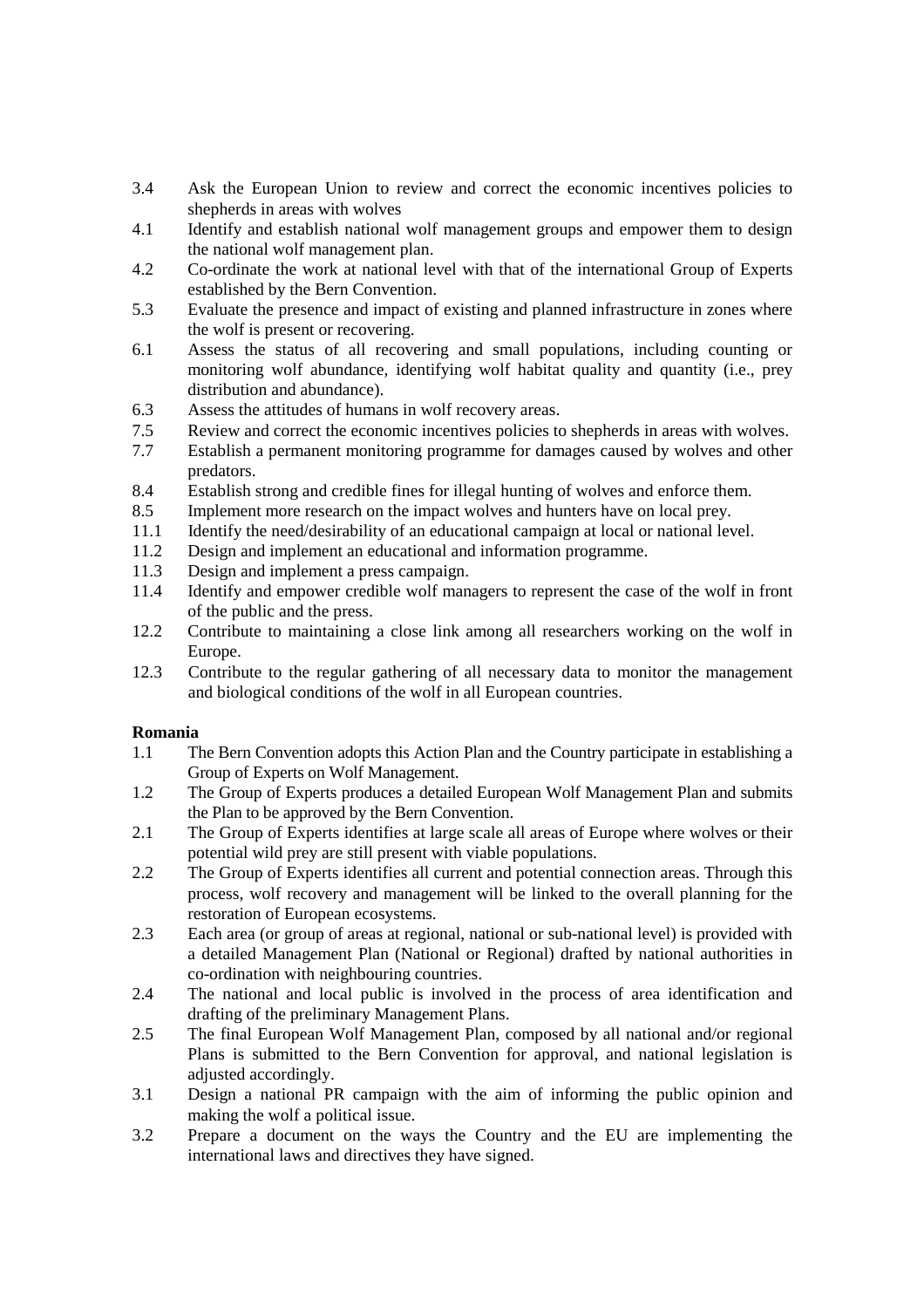- 3.3 Organise logistics and funding for national and international networks of government and NGO representatives on wolf management issues.
- 3.4 Ask the European Union to review and correct the economic incentives policies to shepherds in areas with wolves
- 4.1 Identify and establish national wolf management groups and empower them to design the national wolf management plan.
- 4.2 Co-ordinate the work at national level with that of the international Group of Experts established by the Bern Convention.
- 5.2 Evaluate the status of the food supply for the wolf in various regions and identify the needs for specific actions.
- 5.3 Evaluate the presence and impact of existing and planned infrastructure in zones where the wolf is present or recovering.
- 6.2 Identify and manage source populations to ensure their continued existence.
- 6.3 Assess the attitudes of humans in wolf recovery areas.
- 7.2 Assess and manage the problem of feral and stray dogs, and the existing legislation to control them.
- 7.4 Assess the genetic identity of local wolves.
- 7.7 Establish a permanent monitoring programme for damages caused by wolves and other predators.
- 7.8 Define the most suitable compensation scheme for each national/regional group of wolf areas.
- 8.1 Assess the quality of wolf hunting in its biological and social perspectives.
- 8.2 Prepare a new proposal for hunting regulations in wolf areas.
- 8.3 Abolish any form of bounty.
- 8.4 Establish strong and credible fines for illegal hunting of wolves and enforce them.
- 8.5 Implement more research on the impact wolves and hunters have on local prey.
- 9.1 Assess the feasibility for an economic exploitation of the wolf.
- 10.1 Identify opinion leaders and stakeholders in wolf management; set up local management boards and involve them in management planning and implementation.
- 10.2 Establish a permanent protocol of consultations with local people about the management actions to be implemented in their area.
- 11.1 Identify the need/desirability of an educational campaign at local or national level.
- 11.2 Design and implement an educational and information programme.
- 12.1 Co-ordinate a programme of scientific research at European level, distributing research topics along with local priority.
- 12.2 Contribute to maintaining a close link among all researchers working on the wolf in Europe.
- 12.3 Contribute to the regular gathering of all necessary data to monitor the management and biological conditions of the wolf in all European countries.

# **SFR – Former Yugoslav Republic (Serbia and Montenegro)**

- 1.1 The Bern Convention adopts this Action Plan and the Country participate in establishing a Group of Experts on Wolf Management.
- 1.2 The Group of Experts produces a detailed European Wolf Management Plan and submits the Plan to be approved by the Bern Convention.
- 2.1 The Group of Experts identifies at large scale all areas of Europe where wolves or their potential wild prey are still present with viable populations.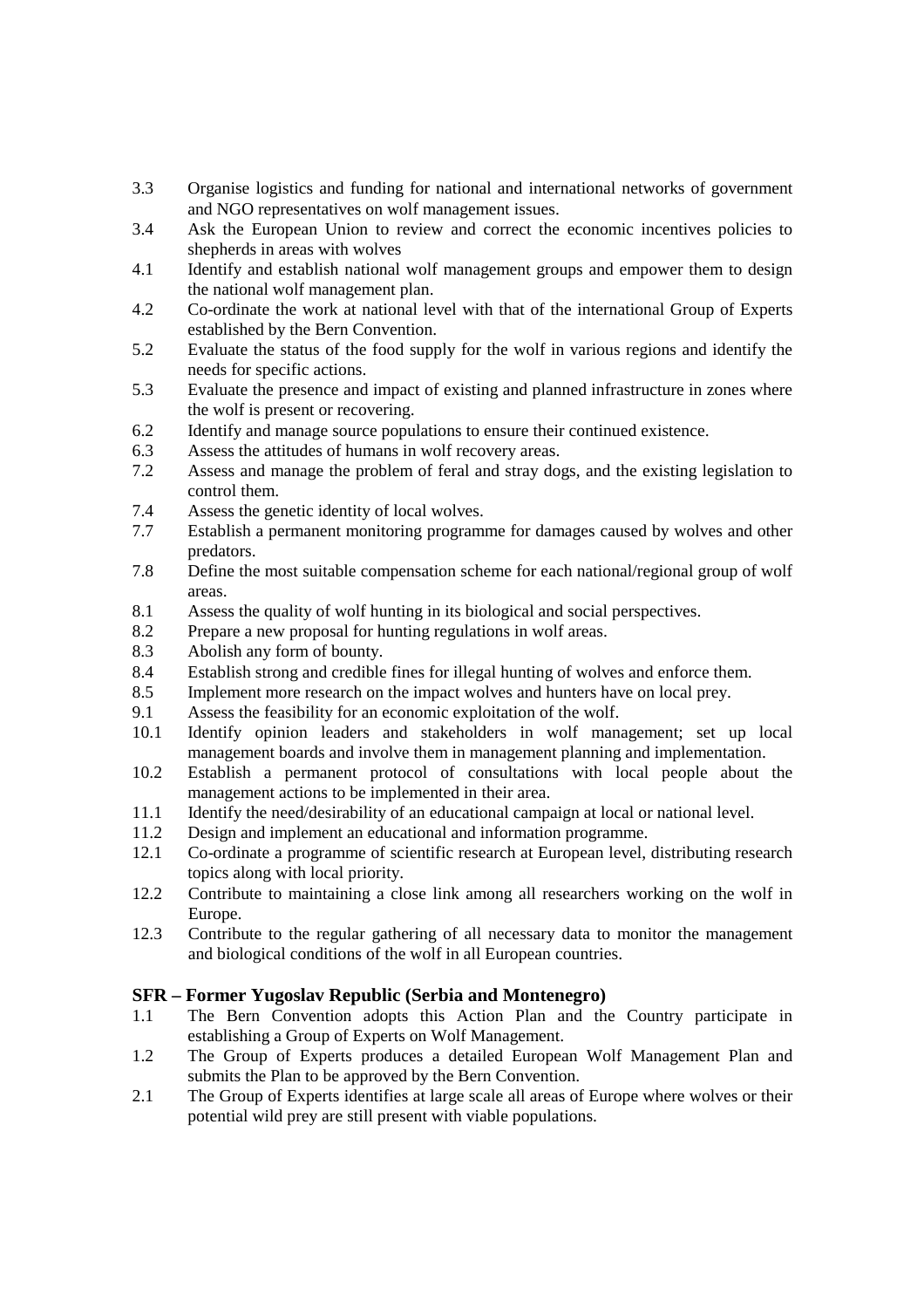- 2.2 The Group of Experts identifies all current and potential connection areas. Through this process, wolf recovery and management will be linked to the overall planning for the restoration of European ecosystems.
- 2.3 Each area (or group of areas at regional, national or sub-national level) is provided with a detailed Management Plan (National or Regional) drafted by national authorities in co-ordination with neighbouring countries.
- 2.4 The national and local public is involved in the process of area identification and drafting of the preliminary Management Plans.
- 2.5 The final European Wolf Management Plan, composed by all national and/or regional Plans is submitted to the Bern Convention for approval, and national legislation is adjusted accordingly.
- 3.1 Design a national PR campaign with the aim of informing the public opinion and making the wolf a political issue.
- 3.2 Prepare a document on the ways the Country and the EU are implementing the international laws and directives they have signed.
- 3.3 Organise logistics and funding for national and international networks of government and NGO representatives on wolf management issues.
- 4.1 Identify and establish national wolf management groups and empower them to design the national wolf management plan.
- 4.2 Co-ordinate the work at national level with that of the international Group of Experts established by the Bern Convention.
- 5.2 Evaluate the status of the food supply for the wolf in various regions and identify the needs for specific actions.
- 5.3 Evaluate the presence and impact of existing and planned infrastructure in zones where the wolf is present or recovering.
- 6.1 Assess the status of all recovering and small populations, including counting or monitoring wolf abundance, identifying wolf habitat quality and quantity (i.e., prey distribution and abundance).
- 6.2 Identify and manage source populations to ensure their continued existence.
- 6.3 Assess the attitudes of humans in wolf recovery areas.<br>7.1 Assess the feasibility and desirability of the manu-
- Assess the feasibility and desirability of the management approach of removing selected problem wolves.
- 7.2 Assess and manage the problem of feral and stray dogs, and the existing legislation to control them.
- 7.3 Prepare a census of existing facilities with captive wolves.
- 7.5 Review and correct the economic incentives policies to shepherds in areas with wolves.
- 7.6 Establish a sound scientific programme for assessing and implementing the optimal use of Large Guarding Dogs.
- 7.7 Establish a permanent monitoring programme for damages caused by wolves and other predators.
- 7.8 Define the most suitable compensation scheme for each national/regional group of wolf areas.
- 8.1 Assess the quality of wolf hunting in its biological and social perspectives.
- 8.4 Establish strong and credible fines for illegal hunting of wolves and enforce them.
- 8.5 Implement more research on the impact wolves and hunters have on local prey.
- 9.1 Assess the feasibility for an economic exploitation of the wolf.
- 10.1 Identify opinion leaders and stakeholders in wolf management; set up local management boards and involve them in management planning and implementation.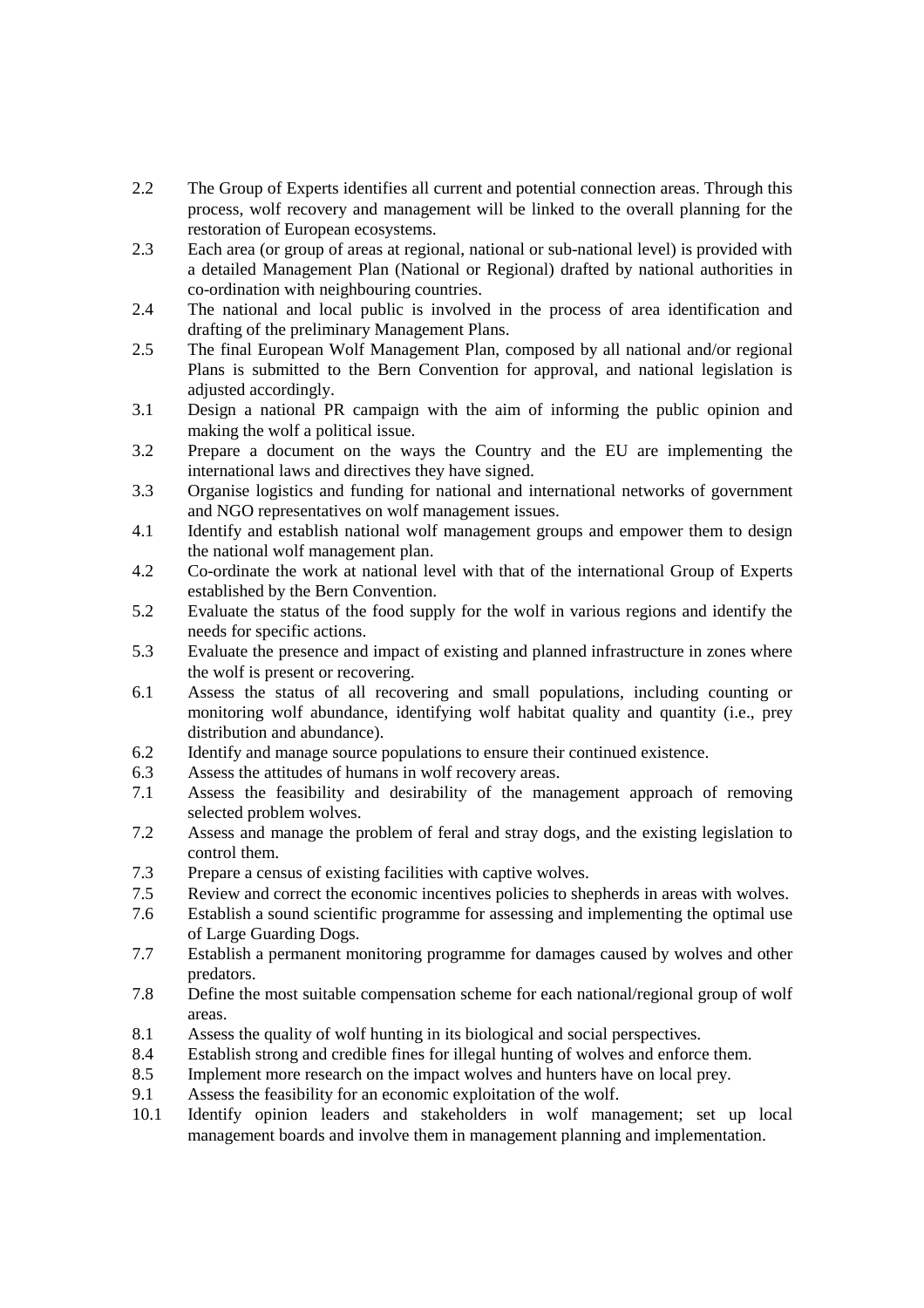- 10.2 Establish a permanent protocol of consultations with local people about the management actions to be implemented in their area.
- 11.1 Identify the need/desirability of an educational campaign at local or national level.
- 11.2 Design and implement an educational and information programme.
- 11.3 Design and implement a press campaign.
- 11.4 Identify and empower credible wolf managers to represent the case of the wolf in front of the public and the press.
- 12.1 Co-ordinate a programme of scientific research at European level, distributing research topics along with local priority.
- 12.2 Contribute to maintaining a close link among all researchers working on the wolf in Europe.
- 12.3 Contribute to the regular gathering of all necessary data to monitor the management and biological conditions of the wolf in all European countries.

### **Slovakia**

- 1.1 The Bern Convention adopts this Action Plan and the Country participate in establishing a Group of Experts on Wolf Management.
- 1.2 The Group of Experts produces a detailed European Wolf Management Plan and submits the Plan to be approved by the Bern Convention.
- 2.1 The Group of Experts identifies at large scale all areas of Europe where wolves or their potential wild prey are still present with viable populations.
- 2.2 The Group of Experts identifies all current and potential connection areas. Through this process, wolf recovery and management will be linked to the overall planning for the restoration of European ecosystems.
- 2.3 Each area (or group of areas at regional, national or sub-national level) is provided with a detailed Management Plan (National or Regional) drafted by national authorities in co-ordination with neighbouring countries.
- 2.4 The national and local public is involved in the process of area identification and drafting of the preliminary Management Plans.
- 2.5 The final European Wolf Management Plan, composed by all national and/or regional Plans is submitted to the Bern Convention for approval, and national legislation is adjusted accordingly.
- 3.1 Design a national PR campaign with the aim of informing the public opinion and making the wolf a political issue.
- 3.2 Prepare a document on the ways the Country and the EU are implementing the international laws and directives they have signed.
- 3.3 Organise logistics and funding for national and international networks of government and NGO representatives on wolf management issues.
- 3.4 Ask the European Union to review and correct the economic incentives policies to shepherds in areas with wolves
- 4.1 Identify and establish national wolf management groups and empower them to design the national wolf management plan.
- 4.2 Co-ordinate the work at national level with that of the international Group of Experts established by the Bern Convention.
- 5.3 Evaluate the presence and impact of existing and planned infrastructure in zones where the wolf is present or recovering.
- 6.2 Identify and manage source populations to ensure their continued existence.
- 6.3 Assess the attitudes of humans in wolf recovery areas.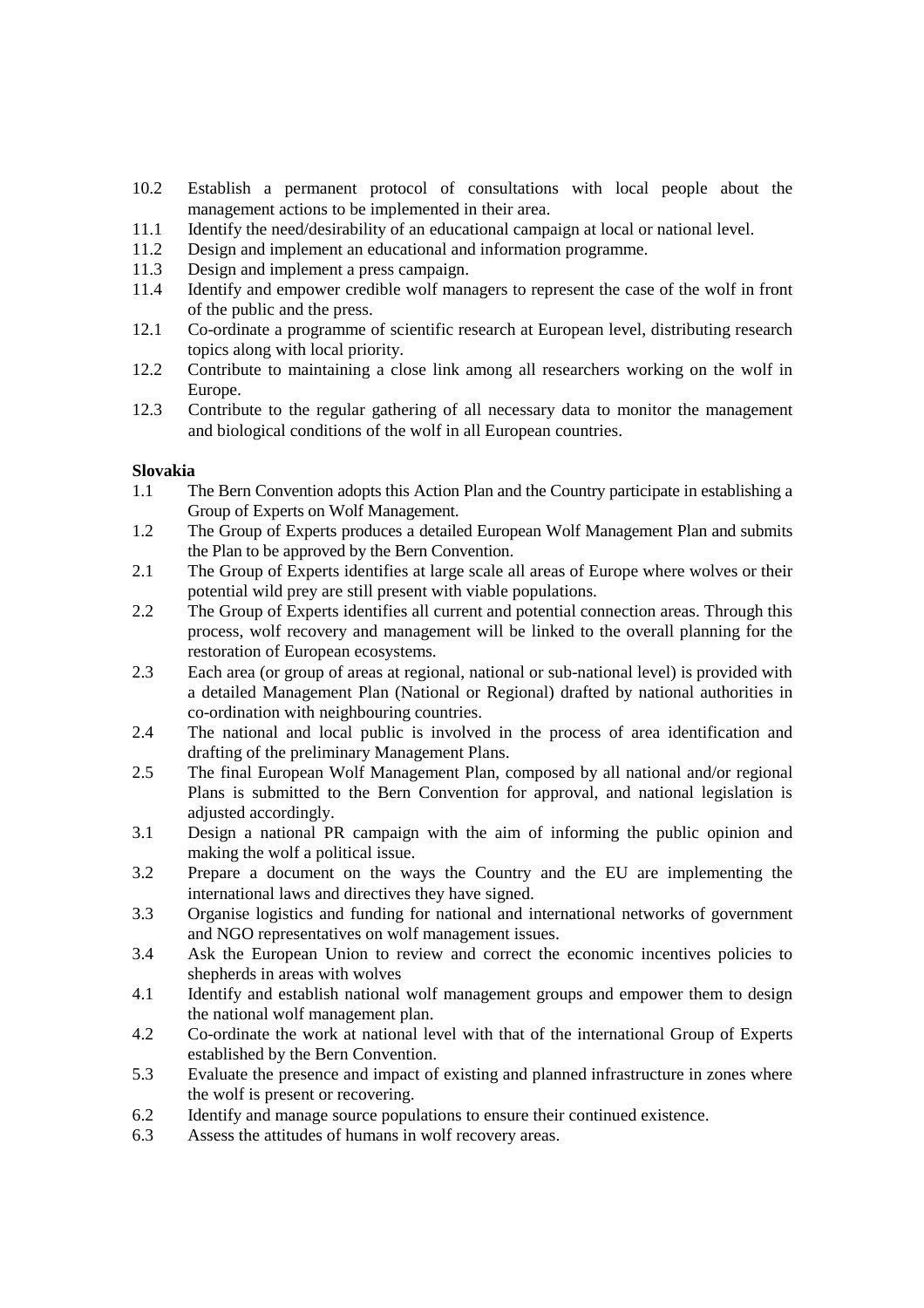- 7.1 Assess the feasibility and desirability of the management approach of removing selected problem wolves.
- 7.3 Prepare a census of existing facilities with captive wolves.
- 7.5 Review and correct the economic incentives policies to shepherds in areas with wolves.
- 7.6 Establish a sound scientific programme for assessing and implementing the optimal use of Large Guarding Dogs.
- 7.7 Establish a permanent monitoring programme for damages caused by wolves and other predators.
- 7.8 Define the most suitable compensation scheme for each national/regional group of wolf areas.
- 8.1 Assess the quality of wolf hunting in its biological and social perspectives.
- 8.2 Prepare a new proposal for hunting regulations in wolf areas.
- 8.3 Abolish any form of bounty.
- 8.5 Implement more research on the impact wolves and hunters have on local prey.
- 9.1 Assess the feasibility for an economic exploitation of the wolf.
- 10.1 Identify opinion leaders and stakeholders in wolf management; set up local management boards and involve them in management planning and implementation.
- 10.2 Establish a permanent protocol of consultations with local people about the management actions to be implemented in their area.
- 11.1 Identify the need/desirability of an educational campaign at local or national level.
- 11.2 Design and implement an educational and information programme.
- 11.3 Design and implement a press campaign.
- 11.4 Identify and empower credible wolf managers to represent the case of the wolf in front of the public and the press.
- 12.1 Co-ordinate a programme of scientific research at European level, distributing research topics along with local priority.
- 12.2 Contribute to maintaining a close link among all researchers working on the wolf in Europe.
- 12.3 Contribute to the regular gathering of all necessary data to monitor the management and biological conditions of the wolf in all European countries.

### **Slovenia**

- 1.1 The Bern Convention adopts this Action Plan and the Country participate in establishing a Group of Experts on Wolf Management.
- 1.2 The Group of Experts produces a detailed European Wolf Management Plan and submits the Plan to be approved by the Bern Convention.
- 2.1 The Group of Experts identifies at large scale all areas of Europe where wolves or their potential wild prey are still present with viable populations.
- 2.2 The Group of Experts identifies all current and potential connection areas. Through this process, wolf recovery and management will be linked to the overall planning for the restoration of European ecosystems.
- 2.3 Each area (or group of areas at regional, national or sub-national level) is provided with a detailed Management Plan (National or Regional) drafted by national authorities in co-ordination with neighbouring countries.
- 2.4 The national and local public is involved in the process of area identification and drafting of the preliminary Management Plans.
- 2.5 The final European Wolf Management Plan, composed by all national and/or regional Plans is submitted to the Bern Convention for approval, and national legislation is adjusted accordingly.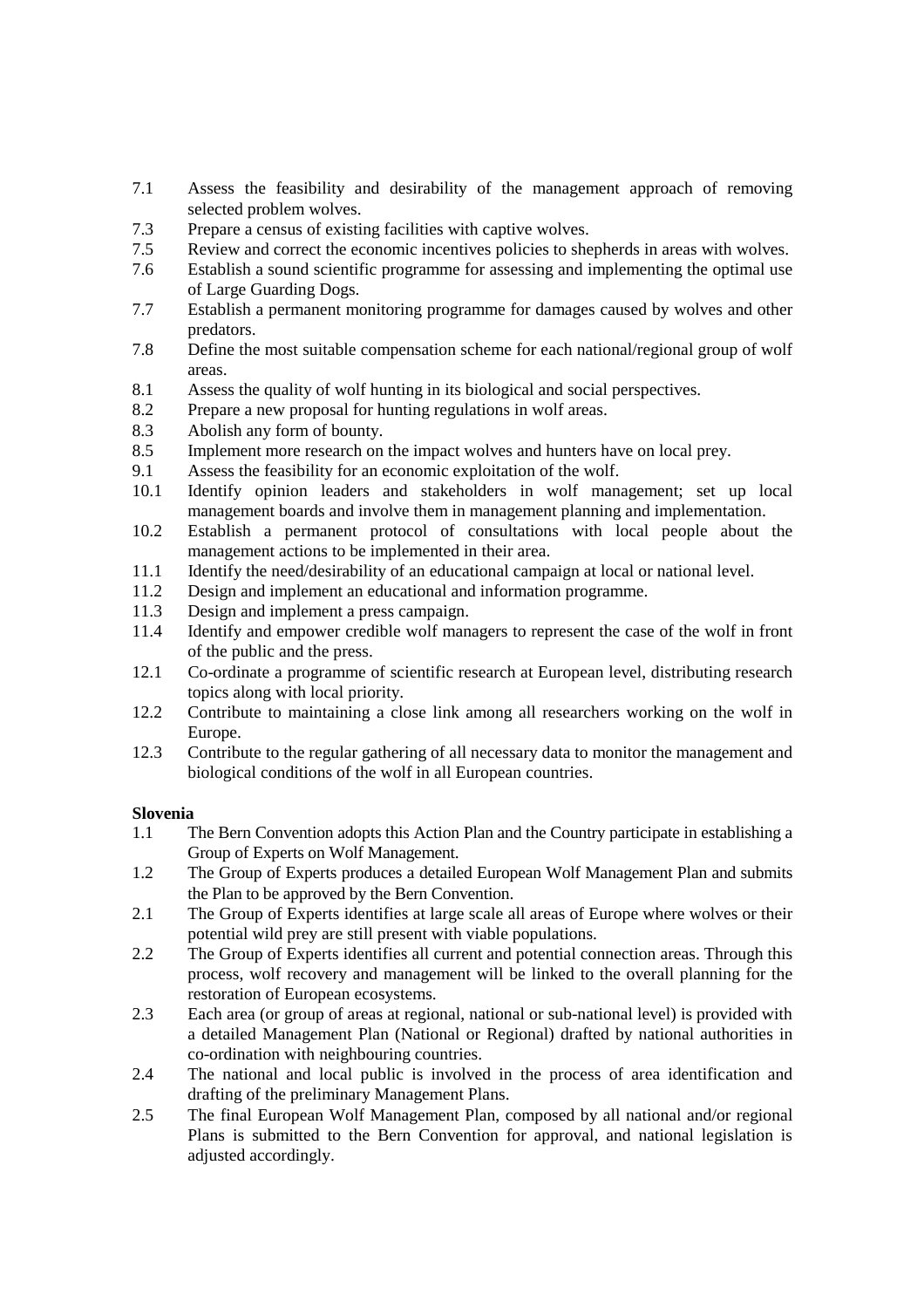- 3.1 Design a national PR campaign with the aim of informing the public opinion and making the wolf a political issue.
- 3.2 Prepare a document on the ways the Country and the EU are implementing the international laws and directives they have signed.
- 3.3 Organise logistics and funding for national and international networks of government and NGO representatives on wolf management issues.
- 3.4 Ask the European Union to review and correct the economic incentives policies to shepherds in areas with wolves
- 4.1 Identify and establish national wolf management groups and empower them to design the national wolf management plan.
- 4.2 Co-ordinate the work at national level with that of the international Group of Experts established by the Bern Convention.
- 5.1 Identify all potential corridors among population fragments.
- 5.2 Evaluate the status of the food supply for the wolf in various regions and identify the needs for specific actions.
- 5.3 Evaluate the presence and impact of existing and planned infrastructure in zones where the wolf is present or recovering.
- 6.1 Assess the status of all recovering and small populations, including counting or monitoring wolf abundance, identifying wolf habitat quality and quantity (i.e., prey distribution and abundance).
- 6.2 Identify and manage source populations to ensure their continued existence.
- 6.3 Assess the attitudes of humans in wolf recovery areas.
- 7.1 Assess the feasibility and desirability of the management approach of removing selected problem wolves.
- 7.2 Assess and manage the problem of feral and stray dogs, and the existing legislation to control them.
- 7.3 Prepare a census of existing facilities with captive wolves.
- 7.4 Assess the genetic identity of local wolves.
- 7.5 Review and correct the economic incentives policies to shepherds in areas with wolves.
- 7.6 Establish a sound scientific programme for assessing and implementing the optimal use of Large Guarding Dogs.
- 7.7 Establish a permanent monitoring programme for damages caused by wolves and other predators.
- 7.8 Define the most suitable compensation scheme for each national/regional group of wolf areas.
- 8.4 Establish strong and credible fines for illegal hunting of wolves and enforce them.
- 8.5 Implement more research on the impact wolves and hunters have on local prey.
- 9.1 Assess the feasibility for an economic exploitation of the wolf.
- 10.1 Identify opinion leaders and stakeholders in wolf management; set up local management boards and involve them in management planning and implementation.
- 10.2 Establish a permanent protocol of consultations with local people about the management actions to be implemented in their area.
- 11.1 Identify the need/desirability of an educational campaign at local or national level.
- 11.2 Design and implement an educational and information programme.
- 11.3 Design and implement a press campaign.
- 11.4 Identify and empower credible wolf managers to represent the case of the wolf in front of the public and the press.
- 12.1 Co-ordinate a programme of scientific research at European level, distributing research topics along with local priority.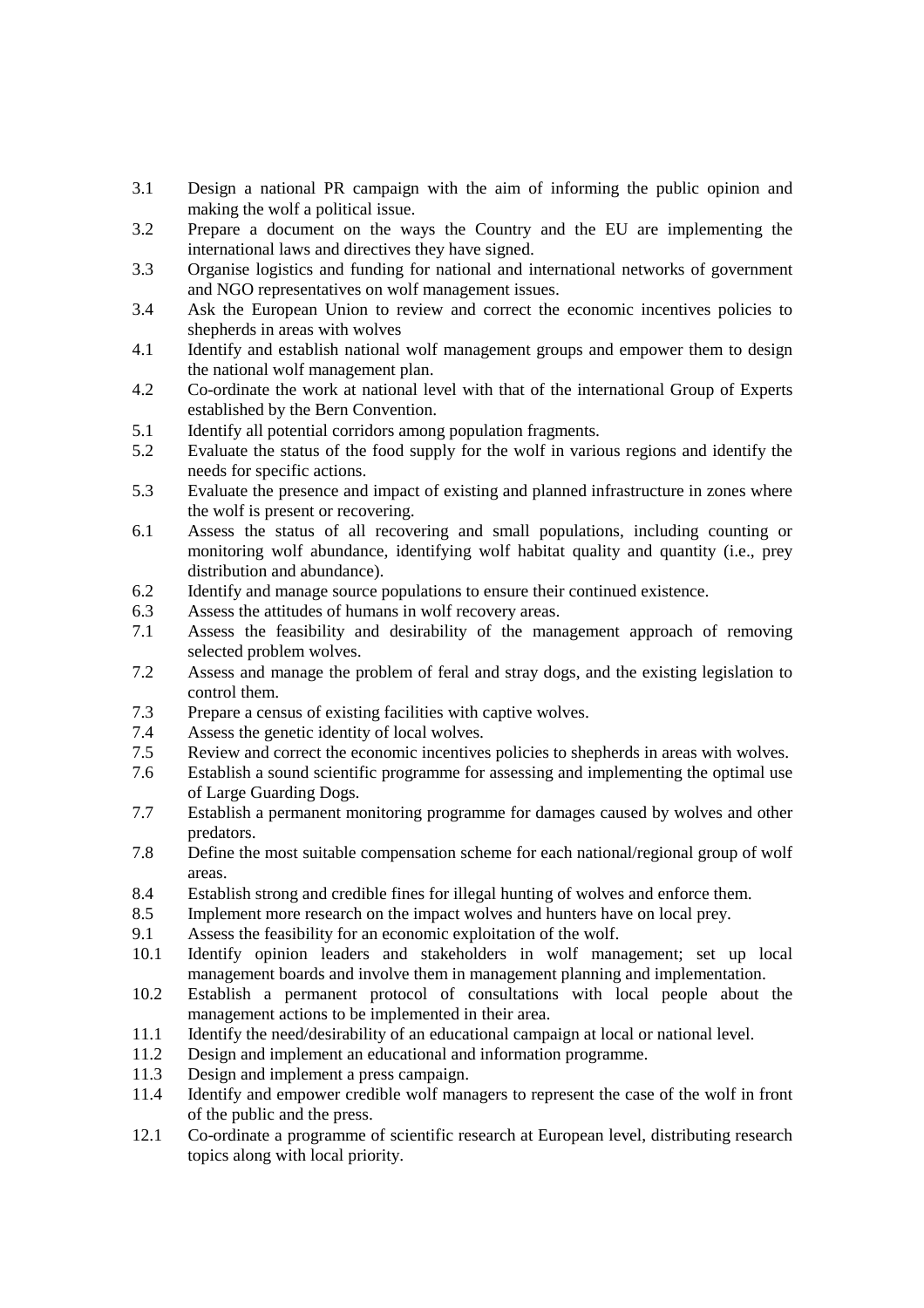- 12.2 Contribute to maintaining a close link among all researchers working on the wolf in Europe.
- 12.3 Contribute to the regular gathering of all necessary data to monitor the management and biological conditions of the wolf in all European countries.

## **Spain**

- 1.1 The Bern Convention adopts this Action Plan and the Country participate in establishing a Group of Experts on Wolf Management.
- 1.2 The Group of Experts produces a detailed European Wolf Management Plan and submits the Plan to be approved by the Bern Convention.
- 2.1 The Group of Experts identifies at large scale all areas of Europe where wolves or their potential wild prey are still present with viable populations.
- 2.2 The Group of Experts identifies all current and potential connection areas. Through this process, wolf recovery and management will be linked to the overall planning for the restoration of European ecosystems.
- 2.3 Each area (or group of areas at regional, national or sub-national level) is provided with a detailed Management Plan (National or Regional) drafted by national authorities in co-ordination with neighbouring countries.
- 2.4 The national and local public is involved in the process of area identification and drafting of the preliminary Management Plans.
- 2.5 The final European Wolf Management Plan, composed by all national and/or regional Plans is submitted to the Bern Convention for approval, and national legislation is adjusted accordingly.
- 3.4 Ask the European Union to review and correct the economic incentives policies to shepherds in areas with wolves
- 4.1 Identify and establish national wolf management groups and empower them to design the national wolf management plan.
- 5.3 Evaluate the presence and impact of existing and planned infrastructure in zones where the wolf is present or recovering.
- 6.1 Assess the status of all recovering and small populations, including counting or monitoring wolf abundance, identifying wolf habitat quality and quantity (i.e., prey distribution and abundance).
- 6.2 Identify and manage source populations to ensure their continued existence.
- 6.3 Assess the attitudes of humans in wolf recovery areas.
- 7.3 Prepare a census of existing facilities with captive wolves.
- 7.5 Review and correct the economic incentives policies to shepherds in areas with wolves.
- 7.7 Establish a permanent monitoring programme for damages caused by wolves and other predators.
- 7.8 Define the most suitable compensation scheme for each national/regional group of wolf areas.
- 8.1 Assess the quality of wolf hunting in its biological and social perspectives.
- 11.1 Identify the need/desirability of an educational campaign at local or national level.
- 12.1 Co-ordinate a programme of scientific research at European level, distributing research topics along with local priority.
- 12.2 Contribute to maintaining a close link among all researchers working on the wolf in Europe.
- 12.3 Contribute to the regular gathering of all necessary data to monitor the management and biological conditions of the wolf in all European countries.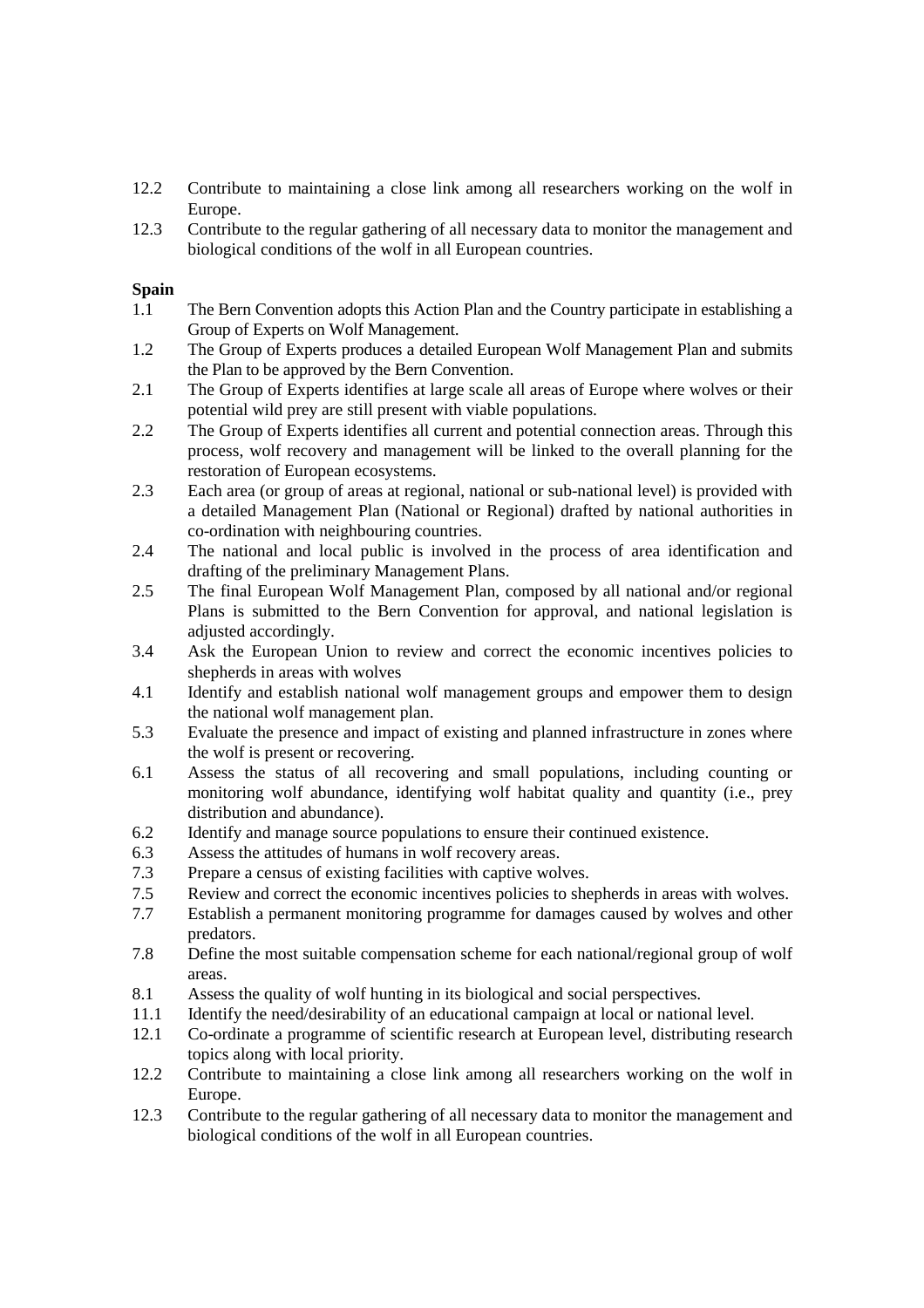## **Sweden**

- 1.1 The Bern Convention adopts this Action Plan and the Country participate in establishing a Group of Experts on Wolf Management.
- 1.2 The Group of Experts produces a detailed European Wolf Management Plan and submits the Plan to be approved by the Bern Convention.
- 2.1 The Group of Experts identifies at large scale all areas of Europe where wolves or their potential wild prey are still present with viable populations.
- 2.2 The Group of Experts identifies all current and potential connection areas. Through this process, wolf recovery and management will be linked to the overall planning for the restoration of European ecosystems.
- 2.3 Each area (or group of areas at regional, national or sub-national level) is provided with a detailed Management Plan (National or Regional) drafted by national authorities in co-ordination with neighbouring countries.
- 2.4 The national and local public is involved in the process of area identification and drafting of the preliminary Management Plans.
- 2.5 The final European Wolf Management Plan, composed by all national and/or regional Plans is submitted to the Bern Convention for approval, and national legislation is adjusted accordingly.
- 3.1 Design a national PR campaign with the aim of informing the public opinion and making the wolf a political issue.
- 3.2 Prepare a document on the ways the Country and the EU are implementing the international laws and directives they have signed.
- 3.3 Organise logistics and funding for national and international networks of government and NGO representatives on wolf management issues.
- 3.4 Ask the European Union to review and correct the economic incentives policies to shepherds in areas with wolves
- 4.1 Identify and establish national wolf management groups and empower them to design the national wolf management plan.
- 4.2 Co-ordinate the work at national level with that of the international Group of Experts established by the Bern Convention.
- 5.1 Identify all potential corridors among population fragments.
- 5.2 Evaluate the status of the food supply for the wolf in various regions and identify the needs for specific actions.
- 6.1 Assess the status of all recovering and small populations, including counting or monitoring wolf abundance, identifying wolf habitat quality and quantity (i.e., prey distribution and abundance).
- 6.2 Identify and manage source populations to ensure their continued existence.
- 6.3 Assess the attitudes of humans in wolf recovery areas.
- 7.1 Assess the feasibility and desirability of the management approach of removing selected problem wolves.
- 7.5 Review and correct the economic incentives policies to shepherds in areas with wolves.
- 7.6 Establish a sound scientific programme for assessing and implementing the optimal use of Large Guarding Dogs.
- 7.7 Establish a permanent monitoring programme for damages caused by wolves and other predators.
- 7.8 Define the most suitable compensation scheme for each national/regional group of wolf areas.
- 8.4 Establish strong and credible fines for illegal hunting of wolves and enforce them.
- 8.5 Implement more research on the impact wolves and hunters have on local prey.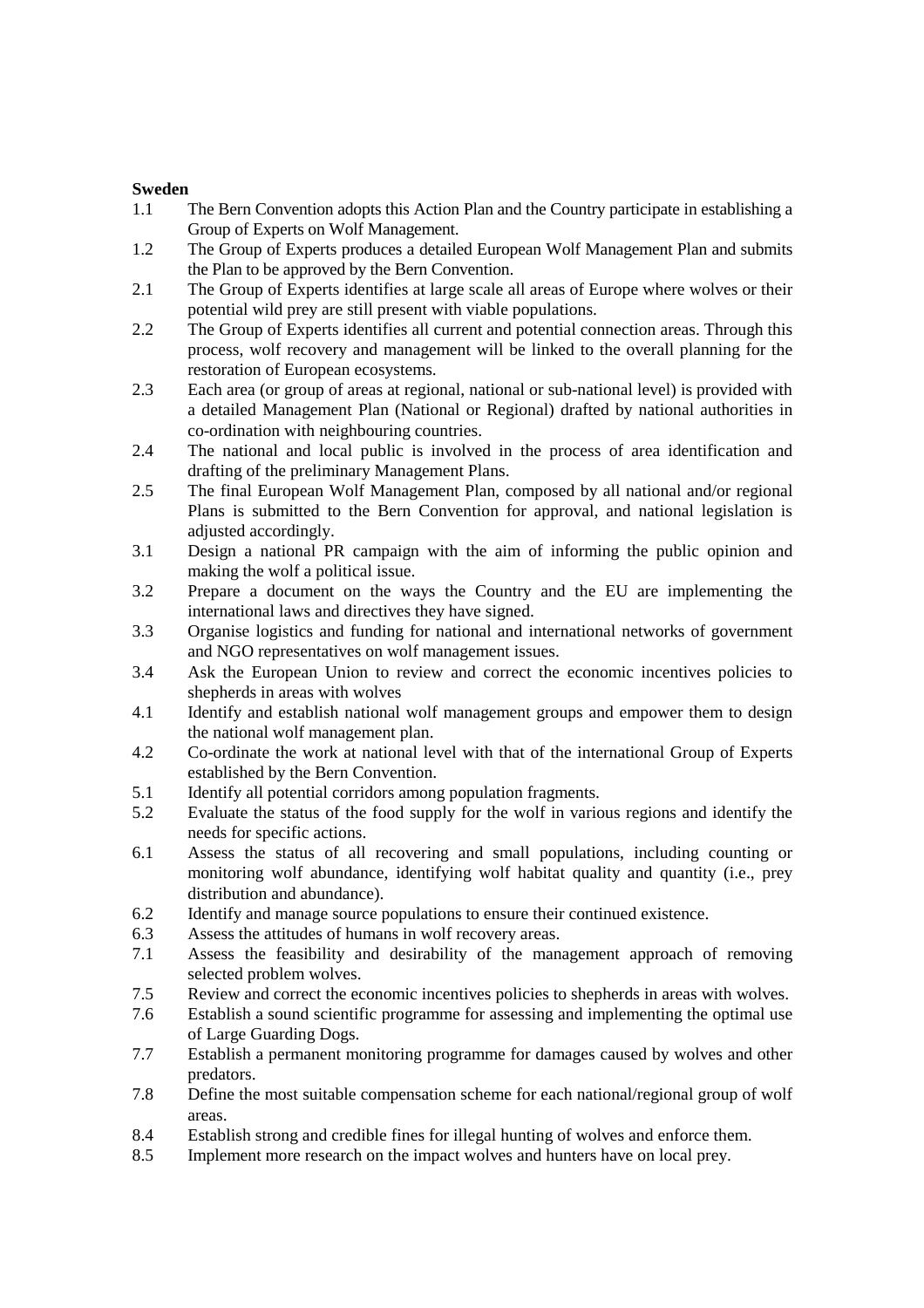- 10.1 Identify opinion leaders and stakeholders in wolf management; set up local management boards and involve them in management planning and implementation.
- 10.2 Establish a permanent protocol of consultations with local people about the management actions to be implemented in their area.
- 11.1 Identify the need/desirability of an educational campaign at local or national level.
- 11.2 Design and implement an educational and information programme.
- 11.3 Design and implement a press campaign.
- 12.2 Contribute to maintaining a close link among all researchers working on the wolf in Europe.

### **Switzerland**

- 1.1 The Bern Convention adopts this Action Plan and the Country participate in establishing a Group of Experts on Wolf Management.
- 1.2 The Group of Experts produces a detailed European Wolf Management Plan and submits the Plan to be approved by the Bern Convention.
- 2.1 The Group of Experts identifies at large scale all areas of Europe where wolves or their potential wild prey are still present with viable populations.
- 2.2 The Group of Experts identifies all current and potential connection areas. Through this process, wolf recovery and management will be linked to the overall planning for the restoration of European ecosystems.
- 2.3 Each area (or group of areas at regional, national or sub-national level) is provided with a detailed Management Plan (National or Regional) drafted by national authorities in co-ordination with neighbouring countries.
- 2.4 The national and local public is involved in the process of area identification and drafting of the preliminary Management Plans.
- 2.5 The final European Wolf Management Plan, composed by all national and/or regional Plans is submitted to the Bern Convention for approval, and national legislation is adjusted accordingly.
- 4.1 Identify and establish national wolf management groups and empower them to design the national wolf management plan.
- 4.2 Co-ordinate the work at national level with that of the international Group of Experts established by the Bern Convention.
- 6.1 Assess the status of all recovering and small populations, including counting or monitoring wolf abundance, identifying wolf habitat quality and quantity (i.e., prey distribution and abundance).
- 10.1 Identify opinion leaders and stakeholders in wolf management; set up local management boards and involve them in management planning and implementation.
- 10.2 Establish a permanent protocol of consultations with local people about the management actions to be implemented in their area.
- 12.1 Co-ordinate a programme of scientific research at European level, distributing research topics along with local priority.
- 12.2 Contribute to maintaining a close link among all researchers working on the wolf in Europe.
- 12.3. Contribute to the regular gathering of all necessary data to monitor the management and biological conditions of the wolf in all European countries.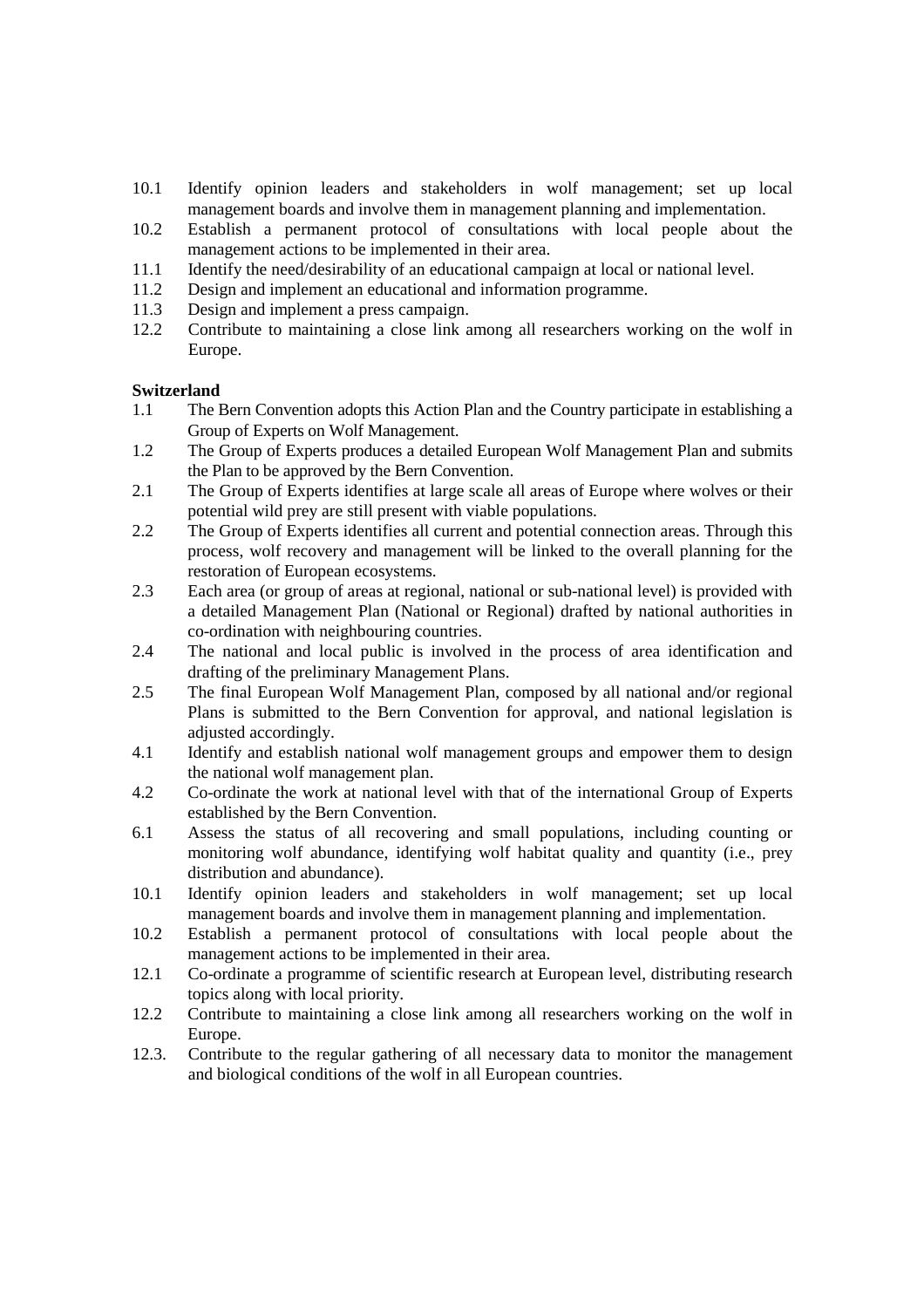## **Ukraine**

- 1.1 The Bern Convention adopts this Action Plan and the Country participate in establishing a Group of Experts on Wolf Management.
- 1.2 The Group of Experts produces a detailed European Wolf Management Plan and submits the Plan to be approved by the Bern Convention.
- 2.1 The Group of Experts identifies at large scale all areas of Europe where wolves or their potential wild prey are still present with viable populations.
- 2.2 The Group of Experts identifies all current and potential connection areas. Through this process, wolf recovery and management will be linked to the overall planning for the restoration of European ecosystems.
- 2.3 Each area (or group of areas at regional, national or sub-national level) is provided with a detailed Management Plan (National or Regional) drafted by national authorities in co-ordination with neighbouring countries.
- 2.4 The national and local public is involved in the process of area identification and drafting of the preliminary Management Plans.
- 2.5 The final European Wolf Management Plan, composed by all national and/or regional Plans is submitted to the Bern Convention for approval, and national legislation is adjusted accordingly.
- 3.1 Design a national PR campaign with the aim of informing the public opinion and making the wolf a political issue.
- 3.2 Prepare a document on the ways the Country and the EU are implementing the international laws and directives they have signed.
- 3.3 Organise logistics and funding for national and international networks of government and NGO representatives on wolf management issues.
- 4.1 Identify and establish national wolf management groups and empower them to design the national wolf management plan.
- 4.2 Co-ordinate the work at national level with that of the international Group of Experts established by the Bern Convention.
- 5.2 Evaluate the status of the food supply for the wolf in various regions and identify the needs for specific actions.
- 5.3 Evaluate the presence and impact of existing and planned infrastructure in zones where the wolf is present or recovering.
- 6.2 Identify and manage source populations to ensure their continued existence.
- 6.3 Assess the attitudes of humans in wolf recovery areas.
- 7.2 Assess and manage the problem of feral and stray dogs, and the existing legislation to control them.
- 7.4 Assess the genetic identity of local wolves.
- 7.7 Establish a permanent monitoring programme for damages caused by wolves and other predators.
- 7.8 Define the most suitable compensation scheme for each national/regional group of wolf areas.
- 8.1 Assess the quality of wolf hunting in its biological and social perspectives.
- 8.2 Prepare a new proposal for hunting regulations in wolf areas.
- 8.3 Abolish any form of bounty.
- 8.4 Establish strong and credible fines for illegal hunting of wolves and enforce them.
- 8.5 Implement more research on the impact wolves and hunters have on local prey.
- 9.1 Assess the feasibility for an economic exploitation of the wolf.
- 10.1 Identify opinion leaders and stakeholders in wolf management; set up local management boards and involve them in management planning and implementation.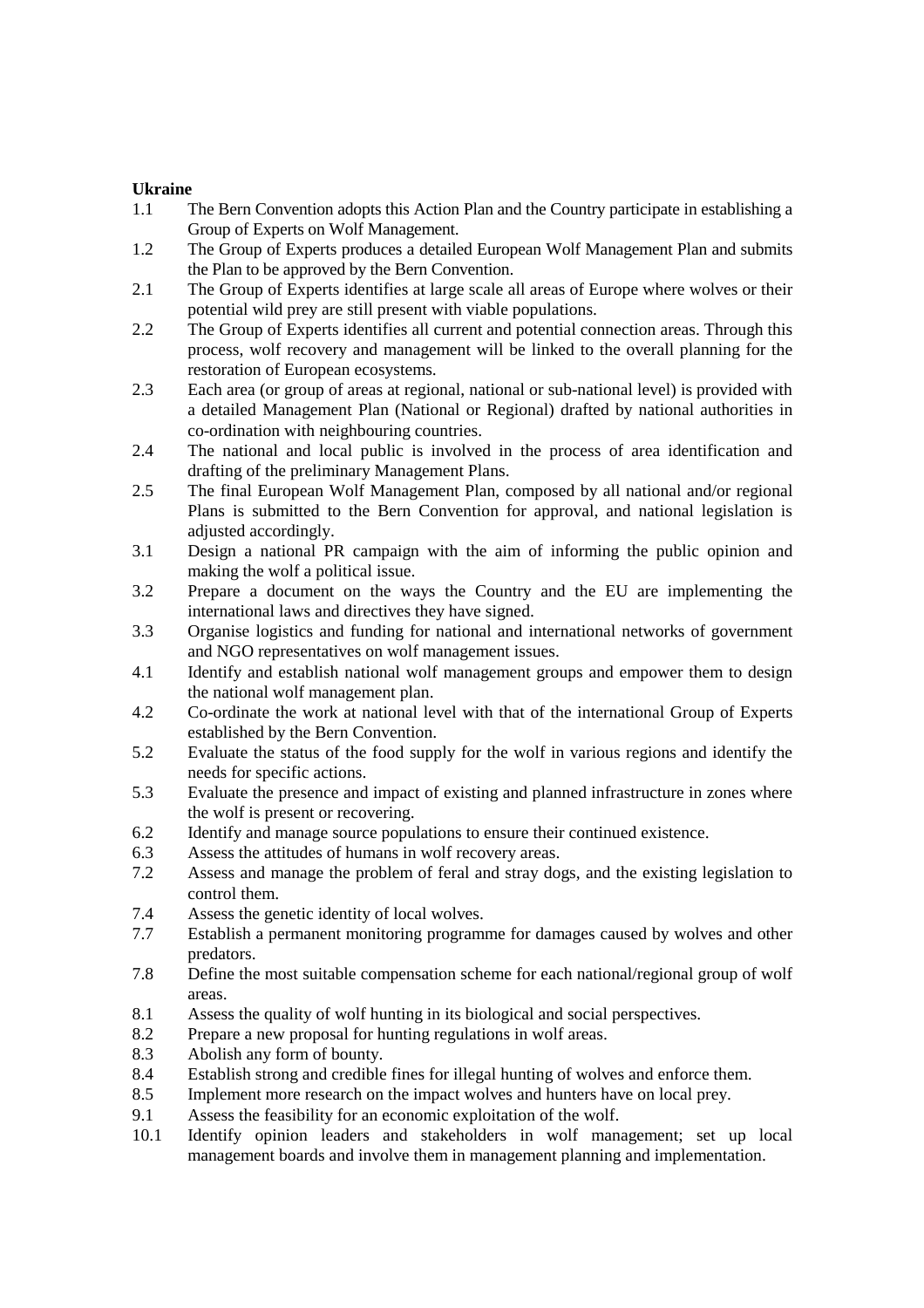- 10.2 Establish a permanent protocol of consultations with local people about the management actions to be implemented in their area.
- 11.1 Identify the need/desirability of an educational campaign at local or national level.
- 11.2 Design and implement an educational and information programme.
- 12.1 Co-ordinate a programme of scientific research at European level, distributing research topics along with local priority.
- 12.2 Contribute to maintaining a close link among all researchers working on the wolf in Europe.
- 12.3 Contribute to the regular gathering of all necessary data to monitor the management and biological conditions of the wolf in all European countries.

#### **United Kingdom**

None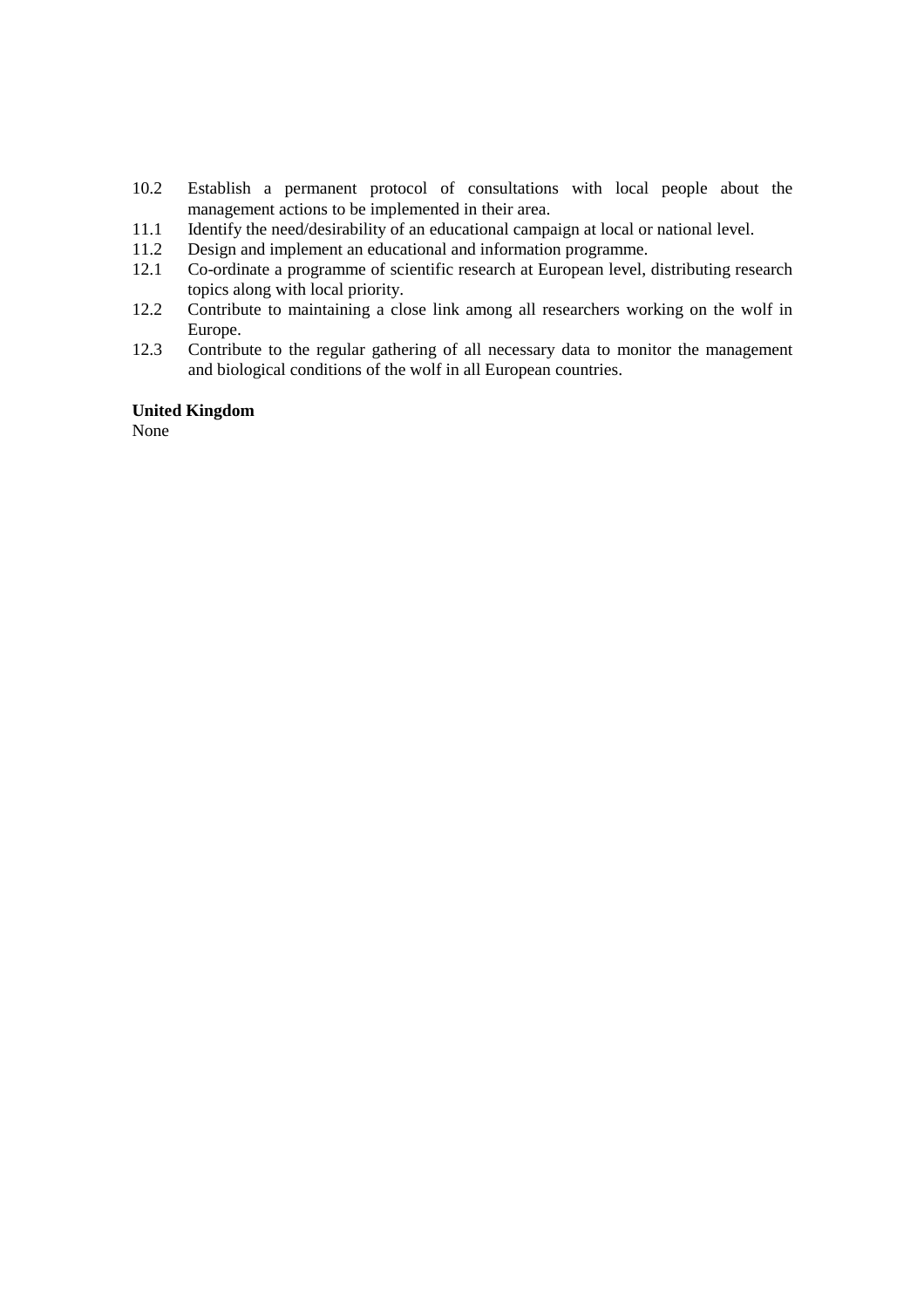## **6. References**

The scientific literature on the wolf is very large, totalling more than 3000 articles, mostly from North American studies. The following list is restricted to recent volumes and papers that are more general or particularly relevant to wolf management in Europe.

- Ballard W. B., J. S. Withman, C. Gardner 1987. Ecology of an exploited wolf population in south-central Alaska. Wildlife Monograph 98: 1-54
- Blanco J.C., L. Cuesta, S. Reig 1990. El lobo en Espana: distribucion, status y danos a la ganaderia. ICONA, Madrid
- Boitani L. 1982. Wolf management in intensively used areas of Italy. In: Wolves of the World. F.H. Harrington and P. C. Paquet (eds.): 158-172. Noyes Publications, Park Ridge, NJ, USA
- Boitani L. 1983 Wolf and dog competition in Italy. Acta Zoologica Fennica 174:259-264
- Boitani L. 1986. Dalla parte del lupo. Giorgio Mondadori e Associati, Milano. Pp. 270
- Boitani L. 1992. Wolf research and conservation in Italy. Biological Conservation 61: 125-132
- Boitani L., F. Francisci, P. Ciucci, G. Andreoli 1995. Population biology and ecology of feral dogs in central Italy. In: The domestic dog: its evolution, behaviour and interactions with people, J. Serpell (ed.): 217-244. Cambridge University Press, Cambridge, UK.
- Boitani L., P. Ciucci 1997. Strategia Nazionale di conservazione del lupo. Ministry of the Environment, Rome. Unpubl. report to the European Union, Life Programme. Pp. 40
- Carbyn L., S. H. Fritts, D. R. Seip 1995. Ecology and conservation of wolves in a changing world: Proceedings of the second North American Symposium on Wolves. Canadian Circumpolar Institute, Edmonton, Alberta, Canada.
- Ciucci P., L. Boitani 1991. Viability assessment of the Italian wolf and guidelines for the management of the wild and a captive population. Ric. Biol. Selvaggina 89: 1-58
- Ciucci P., L. Boitani, F. Francisci, G. Andreoli 1997. Home range, activity and movements of a wolf pack in central Italy. J. Zoology 243:803-819
- Corsi F., E. Duprè, L. Boitani 1998. A large scale model of wolf distribution for conservation planning. Conservation Biology (in press).
- Delibes M. 1990. Status and conservation needs of the wolf (Canis lupus) in the Council of Europe Member States. Council of Europe, Strasbourg : T-PVS (89) pp. 46
- Delibes M. 1983. Distribucion and ecology of the Iberian Carnivores; a short review. XV Congr. Int. Fauna Cineg. Y Silvestre, Trujillo, Espana: 359-378
- Fonseca F. P. 1983 Wolves and stray/feral dogs in Portugal. XV Congr. Int. Fauna Cineg. Y Silvestre, Trujillo, Espana: 661-664
- Fuller T. K. 1989. Population dynamics of wolves in north-central Minnesota. Wildlife Monograph 105: 1-41
- Harrington F. H., P. C. Paquet 1979. Wolves of the World: perspectives of behaviour, ecology and conservation. Noyes Publications, Park Ridge, New Jersey
- Mech L.D. 1970. The wolf: the ecology and behaviour of an endangered species. The Natural History Press, New York.
- Meriggi A., S. Lovari 1996. A review of wolf predation in southern Europe: does the wolf prefer wild prey to livestock ? J. Applied Ecology 33: 1561-1571
- Okarma H. 1993. Status and management of the wolf in Poland. Biological Conservation 66: 153-158
- Okarma H. 1995. The trophic ecology of wolves and their predatory role in ungulate communities of forest ecosystems in Europe. Acta Theriologica 40: 335-386
- Promberger C., W. Schroder (eds.) 1993. Wolves in Europe. Status and perspectives. Munich Wildlife Society, Ettal, Germany
- Pullianen E. 1985. The expansion mechanism of the wolf in northern Europe. Rev. Ecol. Terre Vie 40: 157-162
- Zimen E. 1978. Der Wolf: Mythos und Verhalten. Meyster Verlag GmbH, Munchen
- Zimen E., L. Boitani 1979. Status of the Wolf in Europe and the possibilities of conservation and reintroduction. In: The behaviour and ecology of wolves. E. Klinghammer (ed.): 43-83. Graland STPM Press, New York and London
- Wayne R. K., N. H. Lehman, et al. 1992. Mitochondrial DNA variability of the gray wolf: genetic consequences of population decline and habitat fragmentation. Conservation Biology 6: 559-569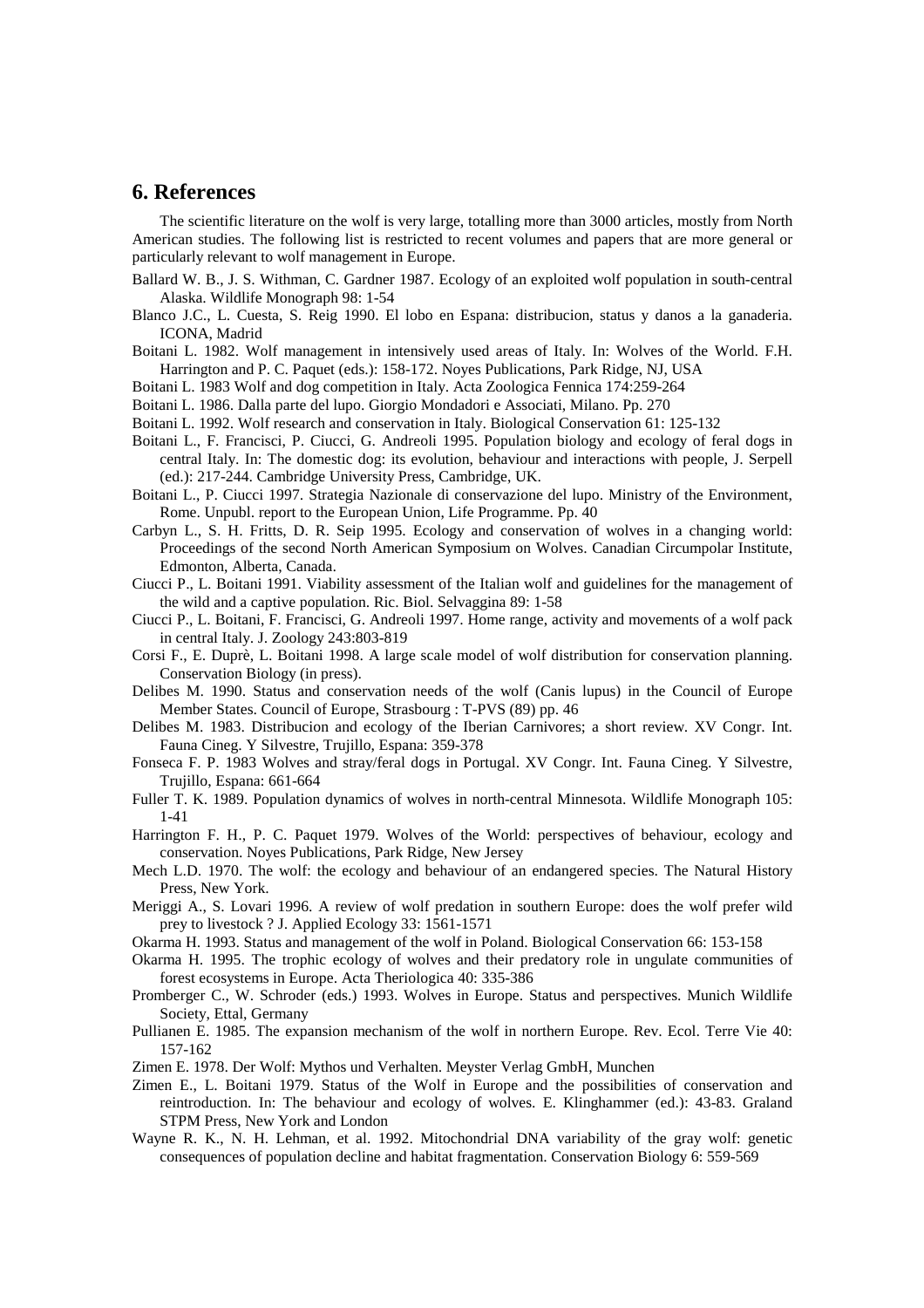# **7. List of contributors**

Many people contributed their data and opinions, and I list here only the main reference in each country. The list of national actions have been reviewed by the relevant offices and departments of national and EU governments: their addresses are not listed.

#### **Albania**

Mr. Anesti Postoli, Rruga Margarita Tutulani, Pallati 19, Shk. 2; Ap. 30, Tirana, Albania **Belarus**  Dr. Vadim Sidorovich, Institut of Zoology, Skorinystr. 27, Minsk 220072, Belarus **Bulgaria**  Dr. Nikolai Spassov, National Natural History Museum, Tcar Osvoboditel 1, BG-1000 Sofia, Bulgaria Kiril Georgiev, Wilderness Fund, 9, Slaveykov Sq., BG-1000 Sofia, Bulgaria **Croatia**  Prof. Djuro Huber, Biology Dept. Veterinary Faculty, University of Zagreb, Heinzelova 55, 10000 Zagreb, Croatia **Estonia**  Mr. Jiit Randveer, Estonian Agricultural University, Kreuzwaldi 5, EE-2400 Tartu, Estonia **Finland**  Prof. Erkki Pullianen, Dept. Zoology, University of Oulu, Linnanmaa, 90570 Oulu, Finland **France**  Dr. Benoit Lequette, Parc National du Mercantour, 23, rue d'Italie, B.P. 1316, F-06006 Nice cedex, France **FYR Macedonia**  Dr. Laste Stojanovski and Mr. Metodija Velevski, Institut of Biology, Gazi Baba b.b., P.O. Box 162, 91000 Skopje, Macedonia **Germany**  Mr. Christoph Promberger, Munich Wildlife Society, Linderhof 2, D-82488 Ettal, Germany Carpathian Large Carnivore Project, Strada Mare 887, RO-2241 Prejmer, Romania **Greece**  Mr. Spiros Psaroudas, Arcturos Environmental Projects, 3, Ahiovmina Str., GR-54625 Thessaloniki, Greece **Hungary**  Mr. Zsolt Karcza and Mr. Ferenc Markus, WWF Hungary PO, Németvolgyi ut 78/b, 1124 Budapest, Hungary Prof. Sandor Farago, Department Wildlife Management, University of Forestry and Wood Science, 9400 Sopron, Hungary **Italy**  Dr. Luigi Boitani, Dipartimento Biologia Animale e dell'Uomo, Viale Università 32, 00185 Roma, Italia **Latvia** 

Mr. Janis Ozolins, State Forest Inventory Institute, Kristapa iela 30, LV-1046 Riga, Latvia

#### **Lithuania**

Dr. Linas Balciauskas, Institute of Ecology, 2 Akademijos, 2600 Vilnius, Lithuania **Moldova**  Dr. Andrey Vasiliev, Marinesco str. 19/2, Ap. 19, Kishinev MD-2051, Moldova **Norway** 

Dr. Jon Swenson, Norwegian Institut for Nature Research NINA, Tungasletta 2, N-7005 Trondheim, Norway

#### **Poland**

Dr. Henryk Okarma, Polish Academy of Science, Institute of Nature Conservation, Lubicz 46, 31-512 Cracow, Poland

#### **Portugal**

Dr. Luis Miguel Moreira, Parque Natural de Montesinho, Apartado 90, 5300 Braganca, Portugal Dr. Francisco Petrucci Fonseca, Dep. Zoologia e Antropologia, University of Lisbon, C2 3° C. Grande, 1700 Lisboa, Portugal

#### **Romania**

Dr. Ovidiu Ionescu, Wildlife Laboratory I.C.A.S., Sos Stefanesti 128, Sec. II, Bucharest, Romania

# **SFR (Serbia and Montenegro)**

Dr. Milan Paunovic, Natural History Museum, Zoological Dept. of Vertebrata, Njegoseva 51, P.O. Box 401, 11000 Belgrade, SFR

#### **Slovakia**

Dr. Slavomir Findo, Wildlife Foundation, Tulska 29, 96001 Zvolen, Slovakia

#### **Slovenia**

Prof. Miha Adamic, Biotechnical Faculty, Department of Forestry, Vecna Pot 83, p.p.2995, 1001 Ljubljana, Slovenia

#### **Spain**

Dr. Juan Carlos Blanco, Universidad de Cantabria, Grupo de Vida Silvestre, Dept. Geografia, Avda de los Castros s.n. , E-39005 Santander, Spain

#### **Sweden**

Dr. Anders Bjarvall, Environment Protection Agency, S-106 48 Stockholm, Sweden

#### **Switzerland**

Dr. Urs Breitenmoser, Swiss Rabies Centre, Institut of Veterinary-Virology, University of Bern, Laenggassstr. 122, CH-3012 Bern, Switzerland **Ukraine** 

Dr. Volodymyr Domashlinets, Ministry for Environmental Protection and Nuclear Safety, 5, Khreshchatyk str., Kyiv-1, 252601 Ukraine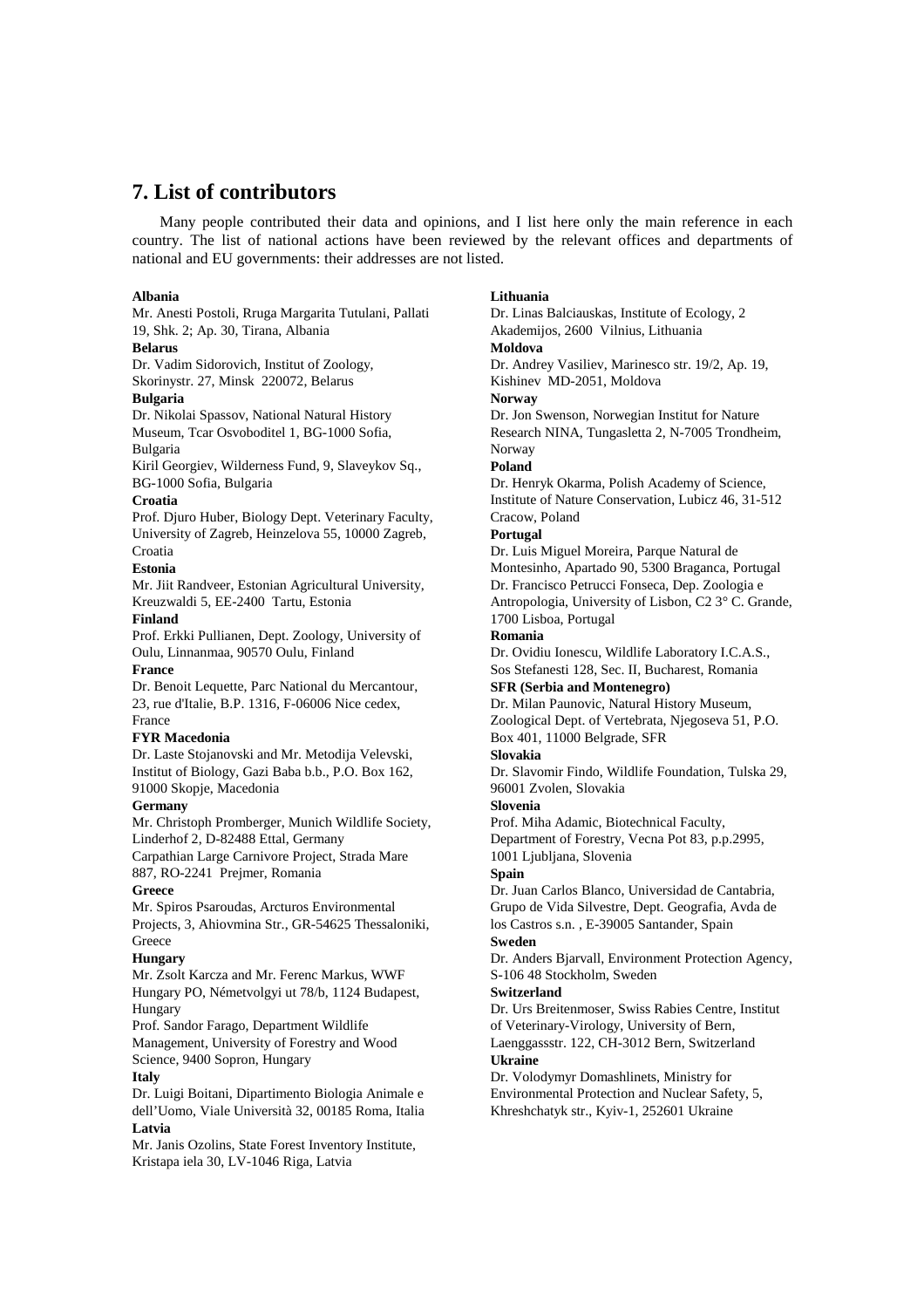# **8. Tables**

**Table 1**. Number and distribution of wolves in Europe. (?) = data unknown or poor.  $(-) =$  no answer. Estimation methods:  $ES = expert$  estimates;  $TC = track$  counts;  $DE = density$ extrapolation; KW = killing wolves; HD = harvest data;  $TR$  = transects; QU = questionnaires. Population trend:  $\rightarrow$  = stable;  $\rightarrow$  = increasing;  $\Delta$  = decreasing. (\*\*: government data)

| Country                               | # wolves  | <b>Total</b><br>area<br>(Km2) | Densities/<br>100km2<br>(max) | method                   | trend                           | <b>Estimation Population Fragmentation:</b><br># fragments |
|---------------------------------------|-----------|-------------------------------|-------------------------------|--------------------------|---------------------------------|------------------------------------------------------------|
|                                       |           | 18000                         |                               | <b>ES</b>                |                                 |                                                            |
| Portugal                              | 200-300   |                               | 2(5)                          |                          | $\rightarrow$<br>$\overline{z}$ | one in the south                                           |
| <b>Spain</b>                          | 2000      | 100000                        | $2(5-7)$                      | ES                       |                                 | 2-3 in the south                                           |
| <b>France</b>                         | $30 - 40$ | 1000                          | $2 - 3$                       | TC                       | $\overline{\mathcal{A}}$        | No                                                         |
| <b>Italy</b>                          | 400-500   | 25000                         | 2(5)                          | DE                       | $\overline{\mathcal{A}}$        | Elongated range                                            |
| <b>Switzerland</b>                    | No        |                               |                               |                          |                                 |                                                            |
| <b>Germany</b>                        | 5?        | $\overline{\phantom{m}}$      | $\overline{?}$                | <b>ES</b>                | $\rightarrow$                   | No                                                         |
| <b>Norway</b>                         | $5-10$    | $\overline{\phantom{a}}$      | $\gamma$                      | TC                       | スー                              | N <sub>o</sub>                                             |
| <b>Sweden</b>                         | 50-70     | 50000                         | $\gamma$                      | <b>TC</b>                | $\overline{\mathcal{A}}$        | N <sub>0</sub>                                             |
| <b>Finland</b>                        | 100       | $\overline{a}$                | $0.5 - 1$                     | TC                       | ヵ→                              | N <sub>o</sub>                                             |
| Poland                                | 600-700   | $\overline{\phantom{a}}$      | $\overline{\mathcal{L}}$      | TC                       | $\overline{\mathcal{A}}$        | N <sub>0</sub>                                             |
| <b>Estonia</b>                        | $<$ 500   | 20000                         | $\gamma$                      | <b>TC</b>                | メート                             | N <sub>o</sub>                                             |
| Lithuania                             | 600       | whole country                 | $(5-8)$ in forest             | TC                       | 71                              | N <sub>o</sub>                                             |
| Latvia                                | 900       | 64600                         | $\overline{\cdot}$            | TC                       | $\rightarrow$                   | N <sub>o</sub>                                             |
| <b>Belarus</b>                        | 2000-2500 | whole country                 | $\gamma$                      | <b>TC</b>                | $7\rightarrow$                  | N <sub>o</sub>                                             |
| <b>Ukraine</b>                        | 2000      | $\gamma$                      | $\overline{?}$                | TC                       | 7→                              | N <sub>o</sub>                                             |
| <b>Czech Republic</b>                 | $<$ 20    | 1500                          | $\gamma$                      | TC                       | $\overline{\mathcal{A}}$        | $\overline{2}$                                             |
| Slovakia                              | 350-400   | 16000                         | 2.5                           | <b>TC</b>                | $\rightarrow$                   | N <sub>0</sub>                                             |
| <b>Slovenia</b>                       | $30 - 50$ | 3500                          | $\gamma$                      | <b>TC</b>                | $\overline{\mathcal{A}}$        | $3-4$                                                      |
| Croatia                               | 100-150   | 10000                         | $0.5 - 1$                     | ES                       | 71                              | N <sub>o</sub>                                             |
| Bosnia-                               | 400?      | 37000                         | $1 - 1.2$                     | <b>TC</b>                | $\overline{\mathbf{v}}$         | N <sub>o</sub>                                             |
| Herzegovina                           |           |                               |                               |                          |                                 |                                                            |
| Yugoslav<br><b>Federation</b>         | 500 ?     | $-$                           | $-$                           | --                       | $-$                             | $-$                                                        |
| <b>Hungary</b>                        | < 50      | 6000                          | $\gamma$                      | <b>TC</b>                | →                               | Several                                                    |
| Romania                               | 2500      | 70000                         | $2 - 3$                       | TC                       | $\overline{z}$                  | N <sub>o</sub>                                             |
| Moldavia                              | $-$       | $-\,-$                        | $\overline{\phantom{a}}$      | $\overline{\phantom{m}}$ | $-\, -$                         | $\overline{\phantom{a}}$                                   |
| <b>Bulgaria</b>                       | 800-1000  | 24000                         | $3 - 5$                       | HD, QU, TC               | $\rightarrow$                   | Many                                                       |
| Greece **                             | 1500-2000 | 50000                         | $1 - 3$                       | <b>KW</b>                | $\rightarrow$                   | N <sub>0</sub>                                             |
| <b>SFR</b><br>former 1000<br>$\equiv$ |           | 61000                         | $2 - 10$                      | KW, ES                   | ヵ→                              | 2 main ranges                                              |
| Yugoslavia                            |           |                               |                               |                          |                                 |                                                            |
| FYR-Macedonia >1000                   |           | whole country                 | $\overline{\mathcal{L}}$      | <b>ES</b>                | $\overline{\mathcal{A}}$        | N <sub>o</sub>                                             |
| <b>Albania</b>                        | 250       | 7000                          | $\gamma$                      | <b>TR</b>                | $\overline{\mathcal{A}}$        | N <sub>o</sub>                                             |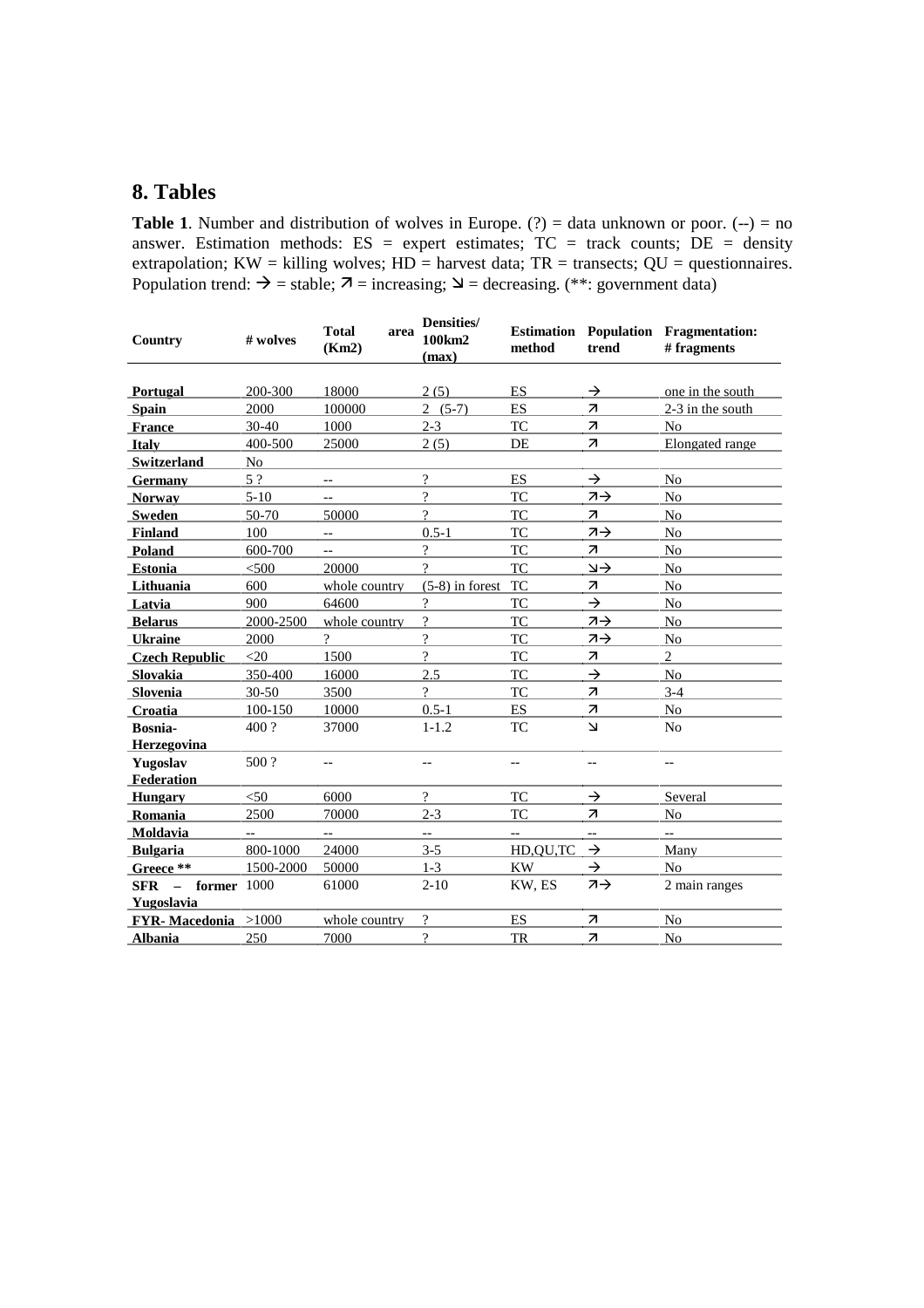**Table 2**. Legal status and management of wolves in Europe.  $(?)$  = data unknown or poor.  $(-)$  = no answer. Legal status:  $FP = fully$  protected;  $PP =$  partially protected;  $GS =$  game species;  $NP =$  hunted throughout the year. Management level:  $N =$  national;  $R =$  regional;  $P =$  provincial;  $L =$  local.

| Country                         | <b>Legal status</b>                      | <b>Enforcement</b>        | <b>Institution</b> in<br>charge                         | level        | <b>Management</b> Legally killed<br>/vear                      | <b>Illegally killed</b><br>/vear           |  |  |
|---------------------------------|------------------------------------------|---------------------------|---------------------------------------------------------|--------------|----------------------------------------------------------------|--------------------------------------------|--|--|
| Portugal                        | FP                                       | only in some<br>areas     | Min. Environment                                        | N            | $\overline{0}$                                                 | $20 - 25$                                  |  |  |
| <b>Spain</b>                    | GS<br>(FP in the<br>south)               | no                        | 9 autonomous<br>regions                                 | $\mathbb{R}$ | ca. 100 (each<br>region decides<br>season, quotas)             | ca. 400 (60%)<br>shot, 20% pups<br>at den) |  |  |
| <b>France</b>                   | <b>FP</b><br>(since 1993)                | killings                  | Yes, but some Min. Environment                          | N            | $\overline{0}$                                                 | 1-5, shot and<br>poisoned                  |  |  |
| <b>Italy</b>                    | FP<br>(since 1976)                       | no                        | Regional Govern.,<br>Min. Environment                   | N, R         | $\overline{0}$                                                 | 50-70 (shot and<br>poisoned)               |  |  |
| <b>Switzerland</b>              | FP                                       | --                        | <b>Federal Forestry</b><br>Off., Cantonal<br>Governmens | N, R         | $\mathbf{0}$                                                   | $\mathbf{0}$                               |  |  |
| <b>Germany</b>                  | FP                                       | yes, but some<br>killings | Min. Environment<br>or Agriculture of<br>each Laender   | R            | $\overline{0}$                                                 | $0 - 4$                                    |  |  |
| <b>Norway</b>                   | FP                                       | yes                       | Min. Environment                                        | N            | $\overline{0}$                                                 | $\overline{\phantom{a}}$                   |  |  |
| <b>Sweden</b>                   | FP                                       | yes                       | Envir. Prot. Agency N                                   |              | $\boldsymbol{0}$                                               | $<$ 5                                      |  |  |
| <b>Finland</b>                  | PP                                       | Yes                       | Min. Agriculture                                        | $N_{R}$      | $5-10$                                                         | $\overline{\phantom{a}}$                   |  |  |
| Poland                          | FP except<br>Bieszczady<br>$(1.11-28.2)$ | not always                | Min. Nature<br>Protection, local<br>governments         | N, P, L      | set every year<br>by local<br>government.                      | $\overline{?}$                             |  |  |
| <b>Estonia</b>                  | NP (the only<br>outlawed<br>species)     | ÷.                        | Min.Envir., Forest<br>Dept, Game Board                  | N.L          | $200-300$ /year                                                | $\mathbf{0}$                               |  |  |
| Lithuania                       | NP                                       |                           | Game Board and<br>Ministry of<br>Environment            | N,L          | 125<br>(july to april)                                         | $\gamma$                                   |  |  |
| Latvia                          | NP                                       | --                        | State Forest Service N,L                                |              | 380 (premium<br>$=$<br>110Euro/wolf)                           | $\overline{0}$                             |  |  |
| <b>Belarus</b>                  | NP                                       | --                        | Min. Natural<br>Resources                               | L            | 1600-1800 shot 0<br>(premium)                                  |                                            |  |  |
| <b>Ukraine</b>                  | <b>GS</b>                                | Not always                | Min. Env.                                               | N            | 7-800                                                          | $\overline{\cdot}$                         |  |  |
| <b>Czech</b><br><b>Republic</b> | FP                                       | Yes                       | Min. Environment                                        | N            | $\overline{0}$                                                 | $\overline{?}$                             |  |  |
| Slovakia                        | FP since<br>1995<br>(exceptions)         | very weak                 | Min.<br>Environment and<br>Min. Agriculture             | $\mathbf N$  | a new law to<br>be approved<br>to grant<br>shooting<br>permits | $20 - 30$                                  |  |  |
| Slovenia                        | FP                                       | yes                       | Min.<br>Environment                                     | $\mathbf N$  | $\boldsymbol{0}$                                               | $\gamma$                                   |  |  |
| Croatia                         | FP (since<br>May 1995)                   | no                        | Dir. Cultural and<br>Natural Heritage                   | ${\bf N}$    | $\boldsymbol{0}$                                               | $10 - 20$                                  |  |  |
| Bosnia-<br>Herzegovina          | NP                                       | no                        | $\overline{?}$                                          |              |                                                                |                                            |  |  |
| Yugoslav<br><b>Federation</b>   |                                          |                           |                                                         |              |                                                                |                                            |  |  |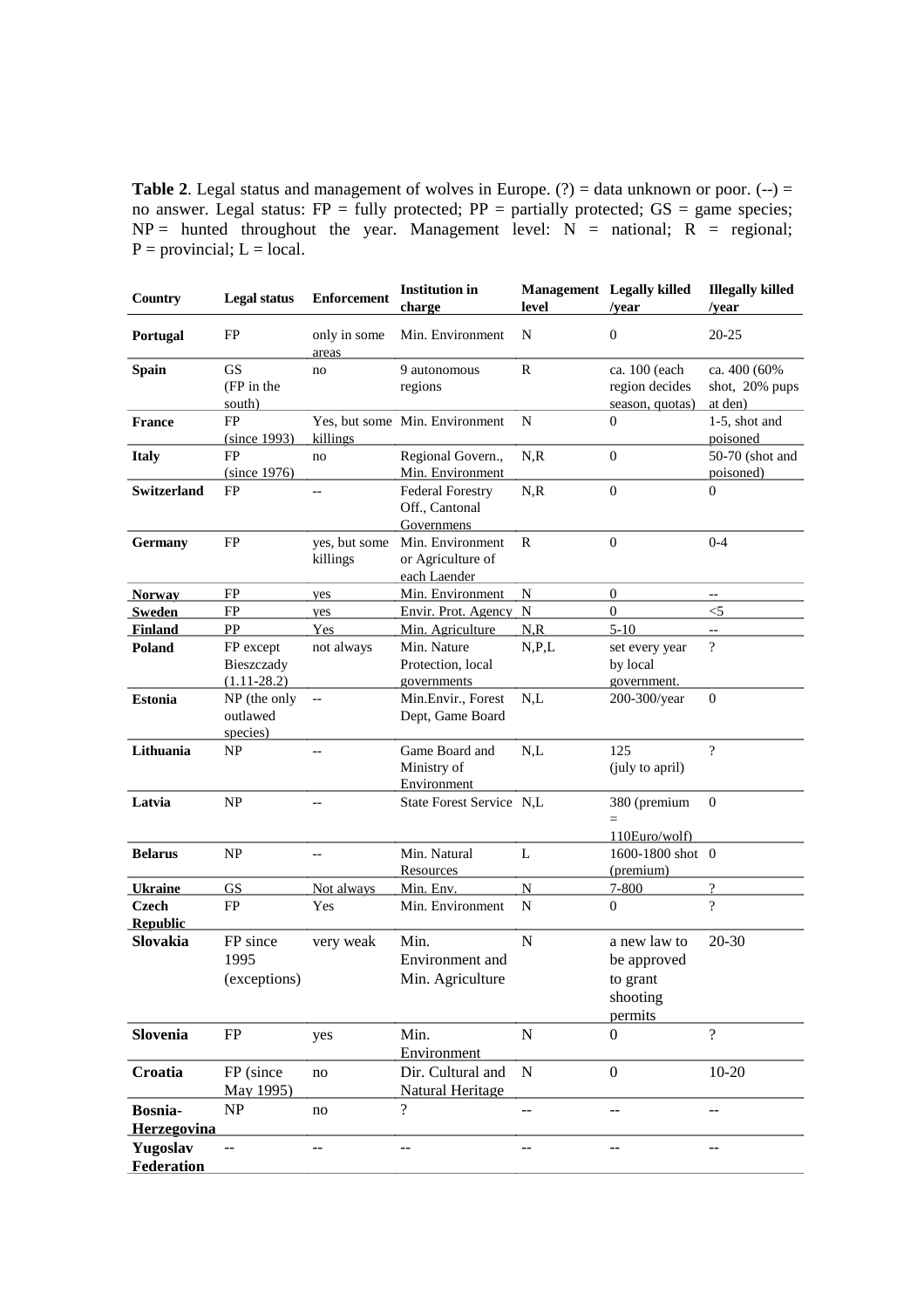| Country                 | Legal status                 | <b>Enforcement</b>         | <b>Institution</b> in<br>charge                            | level | <b>Management</b> Legally killed<br>/vear                            | <b>Illegally killed</b><br>/vear |  |  |  |
|-------------------------|------------------------------|----------------------------|------------------------------------------------------------|-------|----------------------------------------------------------------------|----------------------------------|--|--|--|
| <b>Hungary</b>          | FP<br>(exceptions)           | yes                        | Conserv. N, L<br>Local<br>Hunters'<br>And<br>Organizations |       | Shooting<br>permits                                                  | ?                                |  |  |  |
| Romania                 | FP (hunting weak<br>permits) |                            | Min.<br>Water, L<br>$\&$ Env.<br>Forest<br>Protection      |       | >500                                                                 | $\gamma$                         |  |  |  |
| Moldavia                | $-$                          |                            |                                                            |       |                                                                      |                                  |  |  |  |
| <b>Bulgaria</b>         | <b>NP</b>                    | only<br>protected<br>areas | in Min.<br>Environment,<br>Min. Agriculture                | L     | (1996), ?<br>400<br>200(1997)<br>(premium<br>$\equiv$<br>10Euro/wolf |                                  |  |  |  |
| Greece                  | FP/P<br>(since 1991)         | Yes<br>always)             | (not Min. Agric., local N, R, P, L)<br>forestry services   |       | $(3-5)$<br>Prefect<br>authorization                                  | after Unknown                    |  |  |  |
| <b>SFR</b>              | $- NP$                       | only                       | in Min. Agric, Min. N, L                                   |       | 220-240                                                              |                                  |  |  |  |
| former<br>Yugoslavia    | except<br>Vojovodina         | in Vojovodina              | Envir.,<br>local services                                  |       | (premium<br>$=$<br>$10-50$<br>Euro/wolf)                             |                                  |  |  |  |
| <b>FYR</b><br>Macedonia | <b>NP</b>                    | no                         | $\gamma$                                                   | L     |                                                                      | $\Omega$                         |  |  |  |
| <b>Albania</b>          | <b>NP</b>                    | yes                        | Min. Agriculture                                           | N     | With<br>special?<br>authorization                                    |                                  |  |  |  |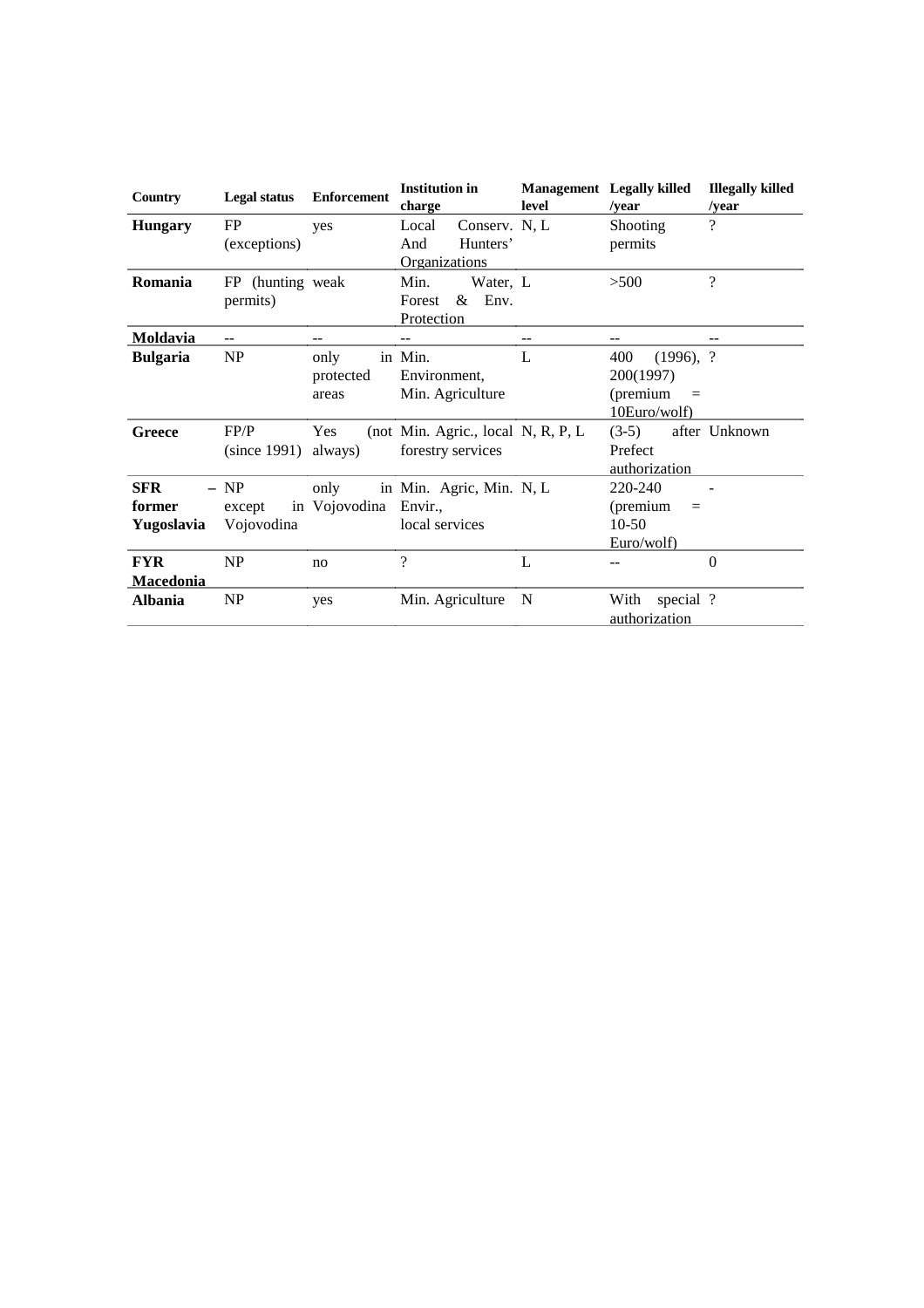**Table 3**. Damage prevention and compensation. (?) = data unknown or poor.  $(-)$  = no answer. Prevention methods: GD = guarding dogs; SH = shepherd;  $EN =$  enclosures;  $EF =$  electric fences;  $KW =$  killing wolves;  $NO =$  none.  $E =$  Euro.

| <b>Country</b>             | <b>Estimated yearly total</b><br>loss in 1997 | Compensation                                           | <b>Total paied 1996</b>  | <b>Prevention</b><br>method |  |  |  |
|----------------------------|-----------------------------------------------|--------------------------------------------------------|--------------------------|-----------------------------|--|--|--|
| Portugal                   | 245-275000E                                   | by Inst. Conser. Natureza                              | 260000E                  | GD                          |  |  |  |
| <b>Spain</b>               | ca. 900000E (1988)                            | it varies with regional laws                           | ca. 450000E              | GD, SH                      |  |  |  |
| <b>France</b>              | 850 sheep                                     | yes                                                    | 155000E                  | GD, EN, SH, EF              |  |  |  |
| <b>Italy</b>               | ca. 5-1000000E                                | by Regional Gov.                                       | Ca. 1800000E             | GD,EN                       |  |  |  |
| <b>Switzerland</b>         | $\overline{0}$                                | by Cantons                                             | $\overline{0}$           |                             |  |  |  |
| <b>Germany</b>             | $\overline{0}$                                | only in Brandenburg                                    | no depredation yet       | EF                          |  |  |  |
| <b>Norway</b>              | LL.                                           | yes                                                    | 2000000E<br>(prevention) | $\overline{a}$              |  |  |  |
| <b>Sweden</b>              | 195 reindeer, 10 sheep                        | yes                                                    | 74000E (1995)            | EF                          |  |  |  |
| <b>Finland</b>             | Ca. 135000E                                   | by the State and insurance<br>companies                | ca. 131000E              | EF, KW, EN                  |  |  |  |
| Poland                     | $\overline{\cdot}$                            | since 08/97                                            | $\overline{\phantom{a}}$ | GD                          |  |  |  |
| <b>Estonia</b>             | --                                            | no (insurance policies too<br>expensive)               | $\overline{0}$           | <b>KW</b>                   |  |  |  |
| Lithuania                  | $\overline{\phantom{a}}$                      | no (only if animals were<br>insured)                   | $\overline{0}$           | <b>KW</b>                   |  |  |  |
| Latvia                     | Important on sheep and<br>dogs                | no                                                     | $\mathbf{0}$             | N <sub>o</sub>              |  |  |  |
| <b>Belarus</b>             | $\overline{\phantom{a}}$                      | no                                                     | $\overline{0}$           | None                        |  |  |  |
| <b>Ukraine</b>             | $\overline{\mathcal{L}}$                      | no                                                     | $\overline{a}$           | <b>KW</b>                   |  |  |  |
| <b>Czech Republic</b>      | ΞĒ,                                           | no                                                     | $\boldsymbol{0}$         | GD                          |  |  |  |
| Slovakia                   | not very serious                              | no (in preparation)                                    | $\overline{0}$           | GD                          |  |  |  |
| Slovenia                   | 120 sheep, 20 goats                           | by the State                                           | 21000E                   | EF,GD                       |  |  |  |
| Croatia                    | 163 sheep&goat, 8<br>cattles, 5 equids        | by the State                                           | 32000E                   | $GD$ (only $6\%$ )          |  |  |  |
| Bosnia-<br>Herzegovina     | u.                                            | No                                                     | $\overline{0}$           | $\overline{?}$              |  |  |  |
| Yugoslav<br>Federation     | u.                                            | $\overline{a}$                                         | $\overline{\phantom{a}}$ | $\overline{\phantom{a}}$    |  |  |  |
| <b>Hungary</b>             | $\overline{?}$                                | No                                                     | $\overline{0}$           | N <sub>o</sub>              |  |  |  |
| Romania                    | $\overline{\mathcal{C}}$                      | N <sub>o</sub>                                         | $\boldsymbol{0}$         | GD,KW                       |  |  |  |
| Moldavia                   | $\overline{a}$                                |                                                        | $\overline{a}$           | $-$                         |  |  |  |
| <b>Bulgaria</b>            | $\overline{\mathcal{L}}$                      | State Insurance Institute                              | $\overline{\mathcal{L}}$ | SH, GD                      |  |  |  |
| Greece                     | --                                            | 80% paied by ELGA<br>(Greek Org. Farmers<br>Insurance) | $\overline{a}$           | GD, KW, EN,<br>SН           |  |  |  |
| SFR - former<br>Yugoslavia |                                               | N <sub>0</sub>                                         | $-$                      | GD, KW                      |  |  |  |
| <b>FYR Macedonia</b>       | $\overline{\phantom{a}}$                      | No                                                     | $\boldsymbol{0}$         | GD                          |  |  |  |
| Albania                    | $\overline{a}$                                | N <sub>o</sub>                                         | $\Omega$                 | GD                          |  |  |  |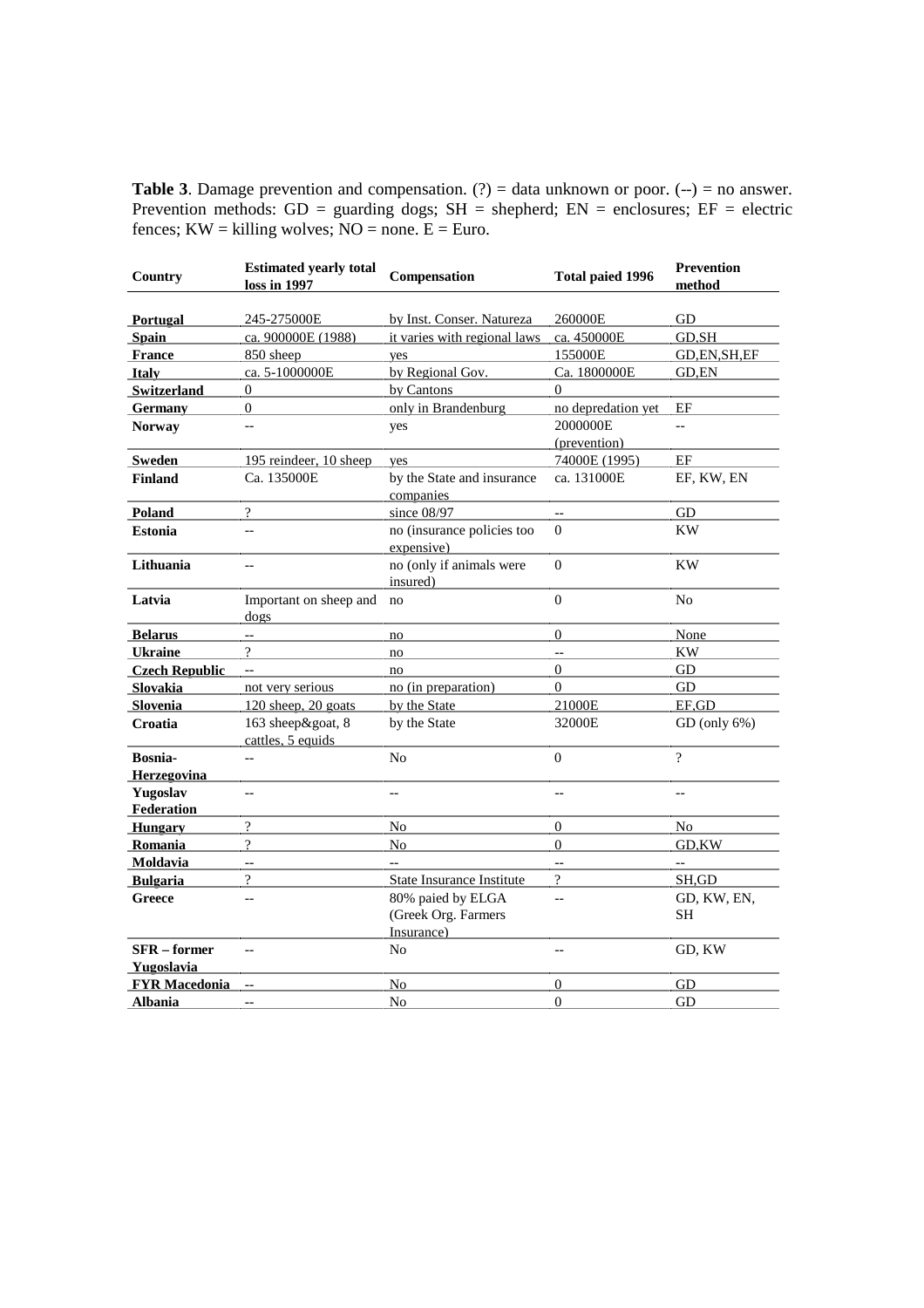**Table 4**. Monitoring, information and research activities.  $(?) = \text{data unknown or poor. } (-) = \text{no}$ answer.

| Country                           | <b>Monitoring programmes</b>                                              | <b>Research</b><br>programmes        | <b>Information programmes</b>                         | <b>Conservation</b><br>activities             |  |  |
|-----------------------------------|---------------------------------------------------------------------------|--------------------------------------|-------------------------------------------------------|-----------------------------------------------|--|--|
|                                   |                                                                           |                                      |                                                       |                                               |  |  |
| Portugal                          | Yes                                                                       | Yes                                  | Yes                                                   | Yes                                           |  |  |
| Spain                             | not formally organized                                                    | Yes                                  | small programs by local<br>groups                     | Yes                                           |  |  |
| <b>France</b>                     | Yes                                                                       | Yes                                  | Locally                                               | Yes                                           |  |  |
| <b>Italy</b>                      | not formally organized                                                    | Yes                                  | national, by conserv.<br>Organizations                | Yes                                           |  |  |
| <b>Switzerland</b>                | No                                                                        |                                      | Yes                                                   |                                               |  |  |
| <b>Germany</b>                    | No                                                                        | N <sub>o</sub>                       | Locally through NGO's                                 | Yes                                           |  |  |
| <b>Norway</b>                     | Yes                                                                       | No                                   | Yes                                                   | Yes                                           |  |  |
| <b>Sweden</b>                     | yes, not formal                                                           | Yes                                  | yes, not formal                                       | Yes                                           |  |  |
| <b>Finland</b>                    | Yes                                                                       | Yes                                  | Yes                                                   | Yes                                           |  |  |
| Poland                            | none (yearly census by<br>summing counts from<br>hunting units)           | Yes                                  | None                                                  | Yes                                           |  |  |
| <b>Estonia</b>                    | yes (tracks, scats at<br>monitoring stations)                             | No                                   | none                                                  | No                                            |  |  |
| Lithuania                         | Official census                                                           | N <sub>o</sub>                       | none                                                  | No                                            |  |  |
| Latvia                            | official census on March 1 by No<br>summing counts from<br>forestry units |                                      | starting                                              | N <sub>o</sub>                                |  |  |
| <b>Belarus</b>                    | yes, yearly snowtracking<br>census in February                            | N <sub>o</sub>                       | none (only negative press<br>articles)                | No                                            |  |  |
| <b>Ukraine</b>                    | track counts                                                              | N <sub>o</sub>                       | none                                                  | Yes                                           |  |  |
| <b>Czech Republic</b>             | track counts                                                              | N <sub>o</sub>                       | none                                                  | No                                            |  |  |
| Slovakia                          | none (only hunting statistics)                                            | Yes                                  | none                                                  | Yes                                           |  |  |
| Slovenia                          | track counts                                                              | N <sub>o</sub>                       | yes                                                   | Yes                                           |  |  |
| Croatia                           | yes: depredation, tracks                                                  | No                                   | yes                                                   | Yes                                           |  |  |
| Bosnia-                           | N <sub>0</sub>                                                            | $\gamma$                             | no                                                    | $\overline{?}$                                |  |  |
| Herzegovina                       |                                                                           |                                      |                                                       |                                               |  |  |
| Yugoslavia                        | $\overline{a}$                                                            | $\overline{a}$                       | $\overline{a}$                                        | $-$                                           |  |  |
| <b>Hungary</b>                    | None                                                                      | No                                   | none                                                  | No                                            |  |  |
| Romania                           | none, national census by<br>summing local estimates                       | Yes                                  | locally                                               | Yes                                           |  |  |
| Moldavia                          |                                                                           |                                      | $\overline{\phantom{a}}$                              |                                               |  |  |
| <b>Bulgaria</b>                   | official harvest data                                                     | no, but planned in<br>1998 in two NP | yes                                                   | Yes                                           |  |  |
| Greece                            | LIFE programme in central<br>Greece                                       | central Greece                       | LIFE programme in LIFE programme in<br>central Greece | <b>LIFE</b><br>programme in<br>central Greece |  |  |
| <b>SFR</b> – former<br>Yugoslavia | Planned in the near future                                                | no                                   | Hunting literature                                    | Plans to close<br>hunting                     |  |  |
| <b>FYR Macedonia</b>              | None                                                                      | no                                   | none                                                  | No                                            |  |  |
| <b>Albania</b>                    | None                                                                      | no                                   | none                                                  | N <sub>o</sub>                                |  |  |
|                                   |                                                                           |                                      |                                                       |                                               |  |  |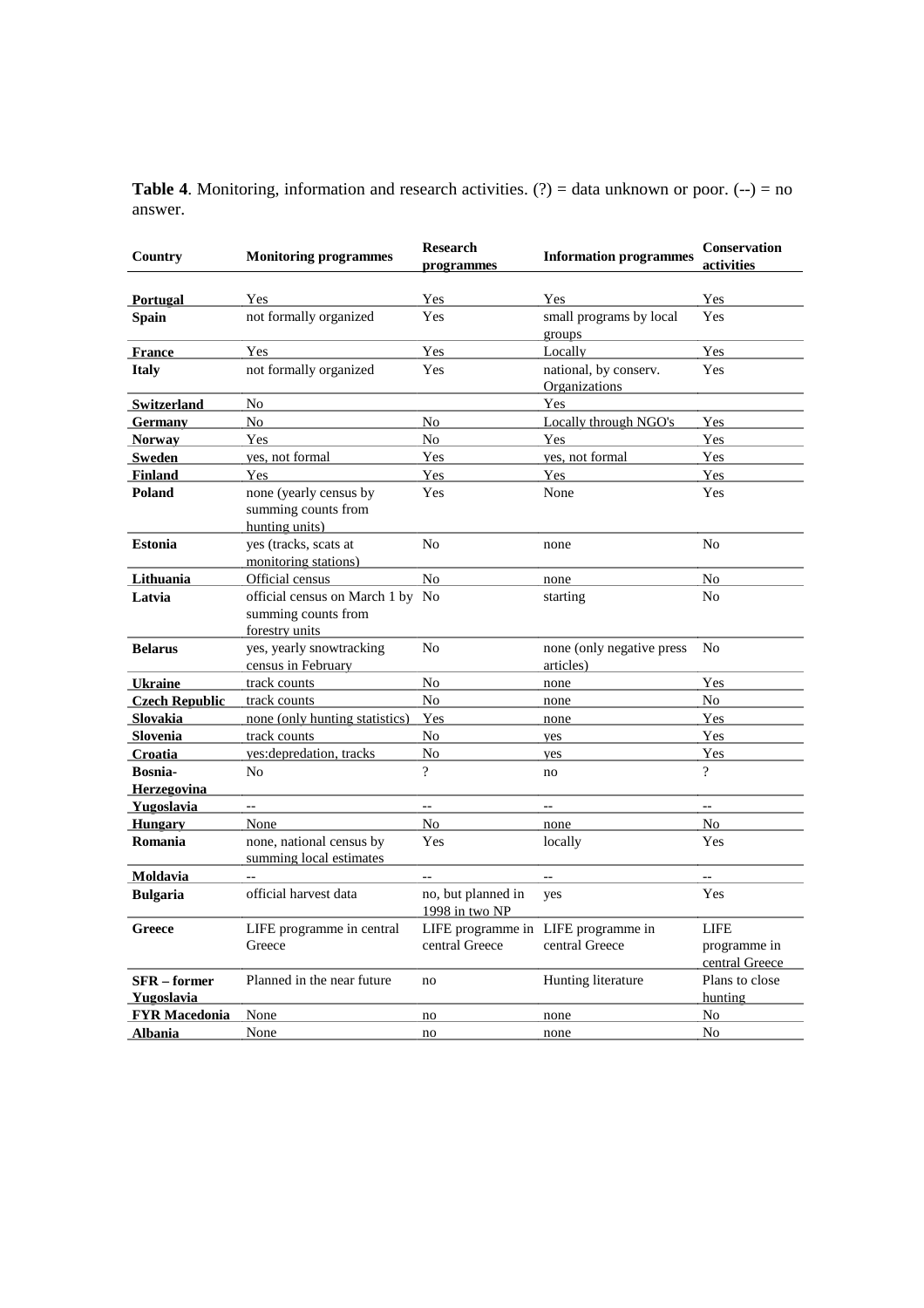**Table 5**. Actions required in selected European countries: see text for full explanation of each action.  $(?)$  = actions are inferred as information is poor.

|                |                              |         |              |     |       |               |      |                                          |                  |                  |                                   |                             |      |                             |                  |                                          |                  |                                       |                                   |                                                        | FPSFICH DNSES LA LIPL SLW CZ H SL HR BH RO UKR BU SFR MAC AL GR AU |        |                    |                                   |         |
|----------------|------------------------------|---------|--------------|-----|-------|---------------|------|------------------------------------------|------------------|------------------|-----------------------------------|-----------------------------|------|-----------------------------|------------------|------------------------------------------|------------------|---------------------------------------|-----------------------------------|--------------------------------------------------------|--------------------------------------------------------------------|--------|--------------------|-----------------------------------|---------|
| <b>Actions</b> |                              |         |              |     |       |               |      |                                          |                  |                  |                                   |                             |      |                             |                  |                                          |                  |                                       |                                   |                                                        |                                                                    | 9      |                    |                                   | Actions |
| <b>1.1</b>     | * * *                        |         | $*$          | 水   | * *   |               | - de | ×                                        | $\ast$           | $\ast$           | *                                 | $\frac{1}{2}$               |      | * *                         | $\ast$           | *                                        | $\ast$           | sk.                                   | *                                 | $\frac{1}{2}$                                          | $\ast$                                                             | $\ast$ | $\ast$             | 家                                 | 1.1     |
| 1.2            | * * * * *                    |         |              |     |       | * * *         |      | 冰                                        | $\ast$           | $\ast$           | *                                 | $\ast$                      |      | * *                         | $\ast$           | *<br>                                    | $\ast$           | ∗<br>.                                | *<br><b>CONTRACTO</b>             | *                                                      | $\ast$                                                             | *      | $\ast$             | *                                 | 1.2     |
| 2.1            | * * *                        |         |              | * * | * * * |               | -k   | 冰                                        | $\ast$           | $*$              | *                                 | $\ast$                      |      | * *                         | $\ast$           | *<br>                                    | $*$              | 冰                                     | *                                 | *                                                      | $\ast$                                                             | $\ast$ | $\ast$             | 冰                                 | 2.1     |
| 2,2            | * *                          | *       |              | * * | * *   | *             | 木    | $\frac{1}{2}$                            | $\ast$           | $\frac{1}{2}$    | *                                 | $\ast$                      |      | * *                         | $\frac{1}{2}$    | *<br>.                                   | $\ast$           | $\frac{1}{2\pi}$                      | $\frac{1}{2}$                     | $\ast$                                                 | $\ast$                                                             | $\ast$ | .                  | $\frac{1}{20}$                    | 2.2     |
| 2.3            | * * * * *                    |         |              |     |       | * * *         |      | 冰                                        | $\ast$           | $\frac{1}{2\pi}$ | *                                 | $\frac{1}{2}$               |      | * *                         | $\frac{1}{26}$   | $\frac{d\mathbf{x}}{d\mathbf{x}}$<br>--- | $\frac{1}{2\pi}$ | $\frac{1}{2\pi}$<br><b>TELEVISION</b> | $\frac{1}{2}$<br><b>CONTRACTO</b> | $\frac{d\mathbf{x}}{d\mathbf{x}}$                      | $\frac{1}{2\pi}$                                                   | $\ast$ |                    | 家                                 | 2.3     |
| 2.4            | * * * * *                    |         |              |     |       | * * *         |      | ×                                        | $\ast$           | $\frac{1}{26}$   | 永                                 | $\ast$                      | u mu | * *                         | $\ast$           | *<br>                                    | $\ast$           | $*$                                   | 冰                                 | $\ast$                                                 | $\ast$                                                             | $\ast$ |                    | 冰                                 | 2.4     |
| 2.5            | * * * * *                    |         |              |     |       | * * *         |      | $\frac{1}{2}$                            | $\frac{1}{2\pi}$ | $\ast$           | $\frac{d\mathbf{x}}{d\mathbf{x}}$ | $\ast$                      |      | * *                         | $\ast$           | $\frac{1}{2\pi}$                         | $\ast$           | $\ast$<br>.                           | $\ast$<br>an man                  | $\frac{1}{2}$                                          | $\ast$                                                             | $\ast$ | 冰                  | $\frac{1}{2}$                     | 2.5     |
| 3.1            | $\frac{1}{26}$               |         | * * *        |     | * *   |               |      |                                          | $\ast$           |                  | *                                 | $\ast$                      |      | $\frac{1}{2}$               | $\ast$           |                                          | $\ast$           | $\ast$                                | *                                 | $\frac{1}{2}$                                          |                                                                    |        |                    | $\frac{1}{2}$                     | 3.1     |
| 3.2            | $\ast$                       |         | * *          |     | * *   |               |      | ∗                                        | ∗                |                  | *                                 | $\ast$                      |      | *                           | $\ast$           |                                          | $\ast$           | *                                     | *                                 | $\ast$                                                 |                                                                    |        |                    |                                   | 3.2     |
| <u>3.3</u>     | $\ast$                       |         | * *          |     | * *   |               |      |                                          |                  |                  | ∗                                 | $\ast$                      |      | *                           | $\ast$           |                                          | $*$              | 冰                                     |                                   | $\ast$                                                 |                                                                    |        |                    |                                   | 3.3     |
| 4.1            | * * * *                      |         |              |     | * *   |               |      | sk.                                      | $\ast$           |                  | $\frac{1}{2}$                     | $\ast$                      |      | *                           | $\ast$           |                                          | $\ast$           | $\ast$                                | $\ast$                            | $\mathcal{H}$                                          |                                                                    |        |                    | $\frac{1}{20}$                    | 4.1     |
| 4.2            | $\gg$                        |         | * * *        |     | * *   |               |      | $\frac{1}{2}$                            | $\ast$           |                  | $\frac{d\mathbf{r}}{d\mathbf{r}}$ | $\ast$                      |      | *                           | $\frac{1}{2\pi}$ |                                          | $\ast$           | $\frac{1}{2\pi}$                      | $\ast$                            | *                                                      |                                                                    |        | $\ast$             | $\frac{1}{2}$                     | 4.2     |
| 4.3            |                              |         |              |     |       |               |      |                                          |                  |                  |                                   |                             |      |                             |                  |                                          |                  |                                       | .                                 |                                                        |                                                                    |        |                    | $\frac{1}{2\pi}$                  | 4.3     |
| 5.1            |                              | * *     |              |     | * *   |               |      |                                          |                  | $\ast$           |                                   | $\frac{1}{26}$              |      | * *                         |                  |                                          |                  |                                       | ×.<br>u man                       |                                                        |                                                                    |        |                    | 冰                                 | 5.1     |
| 5.2            |                              |         | * *          |     |       | $\frac{1}{2}$ |      |                                          |                  |                  |                                   | $\ast$                      |      | $\frac{1}{2}$               | $\ast$           |                                          | $\ast$           | $\ast$                                | $\ast$                            | $\frac{1}{2}$                                          |                                                                    |        | $\ast$             |                                   | 5.2     |
| 5.3            | * * * *                      |         |              |     |       |               |      |                                          |                  | $\ast$           | $\frac{1}{2}$                     | $\ast$                      |      | *                           | ∗                |                                          | $\ast$           | $\frac{1}{2\pi}$                      |                                   | $\frac{1}{2}$                                          |                                                                    |        |                    |                                   | 5.3     |
| 6.1            | * * * * *                    |         |              |     | * *   |               |      |                                          |                  |                  |                                   | $\ast$                      |      | * *                         | $\frac{1}{2}$    |                                          |                  |                                       | *                                 | $\ast$                                                 |                                                                    |        | $\frac{1}{2}$      | 宗                                 | 6.1     |
| 6.2            |                              | * * *   |              |     | * *   |               |      |                                          | $\ast$           | $\frac{1}{2}$    | $\frac{1}{2^k}$                   | $\ast$                      | 永    | 未                           | $\ast$           |                                          | $\frac{1}{2}$    | $\ast$                                |                                   | 宋                                                      |                                                                    |        | $\frac{1}{2}$      |                                   | 6.2     |
| 6.3            | * * * *                      |         |              |     | * *   |               |      |                                          | *                | $\frac{1}{2}$    | *                                 | $\ast$                      |      | * *                         | $\ast$           |                                          | $\star$          | $\frac{1}{2\pi}$                      |                                   | $\mathcal{R}$                                          |                                                                    |        |                    | $\frac{1}{2}$                     | 6.3     |
| 7.1            |                              | * *     |              |     | * *   |               |      |                                          |                  | $\frac{1}{2}$    | *                                 | $\ast$                      |      | $\ast$                      | $\ast$           |                                          |                  |                                       |                                   | $\gg$                                                  |                                                                    |        |                    |                                   | 7.1     |
| 7.2            |                              | $* *$   |              |     |       |               |      | 家                                        | $\ast$           |                  |                                   | $\ast$                      |      | $\frac{1}{2}$               | $\ast$           |                                          | $\ast$           | sk.                                   | $\frac{1}{2}$                     | $\ast$                                                 |                                                                    |        | sk.                |                                   | 7.2     |
| 7.3            |                              | * * *   |              |     |       |               |      | .<br>$\frac{1}{2}$                       |                  |                  | *                                 |                             |      |                             | $\ast$           |                                          |                  |                                       | $*$                               | $\frac{1}{2}$                                          |                                                                    |        |                    | $\frac{1}{2}$                     | 7.3     |
| 7.4            |                              | * *     |              |     |       |               | *    | ,,,,,,,,,,,,,,,,,,,,,,,<br>$\frac{1}{2}$ | $\ast$           |                  |                                   |                             |      | *                           | $\ast$           |                                          | $\ast$           | $\ast$                                |                                   |                                                        |                                                                    |        | $\ast$             |                                   | 7.4     |
| 7.5            | * * * *                      |         |              |     | * *   |               |      |                                          |                  | $\ast$           | $\frac{1}{2}$                     | $\ast$                      |      | <b>STATISTICS</b><br>$\ast$ | $\ast$           |                                          |                  |                                       |                                   | $\frac{1}{2}$                                          |                                                                    |        | $\ast$             | $\ast$                            | 7.5     |
| 7.6            |                              |         | * *          |     | * *   |               |      |                                          |                  | $\ast$           | $\frac{1}{2}$                     | $\ast$                      |      | $\frac{1}{2}$               | $\ast$           |                                          |                  |                                       |                                   | $\frac{d\mathbf{r}}{d\mathbf{r}}$                      |                                                                    |        | $\ast$             |                                   | 7.6     |
| 7.7            | * * * *                      |         |              |     |       | * * *         |      | 冰                                        | $\ast$           | $\ast$           | *                                 | $\ast$                      |      | $\frac{1}{2}$               | $\ast$           |                                          | $\ast$           | $\ast$                                |                                   | $\pm$                                                  |                                                                    |        | $\mathbf{R}$       | $\frac{d\mathbf{r}}{d\mathbf{r}}$ | 7.7     |
| 7.8            |                              | $* * *$ |              |     | * *   |               |      | 冰                                        | *                | $\ast$           | *                                 | $\ast$                      |      | $\ast$                      | $\ast$           |                                          | $\ast$           | $\frac{1}{2\pi}$                      |                                   | ----<br>$\frac{d\mathbf{r}}{d\mathbf{r}}$              |                                                                    |        | .<br>$\frac{1}{2}$ | *                                 | 7.8     |
| 8.1            | $\ast$                       |         |              |     |       |               |      | <b>Maria Corpora</b><br>$\frac{1}{2}$    | $\ast$           |                  | $\frac{d\mathbf{x}}{d\mathbf{x}}$ |                             |      |                             | $\ast$           |                                          | $\ast$           | <b>TELEPHONE</b><br>$\frac{1}{2}$     | <b>TELEVISION</b><br>$\ast$       | $\ast$                                                 |                                                                    |        |                    |                                   | 8.1     |
| 8.2            |                              |         |              |     |       |               |      | .<br>$\frac{d\mathbf{r}}{d\mathbf{r}}$   | $\ast$           | $\mathbf{R}$     | $\frac{1}{2}$                     |                             |      |                             |                  |                                          | $\ast$           | $\frac{1}{2}$                         |                                   |                                                        |                                                                    |        |                    |                                   | 8.2     |
| 8.3            |                              |         |              |     |       |               |      | .<br>*                                   |                  |                  |                                   |                             |      |                             |                  |                                          | $\ast$           | $\ast$                                |                                   |                                                        |                                                                    |        |                    |                                   | 8.3     |
| <u>8.4</u>     | $\ast$                       |         | * *          |     | * *   |               |      |                                          |                  |                  | *                                 | $\ast$                      |      | * *                         | $\ast$           |                                          | $\ast$           | <b>TELES</b><br>$\ast$                |                                   | $\frac{1}{2}$                                          |                                                                    |        |                    |                                   | 8.4     |
| 8.5            | <b>DOM:</b><br>$\frac{1}{2}$ |         | * *          |     |       | * * *         |      | ,,,,,,,,,,,,,,,,,<br>家                   | $\ast$           | sk.              | $\frac{d\mathbf{r}}{d\mathbf{r}}$ | $\ast$                      |      | $\frac{1}{2}$               | $\ast$           |                                          | $\ast$           | n ma<br>$\frac{1}{2}$                 |                                   | $\frac{1}{2\pi}$                                       |                                                                    |        |                    |                                   | 8.5     |
| 9.1            |                              |         | * *          |     |       |               |      |                                          | $\ast$           |                  | *                                 | $\ast$                      |      | $\frac{1}{2}$               | $\ast$           |                                          | $\ast$           | $\frac{1}{26}$                        | 冰                                 | $\pm$                                                  |                                                                    |        |                    | 宋                                 | 9.1     |
| 10.1           |                              |         | * * *        |     | * *   |               |      | 冰                                        | ∗                |                  | *                                 | $\ast$                      |      | *                           | $\ast$           |                                          | $*$              | $*$                                   |                                   | 宋                                                      |                                                                    |        |                    |                                   | 10.1    |
| 10.2           |                              |         | * * *        |     | * *   |               |      |                                          | $\ast$           |                  | *                                 | <b>STATISTICS</b><br>$\ast$ |      | <b>DOMESTIC</b><br>宋        | $*$              |                                          | $\ast$           | .<br>$*$                              |                                   | <b>The Common</b><br>$\frac{d\mathbf{x}}{d\mathbf{x}}$ |                                                                    |        |                    | ×                                 | 10.2    |
| <u>11.1</u>    | * *                          |         |              |     | * *   |               |      | ∗                                        | $\ast$           | $\frac{1}{2}$    | $\frac{1}{2}$                     |                             |      | * *                         | $\ast$           |                                          | $\ast$           | $\ast$                                | *                                 | $\frac{1}{2}$                                          |                                                                    |        |                    | $\frac{1}{2}$                     | 11.1    |
| 11.2           | $\ast$                       |         | $*$ $\;$ $*$ |     | * * * |               |      |                                          | $\ast$           |                  | *                                 | $\ast$                      |      | $\ast$                      | $\ast$           |                                          | $\ast$           | $\ast$                                | $\ast$                            | $\frac{1}{2}$                                          |                                                                    |        | ∗                  | $\frac{1}{2}$                     | 11.2    |
| 11.3           | $\ast$                       |         | * *          |     | * * * |               |      |                                          | ∗                |                  | *                                 | $\ast$                      |      | * *                         | ∗                |                                          |                  |                                       | *                                 | $\ast$                                                 |                                                                    |        |                    | 宋                                 | 11.3    |
| 11.4           | $\ast$                       | * *     |              |     |       |               |      |                                          | ∗                |                  | ∗                                 | $\ast$                      |      | $\frac{1}{2}$               | ∗                |                                          |                  |                                       | mana a<br>*                       | $\ast$                                                 |                                                                    |        |                    | $\frac{1}{2}$                     | 11.4    |
|                |                              | * * * * |              |     |       |               |      | 冰                                        | $\ast$           |                  | *                                 | $\ast$                      |      | $\ast$                      | $\ast$           |                                          | $\ast$           | $\ast$                                | $\ast$                            | $\gg$                                                  |                                                                    |        | $\frac{1}{26}$     | $\ast$                            | 12.1    |
| 12.1           | * * * * *                    |         |              |     |       | * * *         |      | 宋                                        | $\ast$           | $*$              | *                                 | $\ast$                      |      | *                           | 冰                |                                          | $\ast$           | $\ast$                                | .<br>*                            | *                                                      |                                                                    |        | $\ast$             | ∗                                 | 12.2    |
| 12.2           | * * * * *                    |         |              |     |       |               |      | .<br>$\frac{1}{2\pi}$                    | $\ast$           |                  | *                                 | $\ast$                      |      | * *                         | $\ast$           |                                          | $\ast$           | $\frac{1}{2\pi}$                      | $\overline{a}$<br>$\ast$          | $\frac{1}{2}$                                          |                                                                    |        | $\ast$             | $\frac{1}{2}$                     |         |
| 12.3           |                              |         |              |     |       |               |      |                                          |                  |                  |                                   |                             |      |                             |                  |                                          |                  |                                       |                                   |                                                        |                                                                    |        |                    |                                   | 12.3    |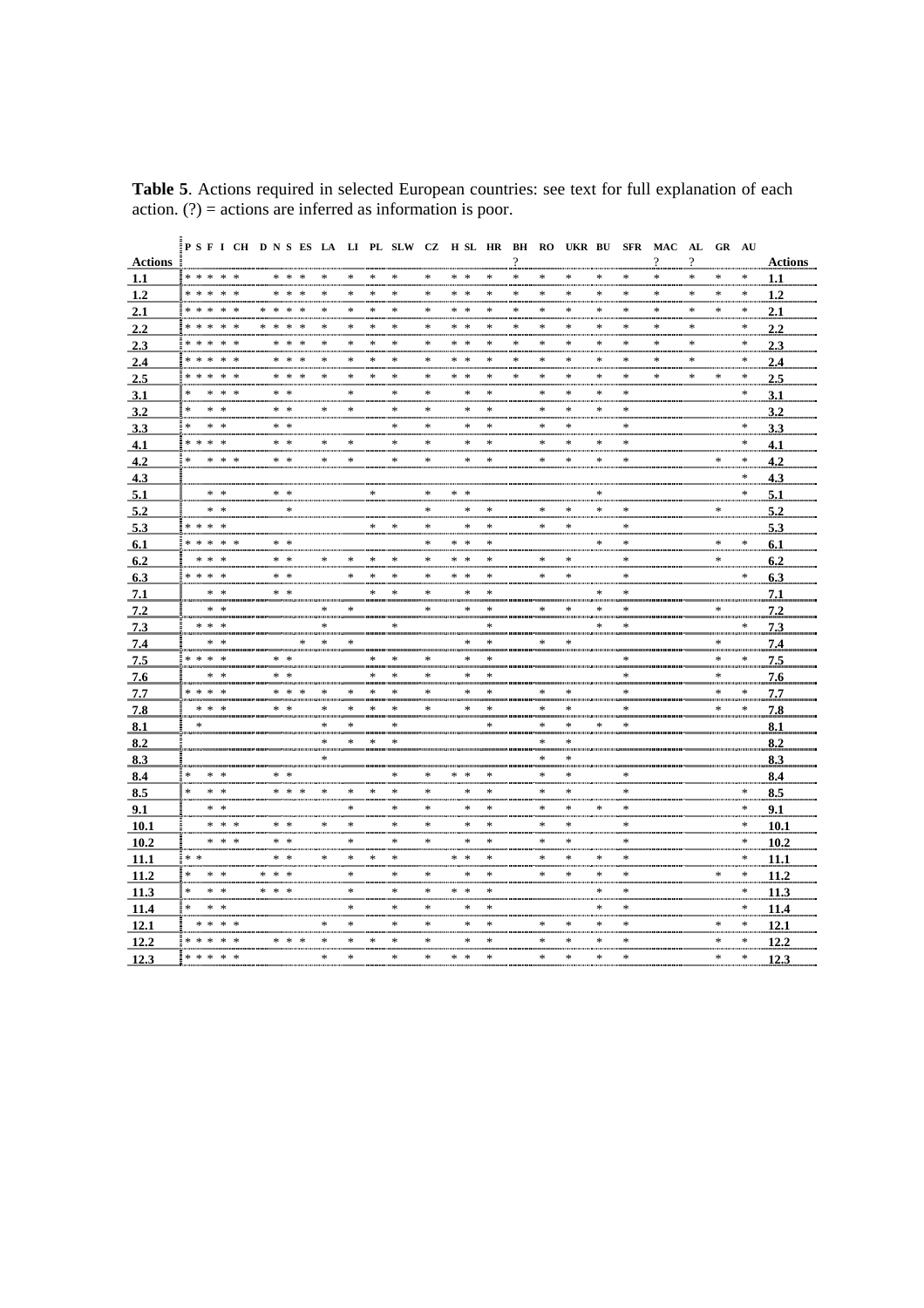**Map 1**. Original wolf distribution in Europe



 $\mathsf{R}\oplus\mathsf{P}\subseteq$  $F \oplus \emptyset$  $\Omega$  $\bar{u}$  $T + O$  N  $\odot$   $\beta$  $W \otimes L \vee E \otimes$ Ŕ  $+10$  $\bar{\Xi}$ ú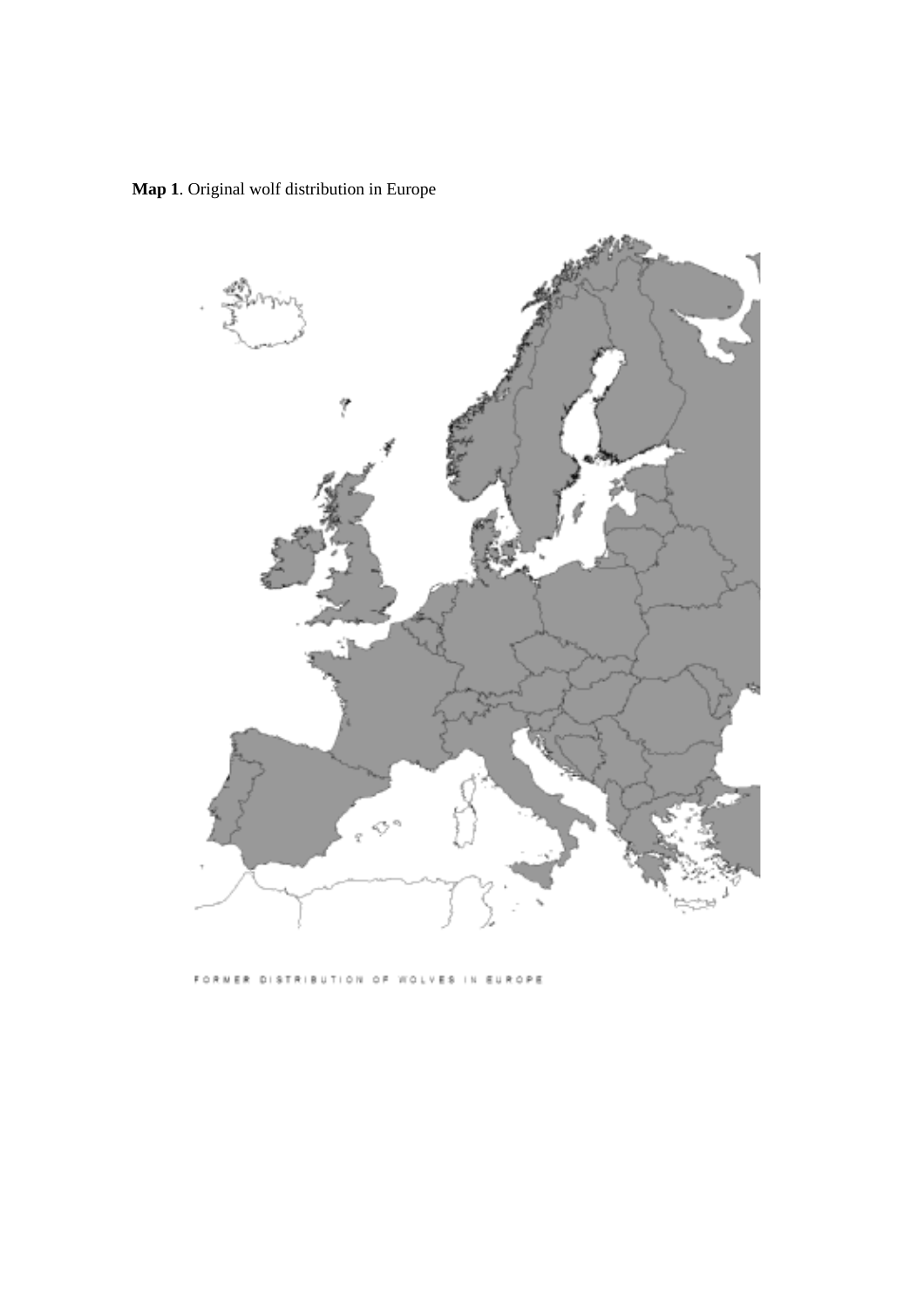**Map 2**. Present wolf distribution in Europe



PROSCIT SIGTRICUTISH OF WOLVES IN OURDED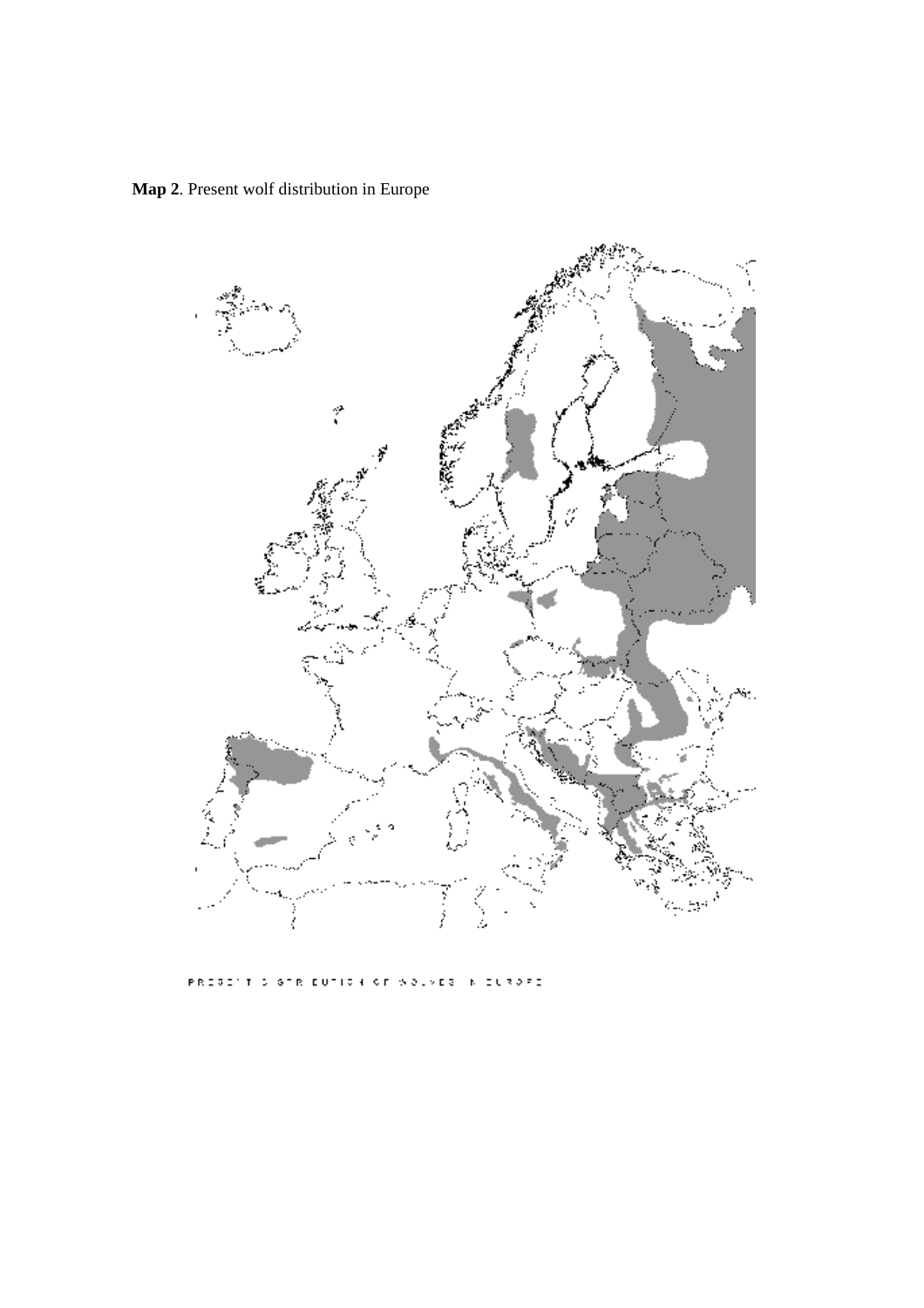# **Annex 1 Manifesto on Wolf Conservation**

(Wolf Specialist Group of the Species Survival Commission of IUCN – The World Conservation Union)

This Manifesto comprising a Declaration of Principles for Wolf Conservation and recommended Guidelines for Wolf Conservation was adopted by the IUCN/SSC Wolf Specialist Group at its meeting in Stockholm, Sweden on 5-7 September 1973, and has been endorsed by the Survival Service Commission and the Executive Board.

The Stockholm meeting was attended by official delegates and observers from 12 countries having important wolf populations. It was the first international meeting on the conservation of the wolf.

Since then the Manifesto was revised by the Group on January 31, 1983; November 20, 1996; and February 23, 2000.

## **Declaration of Principles for Wolf Conservation**

1. Wolves, like all other wildlife, have a right to exist in a wild state in viable populations. This right is in no way related to their known value to mankind. Instead, it derives from the right of all living creatures to co-exist with man as a part of natural ecosystems.

2. The wolf pack is a highly developed and unique social organisation. The wolf is one of the most adaptable and important mammalian predators. It has one of the widest natural geographical distributions of any mammal. It has been, and in some areas still is, the most important predator of big-game animals in the Northern Hemisphere. In this role, it has undoubtedly played an important part in the evolution of such species and, in particular, of those characteristics which have made many of them desirable game animals.

3. It is recognised that wolf populations have differentiated into entities, which are genetically adapted to particular environments. It is of first importance that these local populations be maintained in viable populations in their natural environments in a wild state. Maintenance of genetic identity of locally adapted races is a responsibility of agencies, which plan to reintroduce wolves into the wild.

4. The response of man throughout most of recorded history, as reflected by the actions of individuals and governments has been to try to exterminate the wolf, although some societies held neutral or positive attitudes toward wolves. In more than one-third of the countries where the wolf existed, man has either succeeded, or is on the verge of succeeding with wolf extermination. This is an unfortunate situation because the possibility now exists for the development of management programs, which would mitigate serious problems, while at the same time permitting the wolf to live in many areas of the world where its presence would be compatible.

5. This harsh judgement on the wolf has been based, first, on fear of the wolf as a predator of man and second, on hatred because of its predation on domestic and semidomestic animals and on large wild animals. It is now evident that the wolf can no longer be considered a serious threat to man. It is true, however, that the wolf has been, and in some cases still is, a predator of some importance on domestic and semidomestic animals and wildlife.

6. Conflict with man sometimes occurs from undue economic competition or from imbalanced predator-prey ratios adversely affecting prey species and/or the wolf itself. In such cases, temporary reduction of wolf populations may become necessary especially when it can contribute to maintaining positive or neutral attitudes toward wolves, but reduction measures should be imposed under strict scientific management. The methods must be selective, specific to the problem, highly discriminatory, and have minimal adverse side effects on the ecosystem. Alternative ecosystem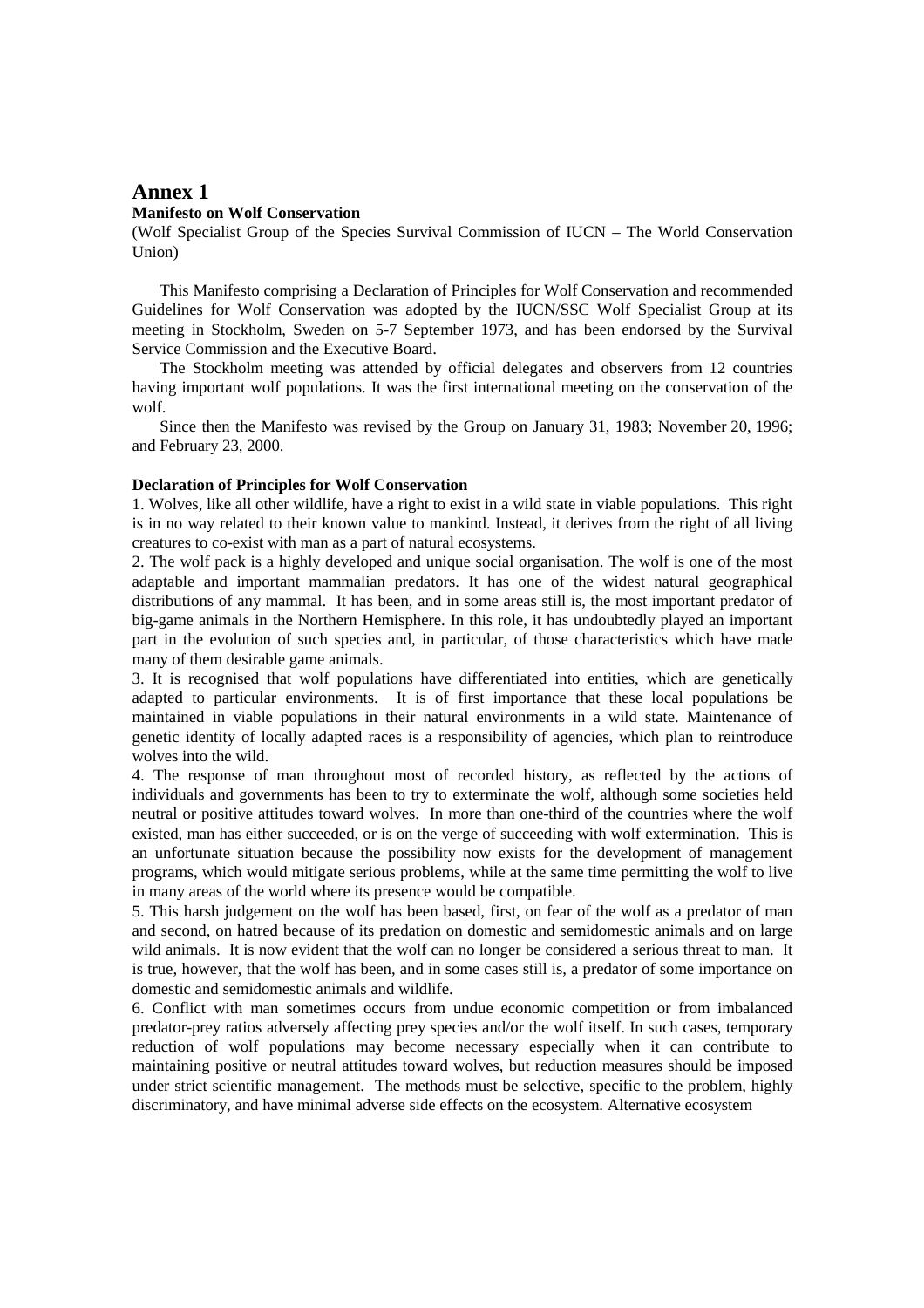management, including alteration of human activities and attitudes and non-lethal methods of wolf management, should be fully considered before lethal wolf reduction is employed. The goal of wolf management programs must be to restore and maintain a healthy balance in all components of the ecosystem. Wolf reduction should never result in the permanent extirpation of the species from any portion of its natural range.

7. The effect of major alterations of the environment through economic development may have serious consequences for the survival of wolves and their prey species in areas where wolves now exist. Recognition of the importance and status of wolves should be taken into account by legislation and in planning for the future of any region.

8. Scientific knowledge of the role of the wolf in ecosystems has increased greatly, although it is inadequate in many countries where the wolf still exists. Management should be established only on a firm scientific basis, having regard for international, national and regional situations. However, existing knowledge is at least adequate to develop preliminary programs to conserve and manage the wolf throughout its range.

9. The maintenance of wolves in some areas may require that society at large bear the cost e.g. by giving compensation for the loss of domestic and semidomestic animals; conversely there are areas having high agricultural value where it is not desirable to maintain wolves without some form of control and where their recovery would not be feasible.

10. In some areas there has been a marked change in public attitudes towards the wolf. This change in attitudes has influenced governments to revise and even to eliminate archaic laws. It is recognized that education to establish a realistic picture of the wolf and its role in nature is most essential to wolf survival. Education programs, however, must be factual and accurate.

11. Socio-economic, ecological and political factors must be considered and resolved prior to reintroduction of the wolf into biologically suitable areas from which it has been extirpated. Natural recovery, however, should be given priority according to the IUCN Reintroduction Guidelines.

12. Wolf-dog hybridization is potentially detrimental to wolf conservation and is therefore opposed because of its possible negative effects.

### **Guidelines on Wolf Conservation**

The following guidelines are recommended for action on wolf conservation.

#### **A. Management**

1. Where wolves are threatened locally, nationally or internationally, full protection should be accorded to the surviving population. (Such threatened status is signalled by inclusion in the Red Data Book or by a declaration of the Government concerned.)

2. Each country should define areas suitable for the existence of wolves and enact suitable legislation to perpetuate existing wolf populations or to facilitate recovery. These areas could include zones in which wolves would be given full legal protection, e.g. as in national parks, reserves or special conservation areas, and additionally zones within which wolf populations would be regulated according to ecological principles to minimise conflicts with other forms of land use. Another option is to manage wolves without zoning but react according to certain events or degrees of conflicts with livestock. Whenever wolves and livestock are allowed to be in the same area, wolf regulation should go together with livestock management plans.

3. Sound ecological conditions for wolves should be restored in areas through the rebuilding of suitable habitats and the re-introduction of large herbivores.

4. In specifically designated wolf conservation areas, extensive economic development likely to be detrimental to the wolf and its habitat should be excluded.

5. In wolf management programs, poisons, bounty systems and sport hunting using mechanised vehicles should be prohibited.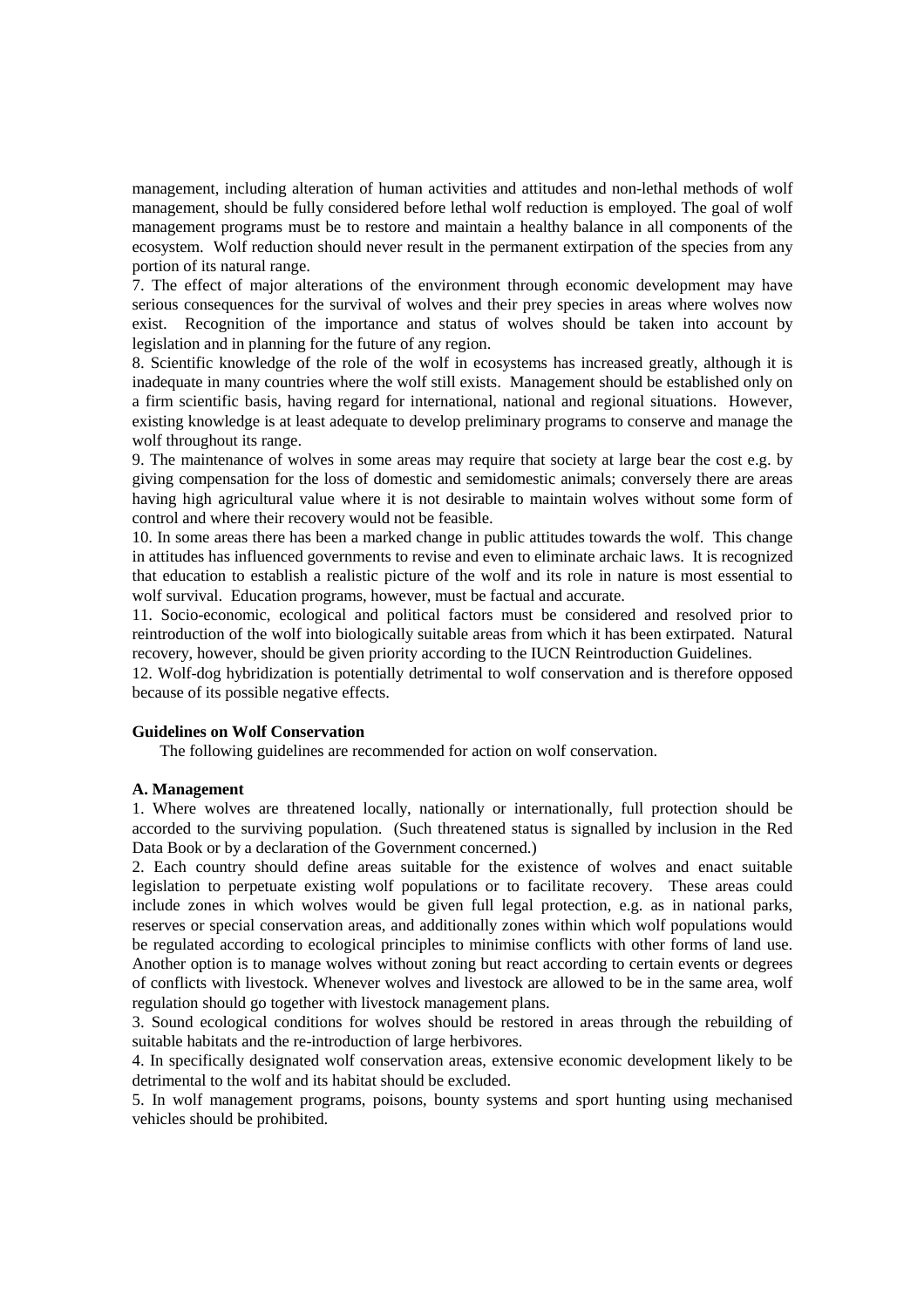6. Consideration should be given to the payment of compensation for damage caused by wolves, and for incentives to prevent damage.

7. Jurisdictions in every country are encouraged to require the registration of each wolf killed and to provide an adequate number of specimens from those wolves for research.

#### **B. Education**

Dynamic educational activities should be promoted to obtain the support of all sectors of the population through a better understanding of the values of wolves and the significance of their rational management.

Public information should be co-ordinated and should be implemented with the help of professionals. Specific tools and approaches should be designed for different cultural and social settings.

#### **C. Tourism**

Where appropriate, general public interest in wolf conservation should be stimulated by promoting wolf-related tourist activities.

#### **D. Research**

Research on wolves should be intensified, with particular reference to:

- *a.* Surveys on status and distribution of wolf populations;
- *b.* Studies of feeding habits, including especially interactions of wolves with game animals and livestock;
- *c.* Investigations into social structure, population dynamics, general behavior and ecology of wolves;
- *d.* Taxonomic and genetic work, including studies of possible hybridization with other canids;
- *e.* Research into the methods of reintroduction of wolves and/or their natural prey;
- *f.* Studies into human attitudes about wolves and on economic effects of wolves; and
- *g.* Research into the adaptability of wolves to human presence.

#### **E. International Cooperation**

A program of international cooperation should be planned to include:

- *a.* Periodical official meetings of the countries concerned for the joint planning of programs, study of legislation, and exchanging of experiences;
- *b.* A rapid exchange of publications and other research information including new techniques and equipment;
- *c.* Loaning or exchanging of personnel between countries to help carry out research activities; and
- *d.* Joint conservation programs in frontier areas where wolves are endangered.

#### **The IUCN (World Conservation Union) Wolf Specialist Group**

The Wolf Specialist Group is an international organization of authorities on wolves, currently including members from Canada, China, Croatia, the Czech Republic, Finland, France, Germany, Hungary, India, Israel, Italy, Japan, Kazahkstan, Mexico, Mongolia, Norway, Poland, Portugal, Romania, Russia, Saudi Arabia, the Slovak Republic, Spain, Sweden, and the U.S. The group deals with wolf conservation matters of international significance, especially situations involving endangered populations. As such, the Wolf Specialist Group is one of 100 specialist groups comprising the Species Survival Commission (SSC). The SSC in turn is one of six commissions that carry out the main activities of the World Conservation Union (IUCN).